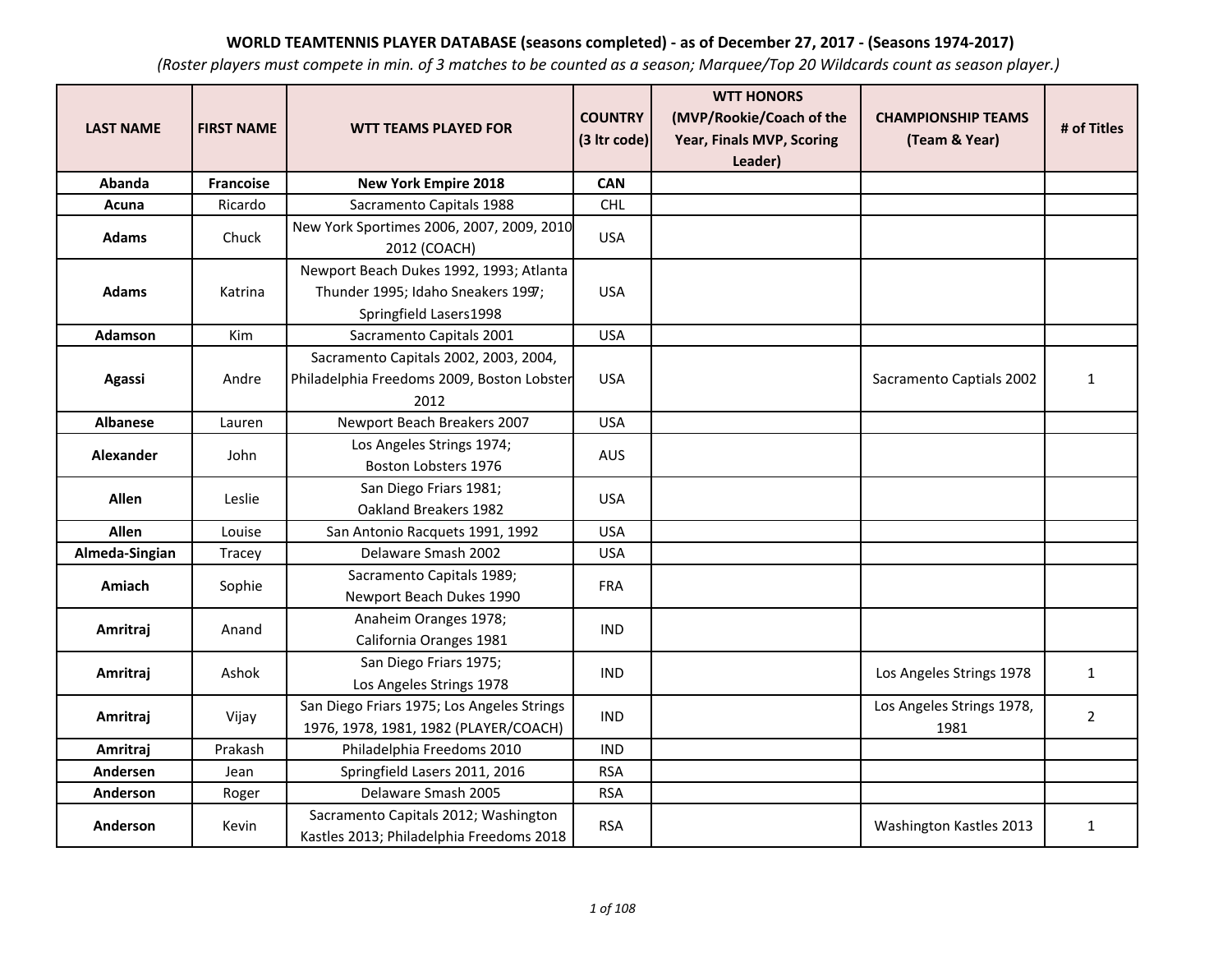| <b>LAST NAME</b> | <b>FIRST NAME</b> | <b>WTT TEAMS PLAYED FOR</b>                                                                            | <b>COUNTRY</b><br>(3 Itr code) | <b>WTT HONORS</b><br>(MVP/Rookie/Coach of the<br><b>Year, Finals MVP, Scoring</b><br>Leader) | <b>CHAMPIONSHIP TEAMS</b><br>(Team & Year) | # of Titles  |
|------------------|-------------------|--------------------------------------------------------------------------------------------------------|--------------------------------|----------------------------------------------------------------------------------------------|--------------------------------------------|--------------|
| <b>Andrews</b>   | John              | San Diego Friars 1975; Los Angeles Strings<br>1977                                                     | <b>USA</b>                     |                                                                                              |                                            |              |
| Anisimova        | Amanda            | San Diego Aviators 2019                                                                                | <b>USA</b>                     |                                                                                              |                                            |              |
| Anger            | Matt              | Miami Breakers 1991                                                                                    | <b>USA</b>                     |                                                                                              |                                            |              |
| Annacone         | Paul              | Minnesota Penguins 1993                                                                                | <b>USA</b>                     |                                                                                              |                                            |              |
| Anthony          | Julie             | Philadelphia Freedoms 1974; San Diego<br>Friars 1977                                                   | <b>USA</b>                     |                                                                                              |                                            |              |
| Arendt           | Nicole            | Florida Twist 1993, 1994, 1995; Delaware<br>Smash 1996, 1997; St. Louis Aces 2003                      | <b>USA</b>                     |                                                                                              |                                            |              |
| <b>Arias</b>     | Jimmy             | Florida Twist 1993                                                                                     | <b>USA</b>                     |                                                                                              |                                            |              |
| <b>Arn</b>       | Greta             | New York Buzz 2007                                                                                     | <b>HUN</b>                     |                                                                                              |                                            |              |
| <b>Assaiante</b> | Paul              | Hartford FoxForce 2000, 2001, 2002, 2004<br>(COACH)                                                    | <b>USA</b>                     |                                                                                              |                                            |              |
| Atawo            | Raquel            | Philadelphia Freedoms 2018; Philadelphia<br>Freedoms 2019                                              | <b>USA</b>                     | Female MVP 2019                                                                              |                                            |              |
| <b>Atkinson</b>  | Phil              | New Jersey Stars 1990, 1991 (COACH)                                                                    |                                |                                                                                              |                                            |              |
| <b>Auckland</b>  | James             | Kansas City Explorers 2008, Boston Lobsters<br>2009                                                    | <b>GBR</b>                     |                                                                                              |                                            |              |
| <b>Austin</b>    | Jeff              | Denver Racquets 1974; Phoenix Racquets<br>1975                                                         | <b>USA</b>                     |                                                                                              | Denver Raquets 1974                        | $\mathbf{1}$ |
| <b>Austin</b>    | John              | Oakland Breakers 1981; Houston Astro-<br>Knots 1982; California Oranges 1983: New<br>Jersey Stars 1989 | <b>USA</b>                     |                                                                                              |                                            |              |
| <b>Austin</b>    | Pam               | Denver Racquets 1974; Phoenix Racquets<br>1975                                                         | <b>USA</b>                     |                                                                                              | Denver Raquets 1974                        | $\mathbf{1}$ |
| <b>Austin</b>    | <b>Tracy</b>      | New Jersey Stars 1989, Raleigh Edge 1993                                                               | <b>USA</b>                     |                                                                                              |                                            |              |
| <b>Azarenka</b>  | Victoria          | Springfield Lasers 2006, Washington Kastles<br>2010; Philadelphia Freedoms 2014; OC<br>Breakers 2019   | <b>BLR</b>                     | Female Rookie of the Year 2006                                                               |                                            |              |
| <b>Babos</b>     | Timea             | Springfield Lasers 2012                                                                                | <b>HUN</b>                     |                                                                                              |                                            |              |
| <b>Bachmann</b>  | Angelika          | Newport Beach Breakers 2008                                                                            | <b>GER</b>                     |                                                                                              |                                            |              |
| <b>Baker</b>     | Ally              | Sacramento Capitals 2003                                                                               | <b>USA</b>                     |                                                                                              |                                            |              |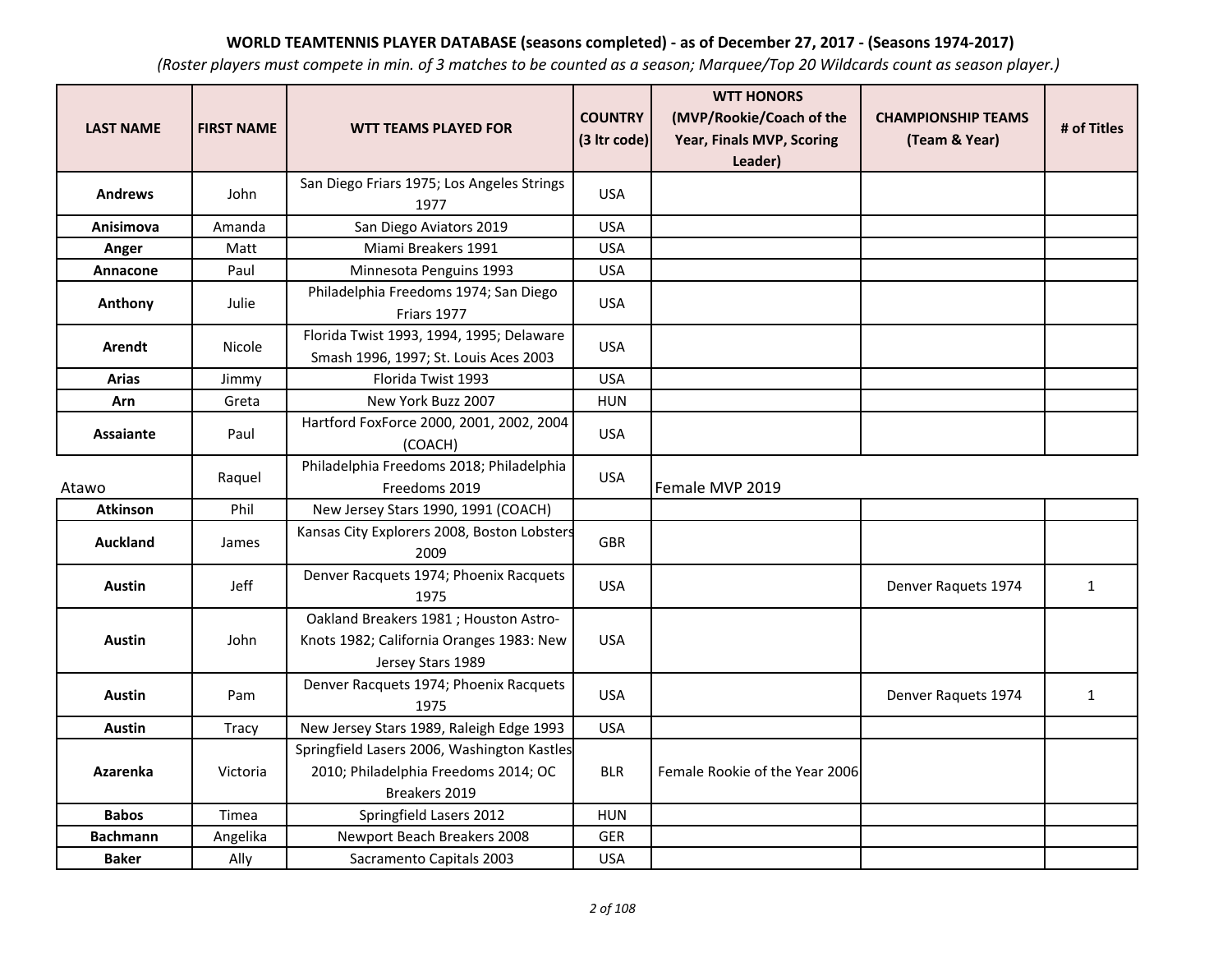| <b>LAST NAME</b>  | <b>FIRST NAME</b> | <b>WTT TEAMS PLAYED FOR</b>                                  | <b>COUNTRY</b> | <b>WTT HONORS</b><br>(MVP/Rookie/Coach of the | <b>CHAMPIONSHIP TEAMS</b>                   | # of Titles    |
|-------------------|-------------------|--------------------------------------------------------------|----------------|-----------------------------------------------|---------------------------------------------|----------------|
|                   |                   |                                                              | (3 Itr code)   | Year, Finals MVP, Scoring<br>Leader)          | (Team & Year)                               |                |
| <b>Balestrat</b>  | Dianne            | Portland Panthers 1988                                       | <b>AUS</b>     |                                               |                                             |                |
|                   |                   | Indiana Loves 1976-77, 1983                                  |                |                                               |                                             |                |
| <b>Ball</b>       | Syd               | (PLAYER/COACH), Phoenix Racquets 1978                        | <b>AUS</b>     |                                               |                                             |                |
| <b>Bambridge</b>  | Luke              | Orange County Breakers 2019                                  | <b>GBR</b>     |                                               |                                             |                |
| <b>Banducci</b>   | Clinton           | Fresno Sun-Nets 1989                                         | <b>RSA</b>     |                                               |                                             |                |
| Barabanschikova   | Olga              | St. Louis Aces 2002                                          | <b>BLR</b>     |                                               |                                             |                |
| <b>Barg</b>       | Penny             | Los Angeles Strings 1986, 1988;<br>Wellington Aces 1989      | <b>USA</b>     |                                               |                                             |                |
| <b>Barker</b>     | Sue               | Indiana Loves 1977;<br>Phoenix Racquets 1978                 | <b>GBR</b>     | Female Rookie of the Year 1977                |                                             |                |
| <b>Barnard</b>    | Linda             | San Antonio Racquets 1991                                    | <b>RSA</b>     |                                               |                                             |                |
| <b>Barr</b>       | Shane             | New Jersey Stars 1990                                        | <b>HKG</b>     |                                               |                                             |                |
| <b>Barth</b>      | Roy               | Indiana Loves 1975                                           | <b>USA</b>     |                                               |                                             |                |
| <b>Bartkowicz</b> | Peaches           | Cleveland Nets 1974                                          | <b>USA</b>     |                                               |                                             |                |
| <b>Bartoli</b>    | Marion            | Austin Aces 2014                                             | <b>FRA</b>     |                                               |                                             |                |
| <b>Bathman</b>    | Ronnie            | Newport Beach Dukes 1992, 1993<br>(PLAYER/COACH)             | <b>SWE</b>     |                                               |                                             |                |
| <b>Battrick</b>   | Gerald            | Pittsburgh Triangles 1974                                    | <b>GBR</b>     |                                               |                                             |                |
| <b>Beattie</b>    | Mary Ann          | Detroit Loves 1974; Hawaii Leis 1975                         | <b>USA</b>     |                                               |                                             |                |
| <b>Beaven</b>     | Lindsey           | New York Sets 1976; New York Apples 1977                     | <b>GBR</b>     |                                               | New York Sets 1976, New<br>York Apples 1977 | $\overline{2}$ |
| <b>Becker</b>     | <b>Boris</b>      | New York Buzz 2003                                           | <b>GER</b>     |                                               |                                             |                |
| <b>Becker</b>     | Benjamin          | Springfield Lasers 2016, 2017                                | <b>GER</b>     |                                               |                                             |                |
| <b>Bedanova</b>   | Daja              | Springfield Lasers 2004; Boston Lobsters<br>2005             | <b>CZE</b>     |                                               |                                             |                |
| <b>Begemann</b>   | Andre             | Springfield Lasers 2015                                      | <b>GER</b>     |                                               |                                             |                |
| <b>Belkin</b>     | Mike              | Florida Flamingoes 1974                                      | CAN            |                                               |                                             |                |
| <b>Bergh</b>      | Rikard            | Newport Beach Dukes 1992, 1993; Florida<br><b>Twist 1995</b> | <b>SWE</b>     |                                               |                                             |                |
| <b>Bernhard</b>   | Rebecca           | Newport Beach Breakers 2008                                  | <b>USA</b>     |                                               |                                             |                |
| <b>Bertram</b>    | Byron             | <b>Baltimore Banners 1974</b>                                | <b>RSA</b>     |                                               |                                             |                |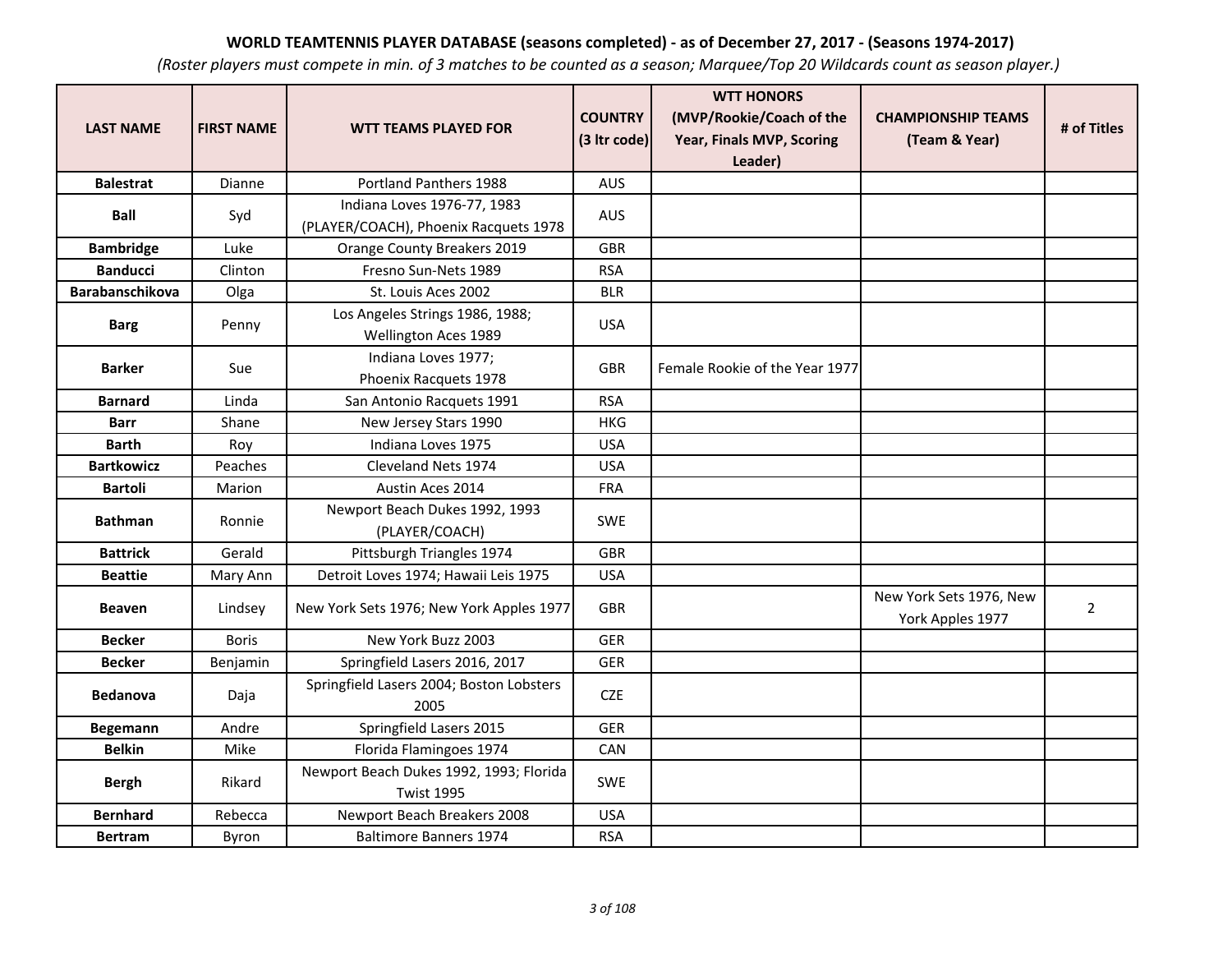| <b>LAST NAME</b>     | <b>FIRST NAME</b> | <b>WTT TEAMS PLAYED FOR</b>                                                                                                                                                             | <b>COUNTRY</b><br>(3 Itr code) | <b>WTT HONORS</b><br>(MVP/Rookie/Coach of the<br>Year, Finals MVP, Scoring<br>Leader)                     | <b>CHAMPIONSHIP TEAMS</b><br>(Team & Year) | # of Titles  |
|----------------------|-------------------|-----------------------------------------------------------------------------------------------------------------------------------------------------------------------------------------|--------------------------------|-----------------------------------------------------------------------------------------------------------|--------------------------------------------|--------------|
| <b>Bester</b>        | Phillip           | Philadelphia Freedoms 2006                                                                                                                                                              | CAN                            |                                                                                                           | Philadelphia Freedoms 2006                 | $\mathbf{1}$ |
| Bhupathi             | Mahesh            | New York Buzz 2001, 2002                                                                                                                                                                | <b>IND</b>                     | Male MVP 2002; Mixed Doubles<br>scoring leader 2002 (w/ Liezel<br>Huber); 2001 (w/ Nannie de<br>Villiers) |                                            |              |
| <b>Bhuta</b>         | Cam               | Hartford FoxForce 2002                                                                                                                                                                  |                                |                                                                                                           |                                            |              |
| <b>Bielik</b>        | Bea               | New York Sportimes 2003, 2004, 2006                                                                                                                                                     | <b>USA</b>                     | Female Rookie of the Year 2003                                                                            |                                            |              |
| <b>Blair</b>         | Bobby             | Wellington Aces 1990, 1991 (COACH);<br>Tampa Bay Action 1992 (COACH)                                                                                                                    | <b>USA</b>                     |                                                                                                           |                                            |              |
| <b>Blake</b>         | James             | Hartford FoxForce 2000, 2002, 2003; Bostor<br>Lobsters 2005, 2010, 2011; Philadelphia<br>Freedoms 2012; New York Sportimes 2013;<br>Springfield Lasers 2014; San Diego Aviators<br>2016 | <b>USA</b>                     | Male Rookie of the Year 2000                                                                              |                                            |              |
| <b>Blake</b>         | <b>Thomas</b>     | Boston Lobsters 2005, 2006;<br>Houston Wranglers 2007 (COACH);<br>Washington Kastles 2008 (COACH)                                                                                       | <b>USA</b>                     |                                                                                                           |                                            |              |
| <b>Blanch</b>        | Ulises            | New York Empire 2019                                                                                                                                                                    | PR                             |                                                                                                           |                                            |              |
| <b>Blinkova</b>      | Anna              | Springfield Lasers 2019                                                                                                                                                                 | <b>RUS</b>                     |                                                                                                           |                                            |              |
| <b>Bogomolov Jr.</b> | Alex              | New York Sportimes 2006; Philadelphia<br>Freedoms 2008; Texas Wild 2013, 2014                                                                                                           | <b>RUS</b>                     |                                                                                                           |                                            |              |
| <b>Bohaboy</b>       | Doug              | Hartford FoxForce 2000                                                                                                                                                                  | <b>USA</b>                     |                                                                                                           |                                            |              |
| <b>Bohrnstedt</b>    | Dick              | Golden Gaters 1974, 1975                                                                                                                                                                | <b>USA</b>                     |                                                                                                           |                                            |              |
| <b>Bollegraf</b>     | Manon             | Newport Beach Dukes 1991, 1993; Idaho<br>Sneakers 1994; Florida Twist 1995;<br>St. Louis Aces 2001                                                                                      | <b>NED</b>                     |                                                                                                           |                                            |              |
| <b>Bondarenko</b>    | Kateryna          | Newport Beach Breakers 2005                                                                                                                                                             | <b>UKR</b>                     | Female Rookie of the Year 2005                                                                            |                                            |              |
| <b>Bonder</b>        | Lisa              | Los Angeles Strings 1984, 1986, 1987                                                                                                                                                    | <b>USA</b>                     |                                                                                                           |                                            |              |
| <b>Bonicelli</b>     | Fiorella          | New York Sets 1974                                                                                                                                                                      | <b>URU</b>                     |                                                                                                           |                                            |              |
| <b>Borelli</b>       | Dave              | Sacramento Capitals 1990, 1991 (COACH)                                                                                                                                                  | <b>USA</b>                     |                                                                                                           |                                            |              |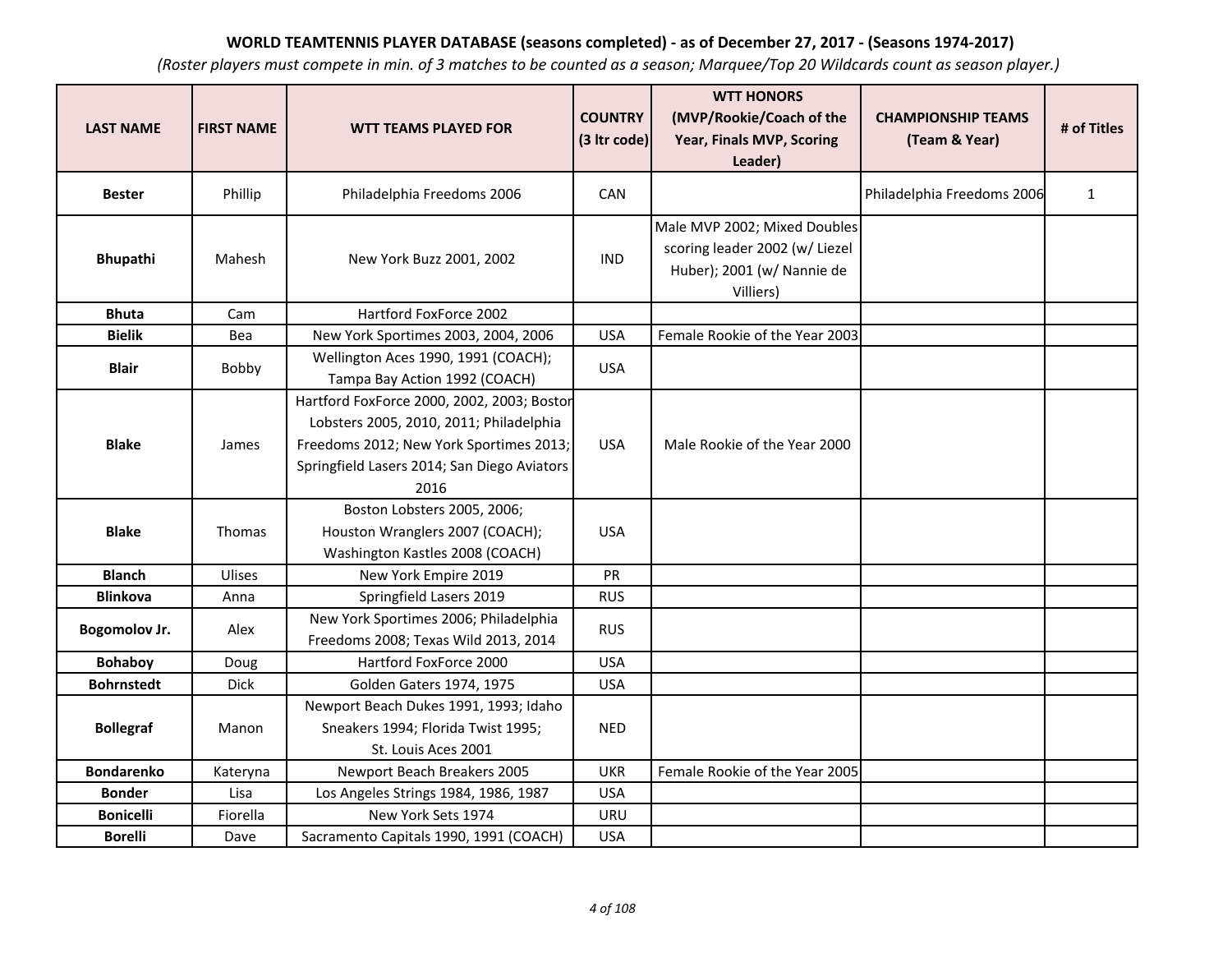|                  |                   |                                          | <b>COUNTRY</b> | <b>WTT HONORS</b><br>(MVP/Rookie/Coach of the | <b>CHAMPIONSHIP TEAMS</b> |              |
|------------------|-------------------|------------------------------------------|----------------|-----------------------------------------------|---------------------------|--------------|
| <b>LAST NAME</b> | <b>FIRST NAME</b> | <b>WTT TEAMS PLAYED FOR</b>              | (3 Itr code)   | Year, Finals MVP, Scoring                     | (Team & Year)             | # of Titles  |
|                  |                   |                                          |                | Leader)                                       |                           |              |
|                  |                   |                                          |                | Men's Singles scoring leader                  |                           |              |
|                  |                   | Cleveland Nets 1977; Los Angeles Strings |                | 1977; Male Rookie of the Year                 |                           |              |
| <b>Borg</b>      | Bjorn             | 1993; Atlanta Thunder 1994               | SWE            | 1977; Male All Star Game MVP                  |                           |              |
|                  |                   |                                          |                | 1977                                          |                           |              |
| <b>Borowiak</b>  | Jeff              | Golden Gaters 1976                       | <b>USA</b>     |                                               |                           |              |
| <b>Borvanov</b>  | Roman             | St. Louis Aces                           | <b>MDA</b>     |                                               |                           |              |
| <b>Borwell</b>   | Sarah             | New York Buzz 2010                       | <b>GBR</b>     |                                               |                           |              |
|                  |                   | Boston Lobsters 1974; Indiana Loves 1975 |                |                                               |                           |              |
| <b>Bostrom</b>   | Pat               | 1976; Sea- Port Cascades 1977            | <b>USA</b>     |                                               |                           |              |
|                  |                   | Kansas City Explorers 2009;              |                |                                               |                           |              |
|                  |                   | Texas Wild 2013;                         | CAN            |                                               |                           |              |
| <b>Bouchard</b>  | Eugenie           | New York Empire 2017; Orange County      |                |                                               |                           |              |
|                  |                   | Breakers 2019                            |                |                                               |                           |              |
| <b>Bourne</b>    | Lloyd             | Chicago Fyre 1983                        | <b>USA</b>     |                                               | Chicago Frye 1983         | $\mathbf{1}$ |
| <b>Bovina</b>    | Elena             | Delaware Smash 1998                      | <b>RUS</b>     |                                               |                           |              |
| <b>Bowen</b>     | Devin             | Newport Beach Breakers 2005              | <b>USA</b>     |                                               |                           |              |
| <b>Bower</b>     | Justin            | New York Buzz 2001, 2002, 2003, 2004     | <b>RSA</b>     |                                               |                           |              |
| <b>Bowes</b>     | <b>Beverly</b>    | San Antonio Racquets 1988;               | <b>USA</b>     |                                               |                           |              |
|                  |                   | Miami Breakers 1991                      |                |                                               |                           |              |
| <b>Bowrey</b>    | Bill              | Houston EZ Riders 1974                   | <b>AUS</b>     |                                               |                           |              |
| <b>Bowrey</b>    | Lesley            | Houston EZ Riders 1974                   | <b>AUS</b>     |                                               |                           |              |
| <b>Boykin</b>    | <b>Jim</b>        | Charlotte Heat 1990 (COACH)              | <b>USA</b>     |                                               |                           |              |
| <b>Bradshaw</b>  | Allison           | St. Louis Aces 2001                      | <b>USA</b>     |                                               |                           |              |
| <b>Bradshaw</b>  | Peter             | Hartford FoxForce 2003 (COACH)           | <b>USA</b>     |                                               |                           |              |
| <b>Brandi</b>    | Andy              | Wellington Aces 1989 (COACH)             | <b>USA</b>     |                                               |                           |              |
| <b>Brandi</b>    | Kristina          | Kansas City Explorers 2006               | <b>PUR</b>     |                                               |                           |              |
|                  |                   | Delaware Smash 2008;                     |                |                                               |                           |              |
| <b>Brengle</b>   | Madison           | Kansas City Explorers 2011; Washington   | <b>USA</b>     |                                               | Washington Kastles 2015   | $\mathbf{1}$ |
|                  |                   | Kastles 2015, 2016, 2017, 2018           |                |                                               |                           |              |
| <b>Briaud</b>    | Patrick           | New York Buzz 2008                       | <b>USA</b>     |                                               | New York Buzz 2008        | $\mathbf{1}$ |
| <b>Britton</b>   | Devin             | Springfield Lasers 2012                  | <b>USA</b>     |                                               |                           |              |
| <b>Broad</b>     | Neil              | Raleigh Edge 1993                        | <b>GBR</b>     |                                               |                           |              |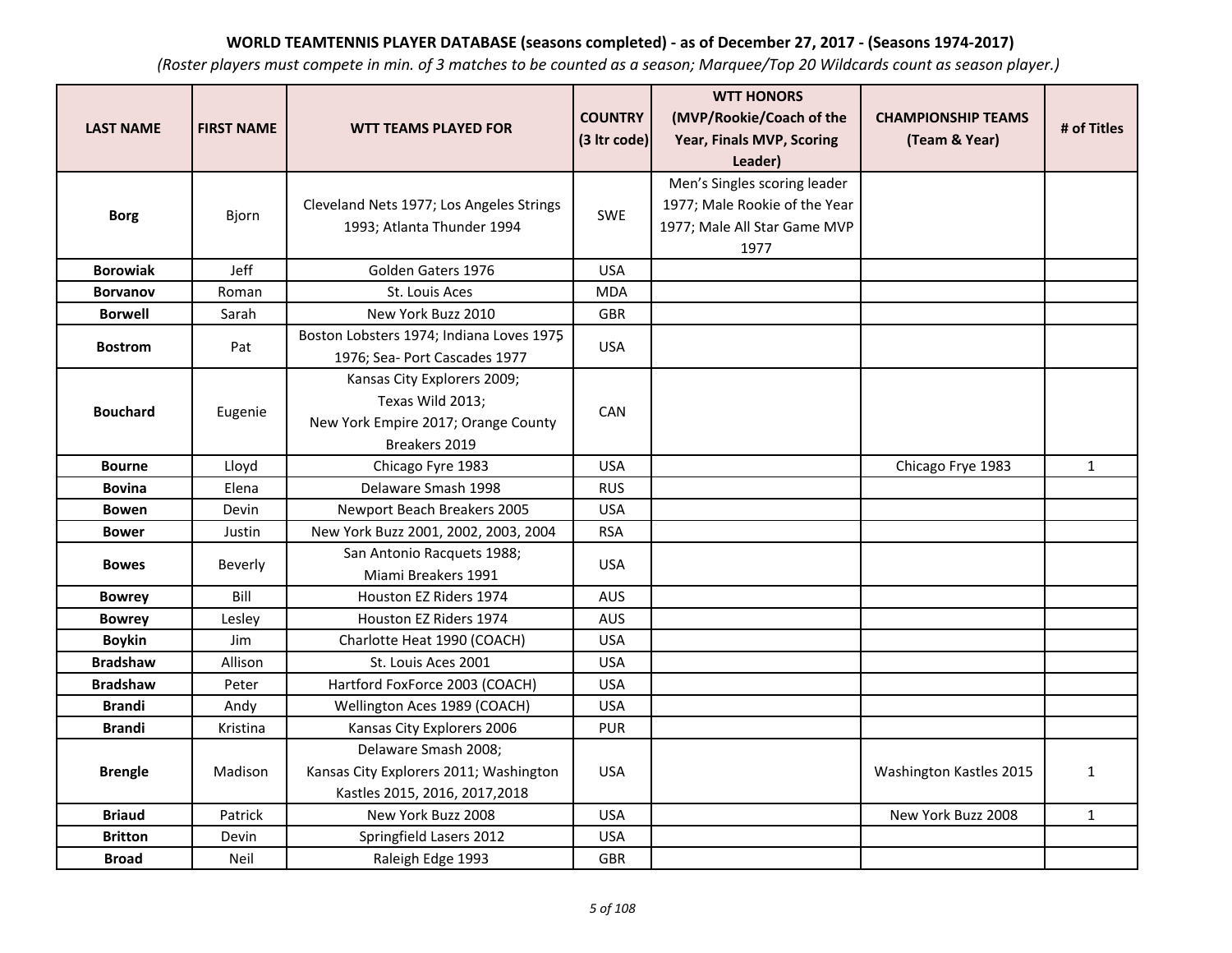| <b>LAST NAME</b> | <b>FIRST NAME</b> | <b>WTT TEAMS PLAYED FOR</b>                                                                                                                                                                                                                                        | <b>COUNTRY</b><br>(3 Itr code) | <b>WTT HONORS</b><br>(MVP/Rookie/Coach of the<br>Year, Finals MVP, Scoring<br>Leader) | <b>CHAMPIONSHIP TEAMS</b><br>(Team & Year)        | # of Titles    |
|------------------|-------------------|--------------------------------------------------------------------------------------------------------------------------------------------------------------------------------------------------------------------------------------------------------------------|--------------------------------|---------------------------------------------------------------------------------------|---------------------------------------------------|----------------|
| <b>Broady</b>    | Naomi             | Philadelphia Freedoms 2016;<br>San Diego Aviators 2017; San Diego Aviators<br>2018                                                                                                                                                                                 | <b>GBR</b>                     |                                                                                       |                                                   |                |
| <b>Brown</b>     | <b>Nick</b>       | Los Angeles Strings 1990                                                                                                                                                                                                                                           | <b>GBR</b>                     |                                                                                       | Los Angeles Strings 1990                          | $\mathbf{1}$   |
| <b>Brown</b>     | Rick              | Wellington Aces 1990                                                                                                                                                                                                                                               | <b>USA</b>                     |                                                                                       |                                                   |                |
| <b>Brown</b>     | Virginia          | California Oranges 1982, 1983 (COACH); St.<br>Louis Slims 1985 (COACH); Fresno Sun-Nets<br>1989 (COACH); Miami Beach Breakers 1987,<br>1990, 1991 (COACH);<br>Vail Eagles 1992 (COACH)                                                                             | <b>USA</b>                     |                                                                                       |                                                   |                |
| <b>Bryan</b>     | <b>Bob</b>        | Idaho Sneakers 1999; Newport Beach<br>Breakers 2004; Kansas City Explorers 2005,<br>2006, 2007, 2008, 2009, 2010, 2011, 2012;<br>Texas Wild 2013;<br>San Diego Aviators 2014; California Dream<br>2015; Washington Kastles 2016, 2017, 2018;<br>Vegas Rollers 2019 | <b>USA</b>                     |                                                                                       | Newport Beach 2004;<br>Kansas City Explorers 2010 | $\overline{2}$ |
| <b>Bryan</b>     | Mike              | Idaho Sneakers 1999; Newport Beach<br>Breakers 2004; Kansas City Explorers 2005,<br>2006, 2007, 2008, 2009, 2010, 2011, 2012;<br>Texas Wild 2013;<br>San Diego Aviators 2014; California Dream<br>2015; Washington Kastles 2016, 2017, 2018;<br>Vegas Rollers 2019 | <b>USA</b>                     |                                                                                       | Newport Beach 2004;<br>Kansas City Explorers 2010 | $\overline{2}$ |
| <b>Bryan</b>     | Wayne             | Idaho Sneakers 1999 (COACH); Sacramento<br>Capitals 2002, 2003, 2004, 2005, 2006, 2007<br>2008, 2009, 2010, 2011, 2012, 2013 (COACH                                                                                                                                | <b>USA</b>                     | Coach of the Year 2004, 2005,<br>2006                                                 | Sacramento Captials 2002,<br>2007                 | $\overline{2}$ |
| <b>Buchholz</b>  | <b>Butch</b>      | Chicago Aces 1974; Hawaii Leis 1974, 1975,<br>1976                                                                                                                                                                                                                 | <b>USA</b>                     |                                                                                       |                                                   |                |
| <b>Buehning</b>  | Fritz             | Oakland Breakers 1981; New York Sportimes<br>2011 (COACH)                                                                                                                                                                                                          | <b>USA</b>                     |                                                                                       |                                                   |                |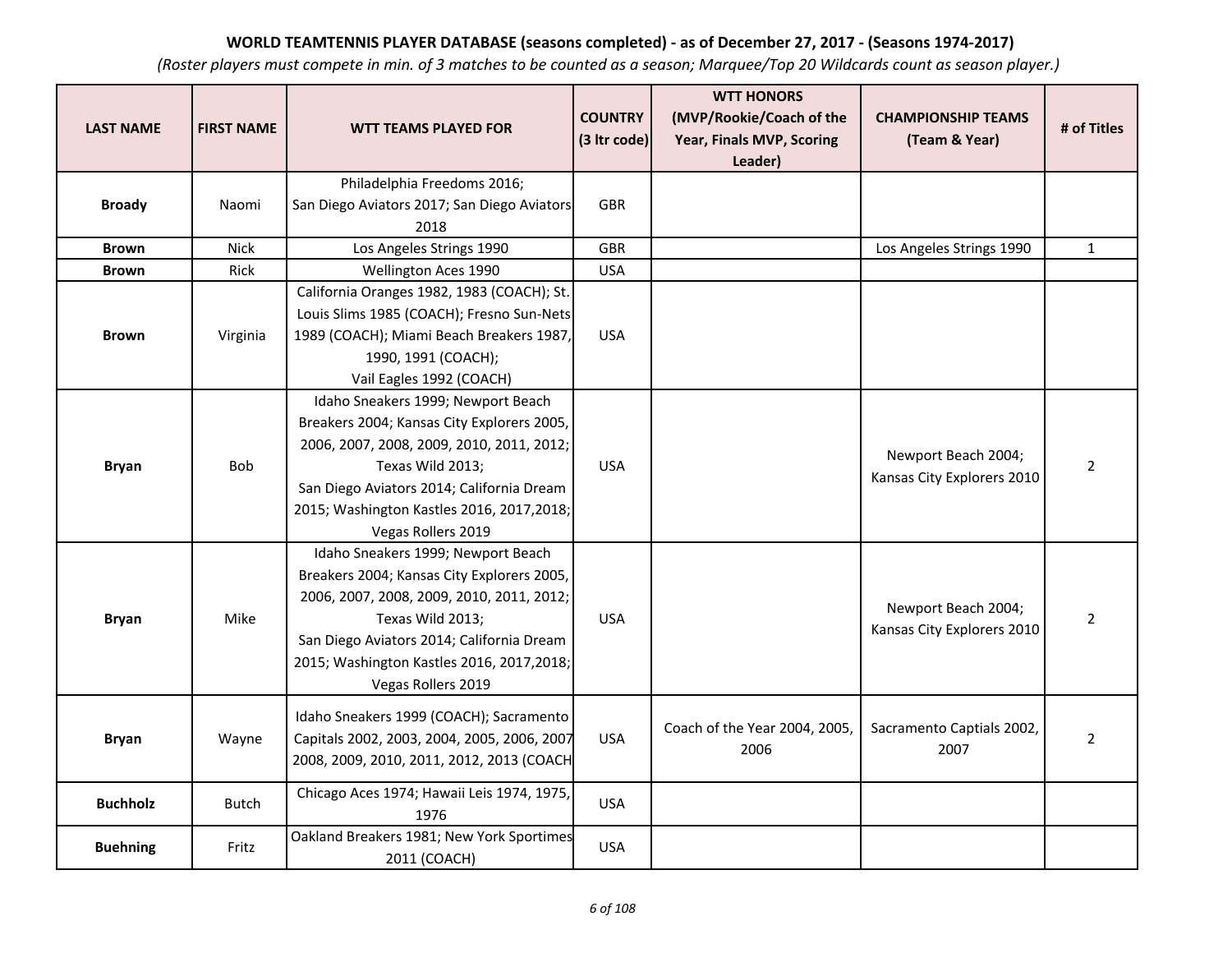| <b>LAST NAME</b> | <b>FIRST NAME</b> | <b>WTT TEAMS PLAYED FOR</b>                                                                           | <b>COUNTRY</b><br>(3 Itr code) | <b>WTT HONORS</b><br>(MVP/Rookie/Coach of the<br>Year, Finals MVP, Scoring                                                                                        | <b>CHAMPIONSHIP TEAMS</b><br>(Team & Year) | # of Titles  |
|------------------|-------------------|-------------------------------------------------------------------------------------------------------|--------------------------------|-------------------------------------------------------------------------------------------------------------------------------------------------------------------|--------------------------------------------|--------------|
|                  |                   |                                                                                                       |                                | Leader)                                                                                                                                                           |                                            |              |
| <b>Bueno</b>     | Maria Esther      | Florida Flamingoes 1974                                                                               | <b>BRA</b>                     |                                                                                                                                                                   |                                            |              |
| <b>Bull</b>      | Will              | Wellington Aces 1991                                                                                  | <b>USA</b>                     |                                                                                                                                                                   |                                            |              |
| <b>Burdette</b>  | Mallory           | New York Buzz 2009                                                                                    | <b>USA</b>                     |                                                                                                                                                                   |                                            |              |
| <b>Burgin</b>    | Elise             | Los Angeles Strings 1988;<br>Newport Beach Dukes 1991                                                 | <b>USA</b>                     |                                                                                                                                                                   |                                            |              |
| <b>Buth</b>      | Dawn              | Delaware Smash 1998; Springfield Lasers<br>2000; Sacramento Capitals 2001                             | <b>USA</b>                     |                                                                                                                                                                   |                                            |              |
| <b>Butorac</b>   | Eric              | Sacramento Capitals 2008; Boston Lobsters<br>2010, 2011, 2012, 2013, 2014; Springfield<br>Lasers 2016 | <b>USA</b>                     |                                                                                                                                                                   |                                            |              |
| <b>Byrne</b>     | Jen               | New York-New Jersey Stars 1988, 1993;<br>Wellington Aces 1990;<br>Charlotte Express 1994              | <b>AUS</b>                     |                                                                                                                                                                   |                                            |              |
| Cacic            | Sandra            | St. Louis Aces 1995, 1996                                                                             | <b>USA</b>                     |                                                                                                                                                                   | St. Louis Aces 1996                        | $\mathbf{1}$ |
| Cako             | Jacquelyn         | Orange County Breakers 2018                                                                           |                                |                                                                                                                                                                   |                                            |              |
| <b>Camerin</b>   | Maria Elena       | Orange County Breakers 2013                                                                           | <b>ITA</b>                     |                                                                                                                                                                   |                                            |              |
| Campos           | Dacio             | San Antonio Racquets 1990                                                                             | <b>BRA</b>                     |                                                                                                                                                                   |                                            |              |
| Candy            | Don               | <b>Baltimore Banners 1974</b>                                                                         | <b>AUS</b>                     |                                                                                                                                                                   |                                            |              |
| Canter           | Jonathan          | San Antonio Racquets 1994;<br>St. Louis Aces 1995                                                     | <b>USA</b>                     |                                                                                                                                                                   |                                            |              |
| Capra            | <b>Beatrice</b>   | Philadelphia Freedoms 2011 (amateur)                                                                  | <b>USA</b>                     |                                                                                                                                                                   |                                            |              |
| Capriati         | Jennifer          | Atlanta Thunder 1991                                                                                  | <b>USA</b>                     | 1991 championship team -<br>Atlanta                                                                                                                               | Atlanta Thunder 1991                       | $\mathbf{1}$ |
| <b>Cargill</b>   | Ansley            | Houston Wranglers 2005                                                                                | <b>USA</b>                     |                                                                                                                                                                   |                                            |              |
| <b>Carillo</b>   | Mary              | New York Apples 1978                                                                                  | <b>USA</b>                     |                                                                                                                                                                   |                                            |              |
| Carmichael       | Bob               | <b>Baltimore Banners 1974</b>                                                                         | <b>AUS</b>                     |                                                                                                                                                                   |                                            |              |
| Casale           | Pam               | Sacramento Capitals 1986, 1987                                                                        | <b>USA</b>                     | Female MVP 1986; Female<br>Rookie of the Year 1986;<br>Women's Singles scoring leader<br>1986; Women's Doubles scoring<br>leader (w/ Mary Lou Piatek-<br>Daniels) |                                            |              |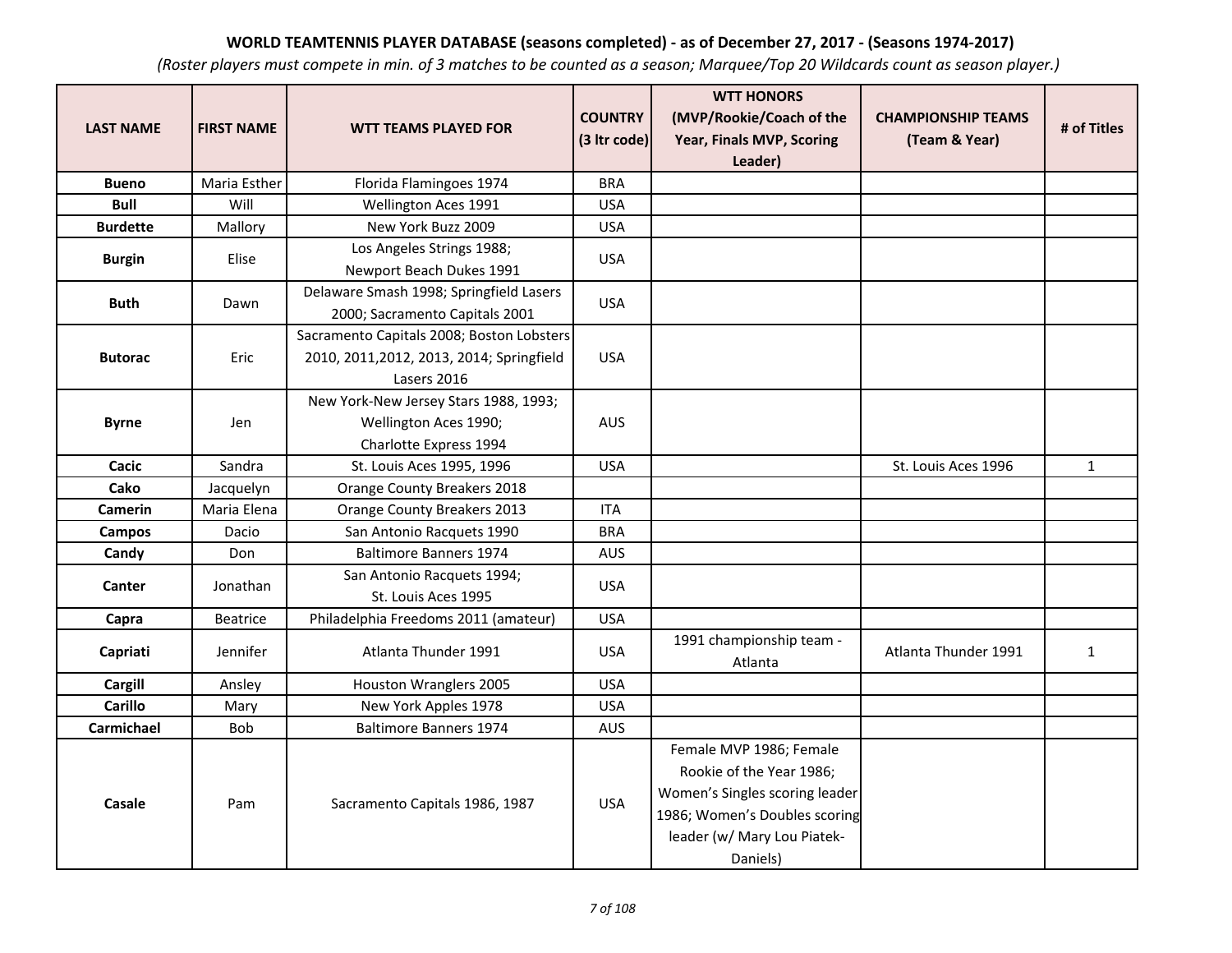| <b>LAST NAME</b> | <b>FIRST NAME</b> | <b>WTT TEAMS PLAYED FOR</b>                    | <b>COUNTRY</b> | <b>WTT HONORS</b><br>(MVP/Rookie/Coach of the | <b>CHAMPIONSHIP TEAMS</b>  | # of Titles  |
|------------------|-------------------|------------------------------------------------|----------------|-----------------------------------------------|----------------------------|--------------|
|                  |                   |                                                | (3 Itr code)   | Year, Finals MVP, Scoring<br>Leader)          | (Team & Year)              |              |
|                  |                   | Detroit Loves 1974; Los Angeles Strings 1975   |                |                                               |                            |              |
|                  |                   | 1976, 1977; Anaheim Oranges 1978;              |                |                                               |                            |              |
| <b>Casals</b>    | Rosie             | Oakland Breakers 1982; San Diego Friars        | <b>USA</b>     | 2nd in Women's singles 1974,                  |                            |              |
|                  |                   | 1983 (PLAYER/COACH); St. Louis Eagles          |                | 3rd in Women's singles 1975                   |                            |              |
|                  |                   | 1984; Chicago Fyre 1985; Miami Beach           |                |                                               |                            |              |
|                  |                   | Breakers 1986; Fresno Sun-Nets 1988            |                |                                               |                            |              |
|                  |                   | Hawaii Leis 1974; Los Angeles Strings 1975;    |                |                                               |                            |              |
| Case             | Ross              | San Diego Friars 1976, 1978, 1981, 1982,       | AUS            |                                               | San Diego Buds 1984        | $\mathbf{1}$ |
|                  |                   | 1983; Phoenix Racquets 1977; San Diego         |                |                                               |                            |              |
|                  |                   | <b>Buds 1984</b>                               |                |                                               |                            |              |
| Cerretani        | James             | Boston Lobsters 2014                           | <b>USA</b>     |                                               |                            |              |
| Chafai           | Jalal             | Springfield Lasers 2004                        | <b>MOR</b>     |                                               |                            |              |
| Champaigne       | Joyce             | Hawaii Leis 1975                               | <b>USA</b>     |                                               |                            |              |
| Chanfreau        | Jean Baptiste     | Los Angeles Strings 1974                       | <b>FRA</b>     |                                               |                            |              |
| Chang            | Michael           | Sacramento Capitals 2009, 2010                 | <b>USA</b>     |                                               |                            |              |
| Chaudhuri        | Raja              | Philadelphia Freedoms 2001                     | <b>USA</b>     | Coach of the Year 2001                        | Philadelphia Freedoms 2001 | $\mathbf{1}$ |
| Cheney           | <b>Brian</b>      | Phoenix Racquets 1977                          | <b>USA</b>     |                                               |                            |              |
| Christain        | Kaitlyn           | Washington Kastles 2019                        |                |                                               |                            |              |
| Chi              | Jane              | Idaho Sneakers 1995, 1996, 1999, 2000          | <b>USA</b>     |                                               |                            |              |
| Chmyreva         | Natasha           | The Soviets 1977                               | <b>URS</b>     |                                               |                            |              |
| Chrysochos       | Petros            | Orange County Breakers 2019                    |                |                                               |                            |              |
| Chu              | Jonathan          | New York Buzz 2001; Boston Lobsters 2005       | <b>USA</b>     |                                               |                            |              |
| <b>Cirstea</b>   | Sorana            | Springfield Lasers 2017                        | ROU            |                                               |                            |              |
| <b>Clijsters</b> | Kim               | St Louis Aces 2009;<br>New York Sportimes 2010 | <b>BEL</b>     |                                               |                            |              |
| Coetzee          | Jeff              | Kansas City Explorers 2000, 2001               | <b>RSA</b>     |                                               |                            |              |
| Coetzer          | Amanda            | St. Louis Aces 2002                            | <b>RSA</b>     |                                               |                            |              |
| Cohen            | Audra             | Philadelphia Freedoms 2008                     | <b>USA</b>     |                                               |                            |              |
|                  |                   | Delaware Smash 2008; Philadelphia              |                |                                               |                            |              |
| Cohen            | Josh              | Freedoms 2010, 2011, 2012 (ASST. COACH),       | <b>USA</b>     |                                               |                            |              |
|                  |                   | 2013, 2014, 2015, 2016 (COACH)                 |                |                                               |                            |              |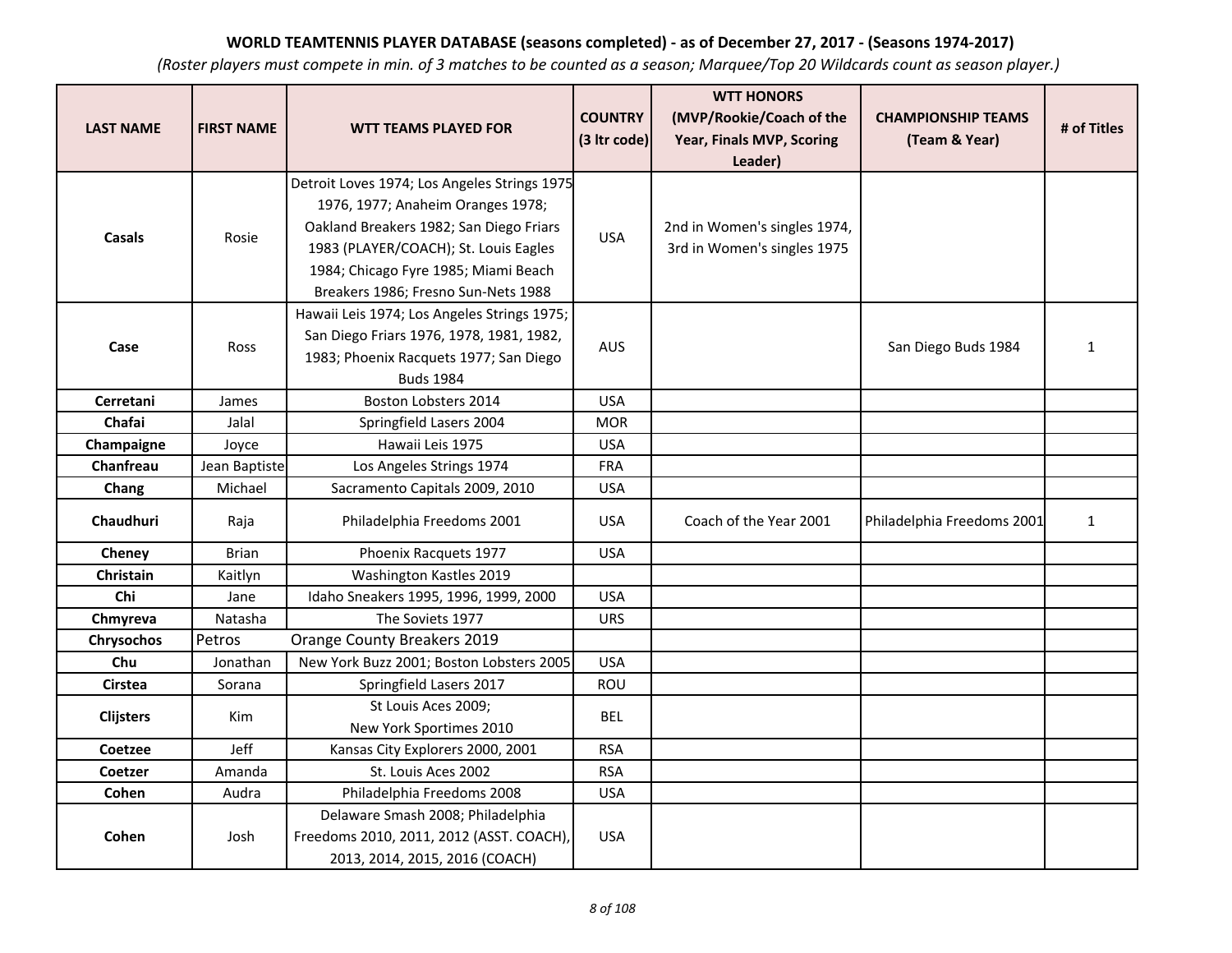| <b>LAST NAME</b> | <b>FIRST NAME</b> | <b>WTT TEAMS PLAYED FOR</b>                       | <b>COUNTRY</b><br>(3 Itr code) | <b>WTT HONORS</b><br>(MVP/Rookie/Coach of the<br>Year, Finals MVP, Scoring | <b>CHAMPIONSHIP TEAMS</b><br>(Team & Year) | # of Titles  |
|------------------|-------------------|---------------------------------------------------|--------------------------------|----------------------------------------------------------------------------|--------------------------------------------|--------------|
|                  |                   |                                                   |                                | Leader)                                                                    |                                            |              |
| Cohen            | Julia             | Philadelphia Freedoms 2011                        | <b>USA</b>                     |                                                                            |                                            |              |
| <b>Cole</b>      | Sean              | St. Louis Aces 2007 (COACH)                       | <b>GBR</b>                     |                                                                            |                                            |              |
| Collard          | Pascal            | Philadelphia Freedoms 2011 (COACH)                | <b>USA</b>                     |                                                                            |                                            |              |
|                  |                   | California Oranges 1982, 1983; St. Louis          |                                |                                                                            |                                            |              |
|                  |                   | Slims 1985; Corpus Christi Advantage 1986;        |                                |                                                                            |                                            |              |
| <b>Collins</b>   | Sandy             | Fresno Sun-Nets 1988, 1989; Miami Beach           | <b>USA</b>                     |                                                                            |                                            |              |
|                  |                   | Breakers 1987, 1990, 1991; Vail Eagles 1992;      |                                |                                                                            |                                            |              |
|                  |                   | Raleigh Edge 1993                                 |                                |                                                                            |                                            |              |
| <b>Collins</b>   | Danielle          | Philadelphia Freedoms 2019                        | <b>USA</b>                     |                                                                            |                                            |              |
|                  |                   | Baltimore Banners 1974; Los Angeles Strings       |                                | co-Male MVP 1993; Men's                                                    |                                            |              |
| <b>Connors</b>   | Jimmy             | 1991, 1992; Phoenix Smash 1993, 1994;             | <b>USA</b>                     | Single scoring leader 1974, 1992                                           | Philadelphia Freedoms 2001                 | $\mathbf{1}$ |
|                  |                   | Kansas City Explorers 1998; Philadelphia          |                                | 1993, Men's Rookie of the Year                                             |                                            |              |
|                  |                   | Freedoms 2001, 2011                               |                                | 1991                                                                       |                                            |              |
| Cook             | Jason             | St. Louis Aces 2000                               | <b>USA</b>                     |                                                                            |                                            |              |
| <b>Cook</b>      | Lester            | Delaware Smash 2007;                              | <b>USA</b>                     |                                                                            |                                            |              |
|                  |                   | Newport Beach Breakers 2010, 2011                 |                                |                                                                            |                                            |              |
|                  |                   | Charlotte Heat 1987, 1988 (COACH); San            |                                |                                                                            | Charlotte Heat 1987, 1988;                 |              |
| <b>Coombes</b>   | Karl              | Antonio Racquets 1989 (COACH); Charlotte          | AUS                            |                                                                            | San Antonio Racquest 1989;                 | 3            |
|                  |                   | Express 1995, 1994 (COACH)                        |                                |                                                                            |                                            |              |
| <b>Cordwell</b>  | Belinda           | New Jersey Stars 1988                             | <b>NZL</b>                     |                                                                            |                                            |              |
| Corkery          | K.C.              | New York Buzz 2006                                | <b>USA</b>                     |                                                                            |                                            |              |
| Corn             | Jimmy             | Raleigh Edge 1990 (COACH)                         | <b>USA</b>                     |                                                                            |                                            |              |
| Coupe            | Brandon           | Sacramento Capitals 2006                          | <b>USA</b>                     |                                                                            |                                            |              |
| <b>Courier</b>   | Jim               | New York Hamptons 2000;                           | <b>USA</b>                     |                                                                            |                                            |              |
|                  |                   | New York Buzz 2005                                |                                |                                                                            |                                            |              |
| Court            | Margaret          | Hawaii Leis 1975, 1976                            | <b>AUS</b>                     |                                                                            |                                            |              |
| Cowan            | Jeff              | San Diego Friars 1975                             | <b>USA</b>                     |                                                                            |                                            |              |
|                  |                   | Florida Flamingoes 1974; Pittsburgh               |                                |                                                                            |                                            |              |
| Cox              | Mark              | Triangles 1975, 1976;                             | <b>GBR</b>                     |                                                                            |                                            |              |
|                  |                   | Anaheim Oranges 1978                              |                                |                                                                            |                                            |              |
| Crabb            | Jaymon            | New York Buzz 2005;<br>Philadelphia Freedoms 2006 | AUS                            |                                                                            | Philadelphia Freedoms 2006                 | $\mathbf{1}$ |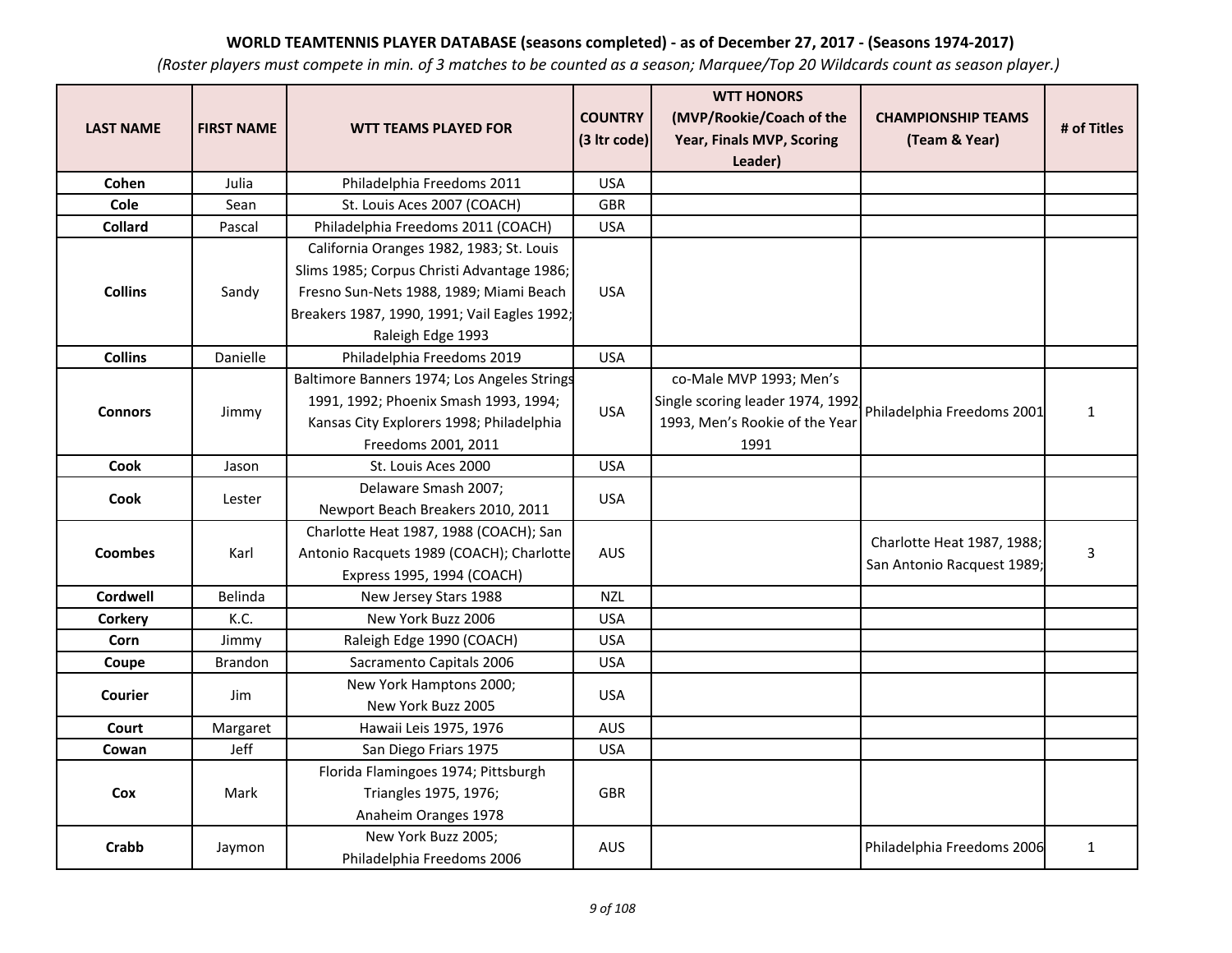| <b>LAST NAME</b> | <b>FIRST NAME</b> | <b>WTT TEAMS PLAYED FOR</b>                                                                                                                                              | <b>COUNTRY</b><br>(3 Itr code) | <b>WTT HONORS</b><br>(MVP/Rookie/Coach of the<br>Year, Finals MVP, Scoring                                                                                         | <b>CHAMPIONSHIP TEAMS</b><br>(Team & Year) | # of Titles  |
|------------------|-------------------|--------------------------------------------------------------------------------------------------------------------------------------------------------------------------|--------------------------------|--------------------------------------------------------------------------------------------------------------------------------------------------------------------|--------------------------------------------|--------------|
| <b>Cramer</b>    | Pat               | Los Angeles Strings 1974                                                                                                                                                 | <b>RSA</b>                     | Leader)                                                                                                                                                            |                                            |              |
| Crawford         | Chris             | Corpus Christi Advantage 1986 (COACH)                                                                                                                                    | <b>USA</b>                     |                                                                                                                                                                    |                                            |              |
| <b>Crawford</b>  | Doug              | Boston Lobsters 1974                                                                                                                                                     | <b>USA</b>                     |                                                                                                                                                                    |                                            |              |
| Crawford         | Samantha          | Philadelphia Freedoms 2016                                                                                                                                               | <b>USA</b>                     |                                                                                                                                                                    |                                            |              |
| Craybas          | Jill              | New York Buzz 2001; Boston Lobsters 2013                                                                                                                                 | <b>USA</b>                     |                                                                                                                                                                    |                                            |              |
| Crookenden       | lan               | <b>Baltimore Banners 1974</b>                                                                                                                                            | <b>NZL</b>                     |                                                                                                                                                                    |                                            |              |
| Cunningham       | Carrie            | Los Angeles Strings 1992, Phoenix Smash<br>1993                                                                                                                          | <b>USA</b>                     |                                                                                                                                                                    |                                            |              |
| Curren           | Kevin             | Dallas Stars 1982                                                                                                                                                        | <b>USA</b>                     |                                                                                                                                                                    | Dallas Stars 1982                          | $\mathbf{1}$ |
| Cuva             | Gerry             | Schenectady County Electrics 1999-2000<br>(COACH)                                                                                                                        | <b>USA</b>                     |                                                                                                                                                                    |                                            |              |
| <b>Cuypers</b>   | <b>Brigitte</b>   | Hawaii Leis 1974, 1975; San Diego Friars<br>1975; Seattle Cascades 1978                                                                                                  | <b>RSA</b>                     |                                                                                                                                                                    |                                            |              |
| <b>Dabrowski</b> | Gabriela          | Philadelphia Freedoms 2018                                                                                                                                               |                                |                                                                                                                                                                    |                                            |              |
| <b>Dahlgren</b>  | Heather           | Hawaii Leis 1975                                                                                                                                                         | <b>USA</b>                     |                                                                                                                                                                    |                                            |              |
| Damm             | Martin            | Springfield Lasers 2009, 2010;<br>Springfield Lasers Asst. Coach 2011                                                                                                    | <b>CZE</b>                     | Male MVP 2010                                                                                                                                                      |                                            |              |
| <b>Dancer</b>    | Brad              | Delaware Smash 1999, 2000, 2001, 2003,<br>2004 (COACH)                                                                                                                   | <b>USA</b>                     | Coach of the Year 2003                                                                                                                                             | Delaware Smash 2003                        | $\mathbf{1}$ |
| <b>Daniell</b>   | Marcus            | Washington Kastles 2019                                                                                                                                                  | <b>NZL</b>                     |                                                                                                                                                                    |                                            |              |
| <b>Dancevic</b>  | Frank             | Philadelphia Freedoms 2014                                                                                                                                               | CAN                            |                                                                                                                                                                    |                                            |              |
| Dart             | Harriet           | Vegas Roller 2019                                                                                                                                                        | GBR                            |                                                                                                                                                                    |                                            |              |
| Davenport        | Lindsay           | St. Louis Aces 2001, 2010, 2011; New York<br>Buzz 2002; Newport Beach Breakers 2003,<br>2008; Sacramento Capitals 1993, 1997,<br>1998, 2007; Orange County Breakers 2012 | <b>USA</b>                     | Female MVP 1997 and 2010;<br>Women's Singles scoring leader<br>1997, 1998; Female Rookie of<br>the Year 1993; Mixed Doubles<br>scoring leader 1998 (w/<br>MacPhie) | Sacramento Capitals 1997,<br>1998, 2007    | 3            |
| <b>Davidson</b>  | Owen              | Minnesota Buckskins 1974; Hawaii Leis 1975<br>1976; Houston Astro-Knots 1982 (COACH);<br>Boston Bays 1984, 1985, 1986<br>(PLAYER/COACH);                                 | <b>AUS</b>                     |                                                                                                                                                                    |                                            |              |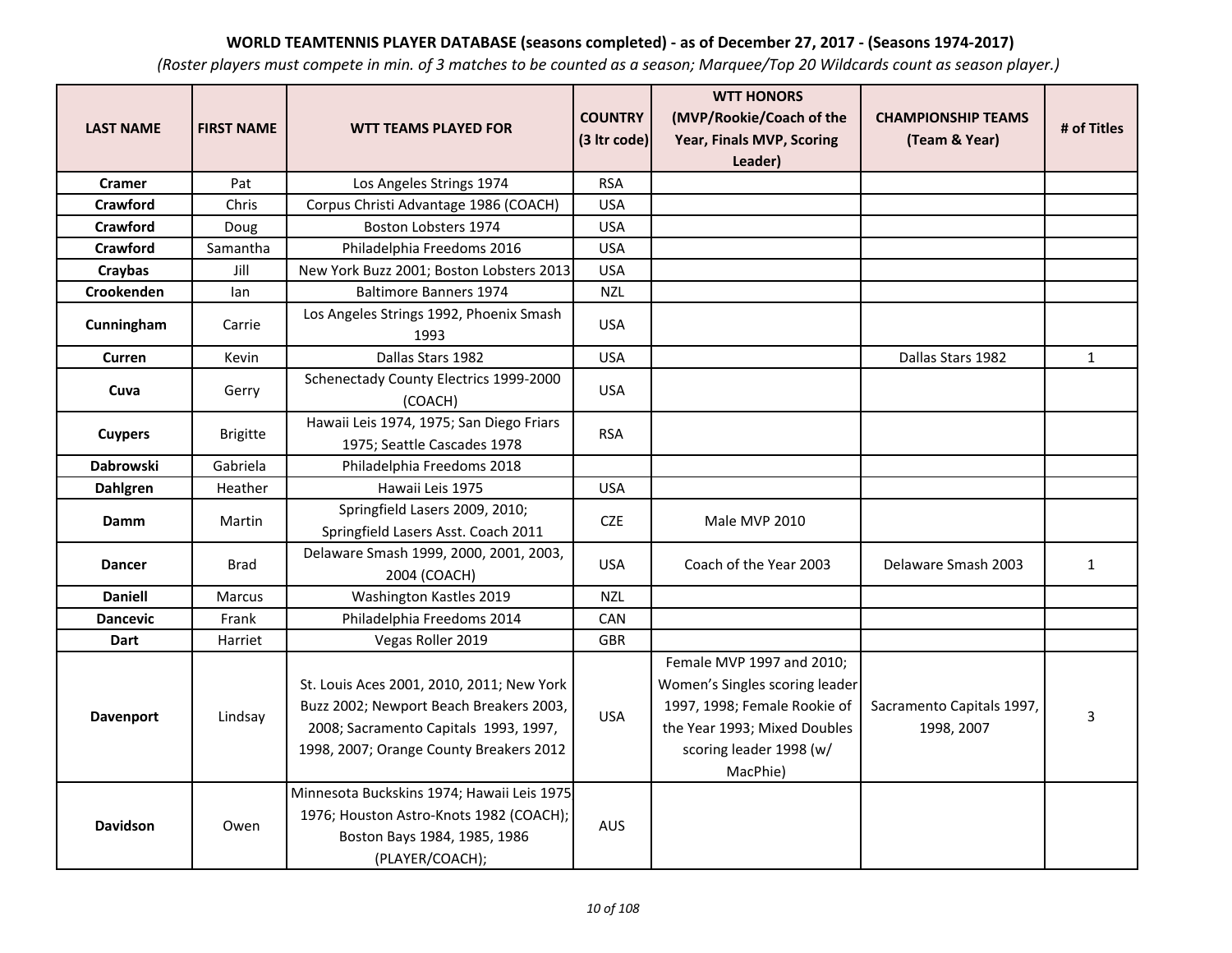| <b>LAST NAME</b> | <b>FIRST NAME</b> | <b>WTT TEAMS PLAYED FOR</b>                                                                                                                                                                                            | <b>COUNTRY</b><br>(3 Itr code) | <b>WTT HONORS</b><br>(MVP/Rookie/Coach of the<br>Year, Finals MVP, Scoring<br>Leader)                                                       | <b>CHAMPIONSHIP TEAMS</b><br>(Team & Year)           | # of Titles  |
|------------------|-------------------|------------------------------------------------------------------------------------------------------------------------------------------------------------------------------------------------------------------------|--------------------------------|---------------------------------------------------------------------------------------------------------------------------------------------|------------------------------------------------------|--------------|
| <b>Davis</b>     | Marty             | Oakland Aces 1985; Newport Beach Dukes<br>1990; Atlanta Thunder 1991                                                                                                                                                   | <b>USA</b>                     |                                                                                                                                             | Atlanta Thunder 1991                                 | $\mathbf{1}$ |
| <b>Davis</b>     | Scott             | Vail Eagles 1992; Sacramento Capitals 1996-<br>1999 (COACH)                                                                                                                                                            | USA.                           | Coach of the Year 1997                                                                                                                      | Sacramento Capitals 1997,<br>1998, 1999              | 3            |
| <b>Davis</b>     | <b>Tres</b>       | Delaware Smash 2006                                                                                                                                                                                                    | <b>USA</b>                     |                                                                                                                                             |                                                      |              |
| de Beer          | Surina            | St. Louis Aces 2000                                                                                                                                                                                                    | <b>RSA</b>                     |                                                                                                                                             |                                                      |              |
| De Heart         | Ryler             | Delaware Smash 2008                                                                                                                                                                                                    | <b>USA</b>                     |                                                                                                                                             |                                                      |              |
| de Jager         | John-Laffnie      | New Jersey Stars 1994; Delaware Smash<br>1996, 2001; Kansas City Explorers 1997,<br>1998, 1999; St. Louis Aces 2003; Springfield<br>Lasers 2007, 2008, 2009, 2010, 2011, 2012,<br>2013, 2014, 2015, 2016, 2017 (COACH) | <b>RSA</b>                     | Coach of the Year 2007, 2009,<br>2010                                                                                                       | New Jersey Stars 1994                                | $\mathbf{1}$ |
| de la Pena       | Horacio           | South Florida Breakers 1988                                                                                                                                                                                            | ARG                            |                                                                                                                                             |                                                      |              |
| de Lone          | Erika             | New York Hamptons 2000                                                                                                                                                                                                 | <b>USA</b>                     |                                                                                                                                             |                                                      |              |
| de Swardt        | Mariaan           | Atlanta Thunder 1991; New Jersey Stars<br>1993, 1994, 1995; Kansas City Explorers<br>1996, 1998, 1999; New York OTBzz 1997;<br>Delaware Smash 2000, 2001, 2005-08<br>(COACH)                                           | <b>RSA</b>                     | Female MVP 2000; Women's<br>Singles scoring leader 2000;<br>Women's Doubles scoring leader<br>2000 (w/ Mary Joe Fernandez &<br>Lori McNeil) | Atlanta Thunder 1991; New<br>Jersey Stars 1994, 1995 | 3            |
| de Villiers      | Nannie            | Schenectady County Electrics 2000; New<br>York Buzz 2001, 2002, 2003                                                                                                                                                   | <b>RSA</b>                     | finished 2nd in Women's<br>Doubles in 2002 (w/ Liezel<br>Huber); Mixed Doubles scoring<br>leader 2001 (w/ Mahesh<br>Bhupathi)               |                                                      |              |
| de Voest         | Rik               | Springfield Lasers 2005, 2010, 2011, 2013;<br>New York Buzz 2007; Boston Lobsters 2014                                                                                                                                 | <b>RSA</b>                     | Male Rookie of the Year 2005                                                                                                                |                                                      |              |
| Dekmeijere       | Liga              | St Louis Aces 2009, 2010; Springfield Lasers<br>2012, 2014; Orange County Breakers 2013                                                                                                                                | LAT                            |                                                                                                                                             |                                                      |              |
| Delgado          | Ramon             | Newport Beach Breakers 2004, 2005, 2006,<br>2007, 2008, 2009; Philadelphia Freedoms<br>2010                                                                                                                            | <b>PAR</b>                     | Male MVP 2008                                                                                                                               | Newport Beach 2004                                   | $\mathbf{1}$ |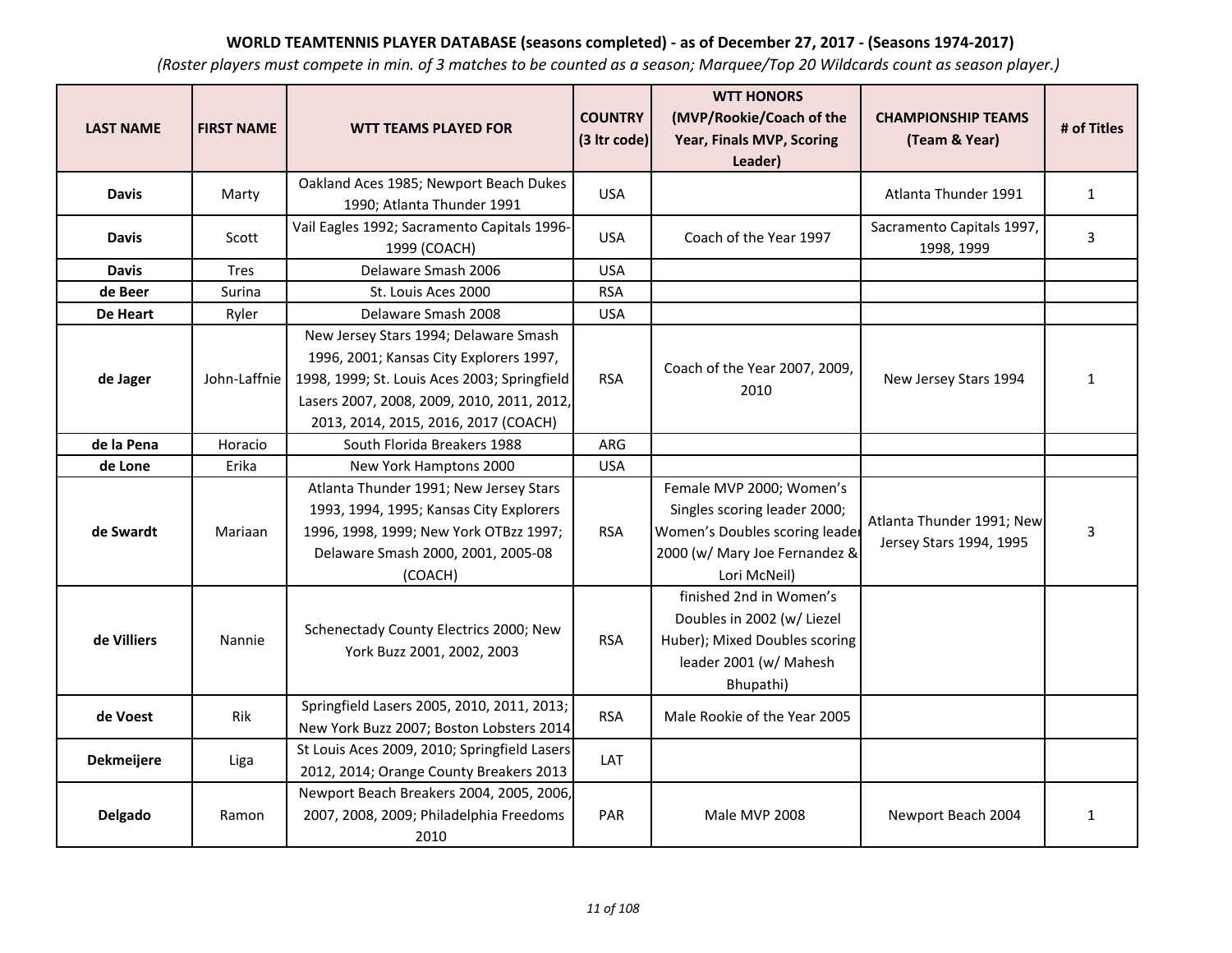| <b>LAST NAME</b>   | <b>FIRST NAME</b> | <b>WTT TEAMS PLAYED FOR</b>                                                                                                       | <b>COUNTRY</b><br>(3 Itr code) | <b>WTT HONORS</b><br>(MVP/Rookie/Coach of the<br>Year, Finals MVP, Scoring<br>Leader) | <b>CHAMPIONSHIP TEAMS</b><br>(Team & Year) | # of Titles  |
|--------------------|-------------------|-----------------------------------------------------------------------------------------------------------------------------------|--------------------------------|---------------------------------------------------------------------------------------|--------------------------------------------|--------------|
| Dellacqua          | Casey             | Philadelphia Freedoms 2006                                                                                                        | <b>AUS</b>                     |                                                                                       | Philadelphia Freedoms 2006                 | $\mathbf{1}$ |
| <b>Demoliner</b>   | Marcelo           | OC Breakers 2018                                                                                                                  |                                |                                                                                       |                                            |              |
| Dent               | Phil              | Detroit Loves 1974; New York Sets 1976;<br>Oakland Breakers 1981                                                                  | <b>AUS</b>                     |                                                                                       | New York Sets 1976                         | $\mathbf{1}$ |
| Dent               | Taylor            | Newport Beach Breakers 2011                                                                                                       | <b>USA</b>                     |                                                                                       |                                            |              |
| <b>Denton</b>      | Steve             | Dallas Stars 1982                                                                                                                 | <b>USA</b>                     |                                                                                       | Dallas Stars 1982                          | $\mathbf{1}$ |
| DePalmer Jr.       | Mike              | Oakland Aces 1986; Charlotte Heat 1987,<br>1991; Portland Panthers 1989; Raleigh Edge<br>1992; Philadelphia Freedoms 2002 (COACH) | <b>USA</b>                     | Male Rookie of the Year 1986                                                          | Charlotte Heat 1987                        | $\mathbf{1}$ |
| DePalmer Sr.       | Mike              | Portland Panthers 1989 (COACH); Florida<br>Twist 1994 (COACH); Delaware Smash 1998<br>(COACH); St. Louis Aces 1999 (COACH)        | <b>USA</b>                     |                                                                                       |                                            |              |
| <b>Devening</b>    | <b>Brian</b>      | New Jersey Stars 1994                                                                                                             | <b>USA</b>                     |                                                                                       | New Jersey Stars 1994                      | $\mathbf{1}$ |
| <b>Devilliers</b>  | <b>Brian</b>      | Atlanta Thunder 1996 (COACH)                                                                                                      | <b>RSA</b>                     |                                                                                       |                                            |              |
| <b>DeVries</b>     | Steve             | Sacramento Capitals 1992, 1993                                                                                                    | <b>USA</b>                     |                                                                                       |                                            |              |
| <b>Devvarman</b>   | Somdev            | San Diego Aviators 2014                                                                                                           | <b>IND</b>                     | Male Rookie of the Year 2014                                                          |                                            |              |
| <b>Dibley</b>      | Colin             | New Jersey Stars 1987 (PLAYER/COACH)                                                                                              | <b>AUS</b>                     |                                                                                       |                                            |              |
| <b>DiLucia</b>     | David             | Philadelphia Freedoms 2001                                                                                                        | <b>USA</b>                     |                                                                                       | Philadelphia Freedoms 2001                 | $\mathbf{1}$ |
| <b>Ditty</b>       | Julie             | New York Buzz 2006; Boston Lobsters 2007,<br>Newport Beach Breakers 2009, 2010                                                    | <b>USA</b>                     |                                                                                       |                                            |              |
| <b>Dixon</b>       | Judy              | Philadelphia Freedoms 2003 (COACH)                                                                                                | <b>USA</b>                     |                                                                                       |                                            |              |
| <b>Docherty</b>    | Steve             | Sea-Port Cascades 1977                                                                                                            | <b>AUS</b>                     |                                                                                       |                                            |              |
| <b>Doerner</b>     | Cynthia           | Houston EZ Riders 1974                                                                                                            | AUS                            |                                                                                       |                                            |              |
| <b>Doerner</b>     | Peter             | Houston EZ Riders 1974; Fresno Sun-Nets<br>1988 (COACH)                                                                           | <b>AUS</b>                     |                                                                                       |                                            |              |
| <b>Doerner</b>     | Scott             | Kansas City Explorers 2006                                                                                                        | AUS                            |                                                                                       |                                            |              |
| Domijan            | Alex              | New York Buzz 2009, 2010                                                                                                          | <b>USA</b>                     |                                                                                       |                                            |              |
| <b>Dominikovic</b> | Evie              | New York Buzz 2005                                                                                                                | AUS                            |                                                                                       |                                            |              |
| <b>Donnelly</b>    | Gary              | San Antonio Racquets 1987, 1989                                                                                                   | <b>USA</b>                     |                                                                                       | San Antonio 1989                           | $\mathbf{1}$ |
| Doohan             | Peter             | San Antonio Racquets 1991                                                                                                         | <b>AUS</b>                     |                                                                                       |                                            |              |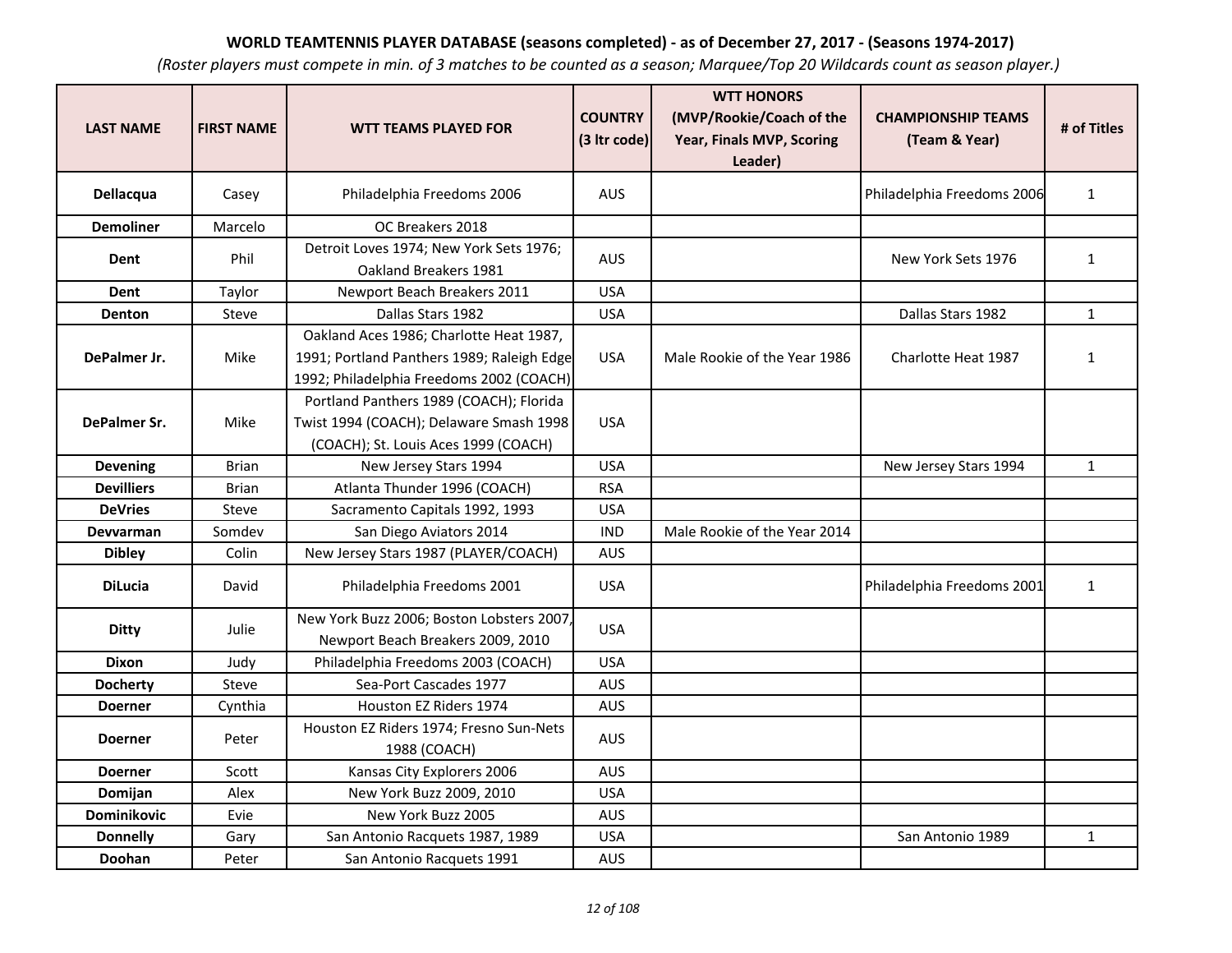| <b>LAST NAME</b>  | <b>FIRST NAME</b> | <b>WTT TEAMS PLAYED FOR</b>                                                                       | <b>COUNTRY</b><br>(3 Itr code) | <b>WTT HONORS</b><br>(MVP/Rookie/Coach of the<br>Year, Finals MVP, Scoring<br>Leader)                                | <b>CHAMPIONSHIP TEAMS</b><br>(Team & Year) | # of Titles    |
|-------------------|-------------------|---------------------------------------------------------------------------------------------------|--------------------------------|----------------------------------------------------------------------------------------------------------------------|--------------------------------------------|----------------|
| <b>Dowlen</b>     | Dave              | Corpus Christi Advantage 1986                                                                     | <b>USA</b>                     |                                                                                                                      |                                            |                |
| <b>Downs</b>      | Barbara           | Chicago Aces 1974; Golden Gaters 1974                                                             | <b>USA</b>                     |                                                                                                                      |                                            |                |
| <b>Dragicevic</b> | Goran             | Hartford FoxForce 2006;<br>Houston Wranglers 2007                                                 | <b>USA</b>                     |                                                                                                                      |                                            |                |
| <b>Dragomir</b>   | Ruxandra          | New York Sportimes 2004                                                                           | <b>ROM</b>                     |                                                                                                                      |                                            |                |
| <b>Drake</b>      | Chris             | Boston Lobsters 2006                                                                              | <b>USA</b>                     |                                                                                                                      |                                            |                |
| <b>Drake</b>      | Maureen           | Sacramento Capitals 2001                                                                          | <b>CAN</b>                     |                                                                                                                      |                                            |                |
| <b>Drysdale</b>   | <b>Cliff</b>      | Florida Flamingoes 1974; San Diego Friars<br>1976, 1977; Anaheim Oranges 1978<br>(Player/Coach)   | <b>RSA</b>                     |                                                                                                                      |                                            |                |
| <b>Dunk</b>       | Chris             | Oakland Aces 1985, 1986                                                                           | <b>USA</b>                     |                                                                                                                      |                                            |                |
| <b>DuPont</b>     | Laura             | Cleveland Nets 1974; Pittsburgh Triangles<br>1974; Chicago Aces 1982                              | <b>USA</b>                     |                                                                                                                      |                                            |                |
| <b>Dupre</b>      | Pat               | Arizona Racquets 1983                                                                             | <b>USA</b>                     |                                                                                                                      |                                            |                |
| Durr              | Francoise         | Denver Racquets 1974; Phoenix Racquets<br>1975; Golden Gaters 1976, 1977; Anaheim<br>Oranges 1978 | <b>FRA</b>                     | Women's Doubles scoring leader<br>(w/ Betty Stove) 1976; Finished<br>2nd in Mixed Doubles (w/ Frew<br>McMillan) 1977 | Denver Racquets 1974                       | $\mathbf{1}$   |
| <b>Duval</b>      | Victoria          | Philadelphia Freedoms 2013                                                                        | <b>USA</b>                     |                                                                                                                      |                                            |                |
| <b>Dyrberg</b>    | Eva               | Newport Beach Breakers 2003                                                                       | <b>DEN</b>                     |                                                                                                                      |                                            |                |
| Eagle             | Charlton          | Florida Twist 1995; Delaware Smash 1996<br>(PLAYER/COACH), 1997                                   | <b>AUS</b>                     |                                                                                                                      |                                            |                |
| Eagle             | Josh              | Newport Beach Breakers 2003; Philadelphia<br>Freedoms 2004, 2005                                  | <b>AUS</b>                     |                                                                                                                      |                                            |                |
| Eastman           | Sue               | Chicago Aces 1974                                                                                 | <b>USA</b>                     |                                                                                                                      |                                            |                |
| Ebden             | Matthew           | Washington Kastles 2018                                                                           |                                |                                                                                                                      |                                            |                |
| Edlefsen          | Tom               | Hawaii Leis 1975                                                                                  | <b>USA</b>                     |                                                                                                                      |                                            |                |
| <b>Edwards</b>    | Eddie             | Charlotte Heat 1988;<br>San Antonio Racquets 1989                                                 | <b>RSA</b>                     |                                                                                                                      | Charlotte Heat 1988; San<br>Antonio 1989   | $\overline{2}$ |
| <b>Emerson</b>    | Roy               | Golden Gaters 1974;<br>Boston Lobsters 1977, 1978 (PLAYER/COACH                                   | <b>AUS</b>                     |                                                                                                                      |                                            |                |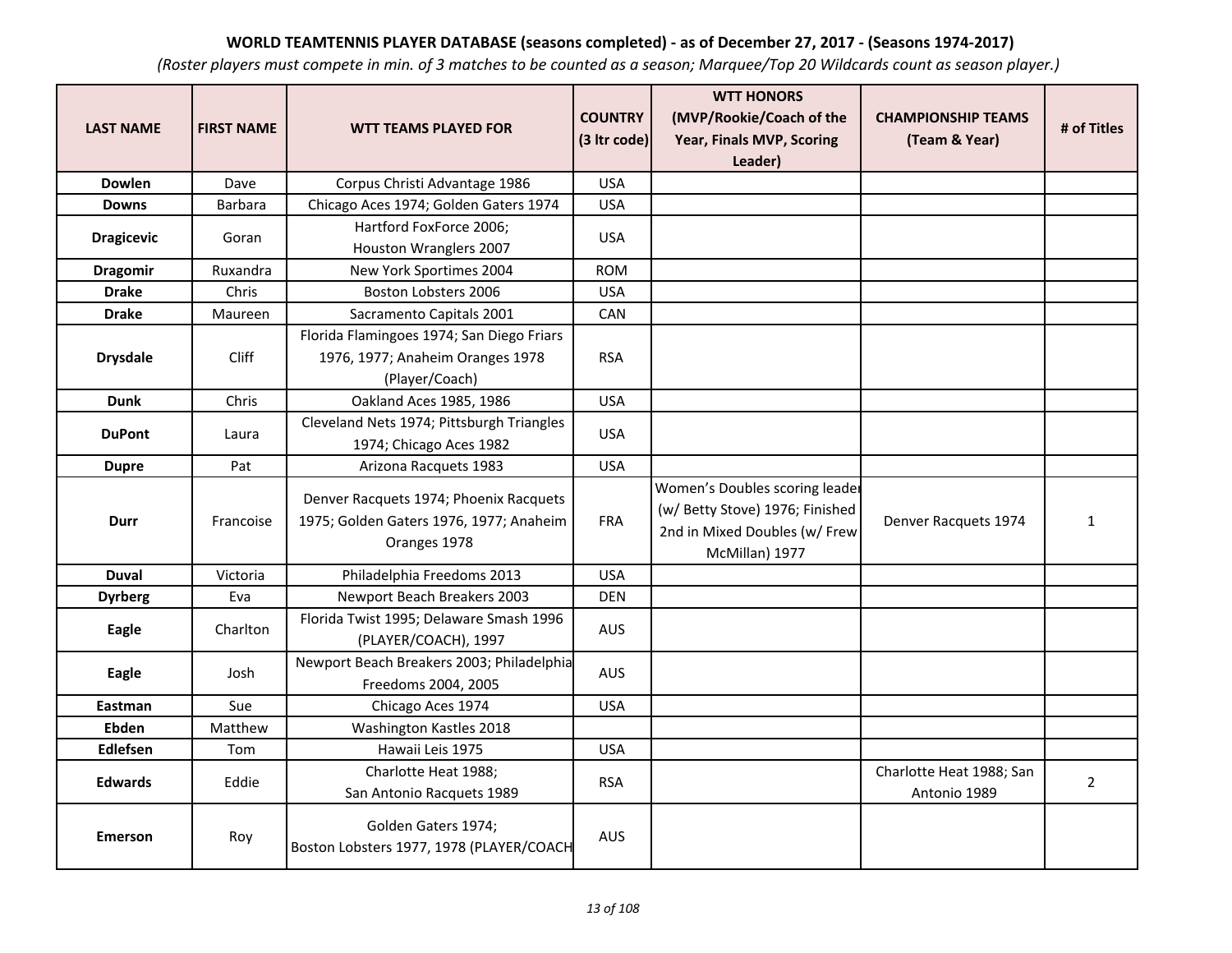| <b>LAST NAME</b> | <b>FIRST NAME</b> | <b>WTT TEAMS PLAYED FOR</b>                                                      | <b>COUNTRY</b> | <b>WTT HONORS</b><br>(MVP/Rookie/Coach of the                                                                              | <b>CHAMPIONSHIP TEAMS</b>  | # of Titles    |
|------------------|-------------------|----------------------------------------------------------------------------------|----------------|----------------------------------------------------------------------------------------------------------------------------|----------------------------|----------------|
|                  |                   |                                                                                  | (3 Itr code)   | Year, Finals MVP, Scoring                                                                                                  | (Team & Year)              |                |
| <b>Emmons</b>    | Jessica           | Minnesota Penguins 1993                                                          | <b>USA</b>     | Leader)                                                                                                                    |                            |                |
| <b>Epley</b>     | Kevin             | St. Louis Aces 2001                                                              | <b>USA</b>     |                                                                                                                            |                            |                |
| <b>Epstein</b>   | Lynn              | Florida Flamingoes 1974                                                          | <b>AUS</b>     |                                                                                                                            |                            |                |
| Erlich           | Jonathan          | St. Louis Aces 2005, 2007                                                        | <b>ISR</b>     |                                                                                                                            |                            |                |
|                  |                   | Toronto/Buffalo Royals 1974;                                                     |                |                                                                                                                            |                            |                |
| Estep            | Mike              | Boston Lobsters 1976, 1977, 1978;                                                | <b>USA</b>     |                                                                                                                            |                            |                |
|                  |                   | Dallas Stars 1983                                                                |                |                                                                                                                            |                            |                |
| <b>Evans</b>     | <b>Brendan</b>    | Philadelphia Freedoms 2011                                                       | <b>USA</b>     |                                                                                                                            |                            |                |
| Evernden         | Kelly             | Atlanta Thunder 1991, 1992, 1993, 1994;<br>Phoenix Smash 1992                    | <b>NZL</b>     |                                                                                                                            | Atlanta Thunder 1991, 1992 | $\overline{2}$ |
| <b>Evert</b>     | Chris             | Phoenix Racquets 1976, 1977; Los Angeles<br>Strings 1978                         | <b>USA</b>     | Female MVP 1976, 1977;<br>Female Rookie of the Year 1976;<br>Playoff MVP 1978; Women's<br>Singles scoring leader 1976 1978 | Los Angeles Strings 1978   | $\mathbf{1}$   |
| Faber            | Donna             | Charlotte Heat 1990                                                              | <b>USA</b>     |                                                                                                                            |                            |                |
| <b>Fairbank</b>  | Rosalyn           | Houston Astro-Knots 1982 Phoenix Smash<br>1992                                   | <b>USA</b>     |                                                                                                                            |                            |                |
| <b>Fairlie</b>   | <b>Brian</b>      | Philadelphia Freedoms 1974;<br>Phoenix Racquets 1975                             | <b>NZL</b>     |                                                                                                                            |                            |                |
| Falconi          | Irina             | Boston Lobsters 2011, 2012, 2015                                                 | <b>USA</b>     |                                                                                                                            |                            |                |
| <b>Fales</b>     | Donna             | Florida Flamingoes 1974                                                          | <b>USA</b>     |                                                                                                                            |                            |                |
| <b>Farrow</b>    | <b>Buff</b>       | Wichita Advantage 1991, 1992, 1993, 1994                                         | <b>USA</b>     |                                                                                                                            | Wichita 1993               | $\mathbf{1}$   |
| <b>Faulkner</b>  | Pat               | Detroit Loves 1974                                                               | <b>USA</b>     |                                                                                                                            |                            |                |
| <b>Fendick</b>   | Patty             | Sacramento Capitals 1992, 1993, 1995                                             | <b>USA</b>     | Female Rookie of the Year 1992                                                                                             |                            |                |
| <b>Fernandez</b> | Gigi              | Idaho Sneakers 1998; New York Empire 2017<br>(COACH)                             | <b>USA</b>     |                                                                                                                            |                            |                |
| <b>Fernandez</b> | Isabel            | Pittsburgh Triangles 1974                                                        | COL            |                                                                                                                            |                            |                |
| <b>Fernandez</b> | Mary Joe          | Kansas City Explorers 1997;<br>New York OTBzz 1998;<br>Delaware Smash 1999, 2000 | <b>USA</b>     | Female Rookie of the Year 1997;<br>Women's Doubles scoring leader<br>2000 (w/ Marian de Swardt &<br>Lori McNeil)           |                            |                |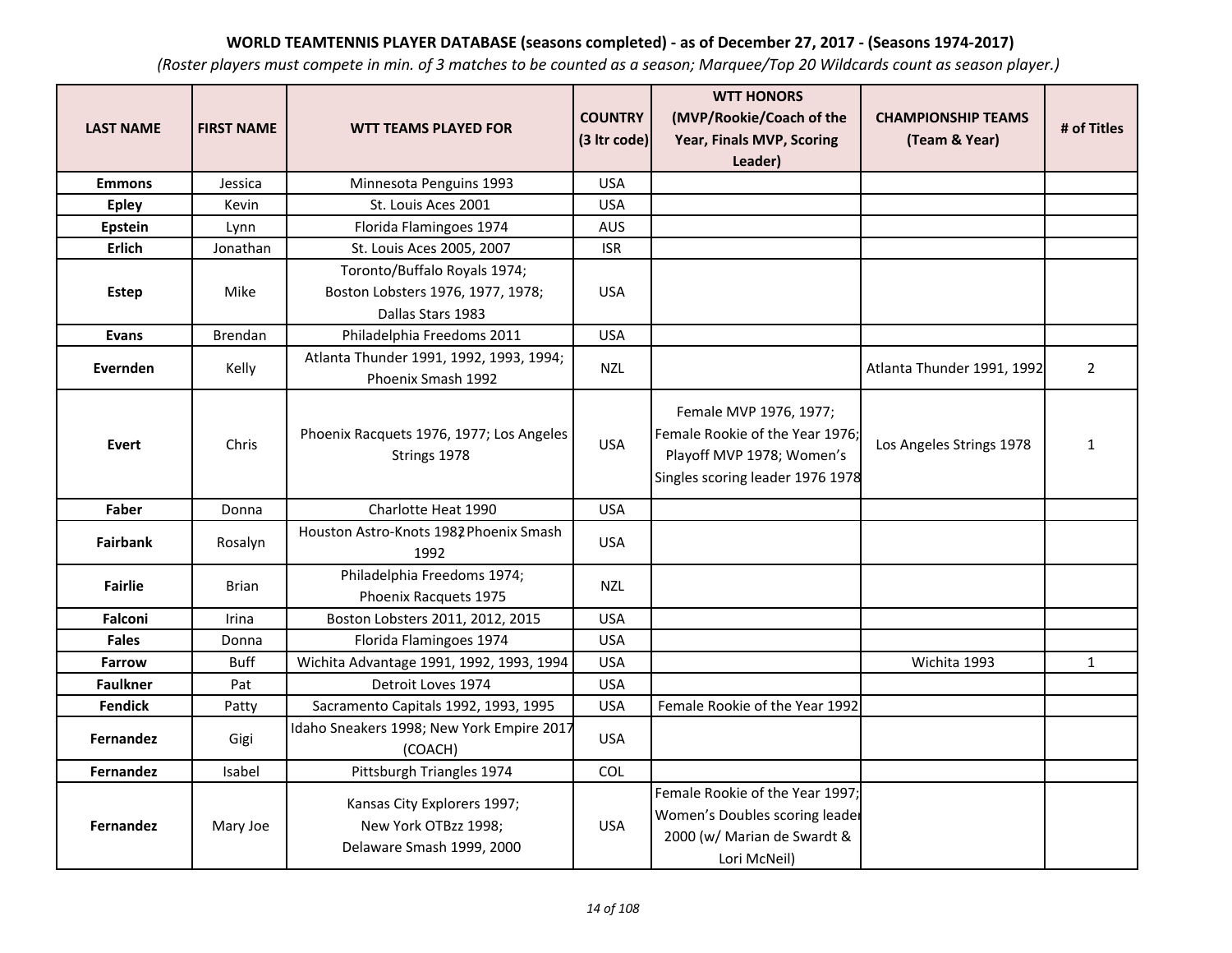| <b>LAST NAME</b> | <b>FIRST NAME</b> | <b>WTT TEAMS PLAYED FOR</b>                                                                                                                                                                 | <b>COUNTRY</b><br>(3 Itr code) | <b>WTT HONORS</b><br>(MVP/Rookie/Coach of the<br>Year, Finals MVP, Scoring<br>Leader) | <b>CHAMPIONSHIP TEAMS</b><br>(Team & Year)      | # of Titles    |
|------------------|-------------------|---------------------------------------------------------------------------------------------------------------------------------------------------------------------------------------------|--------------------------------|---------------------------------------------------------------------------------------|-------------------------------------------------|----------------|
| Ferreira         | Ellis             | Phoenix Smash 1992, 1993; Sacramento<br>Capitals 1997; New York Sportimes 2003;<br>Newport Beach Breakers 2004                                                                              | <b>RSA</b>                     |                                                                                       | Sacramento Capitals 1997;<br>Newport Beach 2004 | $\overline{2}$ |
| Fichman          | Sharon            | Boston Lobsters 2014                                                                                                                                                                        | CAN                            |                                                                                       |                                                 |                |
| Fish             | Mardy             | Hartford FoxForce 2004;<br>Houston Wranglers 2005, 2006; Sacramento<br>Capitals 2012, 2013; Washington Kastles<br>2016, New York Empire 2017, New York<br>Empire 2018, New York Empire 2019 | <b>USA</b>                     |                                                                                       |                                                 |                |
| <b>Fisher</b>    | Ashley            | Houston Wranglers 2005; New York Buzz<br>2007                                                                                                                                               | <b>AUS</b>                     |                                                                                       |                                                 |                |
| <b>Flach</b>     | Doug              | Atlanta Thunder 1995; Kansas City Explorers<br>1996                                                                                                                                         | <b>USA</b>                     |                                                                                       |                                                 |                |
| Flach            | <b>Ken</b>        | Kansas City Explorers 1993, 1996; St. Louis<br>Aces 1994; Atlanta Thunder 1995                                                                                                              | <b>USA</b>                     |                                                                                       |                                                 |                |
| Flach            | Rick              | St. Louis Aces 1994, 1995, 1996? (COACH)                                                                                                                                                    | <b>USA</b>                     | Coach of the Year 1996                                                                | St. Louis Aces 1996                             | $\mathbf{1}$   |
| <b>Fleming</b>   | Laurie            | Florida Flamingoes 1974                                                                                                                                                                     | <b>USA</b>                     |                                                                                       |                                                 |                |
| <b>Fleming</b>   | Peter             | New Jersey Stars 1988 (PLAYER/COACH)                                                                                                                                                        | <b>USA</b>                     |                                                                                       |                                                 |                |
| <b>Fletcher</b>  | lan               | Toronto/Buffalo Royals 1974                                                                                                                                                                 | AUS                            |                                                                                       |                                                 |                |
| <b>Fleurian</b>  | Jean Philippe     | Fresno Sun-Nets 1989;<br>San Antonio Racquets 1992                                                                                                                                          | <b>FRA</b>                     | Male Rookie of the Year 1989                                                          |                                                 |                |
| <b>Flipkens</b>  | Kirsten           | New York Empire 2017                                                                                                                                                                        | <b>BEL</b>                     |                                                                                       |                                                 |                |
| <b>Florent</b>   | Andrew            | St. Louis Aces 2002;<br>Philadelphia Freedoms 2003                                                                                                                                          | <b>AUS</b>                     |                                                                                       |                                                 |                |
| <b>Follmer</b>   | Roger             | St. Louis Aces 2009 (COACH)                                                                                                                                                                 | <b>USA</b>                     |                                                                                       |                                                 |                |
| <b>Forbes</b>    | Kevin             | Sacramento Capitals 2000, 2001 (COACH)                                                                                                                                                      | <b>USA</b>                     | Coach of the Year 2000                                                                | Sacramento Capitals 2000                        | $\mathbf{1}$   |
| Foretz           | Stephanie         | Boston Lobsters 2009                                                                                                                                                                        | <b>FRA</b>                     |                                                                                       |                                                 |                |
| Fox              | Rayni             | Pittsburgh Triangles 1975; Cleveland Nets<br>1976; Phoenix Racquets 1978                                                                                                                    | <b>USA</b>                     |                                                                                       | Pittsburgh 1975                                 | $\mathbf{1}$   |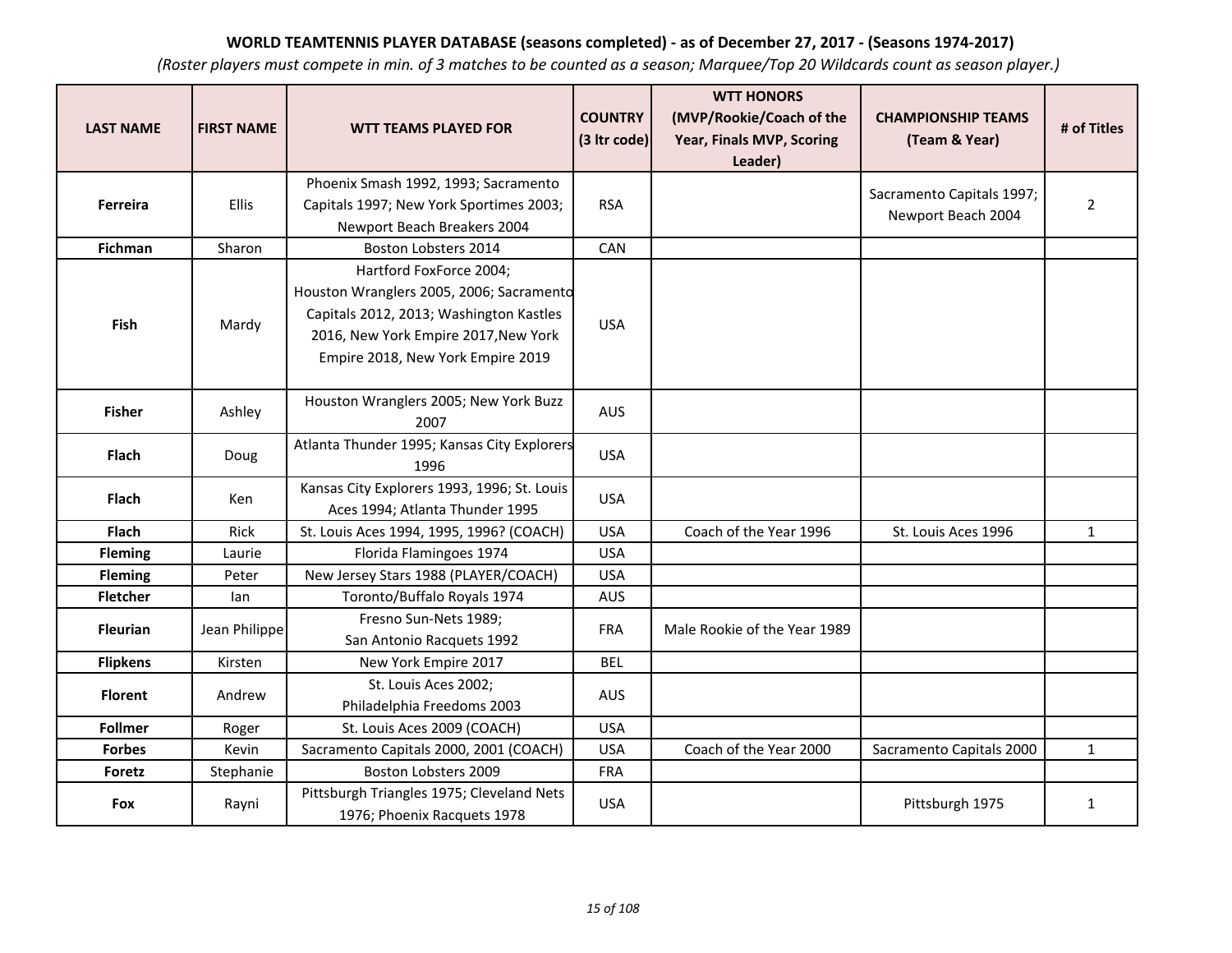| <b>LAST NAME</b>      | <b>FIRST NAME</b> | <b>WTT TEAMS PLAYED FOR</b>                                                                                                              | <b>COUNTRY</b><br>(3 Itr code) | <b>WTT HONORS</b><br>(MVP/Rookie/Coach of the<br>Year, Finals MVP, Scoring                          | <b>CHAMPIONSHIP TEAMS</b><br>(Team & Year) | # of Titles  |
|-----------------------|-------------------|------------------------------------------------------------------------------------------------------------------------------------------|--------------------------------|-----------------------------------------------------------------------------------------------------|--------------------------------------------|--------------|
|                       |                   |                                                                                                                                          |                                | Leader)                                                                                             |                                            |              |
| <b>Frazier</b>        | Amy               | Newport Beach Dukes 1990, 1991, 1992,<br>1993; Idaho Sneakers 1994, 1995, 1996,<br>1997                                                  | <b>USA</b>                     | Female MVP 1995; Women's<br>Singles scoring leader 1994,<br>1995; Female Rookie of the Year<br>1990 |                                            |              |
| <b>Freelove</b>       | Oliver            | Kansas City Explorers 1999                                                                                                               | <b>GBR</b>                     |                                                                                                     |                                            |              |
| Freeman               | Marcel            | Portland Panthers 1988                                                                                                                   | <b>USA</b>                     |                                                                                                     |                                            |              |
| Fretz                 | Tory              | Philadelphia Freedoms 1974                                                                                                               | <b>USA</b>                     |                                                                                                     |                                            |              |
| Fritz                 | Taylor            | San Diego Aviators 2015, San Diego Aviators<br>2018, San Diego Aviators 2019                                                             | <b>USA</b>                     |                                                                                                     |                                            |              |
| <b>Froehling</b>      | Frank             | Florida Flamingoes 1974                                                                                                                  | <b>USA</b>                     |                                                                                                     |                                            |              |
| <b>Fromholtz</b>      | Diane             | Los Angeles Strings 1976, 1977;<br>Indiana Loves 1978                                                                                    | <b>AUS</b>                     |                                                                                                     |                                            |              |
| <b>Fruttero</b>       | John Paul         | Philadelphia Freedoms 2004, 2005;<br>St. Louis Aces 2006                                                                                 | <b>USA</b>                     |                                                                                                     |                                            |              |
| <b>Fusano</b>         | Christina         | Boston Lobsters 2007, 2009; Delaware<br>Smash 2008, Sacramento Capitals 2011                                                             | <b>USA</b>                     |                                                                                                     |                                            |              |
| Gabashvili            | Teymuraz          | Austin Aces 2015; Orange County Breakers<br>2017                                                                                         | <b>RUS</b>                     | Male MVP 2015, 2017<br>Finals MVP 2017                                                              | <b>Orange County Breakers</b><br>2017      | $\mathbf{1}$ |
| Gajdosova (Wolfe)     | Jarmila           | Kansas City Explorers 2007, 2010, 2011;<br>California Dream 2015                                                                         | SVK / AUS                      | Female Rookie of the Year 2007                                                                      | Kansas City Explorers 2010                 | $\mathbf{1}$ |
| <b>Gallovits-Hall</b> | Edina             | Houston Wranglers 2005;<br>Washington Kastles 2012                                                                                       | <b>ROM</b>                     |                                                                                                     | Washington Kastles 2012                    | $\mathbf{1}$ |
| Gambill               |                   | New York Hamptons 2001; Houston<br>Jan-Michael   Wranglers 2006, 2007; Boston Lobsters 2008<br>2009, 2010, 2011, 2012, 2015 (COACH 2015) | <b>USA</b>                     |                                                                                                     |                                            |              |
| Gambill               | Torrey            | Houston Wranglers 2006                                                                                                                   | <b>USA</b>                     |                                                                                                     |                                            |              |
| Gamonal               | <b>Hermes</b>     | New York Sportimes 2004                                                                                                                  | <b>CHL</b>                     |                                                                                                     |                                            |              |
| Ganz                  | Donna             | Florida Flamingoes 1974                                                                                                                  | <b>USA</b>                     |                                                                                                     |                                            |              |
| Garnett               | <b>Bret</b>       | Wichita Advantage 1995; Kansas City<br>Explorers 1996                                                                                    | <b>USA</b>                     |                                                                                                     |                                            |              |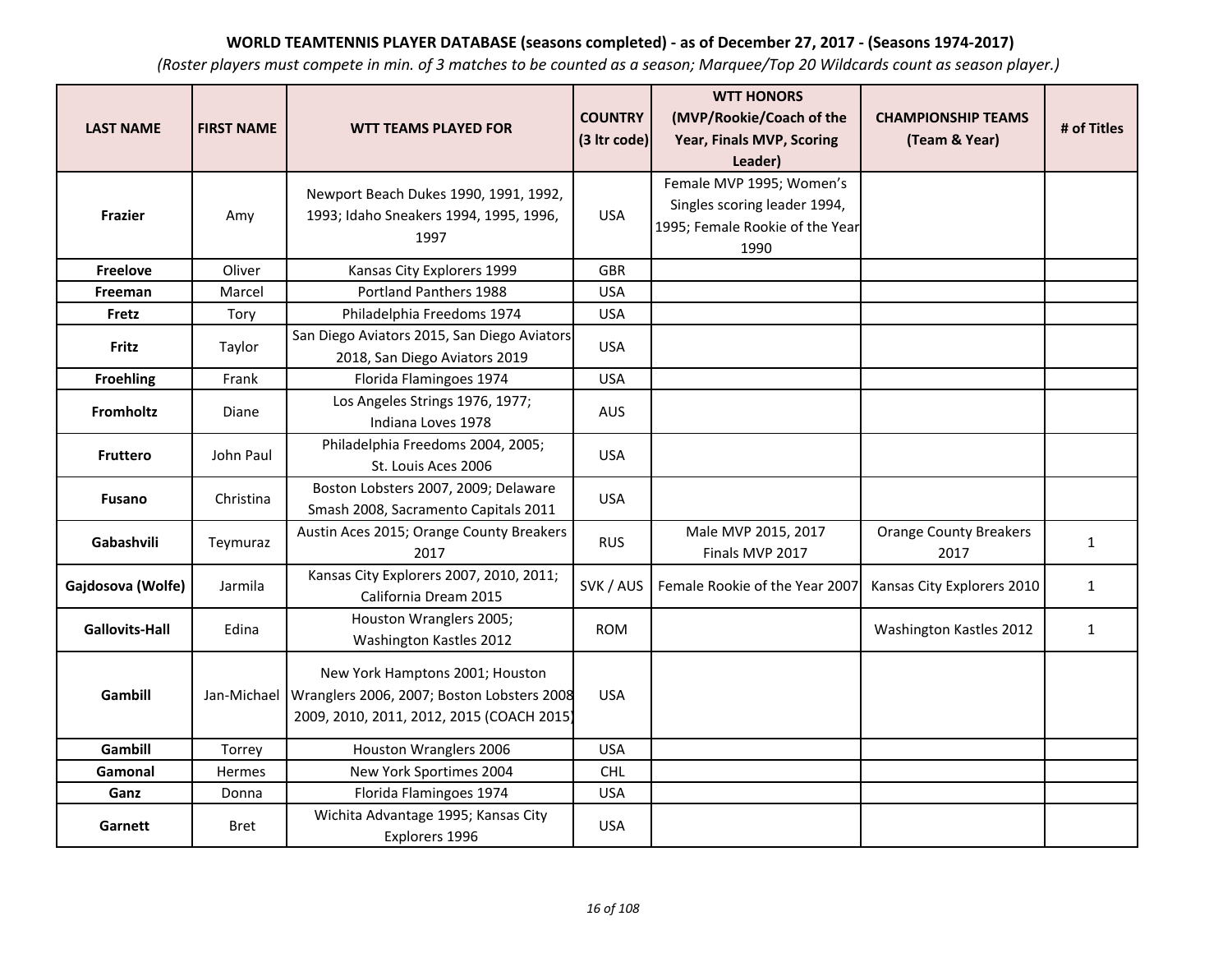| <b>LAST NAME</b>  | <b>FIRST NAME</b> | <b>WTT TEAMS PLAYED FOR</b>                                 | <b>COUNTRY</b><br>(3 Itr code) | <b>WTT HONORS</b><br>(MVP/Rookie/Coach of the<br>Year, Finals MVP, Scoring<br>Leader) | <b>CHAMPIONSHIP TEAMS</b><br>(Team & Year) | # of Titles  |
|-------------------|-------------------|-------------------------------------------------------------|--------------------------------|---------------------------------------------------------------------------------------|--------------------------------------------|--------------|
|                   |                   | Dallas Stars 1982; Newport Beach Dukes                      |                                |                                                                                       |                                            |              |
| Garrison- Jackson | Zina              | 1993, 1994; Atlanta Thunder 1995;                           | <b>USA</b>                     |                                                                                       | Dallas Stars 1982                          | $\mathbf{1}$ |
|                   |                   | Springfield Lasers 1996                                     |                                |                                                                                       |                                            |              |
| Gates             | Kirkland          | Kansas City Explorers 2006 (COACH)                          | <b>USA</b>                     |                                                                                       |                                            |              |
| Gerety            | Chris             | Sacramento Capitals 1997                                    | <b>USA</b>                     |                                                                                       | Sacramento Capitals 1997                   | $\mathbf{1}$ |
| Gerken            | <b>Barbara</b>    | Sacramento Capitals 1988                                    | <b>USA</b>                     |                                                                                       |                                            |              |
| <b>Gerulaitis</b> | Ruta              | Indiana Loves 1977                                          | <b>USA</b>                     |                                                                                       |                                            |              |
| <b>Gerulaitis</b> | Vitas             | Pittsburgh Triangles 1974, 1975, 1976;                      | <b>USA</b>                     | Men's Singles scoring leader                                                          | Pittsburgh Triangles 1975                  | $\mathbf{1}$ |
|                   |                   | Indiana Loves 1977; New York Apples 1978                    |                                | 1978; Male Playoff MVP 1975                                                           |                                            |              |
| Giammalva         | Sammy             | San Antonio Racquets 1990, 1991                             | <b>USA</b>                     | Male MVP 1991                                                                         |                                            |              |
| Giammalva         | Tony              | Houston Astro-Knots 1983;<br>San Antonio Racquets 1985      | <b>USA</b>                     |                                                                                       |                                            |              |
| <b>Gibbs</b>      | Nicole            | Austin Aces 2015, Orange County Breakers<br>2016; 2018 2019 | <b>USA</b>                     | Female MVP 2016                                                                       |                                            |              |
| Gilbert           | <b>Brad</b>       | San Diego Buds 1984                                         | <b>USA</b>                     |                                                                                       | San Diego Buds 1984                        | $\mathbf{1}$ |
| Gildemeister      | Laura             | Miami Beach Breakers 1987                                   | PER                            |                                                                                       |                                            |              |
| Giltinan          | Bob               | Cleveland Nets 1975, 1976, 1977                             | <b>AUS</b>                     |                                                                                       |                                            |              |
| Gimelstob         | Justin            | Washington Kastles 2008                                     | <b>USA</b>                     |                                                                                       |                                            |              |
| Ginepri           | Robby             | St. Louis Aces 2004; Philadelphia Freedoms<br>2015          | <b>USA</b>                     |                                                                                       |                                            |              |
| <b>Giscafre</b>   | Racquel           | Golden Gaters 1976                                          | ARG                            |                                                                                       |                                            |              |
| Gitlin            | Drew              | St. Louis Eagles 1984; Boston Bays 1985                     | <b>USA</b>                     |                                                                                       |                                            |              |
| Giuliano          | Joe               | New York Sportimes 2003, 2005 (COACH)                       | <b>USA</b>                     |                                                                                       | New York Sportimes 2005                    | $\mathbf{1}$ |
| Godwin            | Neville           | Idaho Sneakers 1998                                         | <b>RSA</b>                     |                                                                                       |                                            |              |
| Goldstein         | Paul              | Delaware Smash 2002, 2003, 2004                             | <b>USA</b>                     | Male MVP 2003                                                                         | Delaware Smash 2003                        | $\mathbf{1}$ |
| Gomez             | Andres            | Florida Twist 1994                                          | ECU                            |                                                                                       |                                            |              |
| Gonzalez          | Francisco         | Fresno Sun-Nets 1988                                        | PAR                            |                                                                                       |                                            |              |
| Goodall           | Ken               | Springfield Lasers 1999, 2000 (COACH)                       | <b>USA</b>                     | Coach of the Year 1999                                                                |                                            |              |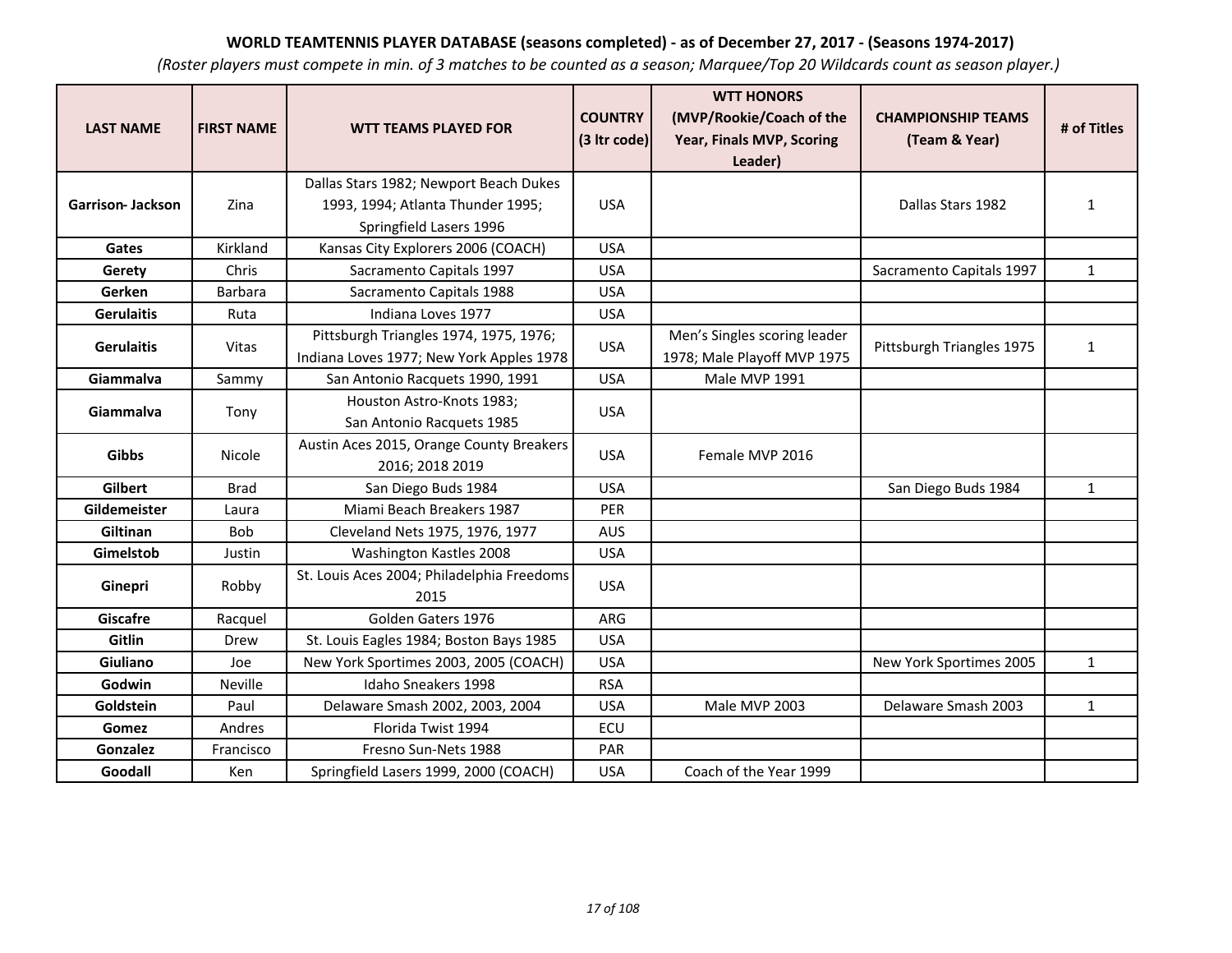|                  |                   |                                                    | <b>COUNTRY</b> | <b>WTT HONORS</b><br>(MVP/Rookie/Coach of the | <b>CHAMPIONSHIP TEAMS</b> |              |
|------------------|-------------------|----------------------------------------------------|----------------|-----------------------------------------------|---------------------------|--------------|
| <b>LAST NAME</b> | <b>FIRST NAME</b> | <b>WTT TEAMS PLAYED FOR</b>                        | (3 Itr code)   | Year, Finals MVP, Scoring                     | (Team & Year)             | # of Titles  |
|                  |                   |                                                    |                | Leader)                                       |                           |              |
|                  |                   |                                                    |                | Female MVP 1975; finished 2nd                 |                           |              |
|                  |                   |                                                    |                | in Women's Singles and                        |                           |              |
| Goolagong        | Evonne            | Pittsburgh Triangles 1974, 1975, 1976              | <b>AUS</b>     | Women's Doubles (w/ Peggy                     | Pittsburgh Triangles 1975 | $\mathbf{1}$ |
|                  |                   |                                                    |                | Michel) 1975; 2nd in Women's                  |                           |              |
|                  |                   |                                                    |                | Singles 1976                                  |                           |              |
| Gorman           | Tom               | Sea-Port Cascades 1977;                            | <b>USA</b>     |                                               |                           |              |
|                  |                   | Seattle Cascades 1978 (PLAYER/COACH)               |                |                                               |                           |              |
|                  |                   | Houston EZ Riders 1974; San Diego Friars           |                |                                               |                           |              |
| Gourlay-Cawley   | Helen             | 1975; Hawaii Leis 1975, 1976; New Orleans          | <b>AUS</b>     |                                               |                           |              |
|                  |                   | Sun Belt Nets 1978                                 |                |                                               |                           |              |
|                  |                   | Sacramento Capitals 2013;                          |                |                                               |                           |              |
| Govortsova       | Olga              | Springfield Lasers 2014; Springfield Lasers        | <b>BLR</b>     |                                               |                           |              |
|                  |                   | 2019                                               |                |                                               |                           |              |
| Grabb            | Jim               | Delaware Smash 1999                                | <b>USA</b>     |                                               |                           |              |
| Graebner         | Carol             | New York Sets 1974;                                | <b>USA</b>     |                                               |                           |              |
|                  |                   | Cleveland Nets 1974, 1975                          |                |                                               |                           |              |
| Graebner         | Clark             | Cleveland Nets 1974, 1975                          | <b>USA</b>     |                                               |                           |              |
| Graf             | Stefanie          | Houston Wranglers 2005                             | <b>GER</b>     |                                               |                           |              |
|                  |                   | Sacramento Capitals 1992, 1994; Kansas City        |                |                                               |                           |              |
| Graham           | Debbie            | Explorers 1996; New York OTBzz 1997; Idahd         | <b>USA</b>     |                                               |                           |              |
|                  |                   | Sneakers 1998; St. Louis Aces 1999;                |                |                                               |                           |              |
| Grandin          | <b>Natalie</b>    | Springfield Lasers 2000<br>New York Sportimes 2005 | <b>RSA</b>     |                                               | New York Sportimes 2005   |              |
|                  |                   | New York OTBzz 1998; Schenectady County            |                |                                               |                           | $\mathbf{1}$ |
| Grant            | Geoff             | Electrics 1999; Delaware Smash 2000;               | <b>USA</b>     | Male Rookie of the Year 1998                  |                           |              |
|                  |                   | Hartford FoxForce 2002                             |                |                                               |                           |              |
| Grant            | Kim               | Idaho Sneakers 2000                                | <b>RSA</b>     |                                               |                           |              |
| Granville        | Laura             | Kansas City Explorers 2002, 2005                   | <b>USA</b>     |                                               |                           |              |
| Greene           | Robert            | Boston Lobsters 2014 (COACH)                       | <b>USA</b>     |                                               |                           |              |
| Gregorc          | Luka              | Philadelphia Freedoms 2012                         | <b>SLO</b>     |                                               |                           |              |
|                  |                   | Los Angeles Strings 1989;                          |                |                                               |                           |              |
| Gregory          | Lise              | Newport Beach Dukes 1992                           | <b>RSA</b>     |                                               |                           |              |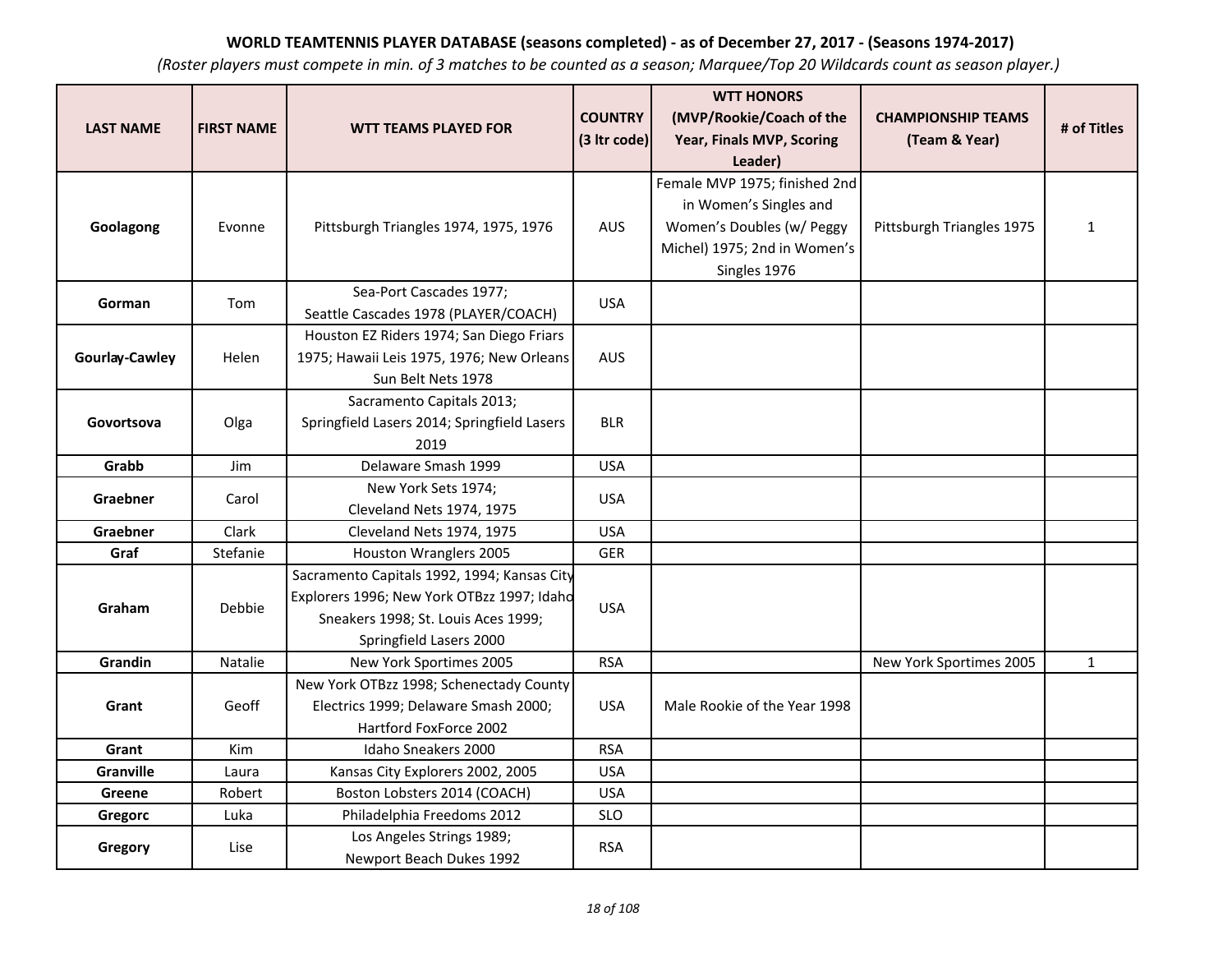| <b>LAST NAME</b>        | <b>FIRST NAME</b> | <b>WTT TEAMS PLAYED FOR</b>                                                                                                                                            | <b>COUNTRY</b><br>(3 Itr code) | <b>WTT HONORS</b><br>(MVP/Rookie/Coach of the<br>Year, Finals MVP, Scoring<br>Leader) | <b>CHAMPIONSHIP TEAMS</b><br>(Team & Year) | # of Titles  |
|-------------------------|-------------------|------------------------------------------------------------------------------------------------------------------------------------------------------------------------|--------------------------------|---------------------------------------------------------------------------------------|--------------------------------------------|--------------|
| Groenefeld              | Anna-Lena         | Houston Wranglers 2006, Orange County<br>Breakers 2012; New York Sportimes 2013;<br>Springfield Lasers 2015, 2017, San Diego<br>Aviators 2018; San Diego Aviators 2019 | <b>GER</b>                     |                                                                                       |                                            |              |
| Grossman                | Ann               | New Jersey Stars 1991, 1992; Charlotte<br>Express 1995; Kansas City Explorers 1997                                                                                     | <b>USA</b>                     |                                                                                       |                                            |              |
| Groth                   | Sam               | Kansas City Explorers 2010;<br>Philadelphia Freedoms 2013; Washington<br>Kastles 2016, 2017                                                                            | <b>AUS</b>                     |                                                                                       | Kansas City Explorers 2010                 | $\mathbf{1}$ |
| Guerrant                | Mona              | Minnesota Buckskins 1974; New York Sets<br>1975; Indiana Loves 1976; San Diego Friars<br>1977, 1978                                                                    | <b>USA</b>                     |                                                                                       |                                            |              |
| <b>Gullickson-Eagle</b> | Carly             | Philadelphia Freedoms 2005; Springfield<br>Lasers 2010, 2011; Boston Lobsters 2012                                                                                     | <b>USA</b>                     |                                                                                       |                                            |              |
| <b>Gullikson</b>        | Tim               | Chicago Aces 1982;<br>Miami Beach Breakers 1986                                                                                                                        | <b>USA</b>                     |                                                                                       |                                            |              |
| <b>Gullikson</b>        | Tom               | <b>Phoenix Sunsets 1982</b>                                                                                                                                            | <b>USA</b>                     |                                                                                       |                                            |              |
| <b>Gunter</b>           | Nancy             | Cleveland Nets 1974; Pittsburgh Triangles<br>1975; Hawaii Leis 1976                                                                                                    | <b>USA</b>                     |                                                                                       | Pittsburgh Triangles 1975                  | $\mathbf{1}$ |
| Gunthardt               | Heinz             | Miami Beach Breakers 1987                                                                                                                                              | SUI                            |                                                                                       |                                            |              |
| Hack                    | Sabine            | Charlotte Express 1995                                                                                                                                                 | <b>GER</b>                     |                                                                                       |                                            |              |
| Hadad                   | Amir              | St. Louis Aces 2003, 2004;<br>Boston Lobsters 2006, 2007, 2008                                                                                                         | <b>ISR</b>                     |                                                                                       |                                            |              |
| Haggard                 | Chris             | Delaware Smash 2007, 2008                                                                                                                                              | <b>RSA</b>                     |                                                                                       |                                            |              |
| Hakami                  | Elly              | Fresno Sun-Nets 1989;<br>Wichita Advantage 1995                                                                                                                        | <b>USA</b>                     |                                                                                       |                                            |              |
| <b>Hallquist</b>        | Barbara           | Los Angeles Strings 1983                                                                                                                                               | <b>USA</b>                     |                                                                                       |                                            |              |
| Hanley                  | Paul              | Springfield Lasers 2011                                                                                                                                                | <b>AUS</b>                     |                                                                                       |                                            |              |
| <b>Hansen Dent</b>      | <b>Brett</b>      | Idaho Sneakers 1995, 1996                                                                                                                                              | <b>USA</b>                     | Male MVP 1995; Men's Singles<br>scoring leader 1995; Male<br>Rookie of the Year 1995  |                                            |              |
| Hantuchova              | Daniela           | San Diego Aviators 2014                                                                                                                                                | <b>SVK</b>                     | Female MVP 2014                                                                       |                                            |              |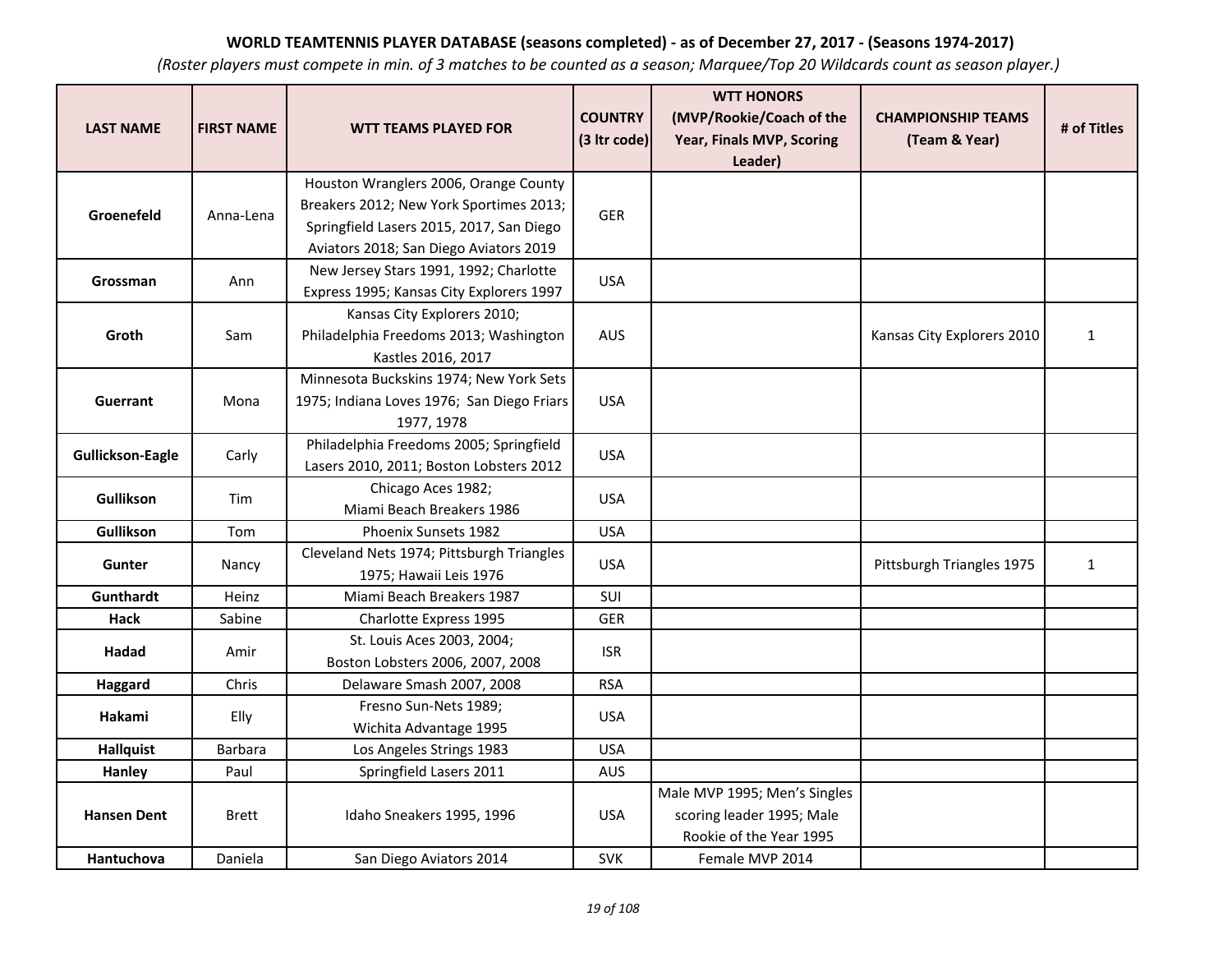| <b>LAST NAME</b>        | <b>FIRST NAME</b> | <b>WTT TEAMS PLAYED FOR</b>                                                                                                                                                                                                                                  | <b>COUNTRY</b><br>(3 Itr code) | <b>WTT HONORS</b><br>(MVP/Rookie/Coach of the<br>Year, Finals MVP, Scoring | <b>CHAMPIONSHIP TEAMS</b><br>(Team & Year) | # of Titles  |
|-------------------------|-------------------|--------------------------------------------------------------------------------------------------------------------------------------------------------------------------------------------------------------------------------------------------------------|--------------------------------|----------------------------------------------------------------------------|--------------------------------------------|--------------|
|                         |                   |                                                                                                                                                                                                                                                              |                                | Leader)                                                                    |                                            |              |
| <b>Harford</b>          | Tanya             | Indiana Loves 1978                                                                                                                                                                                                                                           | <b>RSA</b>                     |                                                                            |                                            |              |
| Harkleroad              | Ashley            | Sacramento Capitals 2002; New York<br>Sportimes 2006, 2007, 2010, 2012                                                                                                                                                                                       | <b>USA</b>                     |                                                                            | Sacramento Capitals 2002                   | $\mathbf{1}$ |
| Harper-Griffith         | Levar             | Hartford FoxForce 2000;<br>Philadelphia Freedoms 2002                                                                                                                                                                                                        | <b>USA</b>                     |                                                                            |                                            |              |
| <b>Harris</b>           | Kerry             | Detroit Loves 1974                                                                                                                                                                                                                                           | <b>AUS</b>                     |                                                                            |                                            |              |
| <b>Harrison</b>         | Christian         | Orange County Breakers 2018                                                                                                                                                                                                                                  |                                |                                                                            |                                            |              |
| <b>Harrison</b>         | Ryan              | San Diego Aviators 2016, 2017; 2019                                                                                                                                                                                                                          | <b>USA</b>                     | Male MVP 2016                                                              | San Diego Aviators 2016                    | $\mathbf{1}$ |
| <b>Harter</b>           | Kathy             | Los Angeles String 1974;<br>Anaheim Oranges 1978                                                                                                                                                                                                             | <b>USA</b>                     |                                                                            |                                            |              |
| <b>Harvey Wild</b>      | Linda             | New Jersey Stars 1990;<br>Atlanta Thunder 1995                                                                                                                                                                                                               | <b>USA</b>                     |                                                                            |                                            |              |
| <b>Haydon Jones</b>     | Ann               | Minnesota Buckskins 1974; Cleveland Nets<br>1975; Los Angeles Strings 1976                                                                                                                                                                                   | <b>GBR</b>                     |                                                                            |                                            |              |
| Haygarth                | <b>Brent</b>      | Kansas City Explorers 1993, 2001; St. Louis<br>Aces 1994, 1999; Springfield Lasers 1998;<br>Schenectady County Electrics 2000;<br>Delaware Smash 2002; Kansas City Explorers<br>2007, 2008, 2009, 2010, 2011, 2012<br>(COACH); Texas Wild 2013, 2014 (COACH) | <b>RSA</b>                     | Coach of the Year 2008                                                     |                                            |              |
| <b>Haynes</b>           | Angela            | Delaware Smash 2006, 2007; Sacramento<br>Capitals 2009; Washington Kastles 2010                                                                                                                                                                              | <b>USA</b>                     | Female MVP 2006                                                            |                                            |              |
| <b>Healey</b>           | Nathan            | Philadelphia Freedoms 2003, 2009, 2011;<br>2013 (ASST. COACH); New York Buzz 2008                                                                                                                                                                            | <b>AUS</b>                     |                                                                            | New York Buzz 2008                         | $\mathbf{1}$ |
| <b>Helgeson Nielsen</b> | Ginger            | Charlotte Heat 1991; San Antonio Racquets<br>1992; Minnesota Penguins 1993; Idaho<br>Sneakers 1997; St. Louis Aces 1998                                                                                                                                      | <b>USA</b>                     | Female Rookie of the Year 1991                                             |                                            |              |
| Hendler                 | Tamaryn           | Sacramento Capitals 2008                                                                                                                                                                                                                                     | <b>BEL</b>                     |                                                                            |                                            |              |
| <b>Henricksson</b>      | Ann               | Boston Bays 1985; Corpus Christi Advantage<br>1986                                                                                                                                                                                                           | <b>USA</b>                     |                                                                            |                                            |              |
| <b>Herbst</b>           | <b>Dickie</b>     | New York Hamptons 2000, 2001 (COACH)                                                                                                                                                                                                                         | <b>USA</b>                     |                                                                            |                                            |              |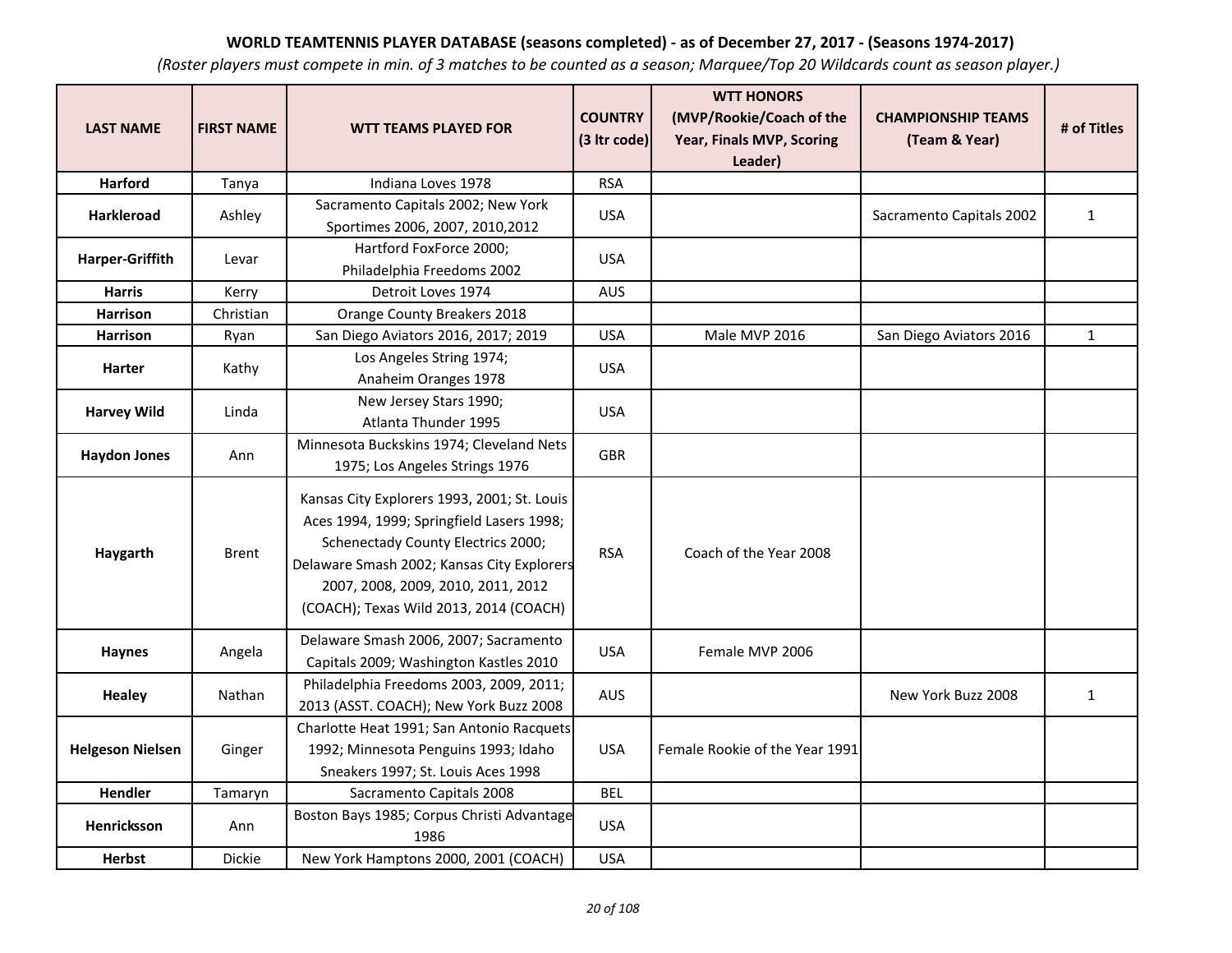| <b>LAST NAME</b> | <b>FIRST NAME</b> | <b>WTT TEAMS PLAYED FOR</b>                                                                                                                | <b>COUNTRY</b><br>(3 Itr code) | <b>WTT HONORS</b><br>(MVP/Rookie/Coach of the<br>Year, Finals MVP, Scoring<br>Leader) | <b>CHAMPIONSHIP TEAMS</b><br>(Team & Year)                         | # of Titles  |
|------------------|-------------------|--------------------------------------------------------------------------------------------------------------------------------------------|--------------------------------|---------------------------------------------------------------------------------------|--------------------------------------------------------------------|--------------|
| Herr             | Beth              | Boston Bays 1984; Raleigh Edge 1990                                                                                                        | <b>USA</b>                     |                                                                                       |                                                                    |              |
| Hetherington     | Jill              | Tampa Bay Action 1992; Kansas City<br>Explorers 1994                                                                                       | CAN                            |                                                                                       |                                                                    |              |
| <b>Hewitt</b>    | <b>Bob</b>        | Minnesota Buckskins 1974; Boston Lobsters<br>1975; Oakland Breakers 1982<br>(PLAYER/COACH)                                                 | <b>RSA</b>                     |                                                                                       |                                                                    |              |
| Hill             | Michael           | St. Louis Aces 1997, 1998; Schenectady<br>County Electrics 2000                                                                            | <b>AUS</b>                     |                                                                                       |                                                                    |              |
| <b>Hingis</b>    | Martina           | New York Sportimes 2005, 2006, 2011; New<br>York Buzz 2010; New York Sportimes 2012;<br>Washington Kastles 2013, 2014, 2015, 2016,<br>2017 | SUI                            | WTT Finals MVP 2005;<br>Female MVP 2012; Female<br>MVP 2013; WTT Finals MVP<br>2014   | New York Sportimes 2005;<br>Washington Kastles 2013,<br>2014, 2015 | 4            |
| <b>Hiltzik</b>   | Jared             | Washington Kastles 2019                                                                                                                    |                                |                                                                                       |                                                                    |              |
| Hizak            | Mislav            | St Louis Aces 2009                                                                                                                         | <b>CRO</b>                     |                                                                                       |                                                                    |              |
| Holladay         | Terry             | Minnesota Buckskins 1974; San Diego Friars<br>1976; Los Angeles Strings 1981, 1984;<br>Chicago Fyre 1985                                   | <b>USA</b>                     |                                                                                       | Los Angeles Strings 1981                                           | $\mathbf{1}$ |
| <b>Holmes</b>    | Greg              | Sacramento Capitals 1989, Miami Breakers<br>1991; Phoenix Smash 1992                                                                       | <b>USA</b>                     |                                                                                       |                                                                    |              |
| Hooper           | Chip              | Los Angeles Strings 1983                                                                                                                   | <b>USA</b>                     |                                                                                       |                                                                    |              |
| <b>Hopkins</b>   | Jenny             | Kansas City Explorers 2000; New York<br>Sportimes 2005                                                                                     | <b>USA</b>                     |                                                                                       | New York Sportimes 2005                                            | 1            |
| Hrdinova         | Eva               | Austin Aces 2014                                                                                                                           | <b>CZE</b>                     |                                                                                       |                                                                    |              |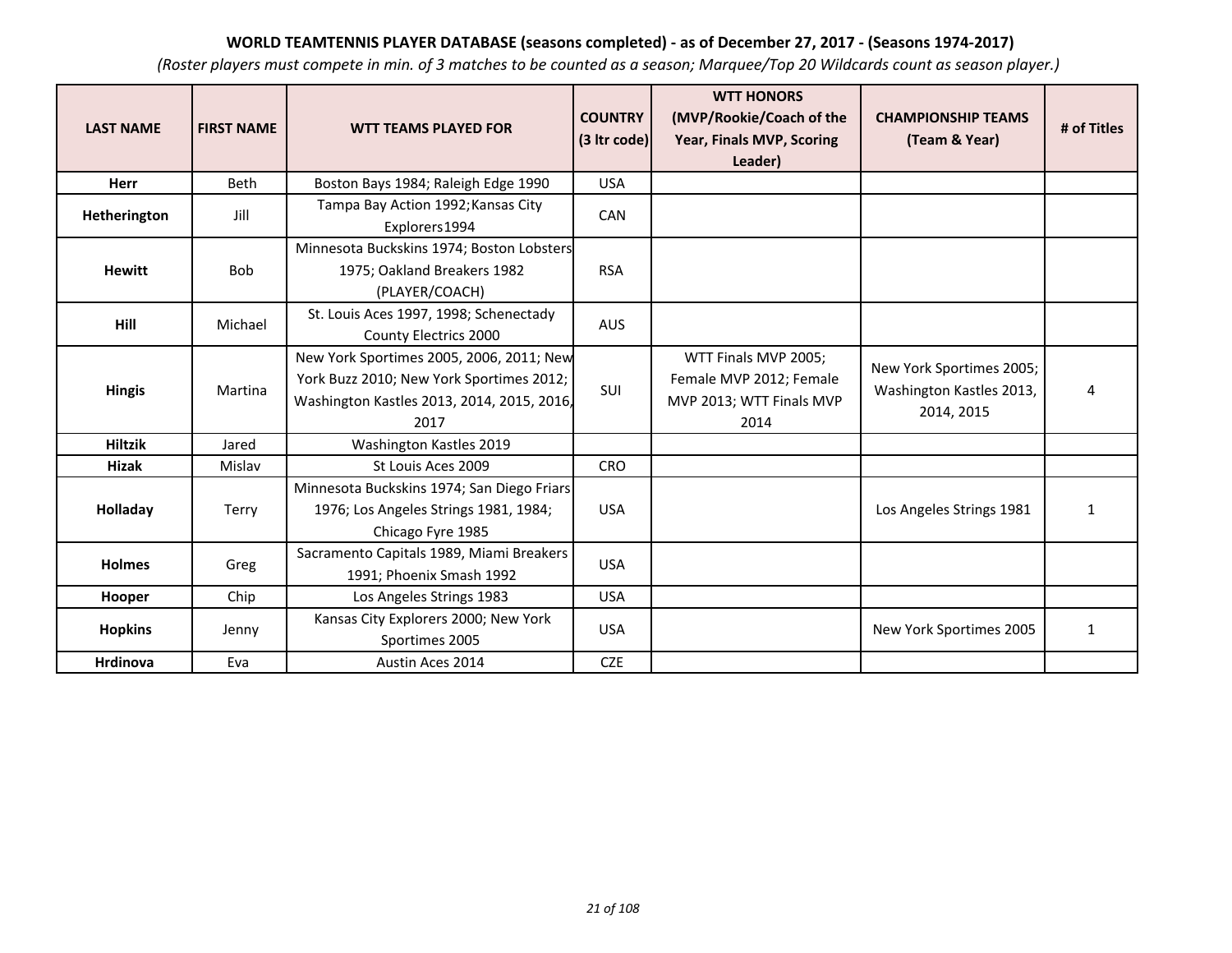|                   |                   |                                            |                | <b>WTT HONORS</b>               |                           |              |
|-------------------|-------------------|--------------------------------------------|----------------|---------------------------------|---------------------------|--------------|
| <b>LAST NAME</b>  | <b>FIRST NAME</b> | <b>WTT TEAMS PLAYED FOR</b>                | <b>COUNTRY</b> | (MVP/Rookie/Coach of the        | <b>CHAMPIONSHIP TEAMS</b> | # of Titles  |
|                   |                   |                                            | (3 Itr code)   | Year, Finals MVP, Scoring       | (Team & Year)             |              |
|                   |                   |                                            |                | Leader)                         |                           |              |
|                   |                   |                                            |                | Women's Doubles scoring leader  |                           |              |
|                   |                   |                                            |                | 2003, 2004 (w/ Samantha         |                           |              |
|                   |                   | New York OTBzz 1998; Kansas City Explorers |                | Reeves); Mixed Doubles scoring  |                           |              |
|                   |                   | 1999; Hartford FoxForce 2000; New York     |                | leader 2003 (w/ Scott           |                           |              |
| <b>Huber</b>      | Liezel            | Buzz 2002; Delaware Smash 2003, 2004,      | <b>USA</b>     | Humphries); Mixed Doubles       | Delaware Smash 2003       | $\mathbf{1}$ |
|                   |                   | 2005, 2007, 2008; Springfield Lasers 2009; |                | scoring leader 2002 (w/ Mahesh  |                           |              |
|                   |                   | St. Louis Aces 2011; Philadelphia Freedoms |                | Bhupathi); finished 2nd in      |                           |              |
|                   |                   | 2013, 2014                                 |                | Women's Doubles in 2002 (w/     |                           |              |
|                   |                   |                                            |                | Nannie de Villiers); Female MVP |                           |              |
|                   |                   |                                            |                | 2011                            |                           |              |
|                   |                   | Washington Kastles 2012, 2016, 2017;       |                |                                 |                           |              |
| Huey              | Treat             | Orange County Breakers 2013; Austin Aces   | PHI            |                                 | Washington Kastles 2012   | $\mathbf{1}$ |
|                   |                   | 2014                                       |                |                                 |                           |              |
| <b>Hume</b>       | Joyce             | <b>Baltimore Banners 1974</b>              | <b>GBR</b>     |                                 |                           |              |
| <b>Humphries</b>  | Scott             | Delaware Smash 2002, 2003                  | <b>USA</b>     | Male Rookie of the Year 2002    | Delaware Smash 2003       | $\mathbf{1}$ |
| Hunt              | Alistair          | Kansas City Explorers 1999, 2000           | <b>NZL</b>     |                                 |                           |              |
| Hunt              | Lesley            | Golden Gaters 1974; San Diego Friars 1975  | AUS            |                                 |                           |              |
| <b>Huss</b>       | Stephen           | Hartford FoxForce 2004                     |                |                                 |                           |              |
| <b>Hutchins</b>   | Ross              | Springfield Lasers 2014                    | <b>GBR</b>     |                                 |                           |              |
| <b>Hy Boulais</b> | Patricia          | St. Louis Aces 1994; New York OTBzz 1996;  | CAN            |                                 |                           |              |
|                   |                   | Delaware Smash 1997                        |                |                                 |                           |              |
| Ignatik           | Uladzimir         | St. Louis Aces 2008                        | <b>BLR</b>     |                                 |                           |              |
| Irigoyen          | Maria             | New York Empire 2016                       | ARG            |                                 |                           |              |
|                   |                   | Boston Lobsters 2010, 2011, 2012, 2014;    |                |                                 |                           |              |
| <b>Isner</b>      | John              | Springfield Lasers 2015, 2016; New York    | <b>USA</b>     |                                 |                           |              |
|                   |                   | Empire 2017; New York Empire 2019          |                |                                 |                           |              |
| <b>Jackson</b>    | Jamea             | St. Louis Aces 2005, Philadelphia Freedoms | <b>USA</b>     |                                 |                           |              |
|                   |                   | 2007                                       |                |                                 |                           |              |
| <b>Jacques</b>    | Warren            | Dallas Stars 1982 (COACH)                  | <b>AUS</b>     |                                 | Dallas Stars 1982         | $\mathbf{1}$ |
| <b>Jaksic</b>     | Jovana            | Vegas Roller 2019                          |                |                                 |                           |              |
| Jaeger            | Andrea            | Boston Bays 1986                           | <b>USA</b>     |                                 |                           |              |
| Jausovec          | Mima              | California Oranges 1983                    | <b>YUG</b>     |                                 |                           |              |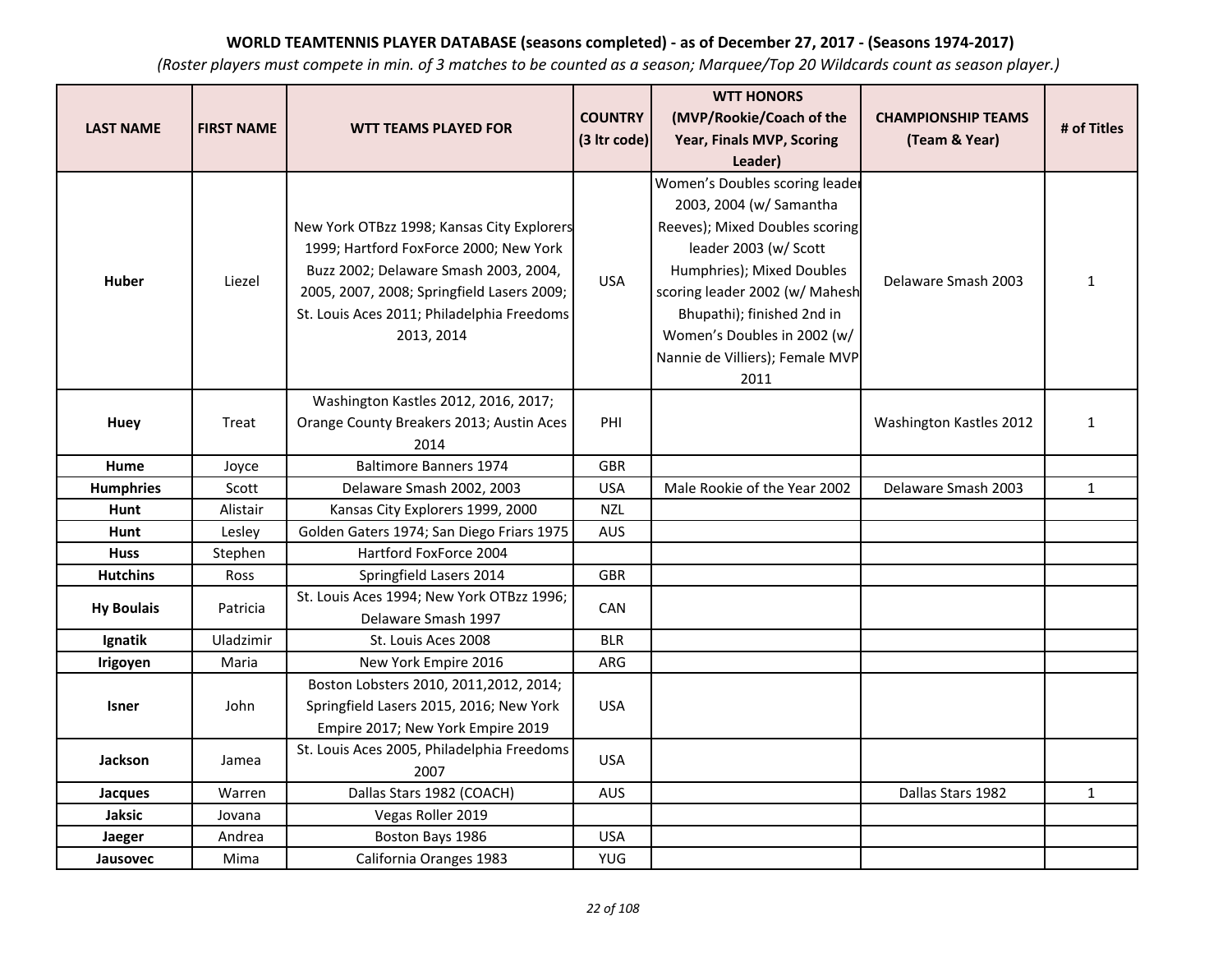| <b>LAST NAME</b> | <b>FIRST NAME</b> | <b>WTT TEAMS PLAYED FOR</b>                                                                                                                                                                                                                | <b>COUNTRY</b><br>(3 Itr code) | <b>WTT HONORS</b><br>(MVP/Rookie/Coach of the<br>Year, Finals MVP, Scoring<br>Leader) | <b>CHAMPIONSHIP TEAMS</b><br>(Team & Year)                  | # of Titles  |
|------------------|-------------------|--------------------------------------------------------------------------------------------------------------------------------------------------------------------------------------------------------------------------------------------|--------------------------------|---------------------------------------------------------------------------------------|-------------------------------------------------------------|--------------|
| <b>Jenkins</b>   | Jarmere           | Austin Aces 2015                                                                                                                                                                                                                           | <b>USA</b>                     |                                                                                       |                                                             |              |
| <b>Jenkins</b>   | Scoville          | New York Buzz 2010                                                                                                                                                                                                                         | <b>USA</b>                     |                                                                                       |                                                             |              |
| Jensen           | Luke              | Kansas City Explorers 1994, 1995; Atlanta<br>Thunder 1996; Delaware Smash 1997, 1998;<br>St. Louis Aces 2000; Hartford FoxForce 2001,<br>2002                                                                                              | <b>USA</b>                     |                                                                                       |                                                             |              |
| Jensen           | Murphy            | Kansas City Explorers 1994, 1995; Atlanta<br>Thunder 1996; Delaware Smash 1997, 1998;<br>St. Louis Aces 1999; Hartford FoxForce 2000,<br>2001, 2002; Washington Kastles 2009, 2010,<br>2011, 2012, 2013, 2014, 2015, 2016, 2017<br>(COACH) | <b>USA</b>                     | WTT Coach of the Year 2011,<br>2012, 2013 (Washington Kastles)                        | Washington Kastles 2009,<br>2011, 2012, 2013, 2014,<br>2015 | 6            |
| Jensen           | Rachel            | New York OTBzz 1995                                                                                                                                                                                                                        | <b>USA</b>                     |                                                                                       |                                                             |              |
| Jensen           | Rebecca           | Kansas City Explorers 1995; Atlanta Thunder<br>1996                                                                                                                                                                                        | <b>USA</b>                     |                                                                                       |                                                             |              |
| Jeyaseelan       | Sonya             | Hartford FoxForce 2001                                                                                                                                                                                                                     | <b>CAN</b>                     |                                                                                       |                                                             |              |
| Joelson          | <b>Brett</b>      | Sacramento Capitals 2010                                                                                                                                                                                                                   | <b>USA</b>                     |                                                                                       |                                                             |              |
| Johnson          | Craig             | Wichita Advantage 1991, 1992                                                                                                                                                                                                               | <b>USA</b>                     |                                                                                       |                                                             |              |
| Johnson          | Don               | Philadelphia Freedoms 2001; New York Buzz<br>2003; Hartford FoxForce 2004, 2005;<br>Hartford FoxForce 2006 (COACH)                                                                                                                         | <b>USA</b>                     |                                                                                       | Philadelphia Freedoms 2001                                  | $\mathbf{1}$ |
| Johnson          | Stephanie         | Denver Racquets 1974                                                                                                                                                                                                                       | <b>USA</b>                     |                                                                                       | Denver Racquets 1974                                        | $\mathbf 1$  |
| Johnson          | Steve             | Orange County Breakers 2013, 2016, 2017,<br>New York Empire 2018, OC Breakers 2019                                                                                                                                                         | <b>USA</b>                     | Male Rookie of the Year 2013                                                          | <b>Orange County Breakers</b><br>2017                       | $\mathbf{1}$ |
| Johnson Sr.      | Steve             | Orange County Breakers 2013 (Asst. Coach)                                                                                                                                                                                                  | <b>USA</b>                     |                                                                                       |                                                             |              |
| Johnson          | Taylor            | New York Empire 2018                                                                                                                                                                                                                       |                                |                                                                                       |                                                             |              |
| Jones            | Kelly             | Sacramento Capitals 1991; Newport Beach<br>Dukes 1994; Delaware Smash 1996                                                                                                                                                                 | <b>USA</b>                     | Male MVP 1994                                                                         |                                                             |              |
| Jones            | Sacha             | Washington Kastles 2008                                                                                                                                                                                                                    | <b>NZL</b>                     |                                                                                       |                                                             |              |
| Jones            | Greg              | New York Sportimes 2011 / Springfield Laser<br>2011                                                                                                                                                                                        |                                |                                                                                       |                                                             |              |
| Jordan           | <b>Barbara</b>    | Oakland Aces 1985                                                                                                                                                                                                                          | <b>USA</b>                     |                                                                                       |                                                             |              |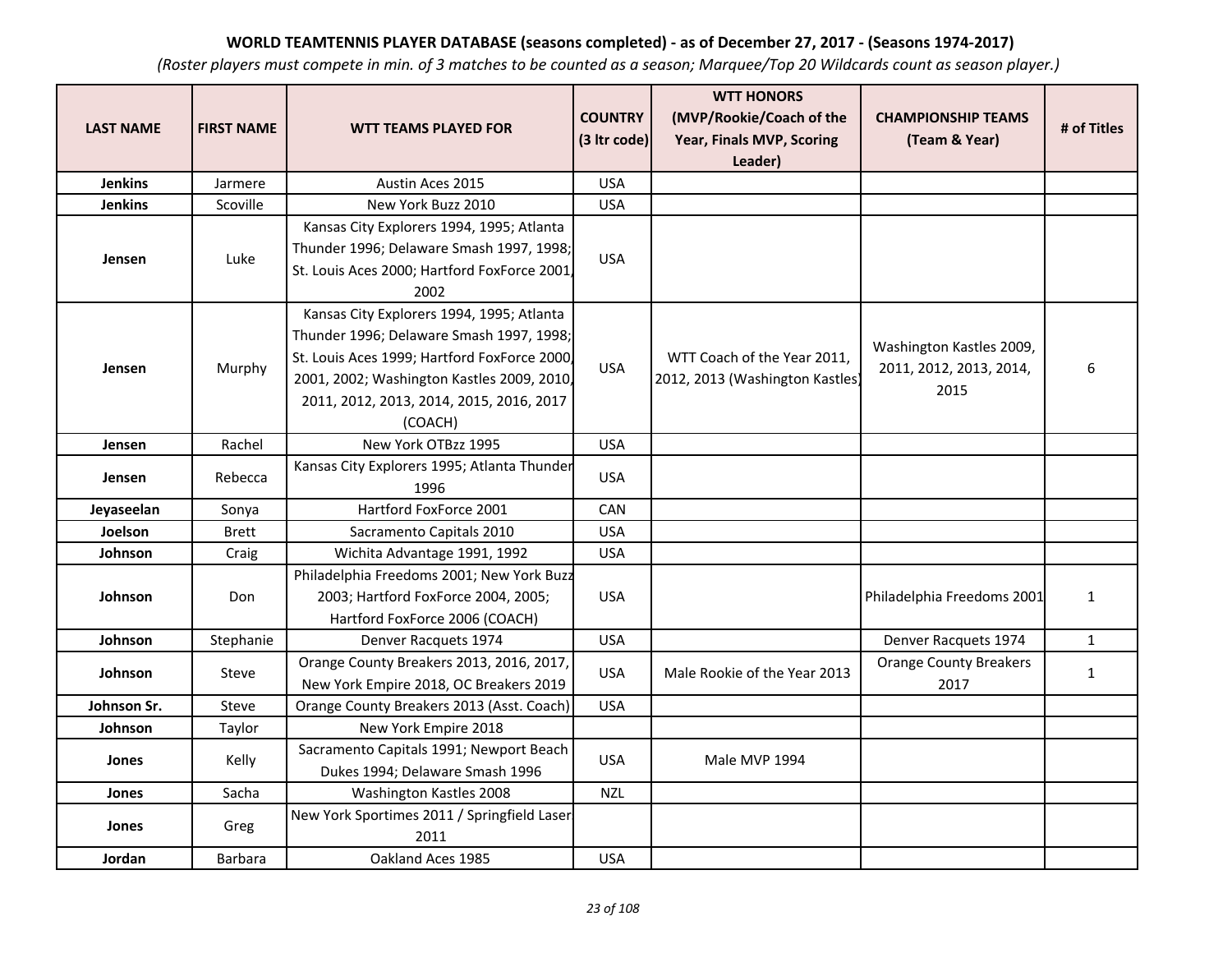| <b>LAST NAME</b>   | <b>FIRST NAME</b> | <b>WTT TEAMS PLAYED FOR</b>                                                                                                                                                                                                  | <b>COUNTRY</b><br>(3 Itr code) | <b>WTT HONORS</b><br>(MVP/Rookie/Coach of the<br>Year, Finals MVP, Scoring<br>Leader) | <b>CHAMPIONSHIP TEAMS</b><br>(Team & Year)                                                  | # of Titles  |
|--------------------|-------------------|------------------------------------------------------------------------------------------------------------------------------------------------------------------------------------------------------------------------------|--------------------------------|---------------------------------------------------------------------------------------|---------------------------------------------------------------------------------------------|--------------|
| Joyce              | Michael           | St. Louis Aces 1996, 2000                                                                                                                                                                                                    | <b>USA</b>                     |                                                                                       | St. Louis Aces 1996                                                                         | $\mathbf{1}$ |
|                    |                   |                                                                                                                                                                                                                              |                                |                                                                                       |                                                                                             |              |
| Jurak              | Darija            | Texas Wild 2013, 2014; San Diego Aviators<br>2015, 2016, 2017; Orlando Storm 2019                                                                                                                                            | CRO                            |                                                                                       | San Diego Aviators 2016                                                                     | $\mathbf{1}$ |
| Juricova           | Jana              | Orange County Breakers 2012                                                                                                                                                                                                  | <b>SVK</b>                     |                                                                                       |                                                                                             |              |
| Kachel             | Chris             | Seattle Cascades 1978                                                                                                                                                                                                        | <b>AUS</b>                     |                                                                                       |                                                                                             |              |
| <b>Kakulia</b>     | Teimuraz          | The Soviets 1977                                                                                                                                                                                                             | <b>URS</b>                     |                                                                                       |                                                                                             |              |
| Kandath            | Matthew           | New York Buzz 2009                                                                                                                                                                                                           | <b>USA</b>                     |                                                                                       |                                                                                             |              |
| <b>Kapros</b>      | Aniko             | Newport Beach Breakers 2004                                                                                                                                                                                                  | <b>HUN</b>                     |                                                                                       | Newport Beach 2004                                                                          | $\mathbf{1}$ |
| Kardon             | Craig             | Atlanta Thunder 1991, 1992, 1993 (COACH);<br>New Jersey Stars 1994, 1995 (COACH);<br>Delaware Smash 2002 (COACH); Philadelphia<br>Freedoms 2004, 2005, 2006, 2007, 2008,<br>2009, 2010, 2017 (COACH) / 2016 (ASST.<br>COACH) | <b>USA</b>                     | Coach of the Year 1992                                                                | Atlanta Thunder 1991, 1992<br>New Jersey Stars 1994,<br>1995; Philadelphia<br>Freedoms 2006 | 5            |
| Kecmanovic         | Miomir            | Springfield Lasers 2018, 2019                                                                                                                                                                                                |                                |                                                                                       |                                                                                             |              |
| Keil               | Mark              | Idaho Sneakers 1998                                                                                                                                                                                                          | <b>USA</b>                     |                                                                                       |                                                                                             |              |
| <b>Kemmer-Shaw</b> | Kristien          | Denver Racquets 1974; Phoenix Racquets<br>1975, 1976, 1977, 1978                                                                                                                                                             | <b>USA</b>                     |                                                                                       | Denver Racquets 1974                                                                        | $\mathbf{1}$ |
| <b>Kendrick</b>    | Robert            | New York Hamptons 2002, 2005; New York<br>Sportimes 2009, 2010, 2012, 2013                                                                                                                                                   | <b>USA</b>                     |                                                                                       |                                                                                             |              |
| Keothavong         | Anne              | Newport Beach Breakers 2011                                                                                                                                                                                                  | <b>GBR</b>                     |                                                                                       |                                                                                             |              |
| <b>Kernodle</b>    | Mike              | Chicago Fyre 1986 (COACH)                                                                                                                                                                                                    | <b>USA</b>                     |                                                                                       |                                                                                             |              |
| <b>Kerr</b>        | Jordan            | Philadelphia Freedoms 2012, 2013                                                                                                                                                                                             | <b>AUS</b>                     |                                                                                       |                                                                                             |              |
| <b>Kesl</b>        | Gary              | South Florida Breakers 1988 (COACH)                                                                                                                                                                                          | <b>USA</b>                     |                                                                                       |                                                                                             |              |
| <b>Keyes</b>       | Una               | Boston Lobsters 1978                                                                                                                                                                                                         | <b>USA</b>                     |                                                                                       |                                                                                             |              |
| <b>Keys</b>        | Madison           | Philadelphia Freedoms 2009; San Diego<br>Aviators 2015; Orlando Storm 2019                                                                                                                                                   | <b>USA</b>                     |                                                                                       |                                                                                             |              |
| Kilderry           | Paul              | Florida Twist 1993                                                                                                                                                                                                           | <b>AUS</b>                     |                                                                                       |                                                                                             |              |
| <b>Kim</b>         | Alex              | Kansas City Explorers 2004                                                                                                                                                                                                   | <b>USA</b>                     |                                                                                       |                                                                                             |              |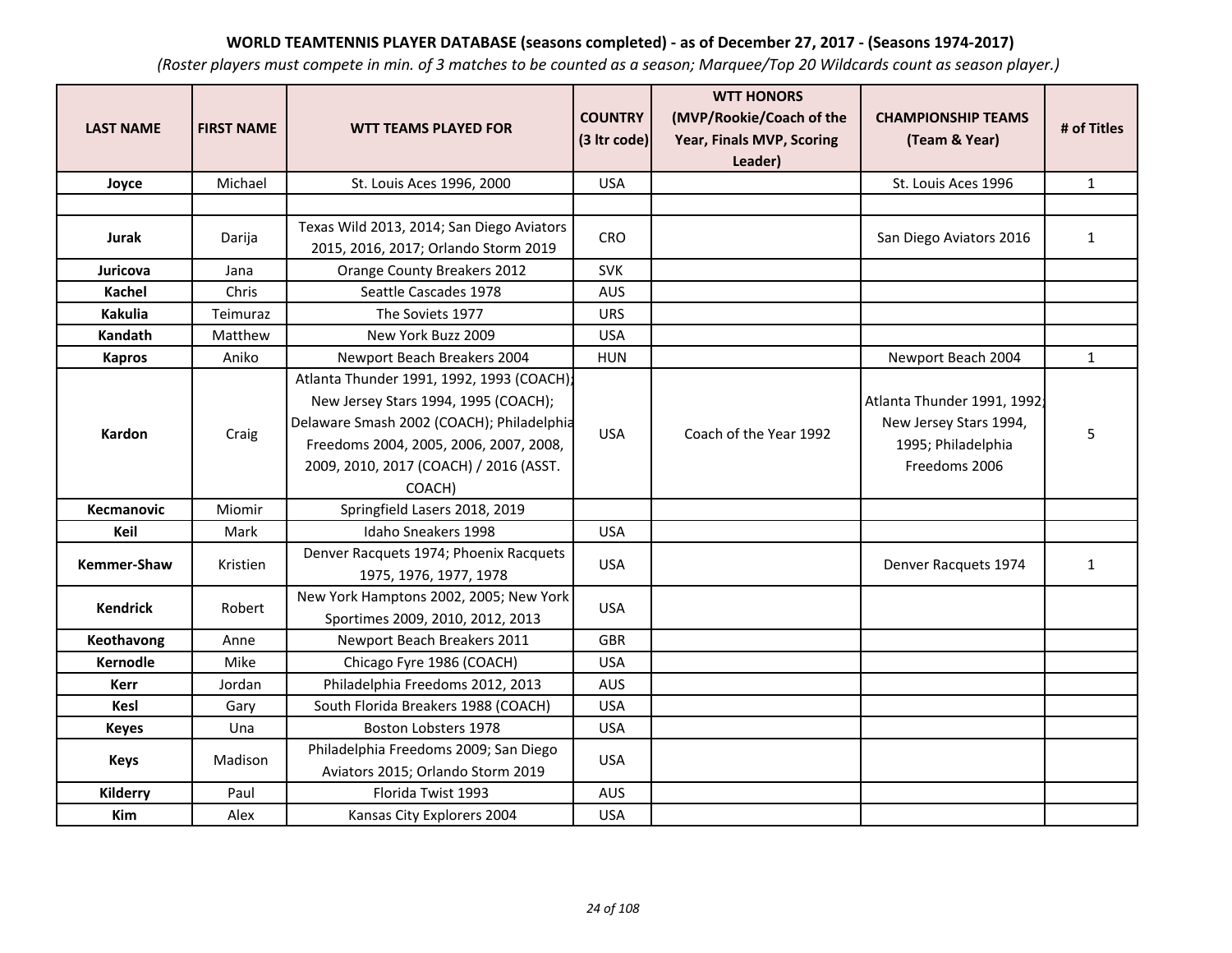| <b>LAST NAME</b> | <b>FIRST NAME</b>  | <b>WTT TEAMS PLAYED FOR</b>                                                                                                                                                                                                     | <b>COUNTRY</b><br>(3 Itr code) | <b>WTT HONORS</b><br>(MVP/Rookie/Coach of the<br>Year, Finals MVP, Scoring<br>Leader)                                                                                                                                                                                                                                         | <b>CHAMPIONSHIP TEAMS</b><br>(Team & Year)                               | # of Titles  |
|------------------|--------------------|---------------------------------------------------------------------------------------------------------------------------------------------------------------------------------------------------------------------------------|--------------------------------|-------------------------------------------------------------------------------------------------------------------------------------------------------------------------------------------------------------------------------------------------------------------------------------------------------------------------------|--------------------------------------------------------------------------|--------------|
| <b>King</b>      | <b>Billie Jean</b> | Philadelphia Freedoms 1974 (Player/Coach);<br>New York Sets 1975, 1976; New York Apples<br>1977, 1978; Oakland Breakers 1981; Los<br>Angeles Strings 1982; Chicago Fyre 1983,<br>1984; Delaware Smash 1996 (Assistant<br>Coach) | <b>USA</b>                     | WTT co-founder; MVP 1974,<br>Women's Singles scoring leader<br>1974, 1975, 1982, 1983;<br>Women's Doubles scoring leader<br>1974 (w/ Julie Anthony), 1975<br>(w/ Mona Guerrant), 1983 (w/<br>Sharon Walsh); Mixed Doubles<br>scoring leader 1977 (w/ Ray<br>Ruffels), 1983 (w/ Trey Waltke);<br>Female Playoff MVP 1976, 1977 | New York Sets 1976, New<br>York Apples 1977, Chicago<br><b>Fyre 1983</b> | 3            |
| <b>King</b>      | Vania              | Springfield Lasers 2009, 2013; Sacramento<br>Capitals 2010, 2011, Springfield Lasers 2018                                                                                                                                       | <b>USA</b>                     |                                                                                                                                                                                                                                                                                                                               |                                                                          |              |
| <b>King</b>      | Evan               | Orange County Breakers 2018; Orlando<br>Storm 2019                                                                                                                                                                              |                                |                                                                                                                                                                                                                                                                                                                               |                                                                          |              |
| King             | Kevin              | Philadelphia Freedoms 2018                                                                                                                                                                                                      |                                |                                                                                                                                                                                                                                                                                                                               |                                                                          |              |
| <b>King</b>      | Darian             | Philadelphia Freedoms 2017; Orange County<br>Breakers 2018; San Diego Aviators 2019                                                                                                                                             | <b>BAR</b>                     |                                                                                                                                                                                                                                                                                                                               |                                                                          |              |
| Kiyomura         | Ann                | Hawaii Leis 1974; Golden Gaters 1975;<br>Indiana Loves 1976, 1977; Los Angeles<br>Strings 1978; Oakland Breakers 1981;<br>Phoenix Sunsets 1982; Arizona Racquets<br>1983; Boston Bays 1984                                      | <b>USA</b>                     | Mixed Doubles scoring leader<br>1976 (w/ Ray Ruffels)                                                                                                                                                                                                                                                                         | Los Angeles Strings 1978                                                 | $\mathbf{1}$ |
| <b>Klaasen</b>   | Raven              | Springfield Lasers 2009, 2011;<br>San Diego Aviators 2014, 2015, 2016, 2017                                                                                                                                                     | <b>RSA</b>                     | Finals MVP 2016                                                                                                                                                                                                                                                                                                               | San Diego Aviators 2016                                                  | $\mathbf{1}$ |
| <b>Klepac</b>    | Andreja            | Washington Kastles 2016; Orange County<br>Breakers 2017, Orange County Breakers<br>2018; Orange County Breakers 2019                                                                                                            | <b>SLO</b>                     | Female MVP 2017                                                                                                                                                                                                                                                                                                               | <b>Orange County Breakers</b><br>2017                                    | $\mathbf{1}$ |
| Kleybanova       | Alisa              | Springfield Lasers 2013                                                                                                                                                                                                         | <b>RUS</b>                     | Female Rookie of the Year 2013                                                                                                                                                                                                                                                                                                |                                                                          |              |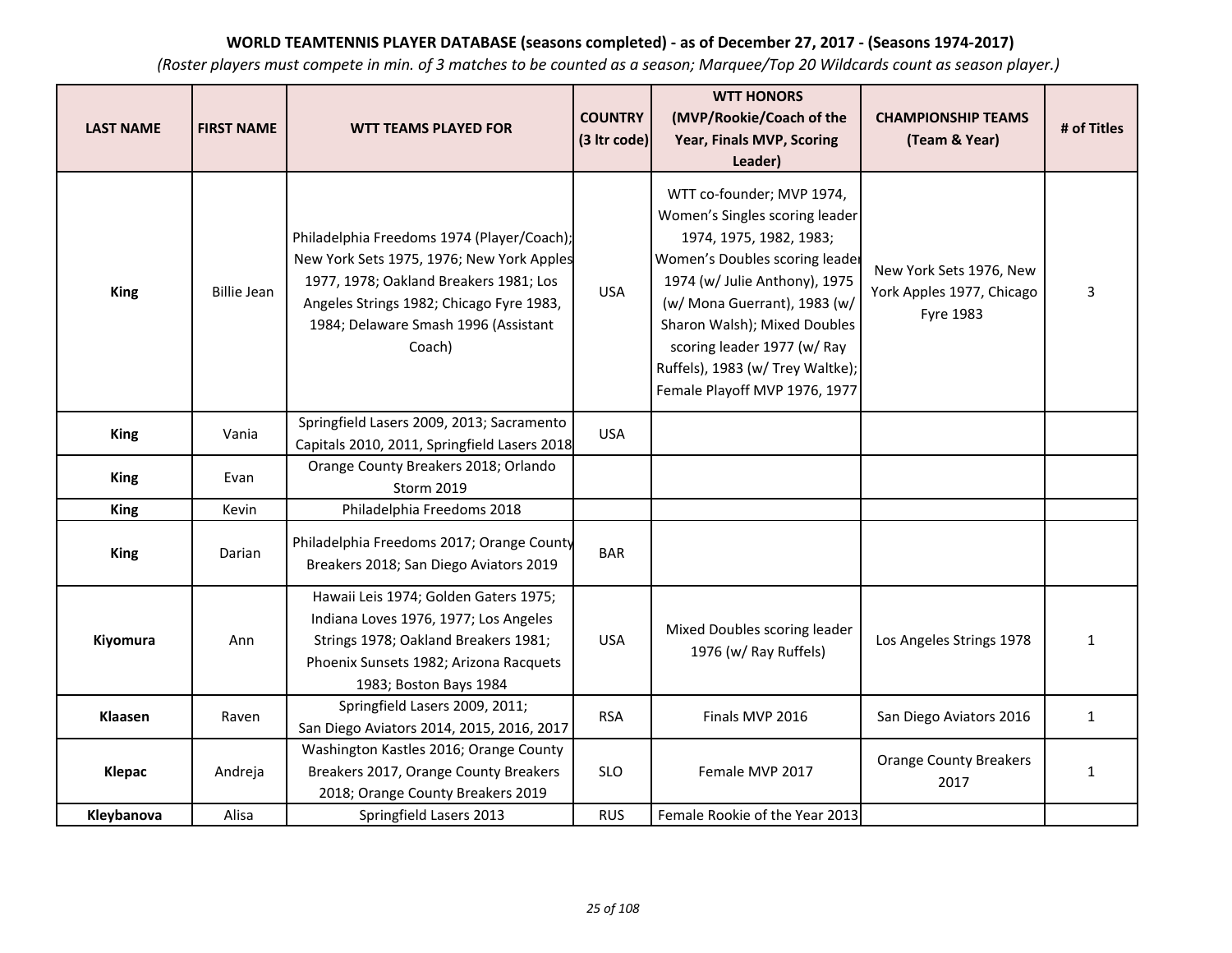| <b>LAST NAME</b>  | <b>FIRST NAME</b> | <b>WTT TEAMS PLAYED FOR</b>                                                                                                                                                                                              | <b>COUNTRY</b><br>(3 Itr code) | <b>WTT HONORS</b><br>(MVP/Rookie/Coach of the<br>Year, Finals MVP, Scoring                                                                                                                                                                            | <b>CHAMPIONSHIP TEAMS</b><br>(Team & Year) | # of Titles    |
|-------------------|-------------------|--------------------------------------------------------------------------------------------------------------------------------------------------------------------------------------------------------------------------|--------------------------------|-------------------------------------------------------------------------------------------------------------------------------------------------------------------------------------------------------------------------------------------------------|--------------------------------------------|----------------|
|                   |                   |                                                                                                                                                                                                                          |                                | Leader)                                                                                                                                                                                                                                               |                                            |                |
| <b>Kloss</b>      | Ilana             | Golden Gaters 1974, 1975, 1978; Oakland<br>Breakers 1981; Los Angeles Strings 1982;<br>Chicago Fyre 1983 (COACH); Long Beach<br>Breakers 1984; Miami Beach Breakers 1985<br>(PLAYER/COACH); Chicago Fire 1985<br>(COACH) | <b>RSA</b>                     | Coach of the Year 1983                                                                                                                                                                                                                                | Chicago Frye 1983                          | $\mathbf{1}$   |
| <b>Knowles</b>    | Mark              | Sacramento Capitals 2001, 2002, 2003, 2004<br>2005, 2006, 2007, 2009, 2010, 2011, 2012,<br>2013                                                                                                                          | <b>BAH</b>                     | Male MVP 2001, 2005, 2007;<br>Male Rookie of the Year 2001;<br>Men's Doubles scoring leader<br>2004 (w/ Dmitry Tursonov, Jeff<br>Tarango & Andre Agassi), 2002<br>(w/ Dmitry Tursonov, Brian<br>MacPhie and Andre Agassi),<br>2001 (w/ Brian MacPhie) | Sacramento Capitals 2002,<br>2007          | $\overline{2}$ |
| <b>Koenig</b>     | Robbie            | St. Louis Aces 1997; Kansas City Explorers<br>1998; Delaware Smash 2005                                                                                                                                                  | <b>RSA</b>                     |                                                                                                                                                                                                                                                       |                                            |                |
| <b>Kohlberg</b>   | Andy              | Miami Beach Breakers 1987; Portland<br>Panthers 1988, 1989                                                                                                                                                               | <b>USA</b>                     |                                                                                                                                                                                                                                                       |                                            |                |
| <b>Kops-Jones</b> | Raquel            | Boston Lobsters 2008, 2009, 2010,<br>Washington Kastles 2012; Springfield Lasers<br>2014                                                                                                                                 | <b>USA</b>                     |                                                                                                                                                                                                                                                       |                                            |                |
| <b>Kostyuk</b>    | Marta             | Washington Kastles 2019                                                                                                                                                                                                  |                                |                                                                                                                                                                                                                                                       |                                            |                |
| <b>Korita</b>     | Eric              | San Antonio Racquets 1987, 1988                                                                                                                                                                                          | <b>USA</b>                     | Male Rookie of the Year 1987                                                                                                                                                                                                                          |                                            |                |
| <b>Koscielski</b> | Paul              | Charlotte Heat 1990                                                                                                                                                                                                      | <b>USA</b>                     |                                                                                                                                                                                                                                                       |                                            |                |
| Kournikova        | Anna              | Kansas City Explorers 2003, 2004;<br>Sacramento Capitals 2005, 2006, 2007; St.<br>Louis Aces 2008, 2009, 2010                                                                                                            | <b>RUS</b>                     |                                                                                                                                                                                                                                                       | Sacramento Capitals 2007                   | $\mathbf{1}$   |
| <b>Krajicek</b>   | Michaella         | Springfield Lasers 2016                                                                                                                                                                                                  | <b>NED</b>                     | Female Rookie of the Year 2016                                                                                                                                                                                                                        |                                            |                |
| <b>Krantzcke</b>  | Karen             | Houston EZ Riders 1974                                                                                                                                                                                                   | <b>AUS</b>                     |                                                                                                                                                                                                                                                       |                                            |                |
| Krasnoroutskaya   | Lina              | Springfield Lasers 2000                                                                                                                                                                                                  | <b>RUS</b>                     | Female Rookie of the Year 2000                                                                                                                                                                                                                        |                                            |                |
| <b>Krass</b>      | Ed                | Charlotte Heat 1991 (COACH)                                                                                                                                                                                              | <b>USA</b>                     |                                                                                                                                                                                                                                                       |                                            |                |
| Kratzman          | Andrew            | Springfield Lasers 2003, 2004                                                                                                                                                                                            | <b>AUS</b>                     |                                                                                                                                                                                                                                                       |                                            |                |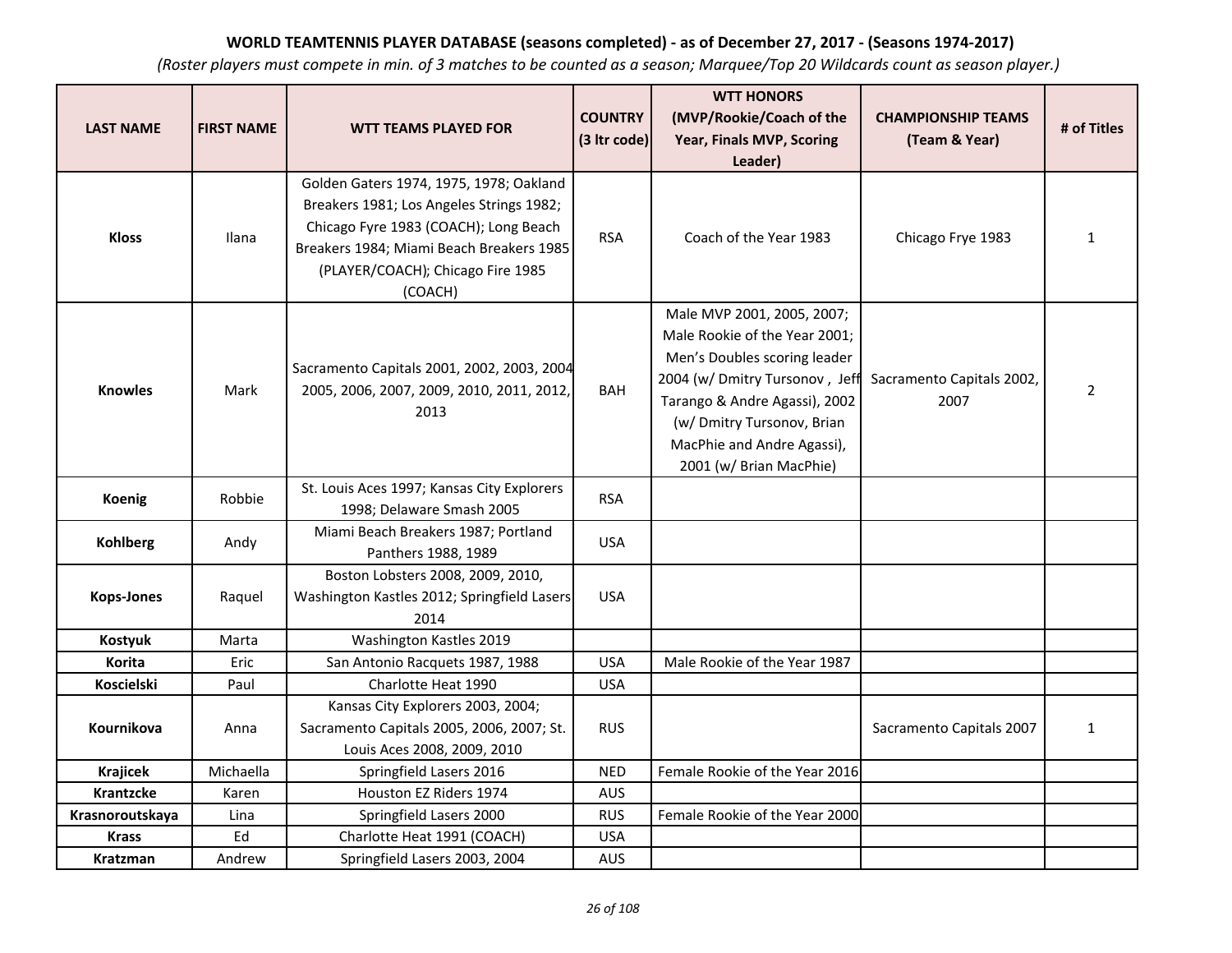| <b>LAST NAME</b> | <b>FIRST NAME</b> | <b>WTT TEAMS PLAYED FOR</b>                                                                                                                                                                                                                                                                                                                            | <b>COUNTRY</b><br>(3 Itr code) | <b>WTT HONORS</b><br>(MVP/Rookie/Coach of the<br>Year, Finals MVP, Scoring<br>Leader) | <b>CHAMPIONSHIP TEAMS</b><br>(Team & Year) | # of Titles    |
|------------------|-------------------|--------------------------------------------------------------------------------------------------------------------------------------------------------------------------------------------------------------------------------------------------------------------------------------------------------------------------------------------------------|--------------------------------|---------------------------------------------------------------------------------------|--------------------------------------------|----------------|
| Kriek            | Johan             | Minnesota Penguins 199 Charlotte Express<br>1994                                                                                                                                                                                                                                                                                                       | <b>USA</b>                     |                                                                                       |                                            |                |
| Krizan           | Tina              | New York Hamptons 2000, 2001, 2002;<br>Newport Beach Breakers 2006                                                                                                                                                                                                                                                                                     | <b>SLO</b>                     |                                                                                       |                                            |                |
| Kronemann        | Trevor            | Charlotte Heat 1990, 1991; San Antonio<br>Racquets 1992; Newport Beach Dukes 1993<br>1994; Sacramento Capitals 1995; Springfield<br>Lasers 1996, 1997, Springfield Lasers 1998,<br>2001, 2002, 2003, 2004, 2005, 2006 (COACH<br>1998, 2001-2006); Newport Beach Breakers<br>2007, 2008, 2009, 2010, 2011, Orange<br>County Breakers 2012, 2013 (COACH) | <b>USA</b>                     | Male MVP 1990; co-Male MVP<br>1993; Male Rookie of the Year<br>1990                   |                                            |                |
| Kroon            | Niclas            | New Jersey Stars 1995                                                                                                                                                                                                                                                                                                                                  | SWE                            |                                                                                       | New Jersey Stars 1995                      | $\mathbf{1}$   |
| <b>Kruger</b>    | Joannette         | Wichita Advantage 1995; New York OTBzz<br>1997                                                                                                                                                                                                                                                                                                         | <b>RSA</b>                     |                                                                                       |                                            |                |
| <b>Kruger</b>    | Marise            | Golden Gaters 1978                                                                                                                                                                                                                                                                                                                                     | <b>RSA</b>                     |                                                                                       |                                            |                |
| <b>Kruger</b>    | Mitchell          | Philadelphia Freedoms 2019                                                                                                                                                                                                                                                                                                                             |                                |                                                                                       |                                            |                |
| <b>Kruger</b>    | Stefan            | Charlotte Express 1995; St. Louis Aces 1999                                                                                                                                                                                                                                                                                                            | <b>RSA</b>                     |                                                                                       |                                            |                |
| <b>Krulevitz</b> | Steve             | Chicago Aces 1982                                                                                                                                                                                                                                                                                                                                      | <b>USA</b>                     |                                                                                       |                                            |                |
| <b>Kryvonos</b>  | Nikita            | Boston Lobsters 2007                                                                                                                                                                                                                                                                                                                                   | <b>USA</b>                     |                                                                                       |                                            |                |
| Kudla            | Denis             | Washington Kastles 2015                                                                                                                                                                                                                                                                                                                                | <b>USA</b>                     |                                                                                       | Washington Kastles 2015                    | $\mathbf{1}$   |
| Kudryavtseva     | Alla              | Austin Aces 2015, Orange County Breakers<br>2016                                                                                                                                                                                                                                                                                                       | <b>RUS</b>                     | Female Rookie of the Year 2015                                                        |                                            |                |
| <b>Kuhle</b>     | Lornie            | Long Beach Breakers 1984; Los Angeles<br>Strings 1985, 1986 (COACH)                                                                                                                                                                                                                                                                                    | <b>USA</b>                     |                                                                                       |                                            |                |
| <b>Kuhlman</b>   | Caroline          | Sacramento Capitals 1993; San Antonio<br>Racquets 1994                                                                                                                                                                                                                                                                                                 | <b>USA</b>                     |                                                                                       |                                            |                |
| <b>Kunce</b>     | Kristine          | Sacramento Capitals 1997, 1998                                                                                                                                                                                                                                                                                                                         | <b>AUS</b>                     |                                                                                       | Sacramento Capitals 1997,<br>1998          | $\overline{2}$ |
| <b>Kutner</b>    | <b>Eric</b>       | New York Buzz 2001, 2002 (COACH?)                                                                                                                                                                                                                                                                                                                      | <b>USA</b>                     | Coach of the Year 2002                                                                |                                            |                |
| Kutuzova         | Viktoriya         | New York Buzz 2004, 2006                                                                                                                                                                                                                                                                                                                               | <b>UKR</b>                     |                                                                                       |                                            |                |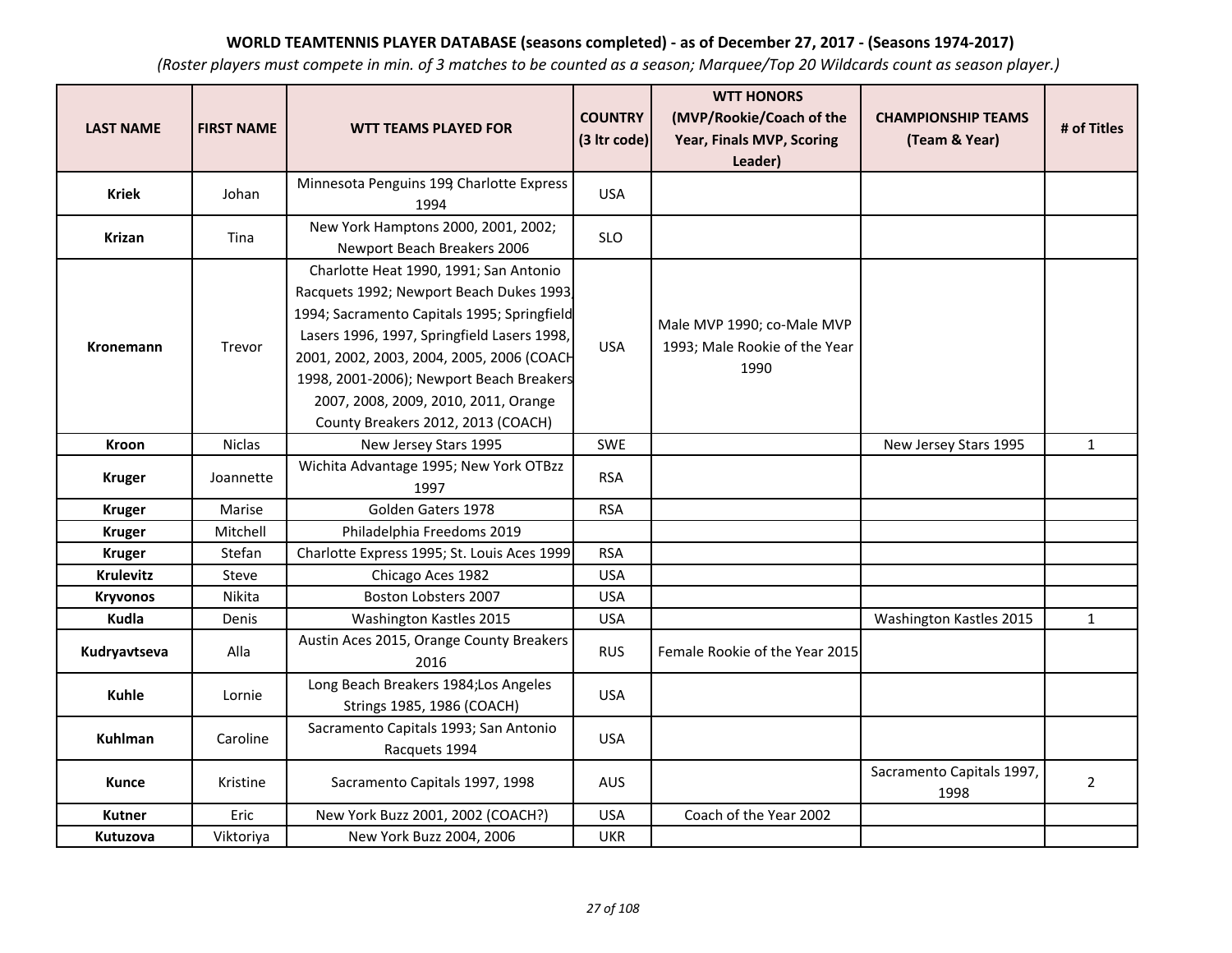| <b>LAST NAME</b> | <b>FIRST NAME</b> | <b>WTT TEAMS PLAYED FOR</b>                                                                                                                                                                                                                                                                                        | <b>COUNTRY</b><br>(3 Itr code) | <b>WTT HONORS</b><br>(MVP/Rookie/Coach of the<br>Year, Finals MVP, Scoring<br>Leader)          | <b>CHAMPIONSHIP TEAMS</b><br>(Team & Year)                   | # of Titles    |
|------------------|-------------------|--------------------------------------------------------------------------------------------------------------------------------------------------------------------------------------------------------------------------------------------------------------------------------------------------------------------|--------------------------------|------------------------------------------------------------------------------------------------|--------------------------------------------------------------|----------------|
| Kuykendall       | Kathy             | Baltimore Banners 1974/Philadelphia<br>Freedoms 1974; Hawaii Leis 1975                                                                                                                                                                                                                                             | <b>USA</b>                     |                                                                                                |                                                              |                |
| <b>Kuznetsov</b> | Alex              | Kansas City Explorers 2011, Boston Lobsters<br>2015                                                                                                                                                                                                                                                                | <b>USA</b>                     |                                                                                                |                                                              |                |
| <b>Kyrgios</b>   | <b>Nick</b>       | Washington Kastles 2016; Washington<br>Kastles 2019                                                                                                                                                                                                                                                                | <b>USA</b>                     |                                                                                                |                                                              |                |
| Lao              | <b>Danielle</b>   | San Diego Aviators 2019                                                                                                                                                                                                                                                                                            |                                |                                                                                                |                                                              |                |
| Lacko            | Lukas             | Philadelphia Freedoms 2016                                                                                                                                                                                                                                                                                         | <b>SVK</b>                     |                                                                                                |                                                              |                |
| Lake             | Valda             | Sacramento Capitals 1995                                                                                                                                                                                                                                                                                           | GBR                            |                                                                                                |                                                              |                |
| <b>Lambert</b>   | Jose              | Florida Twist 1993 (COACH)                                                                                                                                                                                                                                                                                         | <b>USA</b>                     |                                                                                                |                                                              |                |
| Landsberg        | Johan             | Boston Lobsters 2005                                                                                                                                                                                                                                                                                               | <b>SWE</b>                     |                                                                                                |                                                              |                |
| Lang             | Michael           | Kansas City Explorers 2001                                                                                                                                                                                                                                                                                         | <b>USA</b>                     |                                                                                                |                                                              |                |
| Larcher de Brito | Michelle          | Sacramento Capitals 2007                                                                                                                                                                                                                                                                                           | <b>POR</b>                     |                                                                                                | Sacramento Capitals 2007                                     | $\mathbf{1}$   |
| Latham           | Kate              | Golden Gaters 1975                                                                                                                                                                                                                                                                                                 | <b>USA</b>                     |                                                                                                |                                                              |                |
| Laver            | Rod               | San Diego Friars 1976, 1977, 1978<br>(COACH/PLAYER)                                                                                                                                                                                                                                                                | <b>AUS</b>                     | Male Rookie of the Year 1976                                                                   |                                                              |                |
| Leach            | <b>Dick</b>       | Newport Beach Breakers 2003, 2004, 2005,<br>2006 (COACH)                                                                                                                                                                                                                                                           | <b>USA</b>                     |                                                                                                | Newport Beach 2004                                           | $\mathbf{1}$   |
| Leach            | Jon               | Idaho Sneakers 1994, 1995, 1996                                                                                                                                                                                                                                                                                    | <b>USA</b>                     |                                                                                                |                                                              |                |
| Leach            | Mike              | Boston Bays 1985                                                                                                                                                                                                                                                                                                   | <b>USA</b>                     |                                                                                                |                                                              |                |
| Leach            | <b>Rick</b>       | Newport Beach Dukes 1991; Idaho Sneakers<br>1994; St. Louis Aces 1996, 1997, 1998, 2001;<br>Kansas City Explorers 2002, 2003; Springfield<br>Lasers 2005; Newport Beach Breakers 2006,<br>2007; St. Louis Aces 2010, 2011 (COACH);<br>Austin Aces 2014, 2015 (COACH); Orange<br>County Breakers 2016, 2017 (COACH) | <b>USA</b>                     | Coach of the Year 2015 (Austin<br>Aces);<br>Coach of the Year 2017 (Orange<br>County Breakers) | St. Louis Aces 1996<br><b>Orange County Breakers</b><br>2017 | $\overline{2}$ |
| Leand            | Andrea            | San Diego Buds 1984; Boston Bays 1985                                                                                                                                                                                                                                                                              | <b>USA</b>                     | Female MVP 1984                                                                                | San Diego Buds 1984                                          | $\mathbf{1}$   |
| Lee Waters       | Lindsay           | Atlanta Thunder 1996; Kansas City Explorers<br>2009                                                                                                                                                                                                                                                                | <b>USA</b>                     |                                                                                                |                                                              |                |
| Leonard          | Tom               | San Diego Friars 1975                                                                                                                                                                                                                                                                                              | <b>USA</b>                     |                                                                                                |                                                              |                |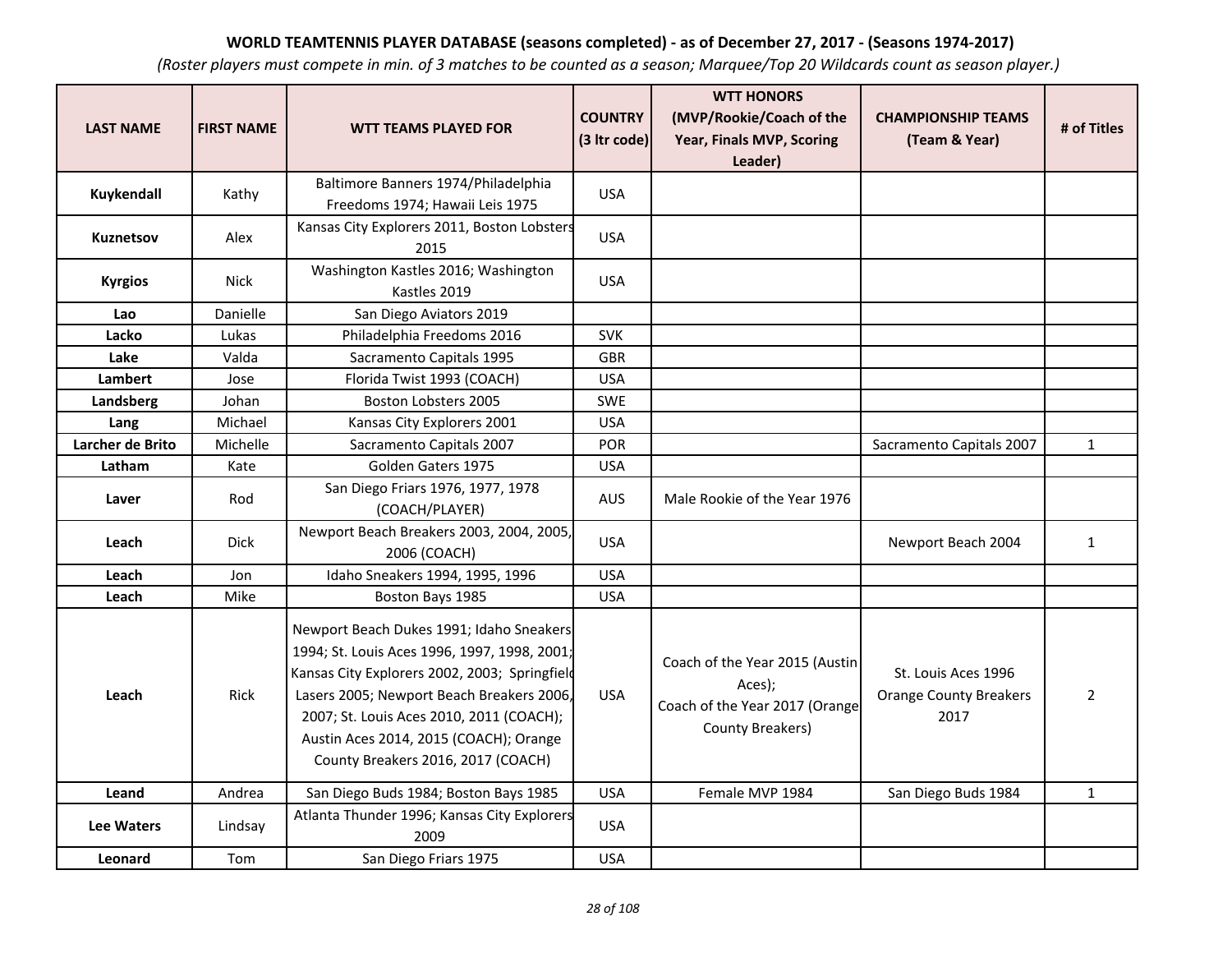| <b>LAST NAME</b>   | <b>FIRST NAME</b> | <b>WTT TEAMS PLAYED FOR</b>                                                                                                                                    | <b>COUNTRY</b><br>(3 Itr code) | <b>WTT HONORS</b><br>(MVP/Rookie/Coach of the<br>Year, Finals MVP, Scoring<br>Leader)                                                                                                                                              | <b>CHAMPIONSHIP TEAMS</b><br>(Team & Year)           | # of Titles    |
|--------------------|-------------------|----------------------------------------------------------------------------------------------------------------------------------------------------------------|--------------------------------|------------------------------------------------------------------------------------------------------------------------------------------------------------------------------------------------------------------------------------|------------------------------------------------------|----------------|
| Lepchenko          | Varvara           | St. Louis Aces 2011; Springfield Lasers 2015;<br>New York Empire 2019                                                                                          | <b>USA</b>                     |                                                                                                                                                                                                                                    |                                                      |                |
| Lertcheewakarn     | Noppawan          | Philadelphia Freedoms 2010                                                                                                                                     | <b>THA</b>                     |                                                                                                                                                                                                                                    |                                                      |                |
| <b>Lettiere</b>    | Angela            | New York OTBzz 1997                                                                                                                                            | <b>USA</b>                     |                                                                                                                                                                                                                                    |                                                      |                |
| Letts              | John              | Fresno Sun-Nets 1988                                                                                                                                           | <b>USA</b>                     |                                                                                                                                                                                                                                    |                                                      |                |
| Levitt             | Jack              | St. Louis Aces 1997 (COACH)                                                                                                                                    | <b>USA</b>                     |                                                                                                                                                                                                                                    |                                                      |                |
| Lewis              | Barry             | Minnesota Penguins 1993 (COACH)                                                                                                                                | <b>USA</b>                     |                                                                                                                                                                                                                                    |                                                      |                |
| Li                 | Fang              | Sacramento Capitals 1998                                                                                                                                       | <b>CHN</b>                     |                                                                                                                                                                                                                                    | Sacramento Capitals 1998                             | $\mathbf{1}$   |
| Likhovtseva        | Elena             | Sacramento Capitals 1999, 2000, 2001, 2002<br>2003, 2005, 2006, 2007, 2008                                                                                     | <b>RUS</b>                     | Women's Singles scoring leader<br>1999; Women's Doubles scoring<br>leader 2002 (w/ Brie Rippner &<br>Ashley Harkleroad); Mixed<br>Doubles scoring leader 1999,<br>2000 (w/ Richey Reneberg &<br>Brian MacPhie); Female MVP<br>2005 | Sacramento Capitals 1999,<br>2000, 2002, 2007        | 4              |
| Lindstedt          | Robert            | Washington Kastles 2018; Springfield Lasers<br>2019                                                                                                            |                                |                                                                                                                                                                                                                                    |                                                      |                |
| Lindstrom          | Maria             | Sacramento Capitals 1990                                                                                                                                       | <b>SWE</b>                     |                                                                                                                                                                                                                                    |                                                      |                |
| Lipsky             | Scott             | New York Buzz 2006; Boston Lobsters 2015,<br>Orange County Breakers 2016                                                                                       | <b>USA</b>                     |                                                                                                                                                                                                                                    |                                                      |                |
| Lloyd              | Bill              | Minnesota Buckskins 1974                                                                                                                                       | <b>AUS</b>                     |                                                                                                                                                                                                                                    |                                                      |                |
| Lloyd              | John              | Los Angeles Strings 1987-1992<br>(PLAYER/COACH - all years); Phoenix Smash<br>1993, Phoenix Smash 1994 (COACH), San<br>Diego Aviators 2015, 2016, 2017 (COACH) | <b>GBR</b>                     | Coach of the Year 1990;<br>Coach of the Year 2016                                                                                                                                                                                  | Los Angeles Strings 1990;<br>San Diego Aviators 2016 | $\overline{2}$ |
| <b>Lopez Perez</b> | Enrique           | Springfield Lasers 2019                                                                                                                                        |                                |                                                                                                                                                                                                                                    |                                                      |                |
| Lopez              | Felciano          | Orlando Storm 2019/Philly Freedoms 2019                                                                                                                        |                                |                                                                                                                                                                                                                                    |                                                      |                |
| Lopez              | Angel             | Newport Beach Dukes 1994                                                                                                                                       | <b>USA</b>                     | Coach of the Year 1994                                                                                                                                                                                                             |                                                      |                |
| Louie              | Marcie            | Chicago Aces 1974; Hawaii Leis 1976                                                                                                                            | <b>USA</b>                     |                                                                                                                                                                                                                                    |                                                      |                |
| Louie              | Peanut            | Oakland Aces 1986                                                                                                                                              | <b>USA</b>                     |                                                                                                                                                                                                                                    |                                                      |                |
| Lozano             | Jorge             | Newport Beach Dukes 1991                                                                                                                                       | <b>MEX</b>                     |                                                                                                                                                                                                                                    |                                                      |                |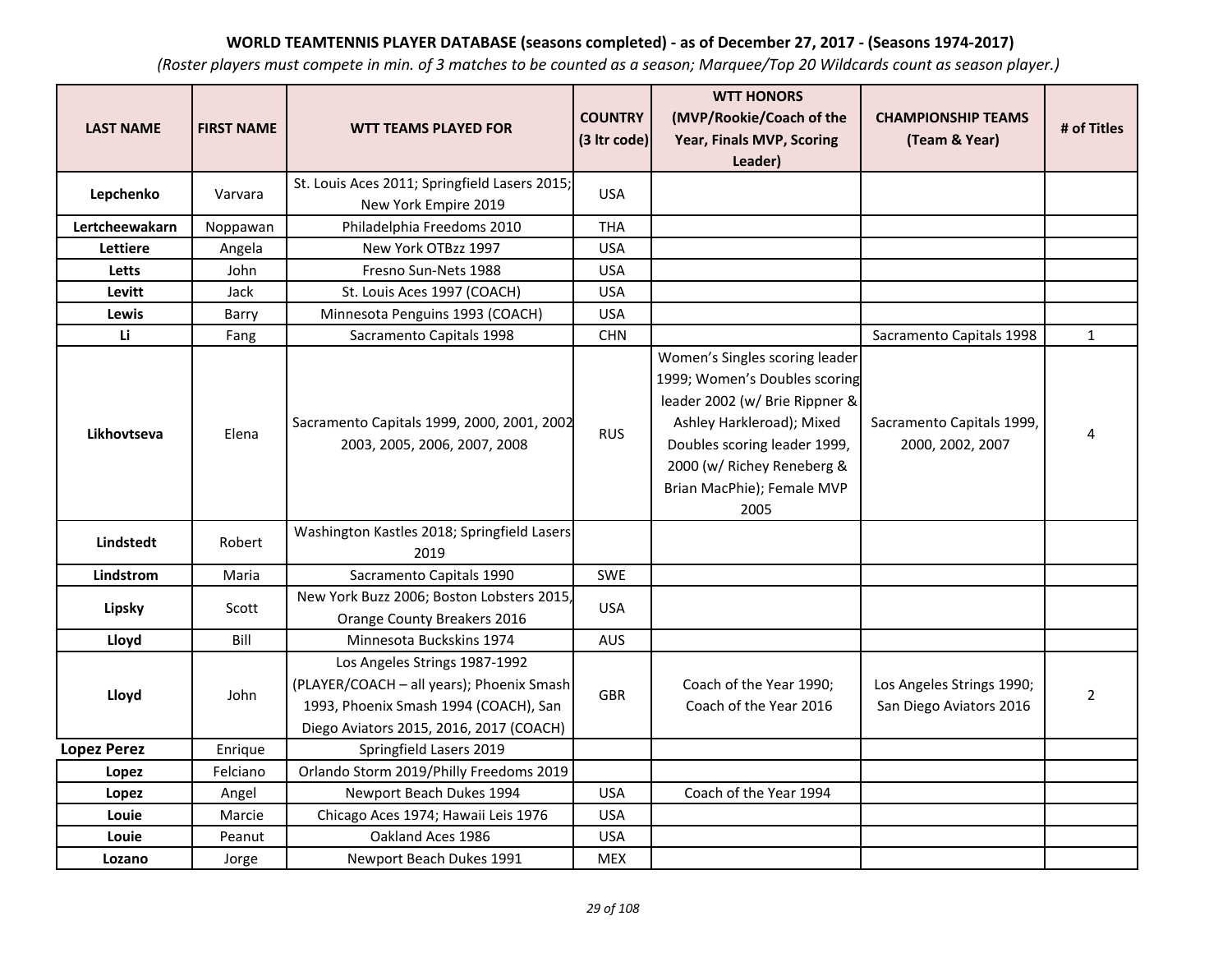| <b>LAST NAME</b>  | <b>FIRST NAME</b> | <b>WTT TEAMS PLAYED FOR</b>                                                                                                                                           | <b>COUNTRY</b><br>(3 Itr code) | <b>WTT HONORS</b><br>(MVP/Rookie/Coach of the<br>Year, Finals MVP, Scoring<br>Leader) | <b>CHAMPIONSHIP TEAMS</b><br>(Team & Year) | # of Titles  |
|-------------------|-------------------|-----------------------------------------------------------------------------------------------------------------------------------------------------------------------|--------------------------------|---------------------------------------------------------------------------------------|--------------------------------------------|--------------|
| Lucas             | John              | Golden Gaters 1976, 1977; Belt Nets 1978;<br>Houston Wranglers 2005 (COACH)                                                                                           | <b>USA</b>                     |                                                                                       |                                            |              |
| Lucena            | Matt              | New Jersey Stars 1992                                                                                                                                                 | <b>USA</b>                     |                                                                                       |                                            |              |
| Lucic             | Mirjana           | Sacramento Capitals 1997; Idaho Sneakers<br>1999                                                                                                                      | <b>GER</b>                     |                                                                                       | Sacramento Capitals 1997                   | 1            |
| Ludloff           | Heather           | South Florida Breakers 1988; Wellington<br>Aces 1989, 1990, 1991; Atlanta Thunder<br>1992, 1993                                                                       | <b>USA</b>                     | Female Rookie of the Year 1988                                                        | Atlanta Thunder 1992                       | 1            |
| Lutz              | <b>Bob</b>        | Los Angeles Strings 1975, 1976                                                                                                                                        | <b>USA</b>                     |                                                                                       |                                            |              |
| Luzhanska         | Tetiana           | Kansas City Explorers 2012                                                                                                                                            | <b>USA</b>                     |                                                                                       |                                            |              |
| <b>Mabry</b>      | Clarence          | San Antonio Racquets 1985, 1986, 1987,<br>1988 (COACH)                                                                                                                | <b>USA</b>                     |                                                                                       | San Antonio 1986                           | $\mathbf{1}$ |
| <b>MacGregor</b>  | Cammy             | Charlotte Heat 1989; Miami Beach Breakers<br>1990; Wichita Advantage 1991, 1992; San<br>Antonio Racquets 1993                                                         | <b>USA</b>                     |                                                                                       |                                            |              |
| <b>MacGregor</b>  | Cynthia           | Charlotte Heat 1989                                                                                                                                                   | <b>USA</b>                     |                                                                                       |                                            |              |
| <b>Machette</b>   | Mike              | Hawaii Leis 1974; Los Angeles Strings<br>1975/San Diego Friars 1975                                                                                                   | <b>USA</b>                     |                                                                                       |                                            |              |
| <b>MacKay</b>     | Barry             | Hawaii Leis 1974, 1975                                                                                                                                                | <b>USA</b>                     |                                                                                       |                                            |              |
| <b>MacPherson</b> | David             | Sacramento Capitals 1992-1995; Springfield<br>Lasers 1996-2003; Kansas City Explorers<br>2004-2007; San Diego Aviators 2014<br>(COACH); California Dream 2015 (COACH) | <b>AUS</b>                     | Coach of the Year 2014 (San<br>Diego Aviators)                                        |                                            |              |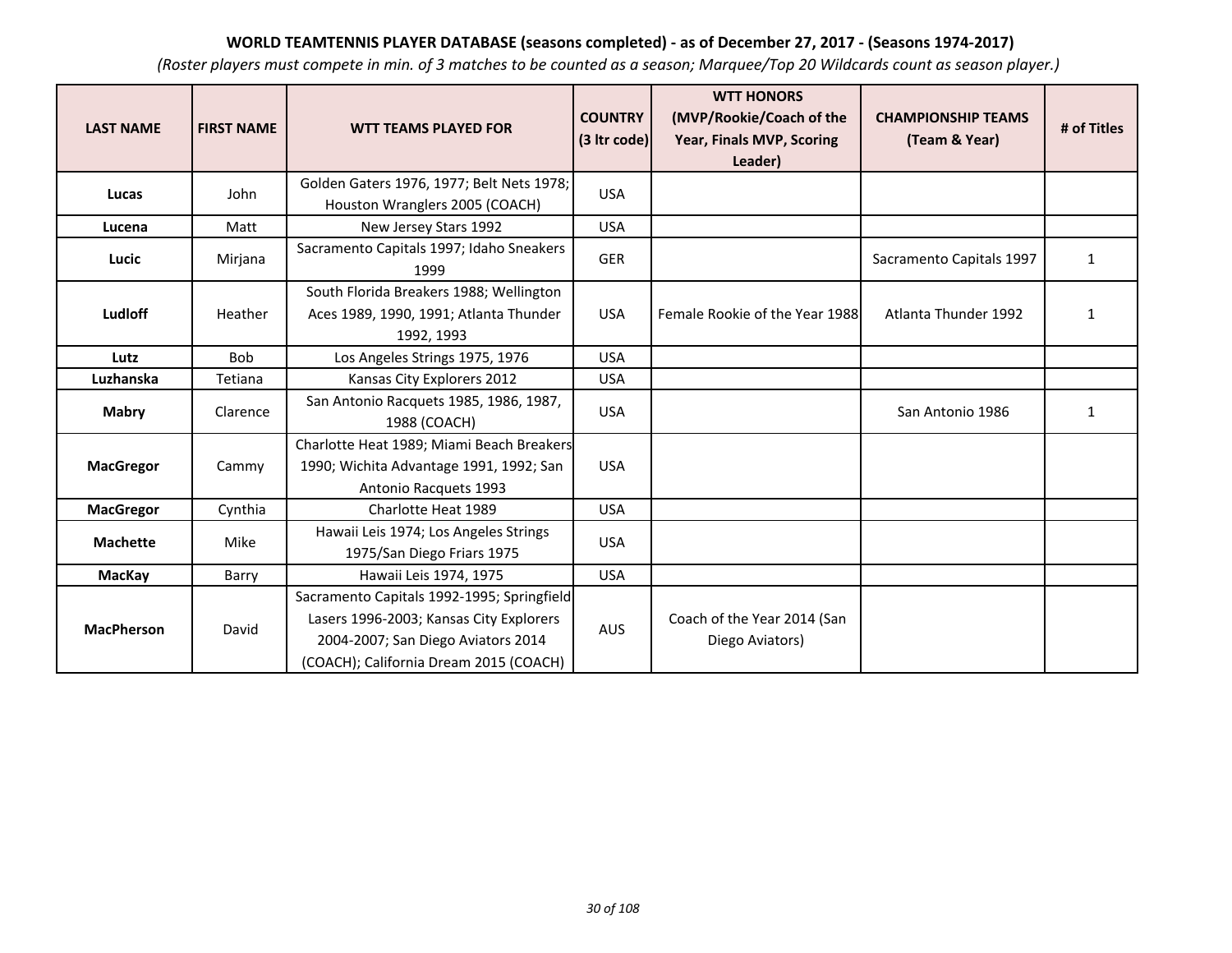| <b>LAST NAME</b>        | <b>FIRST NAME</b> | <b>WTT TEAMS PLAYED FOR</b>                                                                  | <b>COUNTRY</b><br>(3 Itr code) | <b>WTT HONORS</b><br>(MVP/Rookie/Coach of the<br>Year, Finals MVP, Scoring<br>Leader)                                                                                                                                                                                                      | <b>CHAMPIONSHIP TEAMS</b><br>(Team & Year)          | # of Titles |
|-------------------------|-------------------|----------------------------------------------------------------------------------------------|--------------------------------|--------------------------------------------------------------------------------------------------------------------------------------------------------------------------------------------------------------------------------------------------------------------------------------------|-----------------------------------------------------|-------------|
| <b>MacPhie</b>          | <b>Brian</b>      | Sacramento Capitals 1996-2002; Newport<br>Beach Breakers 2003; Kansas City Explorers<br>2006 | <b>USA</b>                     | Male MVP 1996, 1997, 1998;<br>Male Rookie of the Year 1996;<br>Men's Singles scoring leader<br>1998, 2001; Men's Doubles<br>scoring leader 1998 (w/Davis,<br>Reneberg, Stolle), 2001 (w/ M.<br>Knowles); Mixed Doubles scoring<br>leader 1998 w/Davenport);<br>1999, 2000 (w/Likhovtseva); | Sacramento Capitals 1997,<br>1998, 1999, 2000, 2002 | 5           |
| <b>Magers</b>           | Gretchen          | San Antonio Racquets 1987, 1991; Kansas<br>City Explorers 1993                               | <b>USA</b>                     |                                                                                                                                                                                                                                                                                            |                                                     |             |
| Majoli                  | Iva               | Florida Twist 1993                                                                           | CRO                            |                                                                                                                                                                                                                                                                                            |                                                     |             |
| <b>Maleeva</b>          | Magdalena         | Hartford FoxForce 2001                                                                       | <b>BUL</b>                     |                                                                                                                                                                                                                                                                                            |                                                     |             |
| <b>Mannarino</b>        | Adrian            | Philadelphia Freedoms 2019                                                                   |                                |                                                                                                                                                                                                                                                                                            |                                                     |             |
| <b>Mappin</b>           | Sue               | Indiana Loves 1978                                                                           | <b>GBR</b>                     |                                                                                                                                                                                                                                                                                            |                                                     |             |
| <b>Margolin</b>         | Stacy             | California Oranges 1982; Indiana Loves 1983                                                  | <b>USA</b>                     |                                                                                                                                                                                                                                                                                            |                                                     |             |
| <b>Marosi</b>           | Katalin           | Boston Lobsters 2013                                                                         | <b>HUN</b>                     |                                                                                                                                                                                                                                                                                            |                                                     |             |
| <b>Martin</b>           | David             | New York Sportimes 2006; Newport Beach<br>Breakers 2010                                      | <b>USA</b>                     | Male Rookie of the Year 2006                                                                                                                                                                                                                                                               |                                                     |             |
| <b>Martin</b>           | Todd              | Boston Lobsters 2006                                                                         | <b>USA</b>                     |                                                                                                                                                                                                                                                                                            |                                                     |             |
| <b>Martin</b>           |                   | NY Empire 2018                                                                               | <b>USA</b>                     |                                                                                                                                                                                                                                                                                            |                                                     |             |
| <b>Martin</b>           | Dean Paul         | Phoenix Racquets 1978                                                                        | <b>FRA</b>                     | Male Rookie of the Year 2016                                                                                                                                                                                                                                                               |                                                     |             |
| <b>Martin</b>           | Fabrice           | Philadelphia Freedoms 2016, 2017,<br>2018;2019                                               | <b>USA</b>                     |                                                                                                                                                                                                                                                                                            |                                                     |             |
| <b>Martinez Sanchez</b> | Maria Jose        | New York Empire 2018;2019                                                                    |                                |                                                                                                                                                                                                                                                                                            |                                                     |             |
| <b>Martinez</b>         | Ceci              | New York Sets 1974                                                                           | <b>USA</b>                     |                                                                                                                                                                                                                                                                                            |                                                     |             |
| <b>Mascarin</b>         | Susan             | Miami Beach Breakers 1986; South Florida<br>Breakers 1988                                    | AUS                            |                                                                                                                                                                                                                                                                                            |                                                     |             |
| <b>Masters</b>          | Geoff             | Los Angeles Strings 1974, 1975; Indiana<br><b>Loves 1978</b>                                 | <b>USA</b>                     |                                                                                                                                                                                                                                                                                            |                                                     |             |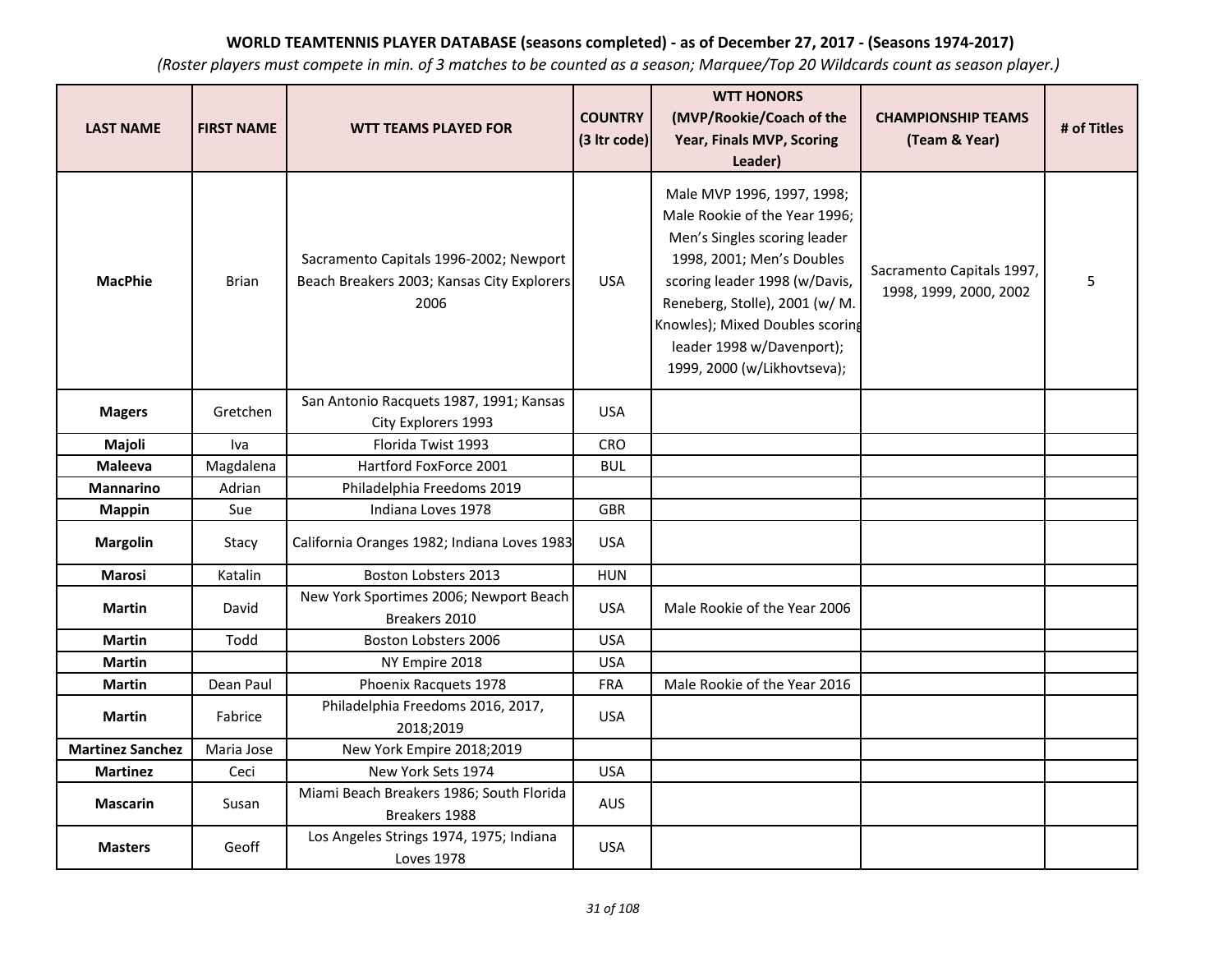| <b>LAST NAME</b> | <b>FIRST NAME</b> | <b>WTT TEAMS PLAYED FOR</b>                                                                                                                                                      | <b>COUNTRY</b><br>(3 Itr code) | <b>WTT HONORS</b><br>(MVP/Rookie/Coach of the<br>Year, Finals MVP, Scoring<br>Leader) | <b>CHAMPIONSHIP TEAMS</b><br>(Team & Year)  | # of Titles    |
|------------------|-------------------|----------------------------------------------------------------------------------------------------------------------------------------------------------------------------------|--------------------------------|---------------------------------------------------------------------------------------|---------------------------------------------|----------------|
| <b>Mattek</b>    | <b>Bethanie</b>   | Hartford FoxForce 2000; Sacramento Capital<br>2006; New York Sportimes 2008                                                                                                      | <b>USA</b>                     |                                                                                       |                                             |                |
| <b>Mattke</b>    | John              | St. Louis Slims 1985; Chicago Fire 1986                                                                                                                                          | <b>USA</b>                     |                                                                                       | New Jersey Stars 1995                       | $\mathbf{1}$   |
| Matuszewski      | Richard           | New Jersey Stars 1995                                                                                                                                                            | <b>USA</b>                     |                                                                                       |                                             |                |
| Matkowski        | Marcin            | San Diego Aviators 2018                                                                                                                                                          |                                |                                                                                       |                                             |                |
| <b>Mavity</b>    | Jim               | Houston Wranglers 2006 (COACH)                                                                                                                                                   | <b>USA</b>                     |                                                                                       |                                             |                |
| May              | Alysia            | Sacramento Capitals 1991                                                                                                                                                         | <b>USA</b>                     |                                                                                       |                                             |                |
| <b>Mayberry</b>  | Kyle              | St. Louis Aces 2000 (COACH)                                                                                                                                                      | <b>USA</b>                     | Male MVP 1976                                                                         | New York Sets 1976, New<br>York Apples 1977 | $\overline{2}$ |
| <b>Mayer</b>     | Sandy             | New York Sets 1974, 1975, 1976;<br>New York Apples 1977; Golden Gaters 1978                                                                                                      | <b>USA</b>                     |                                                                                       |                                             |                |
| <b>Mayotte</b>   | Tim               | Boston Lobsters 2008 (COACH)                                                                                                                                                     | <b>USA</b>                     |                                                                                       |                                             |                |
| <b>McCain</b>    | Kelly             | St. Louis Aces 2004;<br>Springfield Lasers 2005                                                                                                                                  | <b>USA</b>                     |                                                                                       |                                             |                |
| <b>McCarthy</b>  | Shannan           | Raleigh Edge 1992                                                                                                                                                                | <b>USA</b>                     |                                                                                       | New York Sportimes 2005                     | $\mathbf{1}$   |
| <b>McDonald</b>  | Mackenzize        | Orange County Breakers 2018; Orlando<br>Storm 2019                                                                                                                               |                                |                                                                                       |                                             |                |
| <b>McEnroe</b>   | John              | Kansas City Explorers 1996; New York<br>Hamptons 2001, 2002; New York Sportimes<br>2003, 2005, 2006, 2007, 2008, 2009, 2010,<br>2011, 2012, 2013                                 | <b>USA</b>                     |                                                                                       |                                             |                |
| <b>McEnroe</b>   | Patrick           | Idaho Sneakers 1998; Delaware Smash<br>1999; New York Hamptons 2000, 2001; New<br>York Hamptons 2002 (Player/COACH); New<br>York Sportimes 2003; New York Empire 2016<br>(COACH) | <b>USA</b>                     |                                                                                       |                                             |                |
| <b>McHale</b>    | Christina         | New York Empire 2016; Washington Kastles<br>2018; San Diego Aviators 2019                                                                                                        | <b>USA</b>                     | Coach of the Year 1991                                                                |                                             |                |
| <b>McKinley</b>  | <b>Bob</b>        | Houston EZ Riders 1974; San Antonio<br>Racquets 1990, 1991, 1992, 1993; San<br>Antonio Racquets 1994 (COACH)                                                                     | <b>RSA</b>                     | Coach of the Year 1975, Male<br>MVP 1977, 1978                                        |                                             |                |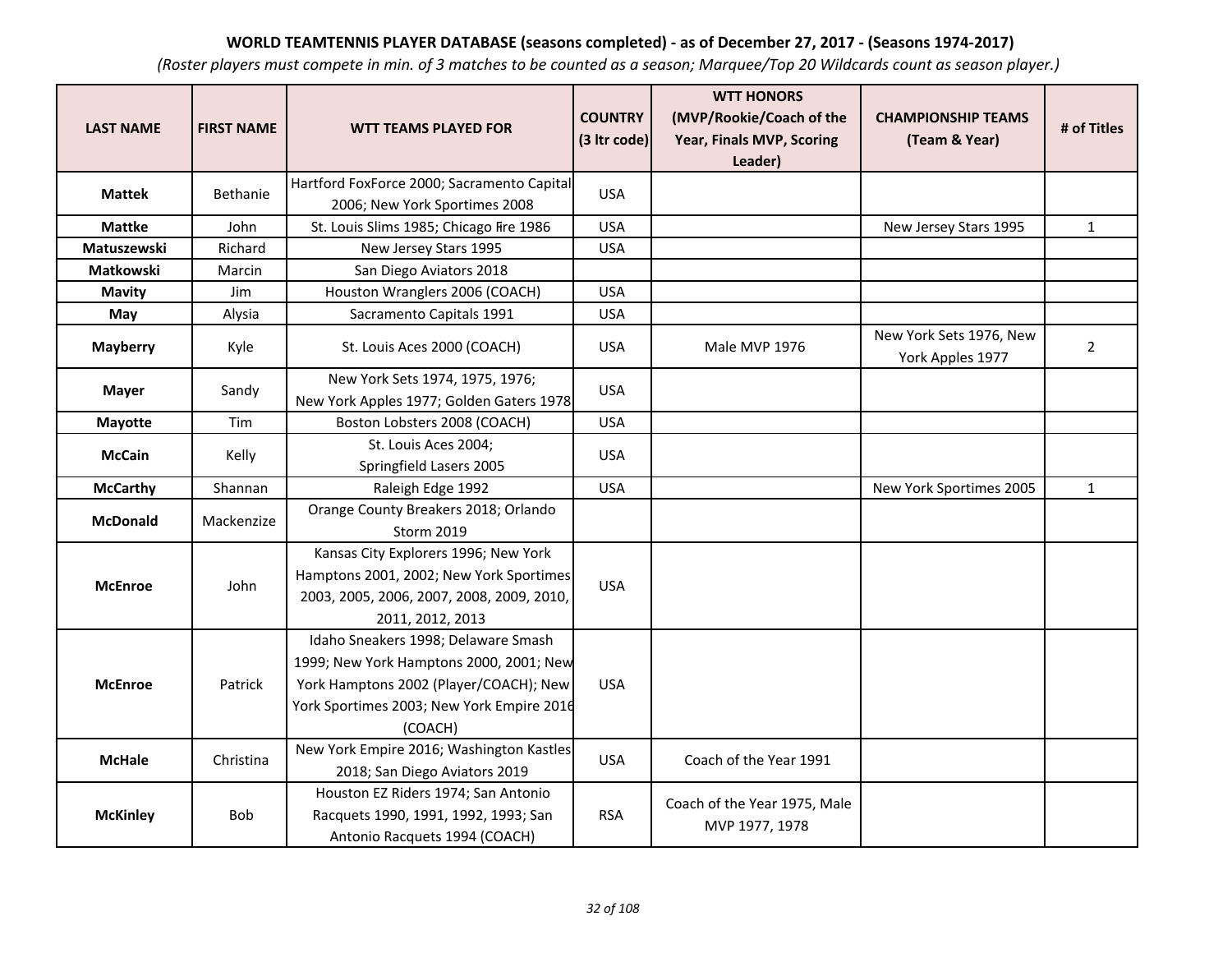| <b>LAST NAME</b>        | <b>FIRST NAME</b> | <b>WTT TEAMS PLAYED FOR</b>                                                                                             | <b>COUNTRY</b><br>(3 Itr code) | <b>WTT HONORS</b><br>(MVP/Rookie/Coach of the<br>Year, Finals MVP, Scoring<br>Leader) | <b>CHAMPIONSHIP TEAMS</b><br>(Team & Year) | # of Titles  |
|-------------------------|-------------------|-------------------------------------------------------------------------------------------------------------------------|--------------------------------|---------------------------------------------------------------------------------------|--------------------------------------------|--------------|
| <b>McMillan</b>         | Frew              | Golden Gaters 1974, 1975(PLAYER/COACH),<br>1976, 1977, 1978(PLAYER/COACH)                                               | <b>USA</b>                     |                                                                                       | Wichita Advantage 1993                     | $\mathbf{1}$ |
| <b>McNeil</b>           | Lori              | Vail Eagles 1992; Wichita Advantage 1993,<br>1994; Kansas City Explorers 1996; Delaware<br>Smash 1997, 1998, 1999, 2000 | <b>AUS</b>                     |                                                                                       |                                            |              |
| <b>McQuillan</b>        | Rachel            | Sacramento Capitals 1996; New York OTBzz<br>1998; Kansas City Explorers 2002, 2003, 2004                                | <b>AUS</b>                     |                                                                                       |                                            |              |
| <b>McShea</b>           | Lisa              | Kansas City Explorers 2002;<br>Hartford FoxForce 2004, 2005, 2006                                                       | <b>ESP</b>                     | Female Rookie of the Year 2014;<br>Female Co-MVP 2015                                 |                                            |              |
| <b>Medina Garrigues</b> | Anabel            | Texas Wild 2014, California Dream 2015                                                                                  | <b>UKR</b>                     |                                                                                       |                                            |              |
| <b>Medvedeva</b>        | Natalia           | Sacramento Capitals 1995                                                                                                | <b>USA</b>                     |                                                                                       |                                            |              |
| <b>Meister</b>          | Steve             | Miami Beach Breakers 1985; Los Angeles<br>Strings 1986                                                                  | <b>USA</b>                     |                                                                                       |                                            |              |
| <b>Melichar</b>         | Nicole            | St. Louis Aces; Washington Kastles 2018;<br>Washington Kastles 2019                                                     | <b>BRA</b>                     |                                                                                       | Kansas City Explorers 2010                 | $\mathbf{1}$ |
| <b>Mello</b>            | Ricardo           | Kansas City Explorers 2010, 2011                                                                                        | <b>BRA</b>                     | Male MVP 2014                                                                         |                                            |              |
| Melo                    | Marcelo           | Philadelphia Freedoms 2014, 2015                                                                                        | <b>AUS</b>                     |                                                                                       |                                            |              |
| <b>Melville Reid</b>    | Kerry             | Boston Lobsters 1974, 1975, 1976; San Diego<br>Friars 1977, 1978                                                        | <b>BAH</b>                     |                                                                                       |                                            |              |
| <b>Merklein</b>         | Mark              | New York Sportimes 2005                                                                                                 | GEO                            |                                                                                       |                                            |              |
| Meskhi                  | Leila             | Phoenix Smash 1994                                                                                                      | GEO                            |                                                                                       |                                            |              |
| <b>Metreveli</b>        | Alex              | The Soviets 1977                                                                                                        | <b>USA</b>                     |                                                                                       |                                            |              |
| <b>Meyer</b>            | Carrie            | Indiana Loves 1975, 1976                                                                                                | <b>USA</b>                     |                                                                                       | Pittsburgh Triangles 1975                  | $\mathbf 1$  |
| <b>Michel</b>           | Peggy             | Pittsburgh Triangles 1974, 1975, 1976                                                                                   | <b>USA</b>                     |                                                                                       | Wichita Advantage 1993                     | $\mathbf{1}$ |
| Middleton               | T.J.              | Wichita Advantage 1993, 1994, 1995;<br>Springfield Lasers 1998; Schenectady County<br>Electrics 1999                    | <b>AUS</b>                     |                                                                                       |                                            |              |
| <b>Minter</b>           | Anne              | Los Angeles Strings 1989                                                                                                | <b>BEL</b>                     |                                                                                       |                                            |              |
| Mirnyi                  | Max               | Kansas City Explorers 2002                                                                                              | <b>USA</b>                     |                                                                                       |                                            |              |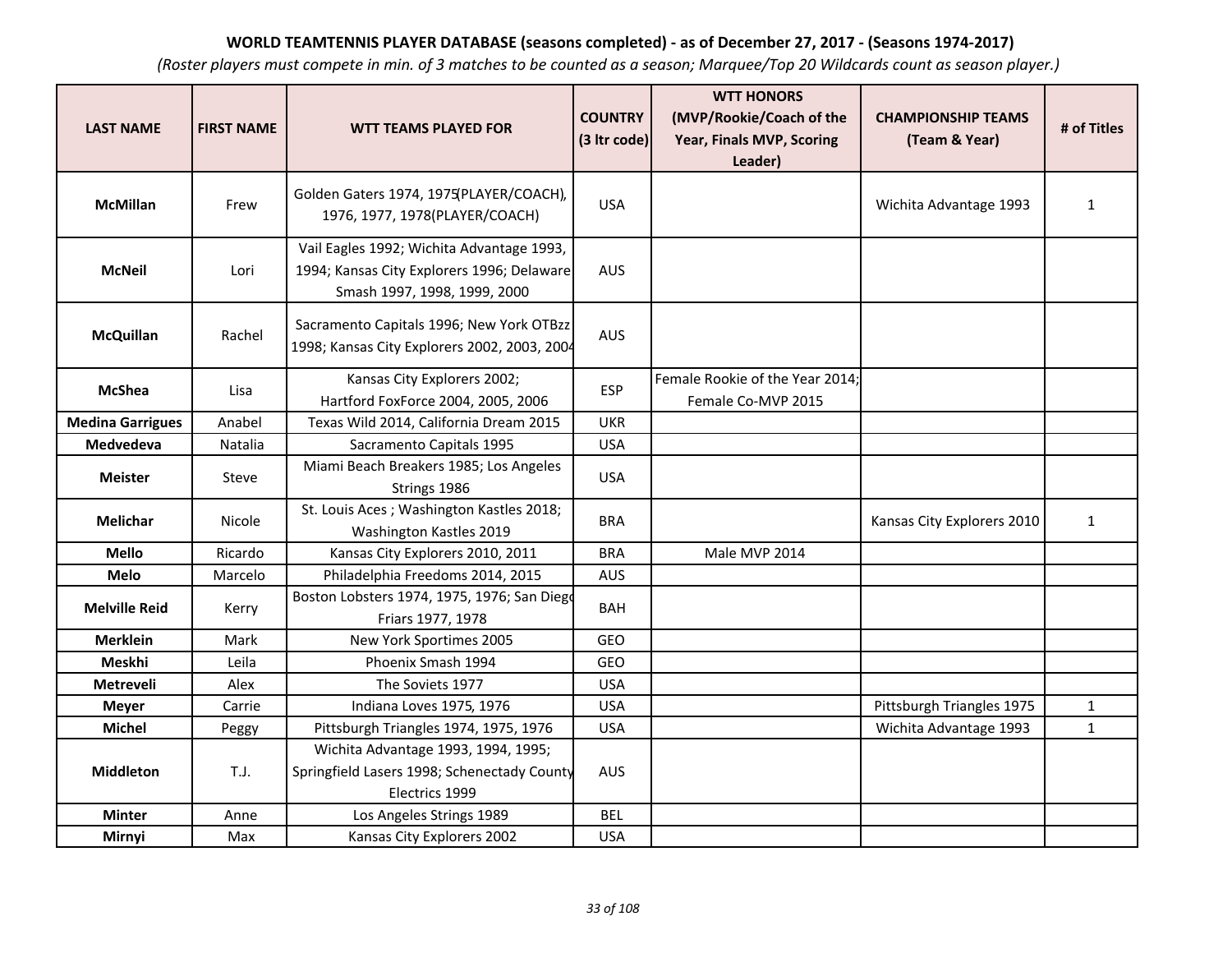| <b>LAST NAME</b>    | <b>FIRST NAME</b> | <b>WTT TEAMS PLAYED FOR</b>                                                                                                      | <b>COUNTRY</b><br>(3 Itr code) | <b>WTT HONORS</b><br>(MVP/Rookie/Coach of the<br>Year, Finals MVP, Scoring<br>Leader) | <b>CHAMPIONSHIP TEAMS</b><br>(Team & Year) | # of Titles    |
|---------------------|-------------------|----------------------------------------------------------------------------------------------------------------------------------|--------------------------------|---------------------------------------------------------------------------------------|--------------------------------------------|----------------|
| <b>Mitchell</b>     | Matt              | Miami Beach Breakers 1987; New Jersey<br><b>Stars 1988</b>                                                                       | <b>RSA</b>                     |                                                                                       |                                            |                |
| <b>Mitton</b>       | Bernie            | Pittsburgh Triangles 1976;<br>Oakland Breakers 1981                                                                              | <b>JPN</b>                     | Female Rookie of the Year 1998                                                        |                                            |                |
| <b>Miyagi</b>       | Nana              | New York OTBzz 1998; St. Louis Aces 2000;<br>Springfield Lasers 2003; Newport Beach<br>Breakers 2004; Kansas City Explorers 2005 | <b>USA</b>                     |                                                                                       |                                            |                |
| <b>Monroe</b>       | <b>Nick</b>       | Springfield Lasers 2006;<br>Kansas City Explorers 2012                                                                           | <b>USA</b>                     |                                                                                       |                                            |                |
| Montana             | Francisco         | Miami Beach Breakers 1990                                                                                                        | <b>USA</b>                     |                                                                                       |                                            |                |
| <b>Moor</b>         | Terry             | California Oranges 1982; St. Louis Slims<br>1985; Corpus Christi Advantage 1986                                                  | <b>RSA</b>                     |                                                                                       |                                            |                |
| <b>Moore</b>        | Ray               | Cleveland Nets 1974                                                                                                              | <b>USA</b>                     |                                                                                       |                                            |                |
| <b>Moortgat</b>     | Jim               | Idaho Sneakers 2000 (COACH)                                                                                                      | <b>USA</b>                     |                                                                                       | Sacramento Capitals 1997,<br>1998          | $\overline{2}$ |
| Morariu             | Corina            | Sacramento Capitals 1997, 1998;<br>Philadelphia Freedoms 2002; Kansas City<br>Explorers 2006, 2007                               | <b>FRA</b>                     |                                                                                       |                                            |                |
| <b>Morel</b>        | Olivier           | Atlanta Thunder 1996                                                                                                             | <b>RUS</b>                     |                                                                                       |                                            |                |
| <b>Morozova</b>     | Olga              | The Soviets 1977                                                                                                                 | <b>USA</b>                     |                                                                                       |                                            |                |
| <b>Morse</b>        | Audrey            | <b>Baltimore Banners 1974</b>                                                                                                    | <b>BRA</b>                     |                                                                                       |                                            |                |
| Motta               | Cassio            | Atlanta Thunder 1993                                                                                                             | <b>GBR</b>                     |                                                                                       |                                            |                |
| <b>Mottram</b>      | <b>Buster</b>     | Philadelphia Freedoms 1974                                                                                                       | <b>USA</b>                     |                                                                                       |                                            |                |
| <b>Moulton-Levy</b> | Megan             | Sacramento Capitals 2013; Boston Lobsters<br>2014                                                                                | <b>USA</b>                     |                                                                                       |                                            |                |
| Muhammad            | Asia              | Sacramento Capitals 2012; Philadelphia<br>Freedoms 2015: Vegas Rollers 2019                                                      | <b>IND</b>                     |                                                                                       |                                            |                |
| <b>Mukerjea</b>     | Jaidip            | <b>Baltimore Banners 1974</b>                                                                                                    | <b>GER</b>                     |                                                                                       |                                            |                |
| <b>Muller</b>       | Martina           | Hartford FoxForce 2003                                                                                                           | CRO                            |                                                                                       |                                            |                |
| <b>Muric</b>        | Maja              | St. Louis Aces 1997                                                                                                              | <b>RUS</b>                     | Female Rookie of the Year 2001                                                        |                                            |                |
| <b>Myskina</b>      | Anastasia         | Springfield Lasers 2001, 2002, 2003, 2006                                                                                        | <b>USA</b>                     |                                                                                       |                                            |                |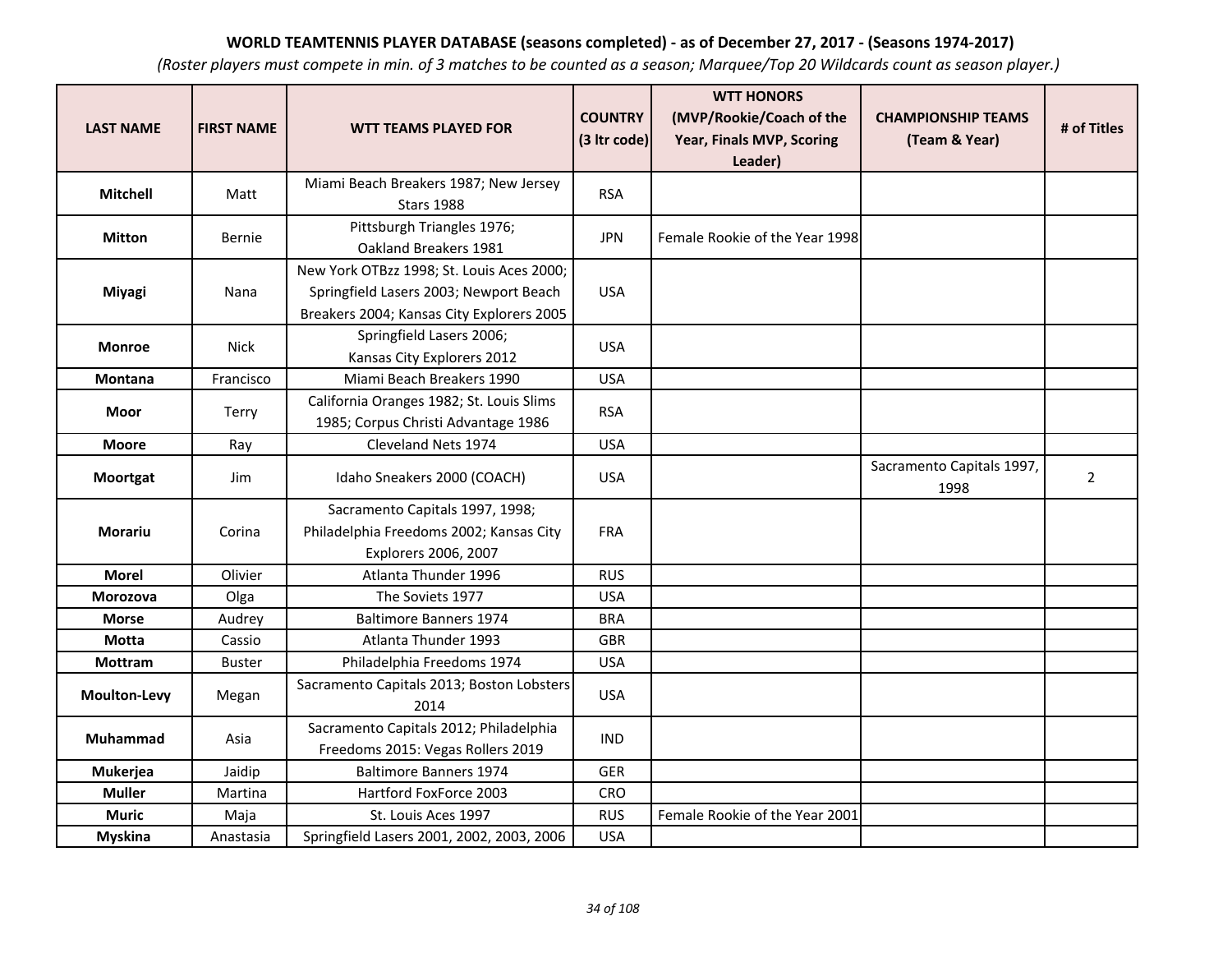| <b>LAST NAME</b>   | <b>FIRST NAME</b> | <b>WTT TEAMS PLAYED FOR</b>                                                                                                                                                                                                                                                                                           | <b>COUNTRY</b><br>(3 Itr code) | <b>WTT HONORS</b><br>(MVP/Rookie/Coach of the<br>Year, Finals MVP, Scoring<br>Leader) | <b>CHAMPIONSHIP TEAMS</b><br>(Team & Year)                                                  | # of Titles  |
|--------------------|-------------------|-----------------------------------------------------------------------------------------------------------------------------------------------------------------------------------------------------------------------------------------------------------------------------------------------------------------------|--------------------------------|---------------------------------------------------------------------------------------|---------------------------------------------------------------------------------------------|--------------|
| <b>Nagelsen</b>    | <b>Betsy</b>      | New York Sets 1975; Chicago Aces 1982                                                                                                                                                                                                                                                                                 | <b>USA</b>                     | Female Rookie of the Year 2010                                                        |                                                                                             |              |
| <b>Nagle</b>       | Courtney          | Philadelphia Freedoms 2010                                                                                                                                                                                                                                                                                            | <b>ROM</b>                     |                                                                                       | Los Angeles Strings 1978                                                                    | $\mathbf{1}$ |
| <b>Nastase</b>     | <b>Ilie</b>       | Hawaii Leis 1976; Los Angeles Strings 1977,<br>1978 (COACH/PLAYER); Miami Beach<br>Breakers 1986 (COACH/PLAYER)                                                                                                                                                                                                       | <b>CZE</b>                     |                                                                                       |                                                                                             |              |
| Navratilova        | Gabriela          | New York Buzz 2007, 2008                                                                                                                                                                                                                                                                                              | <b>USA</b>                     | Female MVP 1978, 1991, 1992,<br>1993                                                  | Los Angeles Strings 1981,<br>Atlanta Thunder 1991<br>&1992, New Jersey Stars<br>1994 & 1995 | 5            |
| <b>Navratilova</b> | Martina           | Cleveland Nets 1976; Boston Lobsters 1977,<br>1978, 2005, 2006, 2008, 2009, 2011; Los<br>Angeles Strings 1981; Atlanta Thunder 1991,<br>1992, 1993; New Jersey Stars 1994, 1995;<br>Delaware Smash 1996, 1998, 2001;<br>Schenectady County Electrics 1999, 2000;<br>Philadelphia Freedoms 2003; New York Buzz<br>2004 | PAR                            |                                                                                       |                                                                                             |              |
| Neffa de los Rios  | Rossana           | Hartford FoxForce 2002;<br>Springfield Lasers 2003                                                                                                                                                                                                                                                                    | LAT                            | Female Rookie of the Year 1994,<br>Female MVP 1994,1998                               |                                                                                             |              |
| <b>Neiland</b>     | Larisa            | Newport Beach Dukes 1994; St. Louis Aces<br>1995; Springfield Lasers 1997, 1998, 1999,<br>2000                                                                                                                                                                                                                        | <b>USA</b>                     |                                                                                       | San Diego Buds 1985                                                                         | $\mathbf{1}$ |
| <b>Nelson</b>      | Todd              | San Diego Buds 1985; Raleigh Edge 1991                                                                                                                                                                                                                                                                                | CAN                            | Male Rookie of the Year 2003,<br>Male MVP 2006                                        |                                                                                             |              |
| <b>Nestor</b>      | Daniel            | Sacramento Capitals 2003;<br>Philadelphia Freedoms 2006, 2007;<br>Springfield Lasers 2018                                                                                                                                                                                                                             | <b>USA</b>                     |                                                                                       |                                                                                             |              |
| <b>Neuman</b>      | Christine         | Charlotte Express 1995                                                                                                                                                                                                                                                                                                | <b>USA</b>                     |                                                                                       |                                                                                             |              |
| <b>Newberry</b>    | Janet             | Boston Lobsters 1974                                                                                                                                                                                                                                                                                                  | <b>AUS</b>                     |                                                                                       |                                                                                             |              |
| <b>Newcombe</b>    | John              | Houston EZ Riders 1974; Hawaii Leis 1975                                                                                                                                                                                                                                                                              | <b>USA</b>                     |                                                                                       |                                                                                             |              |
| <b>Newport</b>     | Ryan              | Houston Wranglers 2005                                                                                                                                                                                                                                                                                                | <b>USA</b>                     |                                                                                       |                                                                                             |              |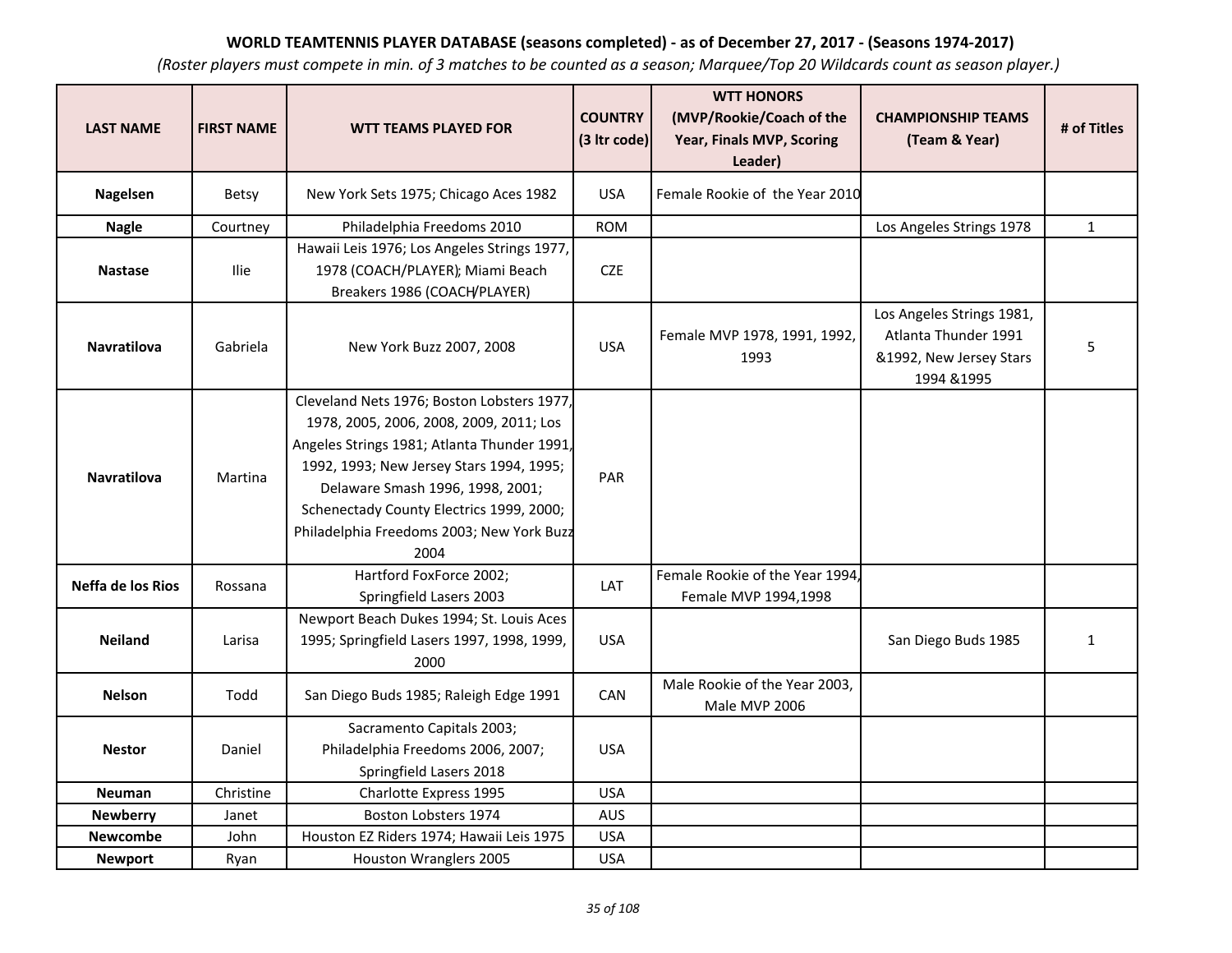| <b>LAST NAME</b> | <b>FIRST NAME</b> | <b>WTT TEAMS PLAYED FOR</b>                                                                                 | <b>COUNTRY</b><br>(3 Itr code) | <b>WTT HONORS</b><br>(MVP/Rookie/Coach of the<br>Year, Finals MVP, Scoring<br>Leader) | <b>CHAMPIONSHIP TEAMS</b><br>(Team & Year) | # of Titles  |
|------------------|-------------------|-------------------------------------------------------------------------------------------------------------|--------------------------------|---------------------------------------------------------------------------------------|--------------------------------------------|--------------|
| <b>Nichols</b>   | <b>Bruce</b>      | Houston Astro-Knots 1982                                                                                    | <b>RSA</b>                     |                                                                                       |                                            |              |
| <b>Nideffer</b>  | Ros               | St. Louis Aces 1995                                                                                         | <b>DEN</b>                     |                                                                                       | Washington Kastles 2013                    | $\mathbf{1}$ |
| <b>Nielsen</b>   | Frederik          | Washington Kastles 2013                                                                                     | CAN                            |                                                                                       |                                            |              |
| Niemeyer         | Fred              | Philadelphia Freedoms 2006, 2007                                                                            | <b>USA</b>                     |                                                                                       |                                            |              |
| <b>Nishioka</b>  | Yoshihito         | Washington Kastles 2019                                                                                     |                                |                                                                                       |                                            |              |
| Noonan           | Tim               | Atlanta Thunder 1995 (COACH)                                                                                | <b>USA</b>                     |                                                                                       |                                            |              |
| <b>Novikov</b>   | Dennis            | Orange County Breakers 2016; New York<br>Empire 2018                                                        | <b>CZE</b>                     |                                                                                       |                                            |              |
| Novotna          | Jana              | Sacramento Capitals 2001                                                                                    | <b>USA</b>                     |                                                                                       |                                            |              |
| <b>Nunez</b>     | Eric              | Delaware Smash 2006; Philadelphia<br>Freedoms 2009                                                          | <b>AUS</b>                     |                                                                                       |                                            |              |
| O'Neill          | Jan               | Toronto/Buffalo Royals 1974                                                                                 | <b>GBR</b>                     |                                                                                       |                                            |              |
| O'Brien          | Katie             | New York Sporties 2011                                                                                      | <b>ISR</b>                     |                                                                                       |                                            |              |
| O'Mara           | Jonny             | San Diego Aviators 2019                                                                                     |                                |                                                                                       |                                            |              |
| <b>Obziler</b>   | Tzipora           | St. Louis Aces 2004                                                                                         | <b>RSA</b>                     |                                                                                       |                                            |              |
| <b>Odesnik</b>   | Wayne             | Delaware Smash 2005                                                                                         | <b>NIG</b>                     |                                                                                       |                                            |              |
| <b>Odizor</b>    | Nduka             | Chicago Fyre 1985; San Antonio Racquets<br>1988                                                             | <b>USA</b>                     |                                                                                       |                                            |              |
| Okin             | Claude            | New York Sportimes 2013 (COACH)                                                                             | <b>NED</b>                     | Male MVP 1975                                                                         |                                            |              |
| <b>Okker</b>     | Tom               | Toronto/Buff. Royals 1974; Golden Gaters<br>1975, 1976, 1977                                                | <b>USA</b>                     |                                                                                       |                                            |              |
| Oliver           | Graydon           | Houston Wranglers 2006                                                                                      | <b>USA</b>                     |                                                                                       |                                            |              |
| Opelka           | Reilly            | Vegas Rollers 2019                                                                                          |                                |                                                                                       |                                            |              |
| Osaka            | Naomi             | Washington Kastles 2018                                                                                     |                                |                                                                                       |                                            |              |
| <b>Osterloh</b>  | Lilia             | Delaware Smash 1999; Kansas City Explorers<br>2006; Newport Beach Breakers 2008;<br>Springfield Lasers 2011 | <b>USA</b>                     |                                                                                       |                                            |              |
| <b>Osuigwe</b>   | Whitney           | Orlando Storm 2019                                                                                          |                                |                                                                                       |                                            |              |
| Oudin            | Melanie           | Philadelphia Freedoms 2011                                                                                  | <b>USA</b>                     |                                                                                       |                                            |              |
| Oudsema          | Scott             | Washington Kastles 2008, 2009                                                                               | <b>USA</b>                     |                                                                                       |                                            |              |
| <b>Overton</b>   | Wendy             | Toronto/Buffalo Royals 1974; Indiana Loves;<br>1975; Cleveland Nets 1976                                    | <b>USA</b>                     |                                                                                       |                                            |              |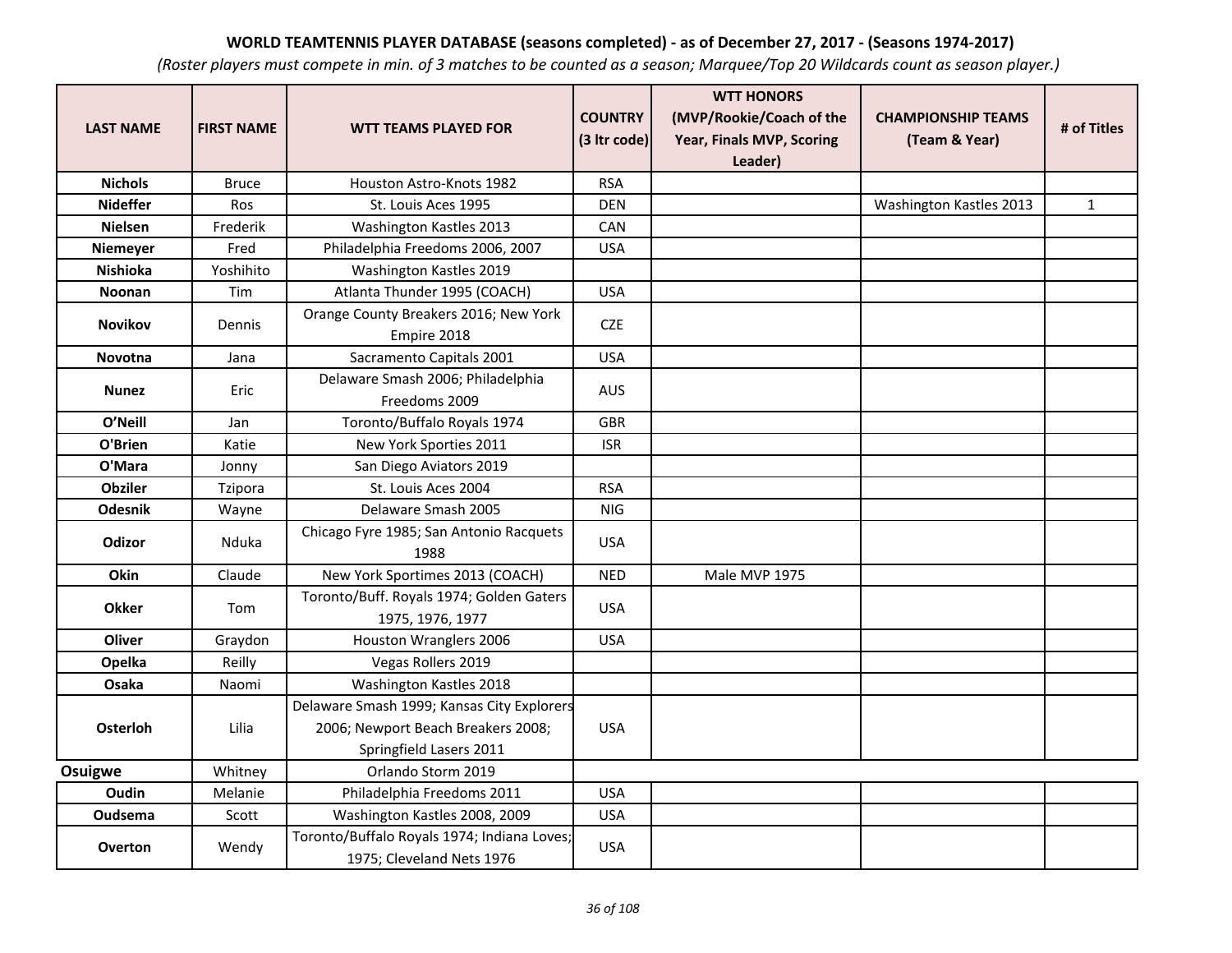| <b>LAST NAME</b> | <b>FIRST NAME</b> | <b>WTT TEAMS PLAYED FOR</b>                                                                                                                                                                        | <b>COUNTRY</b><br>(3 Itr code) | <b>WTT HONORS</b><br>(MVP/Rookie/Coach of the<br>Year, Finals MVP, Scoring<br>Leader) | <b>CHAMPIONSHIP TEAMS</b><br>(Team & Year)                  | # of Titles |
|------------------|-------------------|----------------------------------------------------------------------------------------------------------------------------------------------------------------------------------------------------|--------------------------------|---------------------------------------------------------------------------------------|-------------------------------------------------------------|-------------|
| <b>Owens</b>     | Charlie           | New York Sets 1974, 1975                                                                                                                                                                           | <b>IND</b>                     | Male MVP 2009, 2011; Finals<br>MVP 2015                                               | Washington Kastles 2009,<br>2011, 2012, 2013, 2014,<br>2015 | 6           |
| Paes             | Leander           | Washington Kastles 2009, 2010, 2011 2012,<br>2013, 2014, 2015, 2016                                                                                                                                | <b>USA</b>                     |                                                                                       |                                                             |             |
| <b>Palmer</b>    | Jared             | Idaho Sneakers 1998, St. Louis Aces 2001                                                                                                                                                           | <b>CRO</b>                     |                                                                                       |                                                             |             |
| <b>Pandzic</b>   | Jelena            | St. Louis Aces 2008                                                                                                                                                                                | <b>RUS</b>                     |                                                                                       |                                                             |             |
| Panova           | Tatiana           | Sacramento Capitals 2001; St. Louis Aces<br>2004                                                                                                                                                   | <b>USA</b>                     |                                                                                       |                                                             |             |
| Panui            | Charles           | Hawaii Leis 1974, 1975                                                                                                                                                                             | <b>USA</b>                     |                                                                                       |                                                             |             |
| Parkinson        | Holly             | Kansas City Explorers 2000; Delaware Smash<br>2001; St. Louis Aces 2002                                                                                                                            | <b>FRA</b>                     |                                                                                       |                                                             |             |
| Parmentier       | Pauline           | Springfield Lasers 2016                                                                                                                                                                            | <b>USA</b>                     |                                                                                       |                                                             |             |
| Parra Santonja   | Arantxa           | Boston Lobsters 2015                                                                                                                                                                               | <b>USA</b>                     | Male Rookie of the Year 2008                                                          |                                                             |             |
| Parrott          | Travis            | Sacramento Capitals 2006, Philadelphia<br>Freedoms 2007, 2008, 2009; New York<br>Sportimes 2011; Orange County Breakers<br>2012                                                                    | <b>USA</b>                     |                                                                                       |                                                             |             |
| <b>Pasarell</b>  | Charlie           | Hawaii Leis 1974; Los Angeles Strings 1976,<br>1977                                                                                                                                                | <b>CZE</b>                     |                                                                                       |                                                             |             |
| Pastikova        | Michaela          | Newport Beach Breakers 2007, 2008                                                                                                                                                                  | <b>USA</b>                     |                                                                                       |                                                             |             |
| Pate             | David             | Vail Eagles 1992                                                                                                                                                                                   | <b>USA</b>                     |                                                                                       | Denver Racquets 1974                                        | $\mathbf 1$ |
| <b>Pattison</b>  | Andrew            | Denver Racquets 1974 Pheonix Racquets<br>1975, 1976; New Orleans Sun Belt Nets 1978<br>Phoenix Sunsets 1982 (PLAYER/COACH);<br>Arizona Racquets 1983 (PLAYER/COACH);<br>Phoenix Smash 1992 (COACH) | <b>USA</b>                     | Coach of the Year 1993, 1995                                                          |                                                             |             |
| Patton           | Greg              | Newport Beach Dukes 1990, 1991, 1992,<br>1993, 1994 (COACH); Idaho Sneakers 1995,<br>1996, 1997 (COACH); St. Louis Aces 2003,<br>2004, 2005, 2006, 2008 (COACH)                                    | <b>ROM</b>                     |                                                                                       |                                                             |             |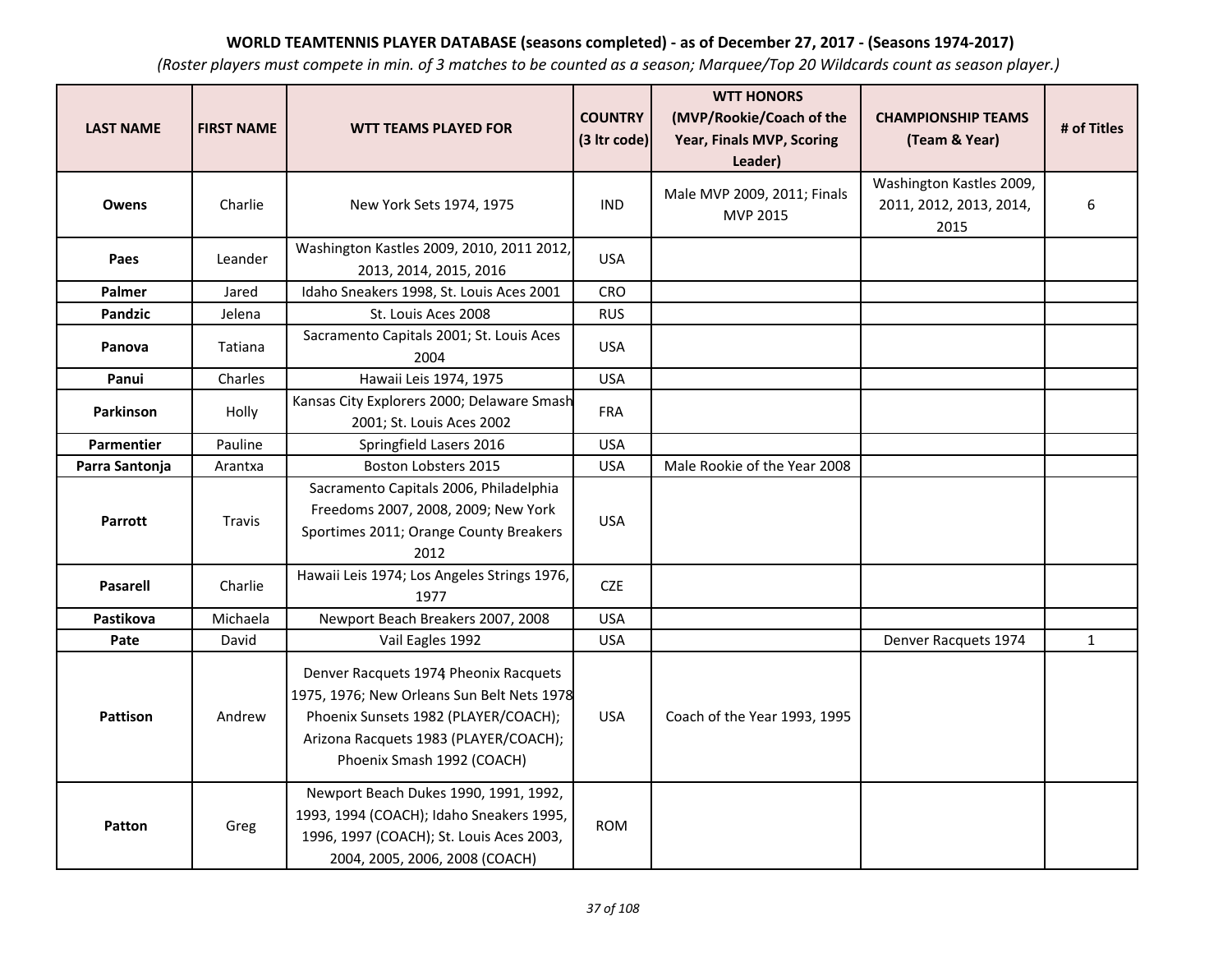| <b>LAST NAME</b>     | <b>FIRST NAME</b> | <b>WTT TEAMS PLAYED FOR</b>                                                                                                         | <b>COUNTRY</b><br>(3 Itr code) | <b>WTT HONORS</b><br>(MVP/Rookie/Coach of the<br>Year, Finals MVP, Scoring<br>Leader) | <b>CHAMPIONSHIP TEAMS</b><br>(Team & Year) | # of Titles  |
|----------------------|-------------------|-------------------------------------------------------------------------------------------------------------------------------------|--------------------------------|---------------------------------------------------------------------------------------|--------------------------------------------|--------------|
| Pavel                | Andrei            | St. Louis Aces 2010                                                                                                                 | <b>RUS</b>                     |                                                                                       |                                            |              |
| Pavlyuchenkova       | Anastasia         | Sacramento Capitals 2006                                                                                                            | <b>USA</b>                     |                                                                                       |                                            |              |
| Pawsat               | Tim               | Raleigh Edge 1990;<br>Newport Beach Dukes 1991                                                                                      | <b>USA</b>                     |                                                                                       |                                            |              |
| Paynter              | Vickie            | <b>Charlotte Express 1995</b>                                                                                                       | ARG                            |                                                                                       |                                            |              |
| Paz                  | <b>Mercedes</b>   | Charlotte Express 1994;<br>New York OTBzz 1995                                                                                      | <b>USA</b>                     |                                                                                       | New Jersey Stars 1995                      | $\mathbf{1}$ |
| Pearce               | <b>Brad</b>       | New Jersey Stars 1995                                                                                                               | <b>USA</b>                     |                                                                                       |                                            |              |
| Pehar                | Mirko             | New York Sportimes 2007                                                                                                             | ARG                            |                                                                                       |                                            |              |
| Pella                | Guido             | New York Empire 2016                                                                                                                | CAN                            |                                                                                       |                                            |              |
| <b>Pelletier</b>     | Marie-Eve         | Boston Lobsters 2008;<br>Newport Beach Breakers 2009, 2010, 2011                                                                    | <b>CHN</b>                     |                                                                                       |                                            |              |
| Peng                 | Shuai             | New York Sportimes 2003                                                                                                             | <b>ROM</b>                     |                                                                                       |                                            |              |
| Perianu              | Anda              | Boston Lobsters 2006                                                                                                                | <b>SWE</b>                     | Male Rookie of the Year 1992,<br>Male MVP 1992                                        |                                            |              |
| <b>Pernfors</b>      | Mikael            | Tampa Bay Action 1992                                                                                                               | <b>USA</b>                     |                                                                                       |                                            |              |
| Perry                | Shenay            | New York Buzz 2003;<br>Springfield Lasers 2008                                                                                      | <b>USA</b>                     |                                                                                       |                                            |              |
| Perry                | Todd              | Springfield Lasers 2007, 2008                                                                                                       | <b>CZE</b>                     |                                                                                       | Kansas City Explorers 2010                 | $\mathbf{1}$ |
| Peschke              | Kveta             | Kansas City Explorers 2008, 2009, 2010,<br>2011; New York Sportimes 2013;<br>San Diego Aviators 2014, Philadelphia<br>Freedoms 2017 | <b>USA</b>                     |                                                                                       |                                            |              |
| Pfister              | Hank              | San Antonio Racquets 1985;<br>New Jersey Stars 1987                                                                                 | <b>AUS</b>                     |                                                                                       |                                            |              |
| <b>Philippoussis</b> | Mark              | Philadelphia Freedoms 2002, 2012; Hartford<br>FoxForce 2005, St. Louis Aces 2011, Boston<br>Lobsters 2013, San Diego Aviators 2017  | <b>USA</b>                     |                                                                                       |                                            |              |
| <b>Phillips</b>      | Tripp             | St Louis Aces 2009, 2010                                                                                                            | <b>USA</b>                     | Female MVP 1985                                                                       |                                            |              |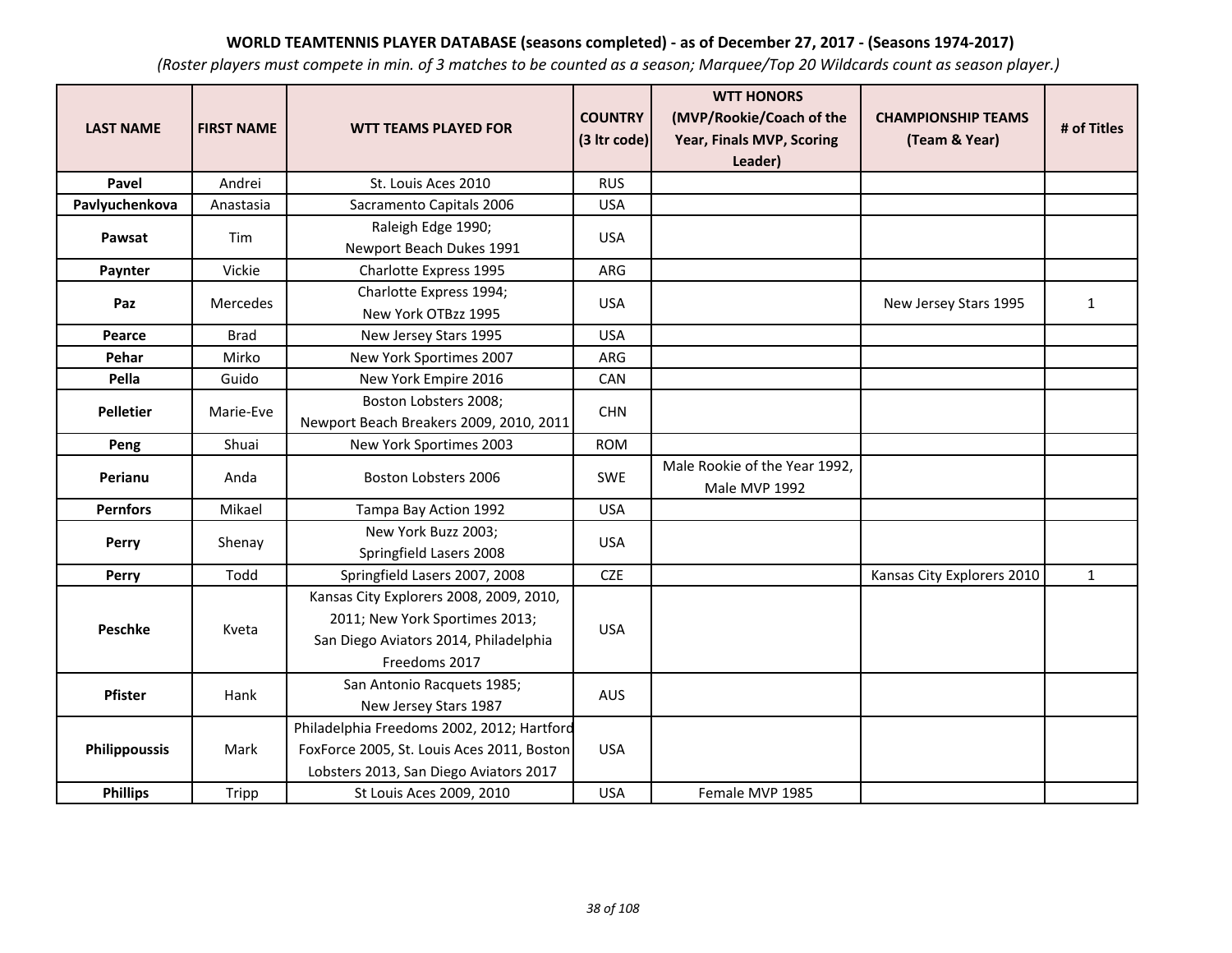| <b>LAST NAME</b>      | <b>FIRST NAME</b> | <b>WTT TEAMS PLAYED FOR</b>                                                                                                                                                                                       | <b>COUNTRY</b><br>(3 Itr code) | <b>WTT HONORS</b><br>(MVP/Rookie/Coach of the<br>Year, Finals MVP, Scoring<br>Leader) | <b>CHAMPIONSHIP TEAMS</b><br>(Team & Year) | # of Titles  |
|-----------------------|-------------------|-------------------------------------------------------------------------------------------------------------------------------------------------------------------------------------------------------------------|--------------------------------|---------------------------------------------------------------------------------------|--------------------------------------------|--------------|
| <b>Piatek-Daniels</b> | Mary Lou          | San Diego Friars 1981, 1982, 1983 San<br>Diego Buds 1985; Sacramento Capitals 1986,<br>1987, 1988; San Antonio Racquets 1990; Los<br>Angeles Strings 1991, 1992; Phoenix Smash<br>1993, 1994; St. Louis Aces 1995 | FRA                            |                                                                                       |                                            |              |
| <b>Pierce</b>         | Mary              | Schenectady County Electrics 2000                                                                                                                                                                                 | <b>USA</b>                     |                                                                                       |                                            |              |
| Pigeon                | Kristy            | Hawaii Leis 1974                                                                                                                                                                                                  | <b>CRO</b>                     |                                                                                       |                                            |              |
| <b>Pilic</b>          | Niki              | New York Sets 1974                                                                                                                                                                                                | AUS                            |                                                                                       |                                            |              |
| Pleming               | Louise            | New York OTBzz 1998;<br><b>Schenectady County Electrics 1999</b>                                                                                                                                                  | <b>CZE</b>                     |                                                                                       |                                            |              |
| Pliskova              | Karolina          | Philadelphia Freedoms 2012                                                                                                                                                                                        | <b>CZE</b>                     | 2012 Female Rookie of the Year                                                        |                                            |              |
| Pliskova              | Kristyna          | Philadelphia Freedoms 2012                                                                                                                                                                                        | <b>USA</b>                     |                                                                                       | Sacramento Capitals 1999                   | $\mathbf{1}$ |
| Po                    | Kimberly          | Los Angeles Strings 1993;<br>Sacramento Capitals 1994, 1995, 1999                                                                                                                                                 | <b>USA</b>                     |                                                                                       |                                            |              |
| Potter                | Barbara           | California Oranges 1981                                                                                                                                                                                           | <b>AUS</b>                     |                                                                                       |                                            |              |
| Pratt                 | Nicole            | Schenectady County Electrics 2000;<br>Boston Lobsters 2006                                                                                                                                                        | <b>USA</b>                     |                                                                                       |                                            |              |
| <b>Preovolos</b>      | Aleco             | St. Louis Aces 1998, 2002 (COACH); Hartford<br>FoxForce 2005 (COACH)                                                                                                                                              | <b>RUS</b>                     | Finals Weekend MVP 2009                                                               | Washington Kastles 2009                    | $\mathbf{1}$ |
| Puig                  | Monica            | Vegas Rollers 2019                                                                                                                                                                                                |                                |                                                                                       |                                            |              |
| Puchkova              | Olga              | Washington Kastles 2009                                                                                                                                                                                           | <b>USA</b>                     |                                                                                       | Washington Kastles 2015                    | $\mathbf 1$  |
| Querrey               | Sam               | St. Louis Aces 2009, Sacramento Capitals<br>2012, 2013; Washington Kastles 2015, 2017,<br>OC Breakers 2018; Vegas Rollers 2019                                                                                    | PAK                            |                                                                                       |                                            |              |
| Qureshi               | Aisam-Ul-Haq      | Kansas City Explorers 2012; Texas Wild 2013<br>2014                                                                                                                                                               | AUS                            |                                                                                       |                                            |              |
| Radford-Kunce         | Kristine          | Florida Twist 1994 1995; New York OTBzz<br>1996                                                                                                                                                                   | AUS                            |                                                                                       |                                            |              |
| Rafter                | Patrick           | Philadelphia Freedoms 2004, 2005                                                                                                                                                                                  | PAK                            |                                                                                       |                                            |              |
| Rahim                 | Haroon            | Cleveland Nets 1976                                                                                                                                                                                               | <b>USA</b>                     |                                                                                       |                                            |              |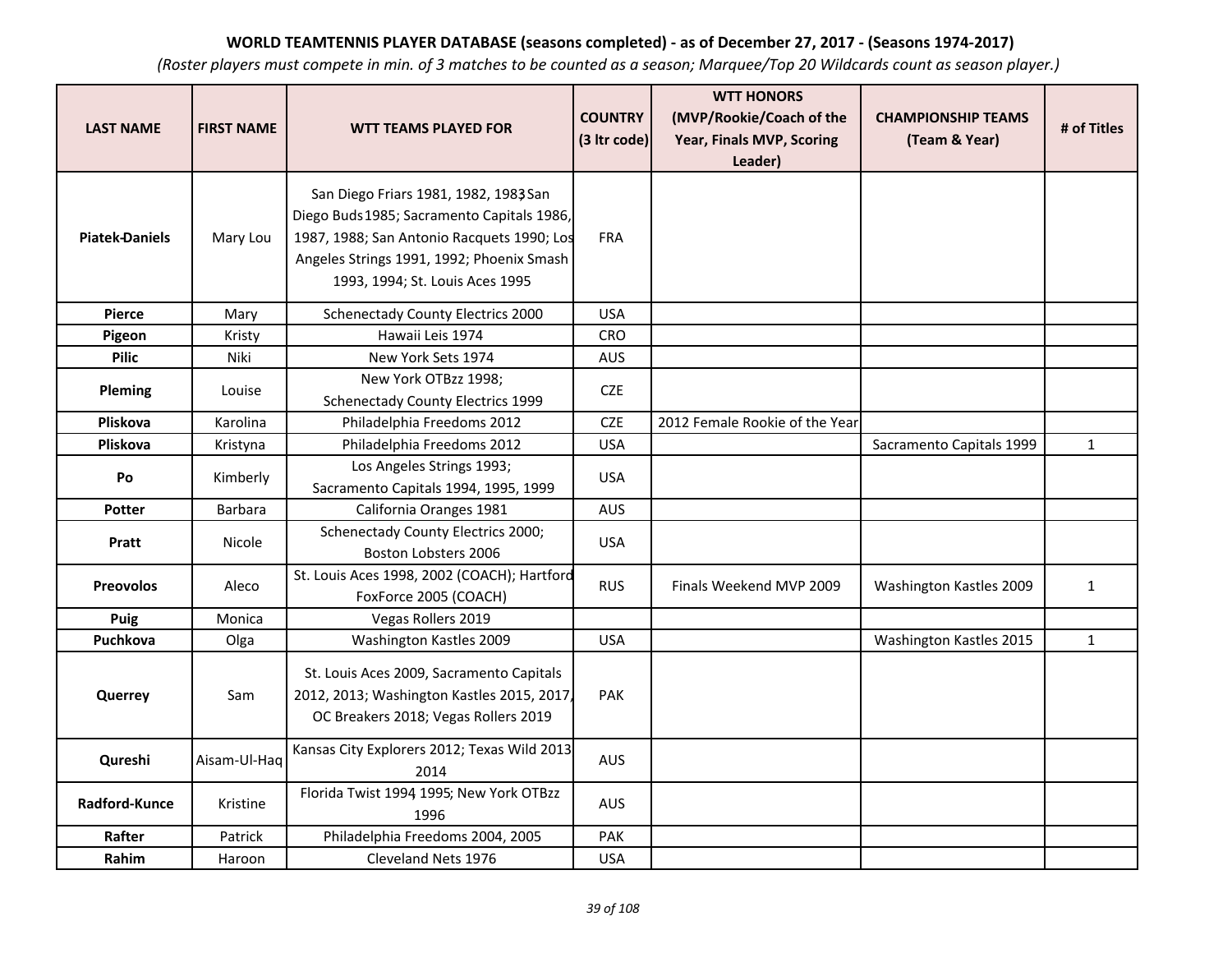| <b>LAST NAME</b> | <b>FIRST NAME</b> | <b>WTT TEAMS PLAYED FOR</b>                                                                           | <b>COUNTRY</b><br>(3 Itr code) | <b>WTT HONORS</b><br>(MVP/Rookie/Coach of the<br>Year, Finals MVP, Scoring<br>Leader) | <b>CHAMPIONSHIP TEAMS</b><br>(Team & Year)                                        | # of Titles  |
|------------------|-------------------|-------------------------------------------------------------------------------------------------------|--------------------------------|---------------------------------------------------------------------------------------|-----------------------------------------------------------------------------------|--------------|
| Rainey           | Nick              | St. Louis Aces 2007                                                                                   | <b>USA</b>                     |                                                                                       |                                                                                   |              |
| Ralston          | Dennis            | Hawaii Leis 1974; San Diego Friars 1975; Los<br>Angeles Strings 1976, 1977                            | <b>ISR</b>                     |                                                                                       |                                                                                   |              |
| Ram              | Andy              | St. Louis Aces 2005, 2007                                                                             | <b>USA</b>                     |                                                                                       |                                                                                   |              |
| Ram              | Rajeev            | San Diego Aviators 2017                                                                               | <b>USA</b>                     |                                                                                       |                                                                                   |              |
| Randall          | Dave              | New York OTBzz 1995, 1996, 1997, 1998                                                                 | <b>USA</b>                     | Female Rookie of the Year 1996.<br>Female MVP 2001                                    | 1996 St. Louis Aces, 2001<br>Philadelphia Freedoms,<br>2006 Philadelphia Freedoms | 3            |
| Raymond          | Lisa              | St. Louis Aces 1996, 1997; Philadelphia<br>Freedoms 2001, 2004, 2005, 2006, 2007,<br>2008, 2009, 2011 | <b>USA</b>                     |                                                                                       |                                                                                   |              |
| Redondo          | Marita            | Los Angeles Strings 1974; San Diego Friars<br>1975; Seattle Cascades 1978                             | <b>USA</b>                     |                                                                                       |                                                                                   |              |
| Reed             | Whitney           | Golden Gaters 1974, 1975                                                                              | <b>USA</b>                     | Female Rookie of the Year 2002,<br>Female MVP 2003                                    | Delaware Smash 2003                                                               | $\mathbf{1}$ |
| <b>Reeves</b>    | Samantha          | Delaware Smash 2002, 2003, 2004; Kansas<br>City Explorers 2005                                        | <b>USA</b>                     |                                                                                       |                                                                                   |              |
| <b>Reid</b>      | Raz               | Boston Lobsters 1974, 1975; San Diego Friars<br>1977, 1978                                            | AUS                            |                                                                                       |                                                                                   |              |
| <b>Reid</b>      | Todd              | Philadelphia Freedoms 2002                                                                            | <b>RSA</b>                     | Female Rookie of the Year 1987,<br>Female MVP 1987, 1988                              |                                                                                   |              |
| <b>Reid</b>      | Matt              | Vegas Rollers 2019                                                                                    |                                |                                                                                       |                                                                                   |              |
| <b>Reinach</b>   | Elna              | Charlotte Heat 1987, 1988;<br>San Antonio Racquets 1989, 1990, 1994                                   | <b>RSA</b>                     |                                                                                       |                                                                                   |              |
| Reinach          | Monica            | Charlotte Heat 1987, 1988;<br>San Antonio Racquets 1989                                               | <b>USA</b>                     | Female Rookie of the Year 1989.<br>Female MVP 1989                                    |                                                                                   |              |
| <b>Reis</b>      | Ronnie            | Portland Panthers 1989; Charlotte Heat 1990<br>Raleigh Edge 1991                                      | <b>USA</b>                     | Male Rookie of the Year 1997,<br>Male MVP 2000                                        | Sacramento Capitals<br>1997,1998, 1999, 2000,<br>Philadelphia Freedoms 2006       | 5            |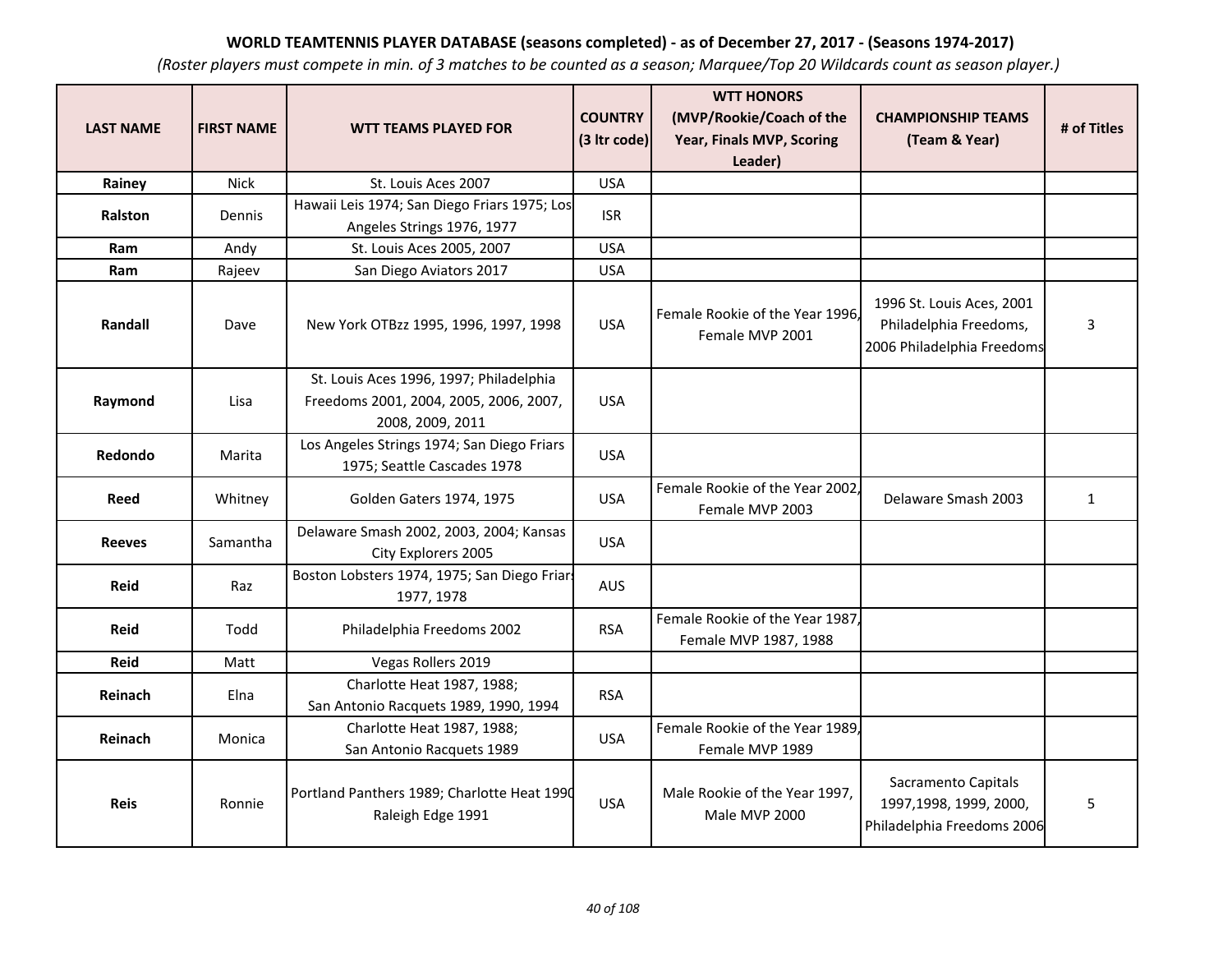| <b>LAST NAME</b>       | <b>FIRST NAME</b> | <b>WTT TEAMS PLAYED FOR</b>                                                                                    | <b>COUNTRY</b><br>(3 Itr code) | <b>WTT HONORS</b><br>(MVP/Rookie/Coach of the<br>Year, Finals MVP, Scoring<br>Leader) | <b>CHAMPIONSHIP TEAMS</b><br>(Team & Year)   | # of Titles    |
|------------------------|-------------------|----------------------------------------------------------------------------------------------------------------|--------------------------------|---------------------------------------------------------------------------------------|----------------------------------------------|----------------|
| Reneberg               | Richey            | Sacramento Capitals 1997, 1998, 1999, 2000<br>Philadelphia Freedoms 2006                                       | <b>USA</b>                     |                                                                                       |                                              |                |
| Rennert                | Peter             | Oakland Breakers 1981, 1982                                                                                    | <b>USA</b>                     |                                                                                       |                                              |                |
| Rettenmaier            | Travis            | St. Louis Aces 2008; Newport Beach<br>Breakers 2011                                                            | <b>USA</b>                     |                                                                                       | San Antonio Racquets 1986                    | $\mathbf{1}$   |
| <b>Reynolds</b>        | Candy             | San Diego Friars 1982; St. Louis Slims 1985;<br>San Antonio Racquets 1986, 1988; Charlotte<br><b>Heat 1991</b> | <b>USA</b>                     | Male Rookie of the Year 2010;<br>Male MVP 2012; Finals MVP<br>2013                    | Washington Kastles 2011,<br>2012, 2013, 2014 | $\overline{4}$ |
| <b>Reynolds</b>        | Bobby             | Washington Kastles 2010, 2011, 2012, 2013,<br>2014                                                             | <b>USA</b>                     |                                                                                       |                                              |                |
| Rhoney                 | Ashley            | Atlanta Thunder 1994 (COACH)                                                                                   | <b>USA</b>                     |                                                                                       |                                              |                |
| <b>Richards</b>        | Renee             | New Orleans Sun Belt Nets 1978                                                                                 | <b>NZL</b>                     |                                                                                       |                                              |                |
| Richardson             | Julie             | St. Louis Aces 1994; Kansas City Explorers<br>1995                                                             | <b>USA</b>                     |                                                                                       |                                              |                |
| <b>Richey</b>          | Cliff             | Cleveland Nets 1974                                                                                            | <b>USA</b>                     | Male Rookie of the Year 1975                                                          |                                              |                |
| <b>Riessen</b>         | Marty             | Cleveland Nets 1975, 1976, 1977; New<br>Orleans Sun Belt Nets 1978<br>(COACH/PLAYER); California Oranges 1981  | <b>USA</b>                     |                                                                                       |                                              |                |
| <b>Rinaldi Stunkel</b> | Kathy             | Tampa Bay Action 1992; Springfield Lasers<br>1996, 1997                                                        | <b>USA</b>                     |                                                                                       | Sacramento Capitals 1998,<br>2000, 2002      | 3              |
| Rippner                | <b>Brie</b>       | St. Louis Aces 1997; Sacramento Capitals<br>1998, 2000, 2002; Idaho Sneakers 1999                              | <b>USA</b>                     |                                                                                       |                                              |                |
| <b>Riske</b>           | Alison            | Springfield Lasers 2015; Orlando Storm 2019                                                                    | <b>USA</b>                     |                                                                                       |                                              |                |
| <b>Rive</b>            | Joey              | Wellington Aces 1989                                                                                           | <b>FRA</b>                     |                                                                                       |                                              |                |
| <b>Robert</b>          | Stephane          | Washington Kastles 2016                                                                                        | <b>RSA</b>                     |                                                                                       |                                              |                |
| Robertson              | Michael           | Idaho Sneakers 1998 (COACH)                                                                                    | <b>AUS</b>                     | Coach of the Year 1974                                                                | Denver Racquets 1974                         | $\mathbf{1}$   |
| Roche                  | Tony              | Denver Racquets 1974(PLAYER/COACH);<br>Phoenix Racquets 1975, 1976; Boston<br>Lobsters 1977, 1978              | <b>USA</b>                     |                                                                                       |                                              |                |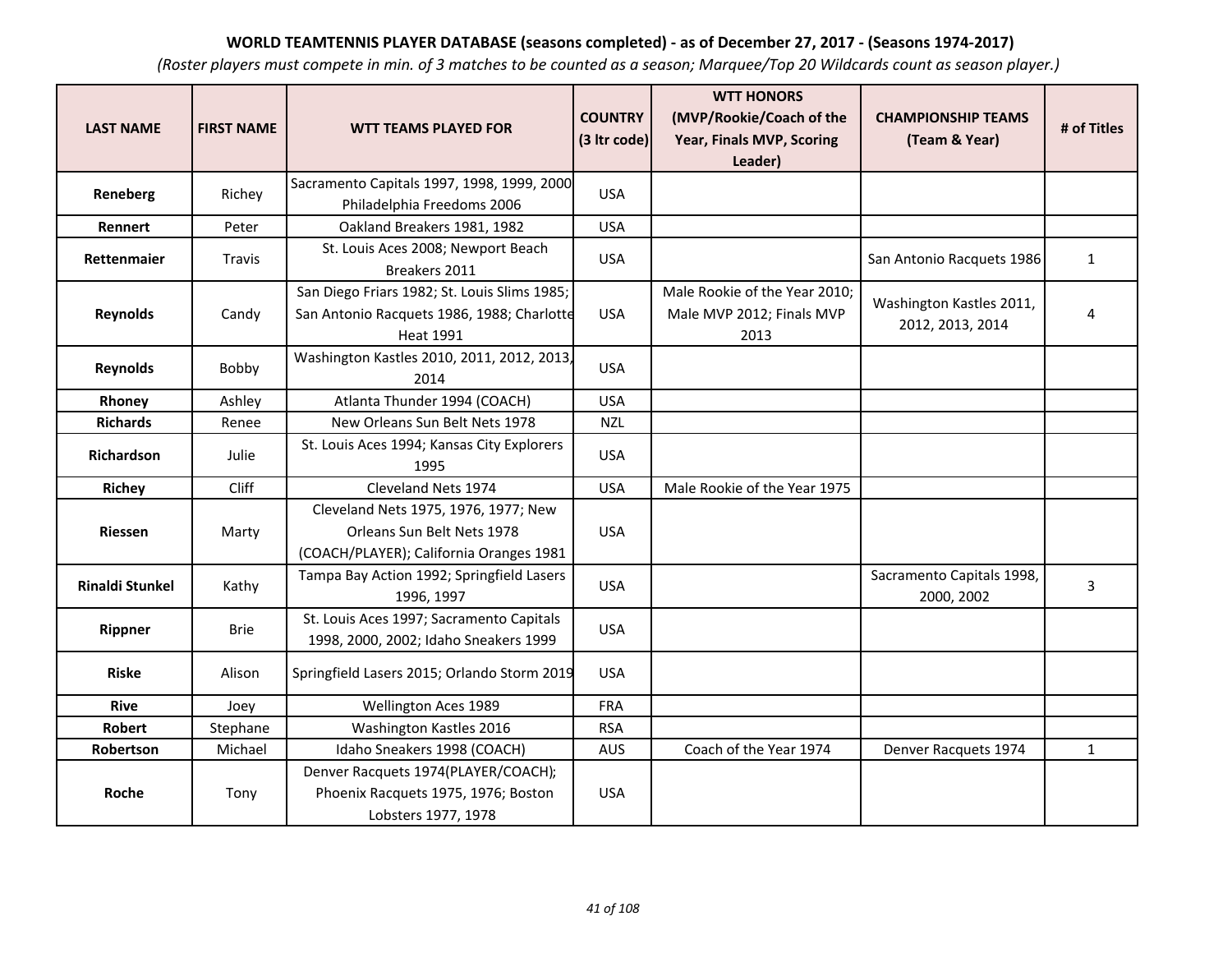| <b>LAST NAME</b> | <b>FIRST NAME</b> | <b>WTT TEAMS PLAYED FOR</b>                                                                                                                                            | <b>COUNTRY</b><br>(3 Itr code) | <b>WTT HONORS</b><br>(MVP/Rookie/Coach of the<br>Year, Finals MVP, Scoring | <b>CHAMPIONSHIP TEAMS</b><br>(Team & Year)              | # of Titles    |
|------------------|-------------------|------------------------------------------------------------------------------------------------------------------------------------------------------------------------|--------------------------------|----------------------------------------------------------------------------|---------------------------------------------------------|----------------|
|                  |                   |                                                                                                                                                                        |                                | Leader)                                                                    |                                                         |                |
| <b>Roddick</b>   | Andy              | Idaho Sneakers 2000; St. Louis Aces 2001,<br>2002, 2003, 2005; Philadelphia Freedoms<br>2010, 2017; Springfield Lasers 2013; Austin<br>Aces 2014, New York Empire 2016 | <b>USA</b>                     |                                                                            |                                                         |                |
| <b>Roddick</b>   | John              | New York Sportimes 2004 (COACH)                                                                                                                                        | <b>RUS</b>                     | Female Co-MVP 2015                                                         | Washington Kastles 2012,<br>2013, 2014, 2015            | 4              |
| Rodionova        | Anastasia         | Sacramento Capitals 2004; Newport Beach<br>Breakers 2005, 2006, Washington Kastles<br>2012, 2013, 2014, 2015, 2016, 2017                                               | <b>RUS</b>                     | Female Rookie of the Year 2011                                             | Washington Kastles 2011,<br>2012                        | $\overline{2}$ |
| Rodionova        | Arina             | Washington Kastles 2011, 2012, 2013, 2014,<br>2015; San Diego Aviators 2019                                                                                            | <b>USA</b>                     |                                                                            | San Diego Aviators 2016                                 | $\mathbf{1}$   |
| <b>Rogers</b>    | Shelby            | San Diego Aviators 2016, 2017; Washington<br>Kastles 2019                                                                                                              | <b>NED</b>                     | Male Rookie of the Year 2011;<br>Male MVP 2013                             |                                                         |                |
| Rojer            | Jean-Julien       | St. Louis Aces 2011; Springfield Lasers 2013,<br>2017;2019                                                                                                             | <b>USA</b>                     |                                                                            |                                                         |                |
| Rolle            | Ahsha             | Houston Wranglers 2006                                                                                                                                                 | <b>USA</b>                     |                                                                            |                                                         |                |
| Rolley           | Lynne             | Oakland Aces 1985, 1986 (COACH)                                                                                                                                        | <b>AUS</b>                     |                                                                            |                                                         |                |
| Rosewall         | Ken               | Pittsburgh Triangles 1974(Player/Coach)                                                                                                                                | <b>RSA</b>                     |                                                                            |                                                         |                |
| <b>Rossouw</b>   | Laura             | Toronto/Buffalo Royals 1974                                                                                                                                            | <b>USA</b>                     |                                                                            | Sacramento Capitals 1999,<br>Philadelphia Freedoms 2006 | $\overline{2}$ |
| <b>Rubin</b>     | Noah              | Orange County Breakers 2019                                                                                                                                            |                                |                                                                            |                                                         |                |
| <b>Rubin</b>     | Chanda            | Raleigh Edge 1992; Atlanta Thunder 1994;<br>Charlotte Express 1995; Sacramento Capitals<br>1999;                                                                       | <b>RSA</b>                     |                                                                            |                                                         |                |
| Rudman           | Shaun             | New York Buzz 2004                                                                                                                                                     | <b>AUS</b>                     |                                                                            | New York Apples 1977                                    | $\mathbf{1}$   |
| <b>Ruffels</b>   | Ray               | Chicago Aces 1974; Indiana Loves 1975,<br>1976; New York Apples 1977, 1978                                                                                             | <b>USA</b>                     |                                                                            |                                                         |                |
| <b>Russell</b>   | Jennifer          | St. Louis Aces 2005                                                                                                                                                    | <b>USA</b>                     |                                                                            | Dallas Stars 1982                                       | $\mathbf{1}$   |
| <b>Russell</b>   | Joanne            | Pittsburgh Triangles 1976; Sea-Port Cascades<br>1977; New York Apples 1978; Dallas Stars<br>1982; New Jersey Stars 1987                                                | <b>USA</b>                     |                                                                            |                                                         |                |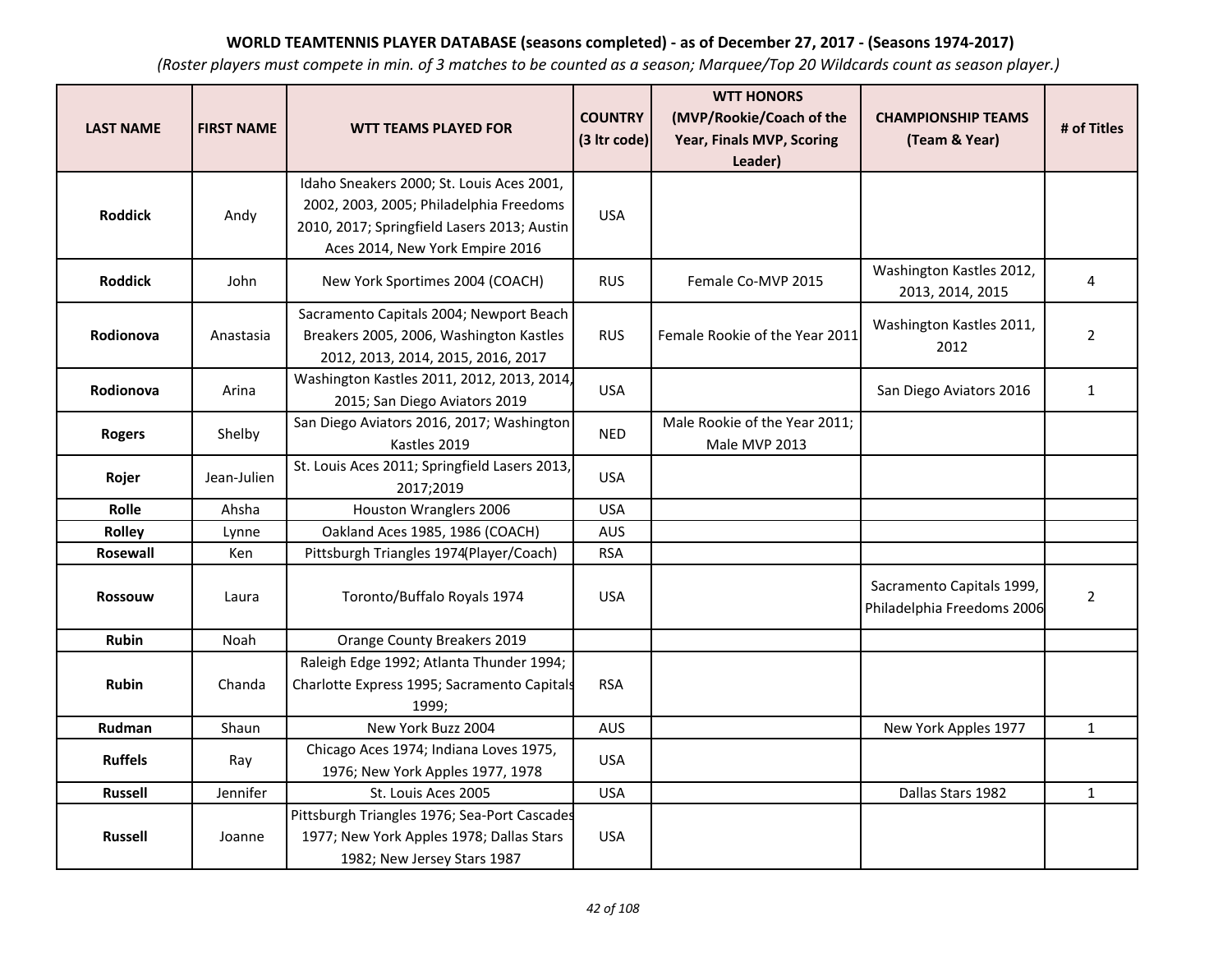| <b>LAST NAME</b>  | <b>FIRST NAME</b> | <b>WTT TEAMS PLAYED FOR</b>                                                                | <b>COUNTRY</b><br>(3 Itr code) | <b>WTT HONORS</b><br>(MVP/Rookie/Coach of the<br>Year, Finals MVP, Scoring<br>Leader) | <b>CHAMPIONSHIP TEAMS</b><br>(Team & Year) | # of Titles  |
|-------------------|-------------------|--------------------------------------------------------------------------------------------|--------------------------------|---------------------------------------------------------------------------------------|--------------------------------------------|--------------|
| Russell           | Michael           | Kansas City Explorers 2009; Springfield Laser<br>2014, 2015                                | <b>ROM</b>                     |                                                                                       |                                            |              |
| <b>Ruzici</b>     | Virginia          | Boston Lobsters 1977                                                                       | <b>USA</b>                     |                                                                                       | Charlotte Heat 1987                        | $\mathbf{1}$ |
| Sadri             | John              | Charlotte Heat 1987                                                                        | ARG                            |                                                                                       |                                            |              |
| Salerni           | Maria Emilia      | St. Louis Aces 2006                                                                        | <b>USA</b>                     |                                                                                       |                                            |              |
| Salumaa           | Sven              | San Antonio Racquets 1993                                                                  | <b>USA</b>                     |                                                                                       |                                            |              |
| <b>Sampras</b>    | Pete              | Newport Beach Breakers 2006, 2007, 2011                                                    | <b>USA</b>                     |                                                                                       |                                            |              |
| <b>Sampras</b>    | Stella            | Wichita Advantage 1992                                                                     | <b>USA</b>                     |                                                                                       |                                            |              |
| <b>Sanchez</b>    | Maria             | St. Louis Aces 2011; Springfield Lasers 2012;<br>Boston Lobsters 2015; New York Empire 201 | SPN                            |                                                                                       |                                            |              |
| Sanchez-Vicario   | Arantxa           | New York OTBzz 1996;<br>Boston Lobsters 2007                                               | <b>USA</b>                     |                                                                                       |                                            |              |
| Sandgren          | Tennys            | California Dream 2015; Washington Kastles<br>2018                                          | SPN                            |                                                                                       |                                            |              |
| <b>Santana</b>    | Manuel            | New York Sets 1974                                                                         | <b>USA</b>                     |                                                                                       | Wichita Advantage 1993                     | $\mathbf{1}$ |
| <b>Santamaria</b> | Sabrina           | Vegas Rollers 2019                                                                         |                                |                                                                                       |                                            |              |
| <b>Santrock</b>   | Jennifer          | Wichita Advantage 1993                                                                     | <b>ARM</b>                     |                                                                                       |                                            |              |
| Sargsian          | Sargis            | Idaho Sneakers 1997                                                                        | <b>UKR</b>                     |                                                                                       |                                            |              |
| <b>Savchuk</b>    | Olga              | Philadelphia Freedoms 2007                                                                 | <b>USA</b>                     |                                                                                       |                                            |              |
| <b>Scanlon</b>    | Bill              | Boston Bays 1984; New Jersey Stars 1989                                                    | <b>USA</b>                     |                                                                                       |                                            |              |
| <b>Schaefer</b>   | Kim               | Indiana Loves 1983; St. Louis Eagles 1984;<br>San Antonio Racquets 1985                    | <b>NED</b>                     |                                                                                       |                                            |              |
| <b>Schapers</b>   | Michiel           | Sacramento Capitals 1990                                                                   | <b>RSA</b>                     |                                                                                       |                                            |              |
| <b>Scheepers</b>  | Chani             | Delaware Smash 2005, Springfield Lasers<br>2008, 2009, 2010; San Diego Aviators 2015       | <b>USA</b>                     |                                                                                       |                                            |              |
| <b>Schefflin</b>  | Stacey            | Wellington Aces 1991                                                                       | <b>ITA</b>                     |                                                                                       |                                            |              |
| <b>Schiavone</b>  | Francesca         | Springfield Lasers 2017                                                                    | <b>USA</b>                     |                                                                                       |                                            |              |
| <b>Schlukebir</b> | Katie             | Idaho Sneakers 1998, 1999, 2000; Springfield<br>Lasers 2001, 2002                          | <b>USA</b>                     |                                                                                       |                                            |              |
| <b>Schlukebir</b> | Kristen           | Springfield Lasers 2004; Boston Lobsters<br>2005, 2006                                     | <b>USA</b>                     |                                                                                       |                                            |              |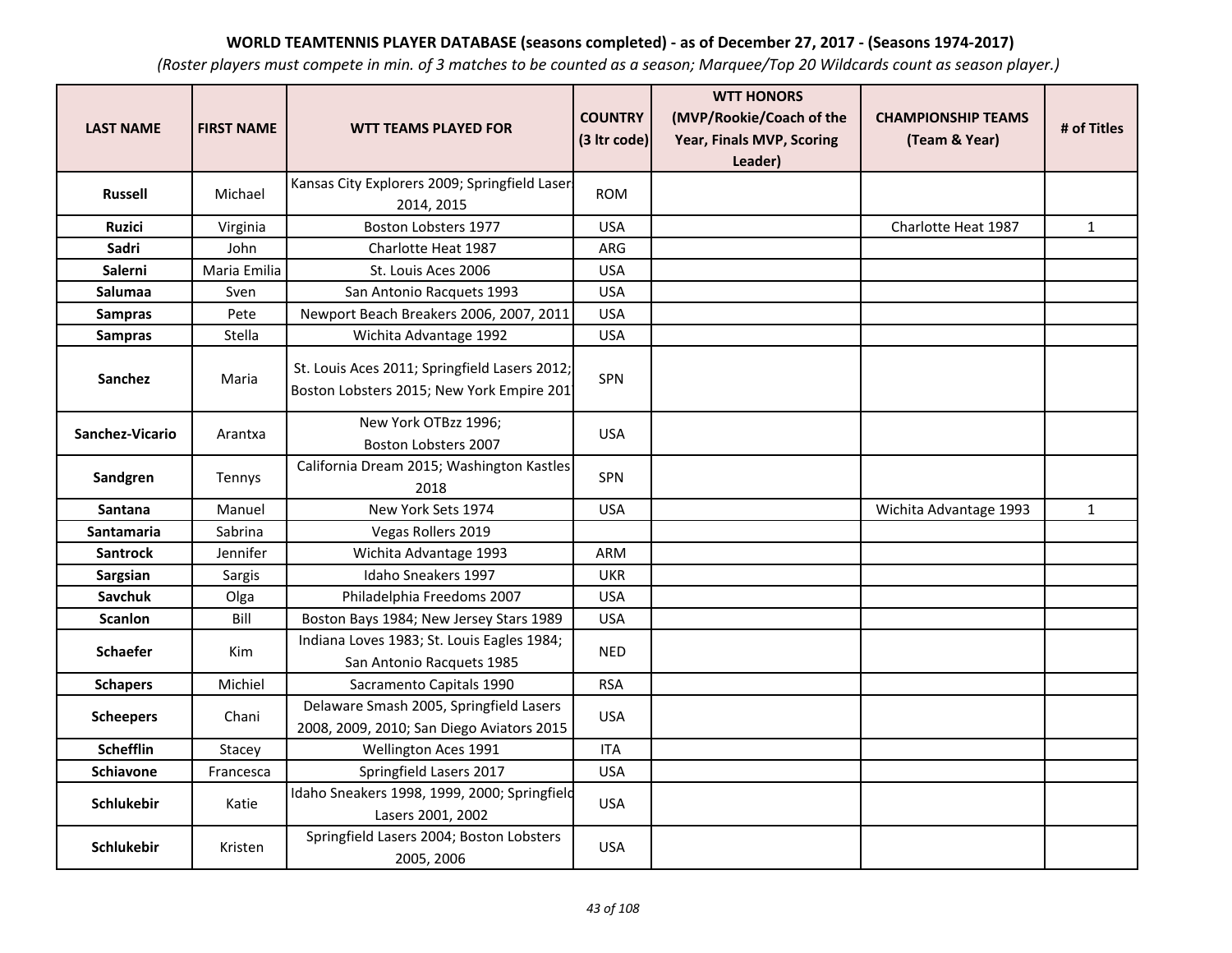| <b>LAST NAME</b>        | <b>FIRST NAME</b> | <b>WTT TEAMS PLAYED FOR</b>                                                                                       | <b>COUNTRY</b><br>(3 Itr code) | <b>WTT HONORS</b><br>(MVP/Rookie/Coach of the<br>Year, Finals MVP, Scoring | <b>CHAMPIONSHIP TEAMS</b><br>(Team & Year)                     | # of Titles    |
|-------------------------|-------------------|-------------------------------------------------------------------------------------------------------------------|--------------------------------|----------------------------------------------------------------------------|----------------------------------------------------------------|----------------|
|                         |                   |                                                                                                                   |                                | Leader)                                                                    |                                                                |                |
| Schmidt                 | Richard           | Miami Beach Breakers 1990; Wellington<br><b>Aces 1991</b>                                                         | <b>USA</b>                     |                                                                            |                                                                |                |
| <b>Schnack</b>          | Yasmin            | Sacramento Capitals 2011, 2012                                                                                    | <b>USA</b>                     |                                                                            |                                                                |                |
| <b>Schoen</b>           | Bill              | San Diego Friars 1975                                                                                             | <b>RSA</b>                     |                                                                            |                                                                |                |
| <b>Scholtz</b>          | <b>Nicolaas</b>   | Springfield Lasers 2017                                                                                           | <b>USA</b>                     |                                                                            |                                                                |                |
| <b>Schultz</b>          | <b>Bud</b>        | Boston Lobsters 2009, 2010, 2011, 2012,<br>2013 (COACH)                                                           | <b>NED</b>                     | Female Rookie of the Year 1995                                             |                                                                |                |
| <b>Schultz-McCarthy</b> | Brenda            | New York OTBzz 1995, 1997                                                                                         | <b>USA</b>                     |                                                                            |                                                                |                |
| <b>Scott</b>            | Katrina           | Washington Kastles 2019                                                                                           |                                |                                                                            |                                                                |                |
| <b>Scott</b>            | Gene              | New York Sets 1974                                                                                                | <b>USA</b>                     |                                                                            |                                                                |                |
| Seewagen                | <b>Butch</b>      | Detroit Loves 1974                                                                                                | <b>USA</b>                     |                                                                            |                                                                |                |
| <b>Seles</b>            | Monica            | Kansas City Explorers 1999; Hartford<br>FoxForce 2000, 2001; New York Sportimes<br>2004                           | <b>USA</b>                     |                                                                            |                                                                |                |
| Sell                    | Mike              | Delaware Smash 1999-2001                                                                                          |                                | Coach of the Year 1989                                                     |                                                                |                |
| Sengun                  | Asim              | New Jersey Stars 1989 (COACH)                                                                                     | <b>USA</b>                     |                                                                            |                                                                |                |
| Sequera                 | Milagros          | Hartford FoxForce 2003, 2004, 2005; New<br>York Sportimes 2008                                                    | <b>AUS</b>                     |                                                                            |                                                                |                |
| <b>Serrett</b>          | Pat               | Raleigh Edge 1991                                                                                                 | <b>RUS</b>                     |                                                                            | Newport Beach Breakers<br>2004; Orange County<br>Breakers 2017 | $\overline{2}$ |
| Sharapova               | Maria             | Delaware Smash 2002; Newport Beach<br>Breakers 2003, 2004, 2005, 2007, 2009,<br>2010; Orange County Breakers 2017 | <b>USA</b>                     |                                                                            |                                                                |                |
| Shaughnessy             | Meghann           | Hartford FoxForce 2002, 2003, 2004, 2005,<br>2006                                                                 | <b>USA</b>                     |                                                                            |                                                                |                |
| <b>Shelton</b>          | Bryan             | St. Louis Aces 1995; Idaho Sneakers 1997                                                                          | <b>USA</b>                     |                                                                            |                                                                |                |
| <b>Shiras</b>           | Leif              | Chicago Fyre 1986; Los Angeles Strings 1988;<br>New Jersey Stars 1991                                             | <b>USA</b>                     |                                                                            |                                                                |                |
| <b>Shriver</b>          | Pam               | St. Louis Aces 1995; Delaware Smash 1996                                                                          | <b>RUS</b>                     | Female Rookie of the Year 2008                                             | New York Buzz 2008                                             | $\mathbf{1}$   |
| Shvedova                | Yaroslava         | New York Buzz 2008                                                                                                | <b>USA</b>                     |                                                                            | New York Sets 1976, New<br>York Apples 1997                    | $\overline{2}$ |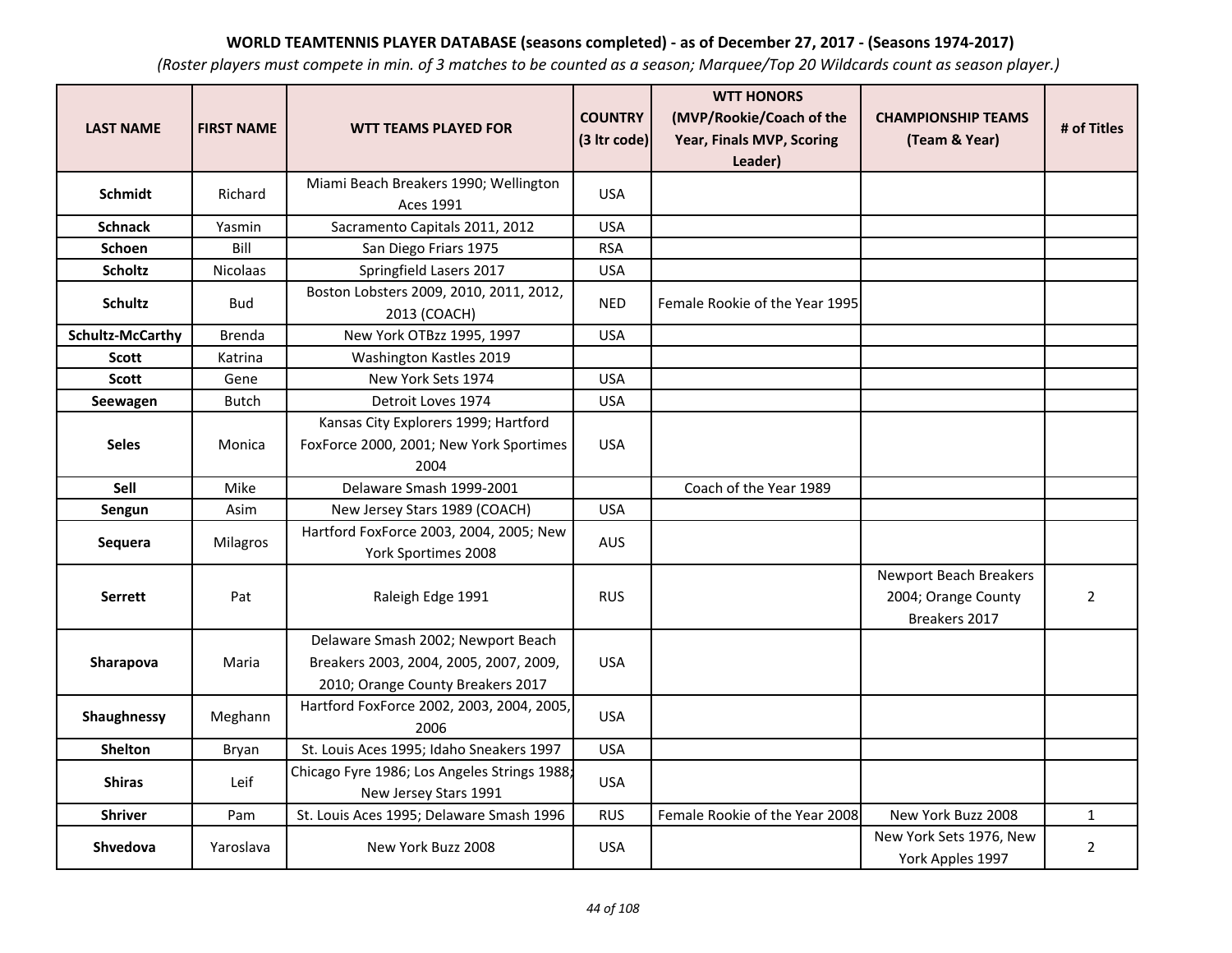| <b>LAST NAME</b> | <b>FIRST NAME</b> | <b>WTT TEAMS PLAYED FOR</b>                                                                                                                                                | <b>COUNTRY</b> | <b>WTT HONORS</b><br>(MVP/Rookie/Coach of the | <b>CHAMPIONSHIP TEAMS</b>                       | # of Titles    |
|------------------|-------------------|----------------------------------------------------------------------------------------------------------------------------------------------------------------------------|----------------|-----------------------------------------------|-------------------------------------------------|----------------|
|                  |                   |                                                                                                                                                                            | (3 Itr code)   | Year, Finals MVP, Scoring<br>Leader)          | (Team & Year)                                   |                |
| Siegelman        | Linda             | New York Sets 1976; New York Apples 1977                                                                                                                                   | <b>ROM</b>     |                                               |                                                 |                |
| Simionescu       | Mariana           | Cleveland Nets 1977                                                                                                                                                        | <b>RSA</b>     |                                               |                                                 |                |
| <b>Simmonds</b>  | Chanel            | Kansas City Explorers 2012                                                                                                                                                 | <b>USA</b>     |                                               |                                                 |                |
| Simpson          | Lendward          | Detroit Loves 1974                                                                                                                                                         | <b>USA</b>     | Coach of the Year 1998                        |                                                 |                |
| Singh            | Inderjit          | New York OTBzz 1995, 1996, 1997, 1998<br>(COACH)                                                                                                                           | AUS            |                                               |                                                 |                |
| Sirianni         | Joe               | New York Sportimes 2004                                                                                                                                                    | <b>GBR</b>     | Male Rookie of the Year 2017                  | <b>Orange County Breakers</b><br>2017           | $\mathbf{1}$   |
| Skupski          | Ken               | Orange County Breakers 2017; New York<br>Empire 2018; Orlando Storm 2019                                                                                                   | <b>GBR</b>     | Male Rookie of the Year 2015                  |                                                 |                |
| Skupski          | Neal              | California Dream 2015, New York Empire<br>2016, 2017; 2019                                                                                                                 | <b>USA</b>     |                                               |                                                 |                |
| Smashey          | Kaysie            | Springfield Lasers 2005, 2006                                                                                                                                              | <b>USA</b>     |                                               | Dallas Stars 1982, San<br>Antonio Racquets 1986 | $\overline{2}$ |
| Smith            | Anne              | Boston Lobsters 1978; Dallas Stars 1982; San<br>Antonio Racquets 1985, 1986, 1987, 1991;<br>Portland Panthers 1989; Phoenix Smash<br>1992; Boston Lobsters 2005-07 (COACH) | <b>NZL</b>     |                                               |                                                 |                |
| Smith            | Paul              | Idaho Sneakers 1994 (COACH); Kansas City<br>Explorers 1993, 1995-2000, 2003-05 (COACH                                                                                      | <b>USA</b>     |                                               |                                                 |                |
| Smith            | Roger             | Los Angeles Strings 1989; Newport Beach<br>Dukes 1990; New York OTBzz 1995; New<br>York Buzz 2009 (COACH)                                                                  | <b>GBR</b>     |                                               |                                                 |                |
| <b>Smith</b>     | Samantha          | <b>Schenectady County Electrics 1999</b>                                                                                                                                   | <b>AUS</b>     | 2012 Male Rookie of the Year                  |                                                 |                |
| Smith            | John-Patrick      | Orange County Breakers 2012                                                                                                                                                | <b>USA</b>     |                                               |                                                 |                |
| <b>Smith</b>     | Paula             | Boston Bays 1986                                                                                                                                                           | <b>USA</b>     |                                               |                                                 |                |
| Smyczek          | Tim               | Boston Lobsters 2015                                                                                                                                                       | <b>USA</b>     |                                               |                                                 |                |
| Snyder           | Tara              | Wichita Advantage 1995; St. Louis Aces<br>1998, 1999; Springfield Lasers 2000; Kansas<br>City Explorers 2001, 2009                                                         | <b>BRA</b>     |                                               |                                                 |                |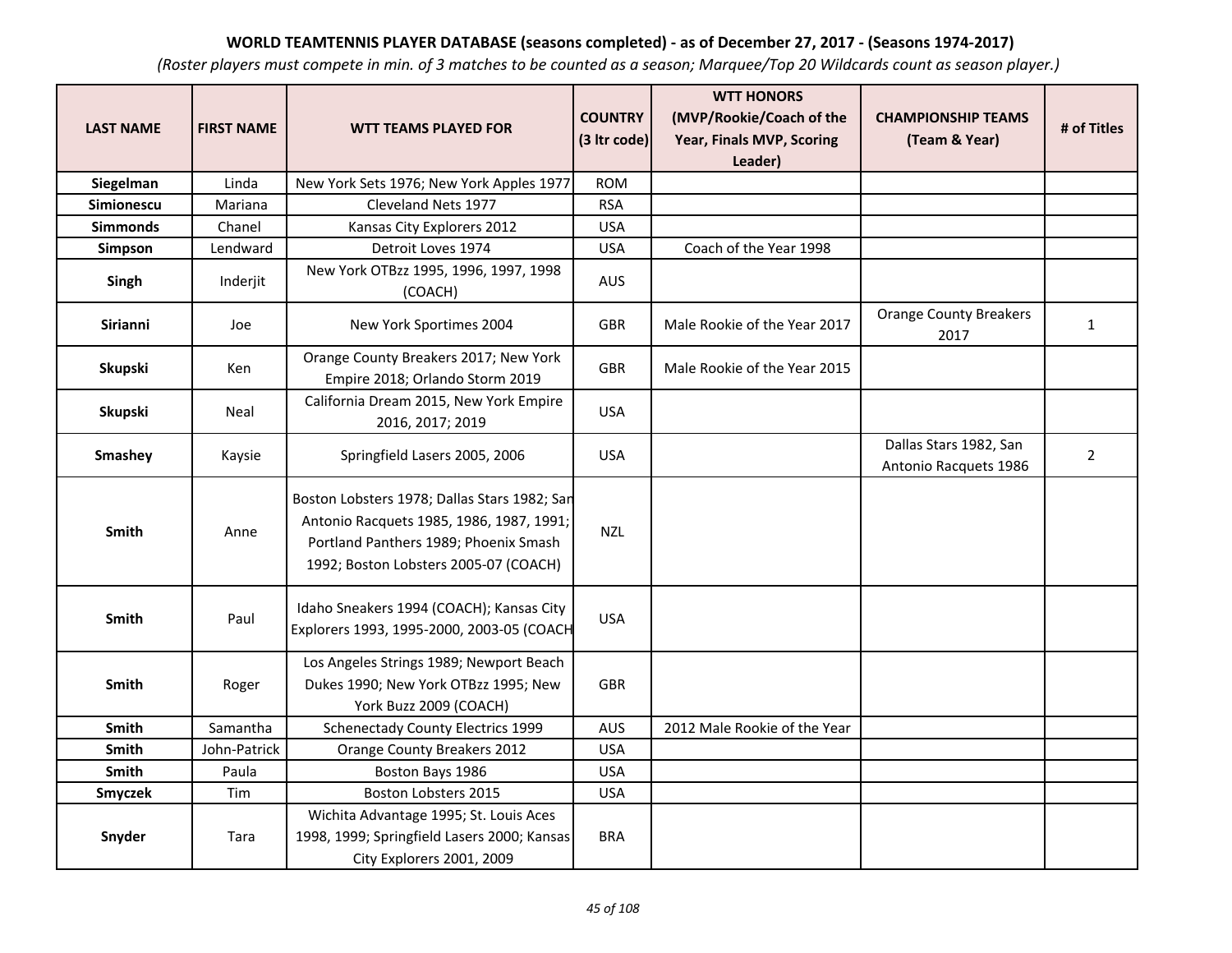| <b>LAST NAME</b> | <b>FIRST NAME</b> | <b>WTT TEAMS PLAYED FOR</b>                                                                                                                                                                                                            | <b>COUNTRY</b><br>(3 Itr code) | <b>WTT HONORS</b><br>(MVP/Rookie/Coach of the<br>Year, Finals MVP, Scoring<br>Leader) | <b>CHAMPIONSHIP TEAMS</b><br>(Team & Year) | # of Titles  |
|------------------|-------------------|----------------------------------------------------------------------------------------------------------------------------------------------------------------------------------------------------------------------------------------|--------------------------------|---------------------------------------------------------------------------------------|--------------------------------------------|--------------|
| <b>Soares</b>    | Bruno             | Washington Kastles 2017; 2019                                                                                                                                                                                                          | <b>USA</b>                     |                                                                                       |                                            |              |
| <b>Sock</b>      | Jack              | Springfield Lasers 2017; Springfield Lasers<br>2018                                                                                                                                                                                    | <b>USA</b>                     |                                                                                       |                                            |              |
| Song             | Evan              | Vegas Rollers 2019                                                                                                                                                                                                                     |                                |                                                                                       |                                            |              |
| <b>Spears</b>    | Abigail           | Hartford FoxForce 2006/Sacramento Capitals<br>2006; New York Sportimes 2009, 2010, 2011<br>Springfield Lasers 2014, 2017; Philadelphia<br>Freedoms 2015; Springfield Lasers<br>2018,2019                                               | <b>SVK</b>                     | Female MVP 2002                                                                       |                                            |              |
| Srebotnik        | Katarina          | New York Hamptons 2001, 2002                                                                                                                                                                                                           | <b>CZE</b>                     |                                                                                       |                                            |              |
| Sromova          | Hana              | New York Sportimes 2007, 2008                                                                                                                                                                                                          | <b>USA</b>                     | Male Rookie of the Year 1999,<br>Male MVP 1999                                        |                                            |              |
| <b>Stafford</b>  | Shaun             | New Jersey Stars 1989; Raleigh Edge 1990,<br>1991; Vail Eagles 1992; San Antonio<br>Racquets 1993; Kansas City Explorers1994,<br>1995; Springfield Lasers 1999, 2000                                                                   | <b>USA</b>                     |                                                                                       |                                            |              |
| <b>Stap</b>      | Sue               | Chicago Aces 1974; Cleveland Nets, 1975;<br>Hawaii Leis 1976/Pittsburgh Triangles 1976                                                                                                                                                 | <b>USA</b>                     |                                                                                       |                                            |              |
| <b>Stark</b>     | Jonathan          | New York Hamptons 2000, 2001;<br>Philadelphia Freedoms 2002                                                                                                                                                                            | <b>RSA</b>                     |                                                                                       |                                            |              |
| <b>Steck</b>     | Jessica           | Sacramento Capitals 1999; Kansas City<br>Explorers 2001; Philadelphia Freedoms 2002                                                                                                                                                    | <b>USA</b>                     |                                                                                       | Los Angeles Strings 1990                   | $\mathbf{1}$ |
| <b>Stefanki</b>  | Larry             | Los Angeles Strings 1983, 1985, 1990, 1993;<br>Long Beach Breakers 1984; Sacramento<br>Capitals 1986, 1987; Charlotte Heat 1989;<br>New Jersey Stars 1991, 1992; New Jersey<br>Stars 1992 (COACH); Los Angeles Strings<br>1993 (COACH) | <b>USA</b>                     |                                                                                       | Washington Kastles 2014                    | $\mathbf{1}$ |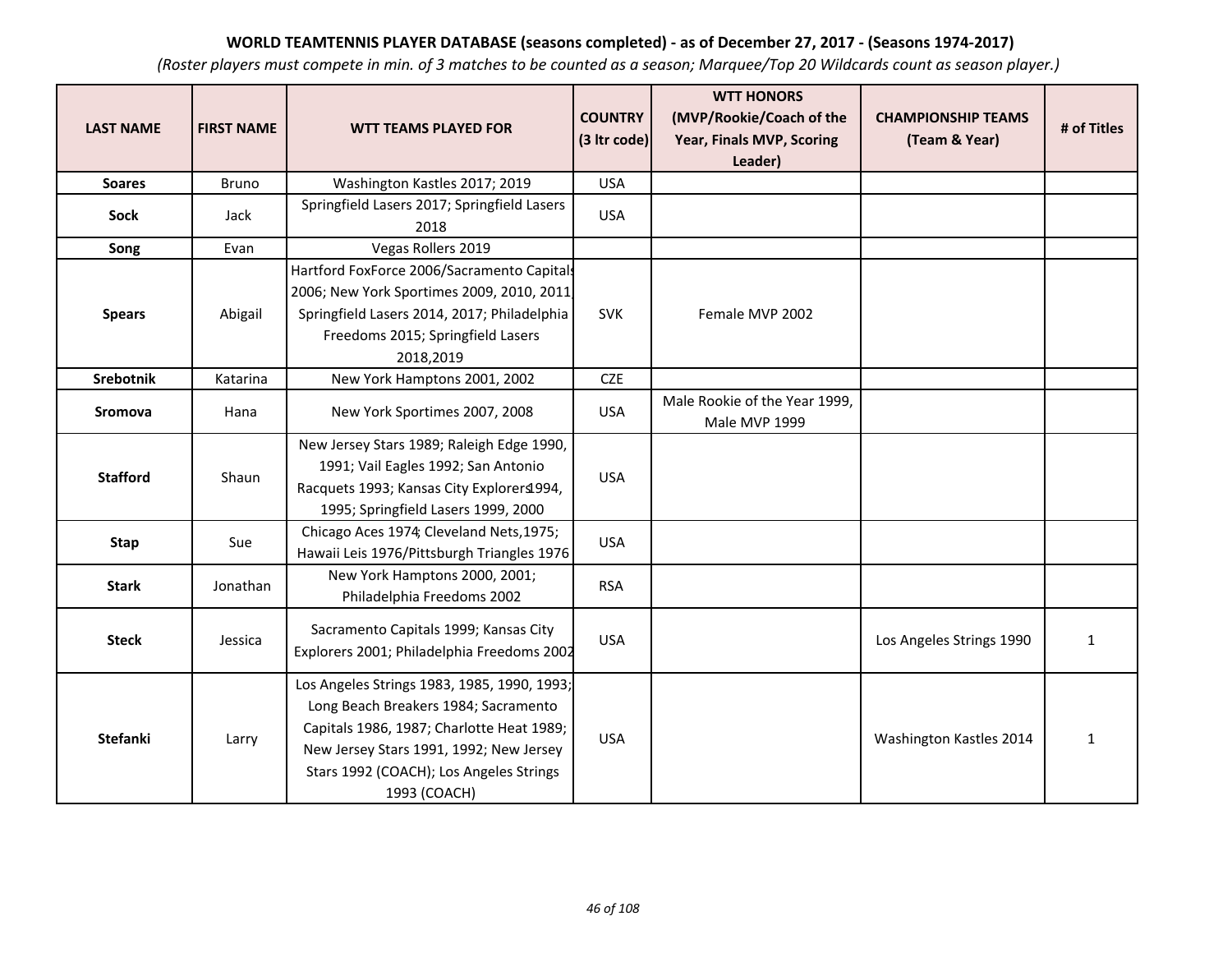| <b>LAST NAME</b> | <b>FIRST NAME</b> | <b>WTT TEAMS PLAYED FOR</b>                                                                                                       | <b>COUNTRY</b><br>(3 Itr code) | <b>WTT HONORS</b><br>(MVP/Rookie/Coach of the<br>Year, Finals MVP, Scoring<br>Leader) | <b>CHAMPIONSHIP TEAMS</b><br>(Team & Year)                                                    | # of Titles    |
|------------------|-------------------|-----------------------------------------------------------------------------------------------------------------------------------|--------------------------------|---------------------------------------------------------------------------------------|-----------------------------------------------------------------------------------------------|----------------|
| <b>Stephens</b>  | Sloane            | New York Buzz 2009;<br>Washington Kastles 2014<br>Philadelphia Freedoms 2017; Philadelphia<br>Freedoms 2018; New York Empire 2019 | <b>NZL</b>                     |                                                                                       |                                                                                               |                |
| <b>Steven</b>    | <b>Brett</b>      | Atlanta Thunder 1992                                                                                                              | <b>USA</b>                     |                                                                                       | Wichita Advantage 1993                                                                        | $\mathbf{1}$   |
| <b>Steven</b>    | Julie             | Wichita Advantage 1993, 1994, 1995                                                                                                | <b>RSA</b>                     | Female Rookie of the Year 1975                                                        |                                                                                               |                |
| <b>Stevens</b>   | Greer             | Boston Lobsters 1975, 1976, 1977, 1978                                                                                            | <b>USA</b>                     |                                                                                       |                                                                                               |                |
| <b>Stevenson</b> | Alexandra         | Philadelphia Freedoms 2002                                                                                                        | <b>AUS</b>                     |                                                                                       |                                                                                               |                |
| <b>Stewart</b>   | <b>Bryanne</b>    | Hartford FoxForce 2002; New York Buzz<br>2004, 2005; Houston Wranglers 2006, 2007                                                 | <b>USA</b>                     |                                                                                       |                                                                                               |                |
| <b>Stewart</b>   | Sherwood          | Seattle Cascades 1978; California Oranges<br>1981; Los Angeles Strings 1984; Charlotte<br>Heat 1989 (PLAYER/COACH)                | <b>GBR</b>                     |                                                                                       |                                                                                               |                |
| <b>Stilwell</b>  | Graham            | Chicago Aces 1974                                                                                                                 | <b>USA</b>                     |                                                                                       |                                                                                               |                |
| <b>Stockton</b>  | <b>Dick</b>       | Houston EZ Riders 1974; Dallas Stars 1983<br>(PLAYER/COACH)                                                                       | AUS                            | Coach of the Year 1976 1977                                                           | New York Sets 1976, New<br>York Apples 1977                                                   | $\overline{2}$ |
| <b>Stolle</b>    | Fred              | Philadelphia Freedoms 1974; New York Sets<br>1975, 1976; New York Apples 1977, 1978                                               | <b>AUS</b>                     | Male Rookie of the Year 1994                                                          |                                                                                               |                |
| <b>Stolle</b>    | Sandon            | Sacramento Capitals 1994, 1996, 1998                                                                                              | <b>AUS</b>                     |                                                                                       |                                                                                               |                |
| <b>Stone</b>     | Allan             | Detroit Loves 1974; Indiana Loves 1975,<br>1976, 1977, (Player/Coach) 1978                                                        | <b>NED</b>                     |                                                                                       |                                                                                               |                |
| <b>Stove</b>     | Betty             | Baltimore Banners 1974; Golden Gaters 1975<br>1976; Sea-Port Cascades 1977; Seattle<br>Cascades 1978                              | <b>USA</b>                     |                                                                                       |                                                                                               |                |
| <b>Stuart</b>    | Bettyann          | Florida Flamingoes 1974; Los Angeles Strings<br>1975; San Diego Friars 1976                                                       | <b>USA</b>                     |                                                                                       |                                                                                               |                |
| <b>Stuart</b>    | Ken               | San Diego Friars 1975                                                                                                             | <b>AUS</b>                     | WTT Female MVP and WTT<br>Finals MVP 2008                                             | St. Louis Aces 1996,<br>Philadelphia Freedoms<br>2001, 2006, Washington<br>Kastles 2009, 2011 | 5              |
| <b>Stollar</b>   | Fanny             | Springfield Lasers 2018, 2019                                                                                                     |                                |                                                                                       |                                                                                               |                |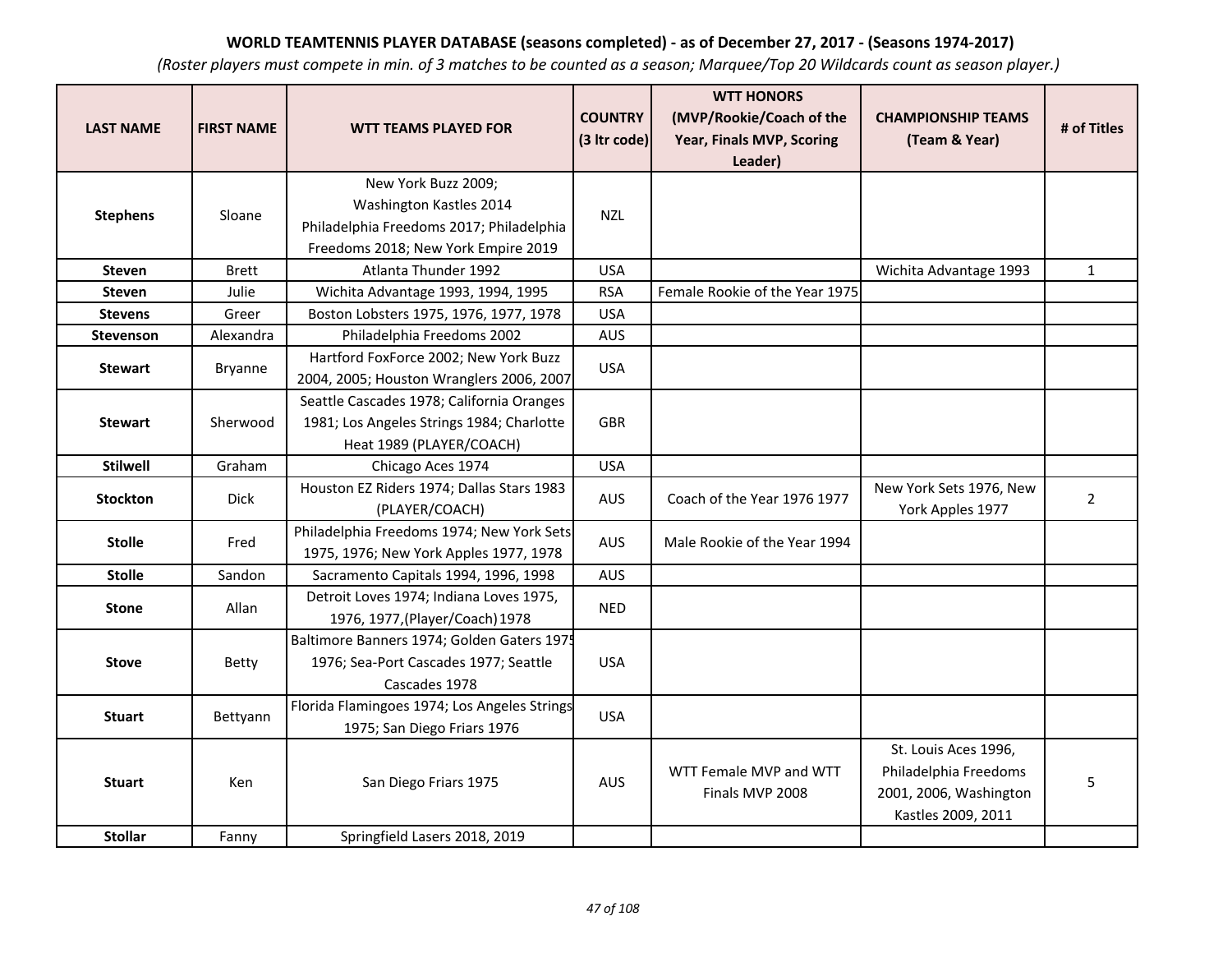| <b>LAST NAME</b>  | <b>FIRST NAME</b> | <b>WTT TEAMS PLAYED FOR</b>                                        | <b>COUNTRY</b> | <b>WTT HONORS</b><br>(MVP/Rookie/Coach of the      | <b>CHAMPIONSHIP TEAMS</b> | # of Titles |
|-------------------|-------------------|--------------------------------------------------------------------|----------------|----------------------------------------------------|---------------------------|-------------|
|                   |                   |                                                                    | (3 Itr code)   | Year, Finals MVP, Scoring<br>Leader)               | (Team & Year)             |             |
|                   |                   | New Jersey Stars 1991, 1992; Atlanta                               |                |                                                    |                           |             |
|                   |                   | Thunder 1995; St. Louis Aces 1996, 1997;                           |                |                                                    |                           |             |
| <b>Stubbs</b>     | Rennae            | Philadelphia Freedoms 2001; Delaware                               | <b>FRA</b>     |                                                    |                           |             |
|                   |                   | Smash 2005; Philadelphia Freedoms 2006;                            |                |                                                    |                           |             |
|                   |                   | Kansas City Explorers 2008; Washington                             |                |                                                    |                           |             |
|                   |                   | Kastles 2009, 2010, 2011                                           |                |                                                    |                           |             |
| <b>Suire</b>      | Catherine         | Wichita Advantage 1991                                             | <b>USA</b>     |                                                    |                           |             |
| <b>Sullivan</b>   | John              | New Jersey Stars 1990                                              | <b>USA</b>     |                                                    |                           |             |
| <b>Susman</b>     | Karen             | Los Angeles Strings 1974                                           | <b>SWE</b>     |                                                    |                           |             |
| <b>Svantesson</b> | <b>Tobias</b>     | Tampa Bay Action 1992                                              | <b>UKR</b>     |                                                    |                           |             |
| <b>Svitolina</b>  | Elina             | Austin Aces 2015                                                   | <b>USA</b>     |                                                    |                           |             |
| <b>Sweeting</b>   | Ryan              | Sacramento Capitals 2012, 2013                                     | <b>CAN</b>     |                                                    |                           |             |
| Sznajder          | Andrew            | San Antonio Racquets 1993                                          | <b>VEN</b>     |                                                    |                           |             |
| Szymanski         | Jimy              | Florida Twist 1995                                                 | <b>USA</b>     |                                                    |                           |             |
| <b>Taino</b>      | Eric              | New York Hamptons 2000                                             | CRO            |                                                    |                           |             |
| Talaja            | Silvija           | Kansas City Explorers 2004                                         | <b>RSA</b>     |                                                    |                           |             |
| <b>Talbot</b>     | Byron             | Charlotte Express 1994                                             | <b>USA</b>     |                                                    |                           |             |
| <b>Tammen</b>     | Mike              | Portland Panthers 1988(COACH), 1989                                | <b>THA</b>     | Female MVP 2007                                    |                           |             |
| Tanasugarn        | Tamarine          | Springfield Lasers 2007                                            | <b>USA</b>     |                                                    |                           |             |
| <b>Tanner</b>     | Roscoe            | Los Angeles Strings 1984                                           | ARG            |                                                    |                           |             |
| <b>Tarabini</b>   | Patricia          | Atlanta Thunder 1996; Kansas City Explorers<br>1997, 1998          | <b>USA</b>     |                                                    |                           |             |
| <b>Tarango</b>    | Jeff              | Hartford FoxForce 2003; Newport Beach<br>Breakers 2006, 2007       |                |                                                    |                           |             |
| tatjana           | martin            | NY Empire 2018                                                     | <b>UKR</b>     | Female Rookie of the Year 1999.<br>Female MVP 1999 |                           |             |
| <b>Tatarkova</b>  | Elena             | Springfield Lasers 1999; Philadelphia<br>Freedoms 2003, 2004, 2005 | <b>USA</b>     |                                                    |                           |             |
| <b>Taylor</b>     | Dustin            | New York Sportimes 2008 (COACH)                                    |                |                                                    |                           |             |
| <b>Taylor</b>     | Francis           | Boston Lobsters 1974                                               | <b>GBR</b>     |                                                    |                           |             |
| <b>Taylor</b>     | Roger             | Boston Lobsters 1974; Phoenix Racquets<br>1975                     | <b>USA</b>     |                                                    |                           |             |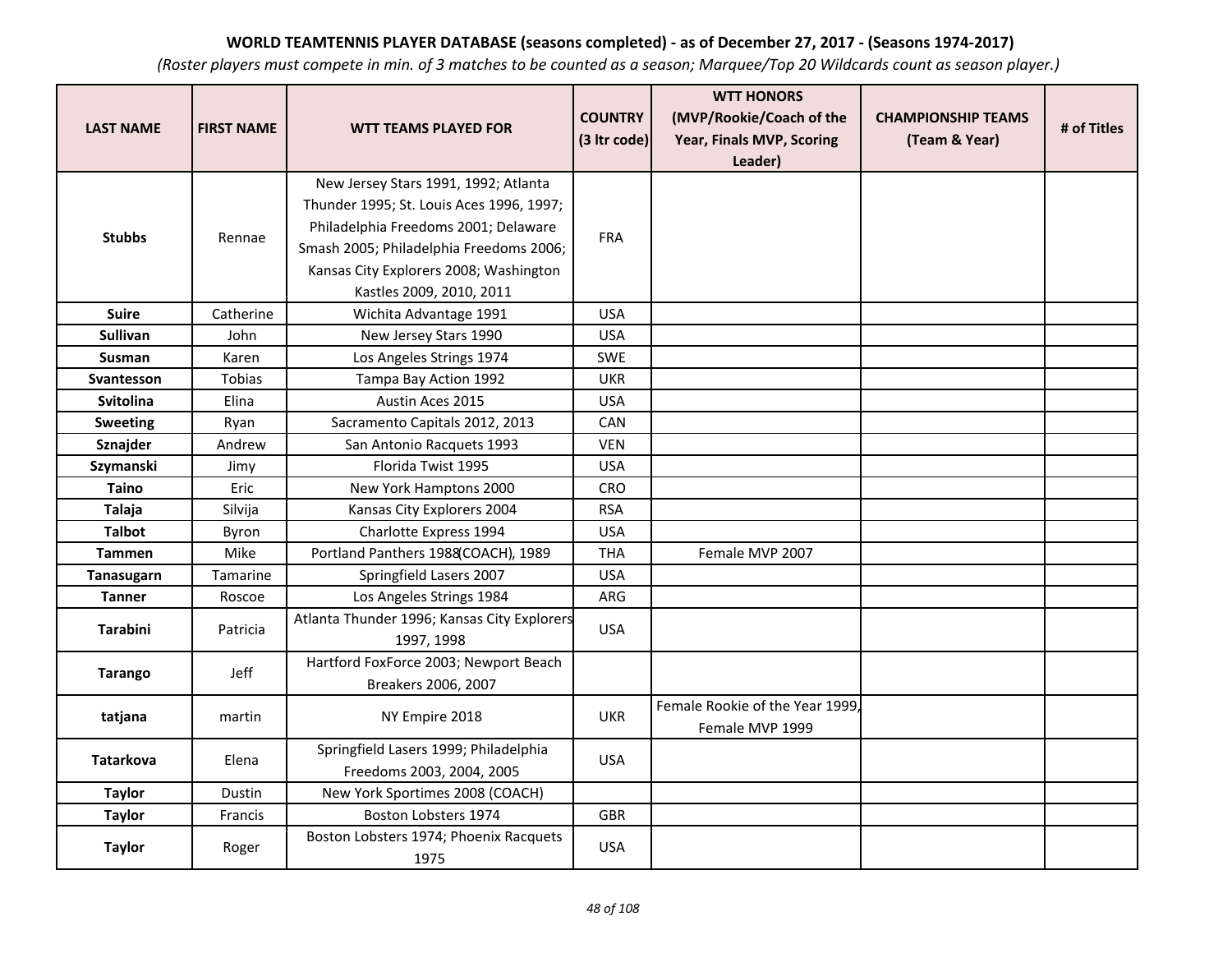| <b>LAST NAME</b> | <b>FIRST NAME</b> | <b>WTT TEAMS PLAYED FOR</b>                                                                                                                   | <b>COUNTRY</b><br>(3 Itr code) | <b>WTT HONORS</b><br>(MVP/Rookie/Coach of the<br>Year, Finals MVP, Scoring<br>Leader) | <b>CHAMPIONSHIP TEAMS</b><br>(Team & Year) | # of Titles  |
|------------------|-------------------|-----------------------------------------------------------------------------------------------------------------------------------------------|--------------------------------|---------------------------------------------------------------------------------------|--------------------------------------------|--------------|
| <b>Teacher</b>   | <b>Brian</b>      | California Oranges 1982                                                                                                                       | <b>AUS</b>                     |                                                                                       |                                            |              |
| <b>Tebbutt</b>   | Michael           | Kansas City Explorers 2002                                                                                                                    | <b>USA</b>                     |                                                                                       | San Diego Buds 1984                        | $\mathbf{1}$ |
| Teeguarden       | Pam               | New York Sets 1974; Boston Lobsters 1976;<br>Phoenix Sunsets 1982; Arizona Racquets<br>1983; San Diego Buds 1984; Los Angeles<br>Strings 1985 | <b>USA</b>                     |                                                                                       |                                            |              |
| <b>Teltscher</b> | Eliot             | Los Angeles Strings 1986, 1987                                                                                                                | <b>USA</b>                     |                                                                                       | San Antonio Racquets 1986                  | $\mathbf{1}$ |
| <b>Testerman</b> | Ben               | Chicago Fyre 1984, 1985;<br>San Antonio Racquets 1986                                                                                         | <b>USA</b>                     |                                                                                       | Philadelphia Freedoms 2006                 | $\mathbf{1}$ |
| <b>Thomas</b>    | Jim               | Philadelphia Freedoms 2006                                                                                                                    | <b>USA</b>                     |                                                                                       |                                            |              |
| <b>Thomas</b>    | Pat               | Cleveland Nets 1974                                                                                                                           | <b>AUS</b>                     |                                                                                       |                                            |              |
| Thompson         | Janine            | New Jersey Stars 1990                                                                                                                         | <b>USA</b>                     |                                                                                       |                                            |              |
| Thompson         | Leigh             | New Jersey Stars 1989                                                                                                                         | <b>USA</b>                     |                                                                                       |                                            |              |
| <b>Thorne</b>    | Kenny             | New York OTBzz 1996, 1997                                                                                                                     | <b>USA</b>                     |                                                                                       |                                            |              |
| <b>Tiafoe</b>    | <b>Frances</b>    | Washington Kastles 2017; Washington<br>Kastles 2018; Washington Kastles 2019                                                                  | <b>USA</b>                     |                                                                                       |                                            |              |
| <b>Tiff</b>      | Margo             | Cleveland Nets 1975                                                                                                                           | <b>ROM</b>                     |                                                                                       |                                            |              |
| <b>Tiriac</b>    | lon               | Boston Lobsters 1974, 1975, 1976                                                                                                              | <b>USA</b>                     |                                                                                       |                                            |              |
| <b>Tolleson</b>  | Stephanie         | Phoenix Racquets 1975, 1976, 1977;<br>Los Angeles Strings 1978                                                                                | <b>USA</b>                     |                                                                                       |                                            |              |
| <b>Townsend</b>  | Taylor            | Sacramento Capitals 2013;<br>Philadelphia Freedoms 2014, 2015,<br>2017;2018;2019                                                              | <b>USA</b>                     |                                                                                       |                                            |              |
| <b>Triguero</b>  | Tim               | New York OTBzz 1997                                                                                                                           | <b>USA</b>                     |                                                                                       |                                            |              |
| <b>Triolo</b>    | Denise            | Golden Gaters 1974                                                                                                                            | <b>USA</b>                     |                                                                                       |                                            |              |
| Troll            | Francis           | San Diego Friars 1975                                                                                                                         | <b>USA</b>                     |                                                                                       |                                            |              |
| <b>Tsoubanos</b> | Aleke             | St. Louis Aces 2006, 2007                                                                                                                     | <b>UZB</b>                     |                                                                                       |                                            |              |
| Tulyaganova      | Iroda             | Kansas City Explorers 2003                                                                                                                    | <b>AUS</b>                     |                                                                                       |                                            |              |
| <b>Turnbull</b>  | Wendy             | Minnesota Buckskins 1974; Boston Lobsters<br>1975; Cleveland Nets1977; New Orleans Sun<br>Belt Nets 1978                                      | <b>RUS</b>                     | Male MVP 2004, Male Rookie of<br>the Year 2004                                        | Sacramento Capitals 2002                   | $\mathbf{1}$ |
| <b>Tursunov</b>  | Dmitry            | Sacramento Capitals 2002, 2004, 2008                                                                                                          | <b>USA</b>                     |                                                                                       | New York Buzz 2008                         | $\mathbf{1}$ |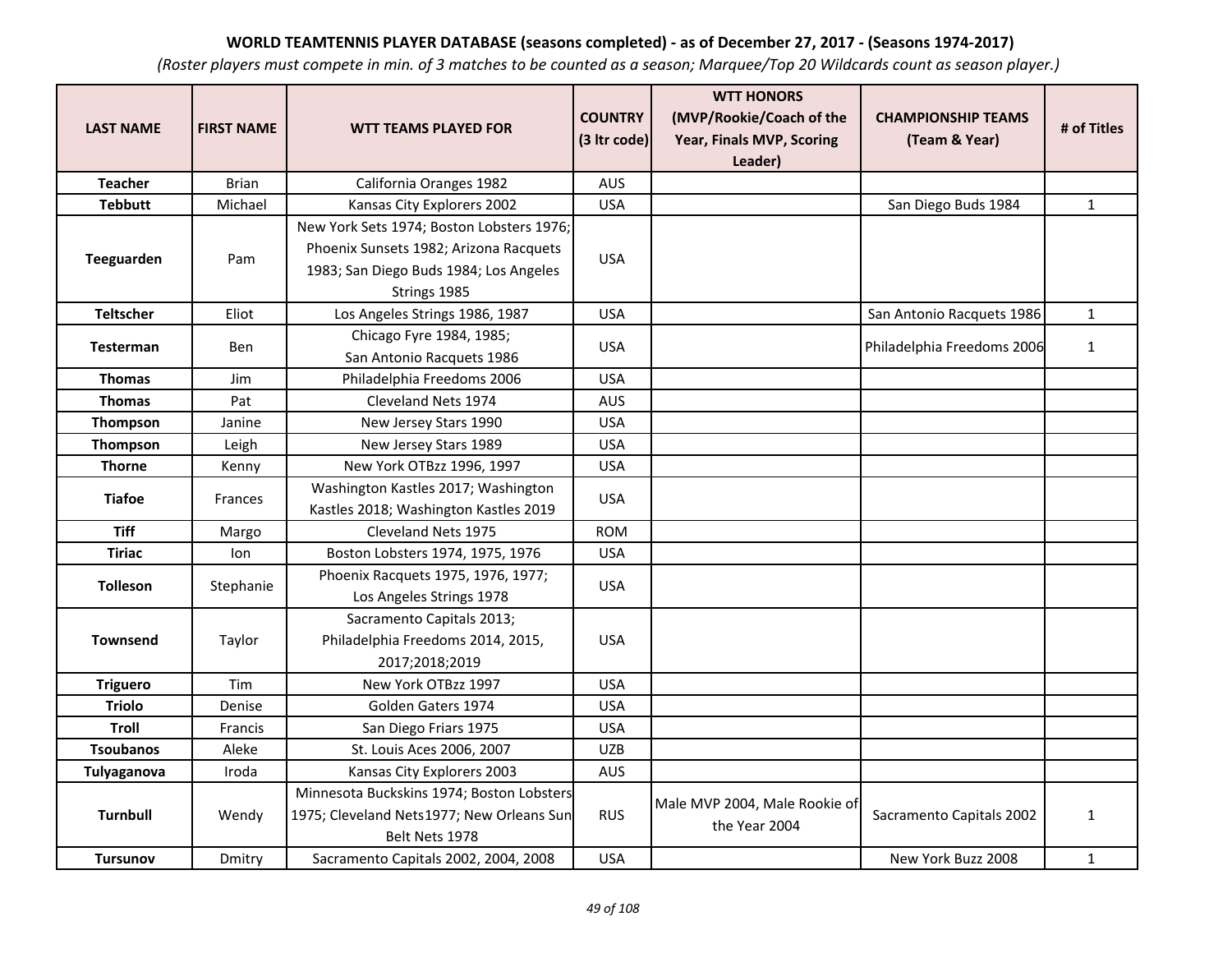| <b>LAST NAME</b> | <b>FIRST NAME</b> | <b>WTT TEAMS PLAYED FOR</b>                                                                                                                                                                                      | <b>COUNTRY</b><br>(3 Itr code) | <b>WTT HONORS</b><br>(MVP/Rookie/Coach of the<br>Year, Finals MVP, Scoring<br>Leader) | <b>CHAMPIONSHIP TEAMS</b><br>(Team & Year) | # of Titles |
|------------------|-------------------|------------------------------------------------------------------------------------------------------------------------------------------------------------------------------------------------------------------|--------------------------------|---------------------------------------------------------------------------------------|--------------------------------------------|-------------|
| Udwadia          | Jay               | New York Buzz 2008, 2010 (COACH)                                                                                                                                                                                 | <b>CZE</b>                     |                                                                                       |                                            |             |
| <b>Uhlirova</b>  | Vladka            | New York Sportimes 2006                                                                                                                                                                                          | <b>USA</b>                     |                                                                                       |                                            |             |
| Vahaly           | <b>Brian</b>      | New York Buzz 2005                                                                                                                                                                                               | CZE                            | Female MVP 2004, Female<br>Rookie of the Year 2004                                    |                                            |             |
| Vaidisova        | Nicole            | Sacramento Capitals 2004, 2005, 2006                                                                                                                                                                             | <b>UKR</b>                     |                                                                                       |                                            |             |
| Vakulenko        | Julia             | St. Louis Aces 2003                                                                                                                                                                                              | <b>RSA</b>                     |                                                                                       |                                            |             |
| Van der Merwe    | Izak              | Springfield Lasers 2008                                                                                                                                                                                          | <b>USA</b>                     |                                                                                       |                                            |             |
| van Dillen       | Erik              | Sea-Port Cascades 1977                                                                                                                                                                                           | <b>USA</b>                     |                                                                                       |                                            |             |
| van Emburgh      | Greg              | Miami Beach Breakers 1990, Florida Twist<br>1994                                                                                                                                                                 | <b>USA</b>                     |                                                                                       |                                            |             |
| van Linge        | Jerry             | Los Angeles Strings 1974                                                                                                                                                                                         | <b>USA</b>                     |                                                                                       |                                            |             |
| van Nostrand     | Molly             | Chicago Fyre 1986; New Jersey Stars 1987;<br>Sacramento Capitals 1989                                                                                                                                            | <b>USA</b>                     |                                                                                       |                                            |             |
| van Patten       | Vincent           | California Oranges 1982; St. Louis Eagles<br>1984; Los Angeles Strings 1985                                                                                                                                      | <b>RSA</b>                     |                                                                                       |                                            |             |
| van Rensburg     | Dinky             | Atlanta Thunder 1994                                                                                                                                                                                             | <b>RSA</b>                     |                                                                                       |                                            |             |
| van Rensburg     | Christo           | San Antonio Racquets 1994;<br>Charlotte Express 1995;<br>Milwaukee Racqueteers 1997                                                                                                                              | <b>USA</b>                     | Male MVP 1989                                                                         |                                            |             |
| Van't Hof        | Robert            | California Oranges 1983; Long Beach<br>Breakers 1984; Sacramento Capitals 1986-<br>1995; Sacramento Capitals 1992-1995<br>(PLAYER/COACH)                                                                         | <b>ROM</b>                     |                                                                                       |                                            |             |
| Vanc             | Andreea           | Springfield Lasers 2006, 2007                                                                                                                                                                                    | <b>USA</b>                     |                                                                                       |                                            |             |
| Vandeweghe       | CoCo              | Sacramento Capitals 2009, 2012; Boston<br>Lobsters 2010, 2011; Orange County<br>Breakers 2013; Philadelphia Freedoms 2015,<br>2016; San Diego Aviators 2017; San Diego<br>Aviators 2018; San Diego Aviators 2019 | <b>USA</b>                     |                                                                                       |                                            |             |
| Van't Hof        | Kaes              | Newport Beach Breakers 2008, 2009                                                                                                                                                                                | SRB                            |                                                                                       |                                            |             |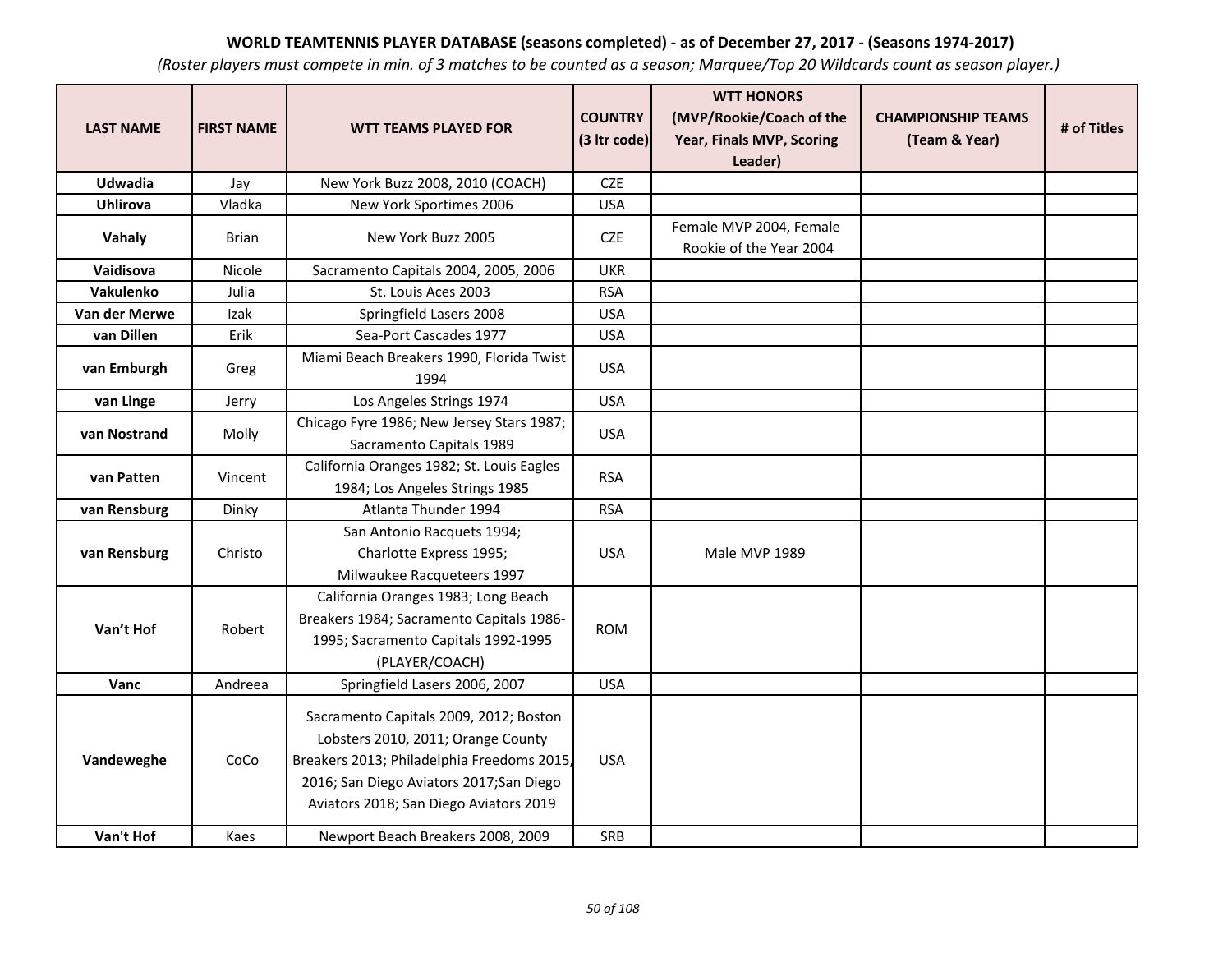| <b>LAST NAME</b>  | <b>FIRST NAME</b> | <b>WTT TEAMS PLAYED FOR</b>                                                                                       | <b>COUNTRY</b><br>(3 Itr code) | <b>WTT HONORS</b><br>(MVP/Rookie/Coach of the<br>Year, Finals MVP, Scoring<br>Leader) | <b>CHAMPIONSHIP TEAMS</b><br>(Team & Year)  | # of Titles    |
|-------------------|-------------------|-------------------------------------------------------------------------------------------------------------------|--------------------------------|---------------------------------------------------------------------------------------|---------------------------------------------|----------------|
|                   |                   | St. Louis Aces 2002;                                                                                              |                                |                                                                                       |                                             |                |
| Vemic             | Dusan             | Kansas City Explorers 2007, 2008, 2009;                                                                           | <b>NED</b>                     |                                                                                       |                                             |                |
|                   |                   | Sacramento Capitals 2010, 2011                                                                                    |                                |                                                                                       |                                             |                |
| <b>Verkerk</b>    | Martin            | Springfield Lasers 2007                                                                                           | <b>RSA</b>                     |                                                                                       |                                             |                |
| Vermaak           | Yvonne            | Houston Astro-Knots 1983; Miami Beach<br>Breakers 1985; Chicago Fyre 1986                                         | <b>USA</b>                     |                                                                                       |                                             |                |
| <b>Vetter</b>     | <b>Rick</b>       | Chicago Aces 1982 (COACH);<br>Milwaukee Racqueteers 1997 (COACH)                                                  | <b>USA</b>                     |                                                                                       |                                             |                |
| <b>Vickery</b>    | Sachia            | Philadelphia Freedoms 2013; Springfield<br>Lasers 2015                                                            | <b>USA</b>                     |                                                                                       |                                             |                |
| <b>Viele</b>      | Monique           | New York Hamptons 2000                                                                                            | <b>USA</b>                     |                                                                                       |                                             |                |
| <b>Vincent</b>    | Judy              | Hawaii Leis 1974                                                                                                  | <b>NED</b>                     |                                                                                       |                                             |                |
| Vis               | Caroline          | Sacramento Capitals 1996;<br>Kansas City Explorers 1997, 1998                                                     | <b>RSA</b>                     |                                                                                       |                                             |                |
| <b>Visser</b>     | Danie             | Phoenix Smash 1994                                                                                                | SRB                            |                                                                                       |                                             |                |
| <b>Vlaski</b>     | Alex              | Springfield Lasers 2006                                                                                           | <b>USA</b>                     |                                                                                       |                                             |                |
| <b>Volkos</b>     | Andrea            | Boston Lobsters 1974                                                                                              | <b>GBR</b>                     |                                                                                       | 1976 New York Sets, 1977<br>New York Apples | $\overline{2}$ |
| Wade              | Virginia          | New York Sets 1974, 1975, 1976; New York<br>Apples 1977; Golden Gaters 1978                                       | <b>USA</b>                     |                                                                                       |                                             |                |
| Waite             | Jack              | Milwaukee Racqueteers 1997                                                                                        | <b>USA</b>                     |                                                                                       |                                             |                |
|                   |                   | New York Sets 1974; California Oranges                                                                            |                                |                                                                                       |                                             |                |
| <b>Walsh-Pete</b> | Sharon            | 1981; Dallas Stars 1982; Chicago Fyre 1983,                                                                       | <b>USA</b>                     |                                                                                       | Los Angeles Strings 1981,                   | $\overline{2}$ |
|                   |                   | 1984; Oakland Aces 1985, 1986; Portland                                                                           |                                |                                                                                       | Chicago Fyre 1983                           |                |
|                   |                   | Panthers 1988                                                                                                     |                                |                                                                                       |                                             |                |
| Waltke            | <b>Trey</b>       | Los Angeles Strings 1981, 1982; Chicago Fyre<br>1983, 1984                                                        | <b>USA</b>                     | Male MVP 1985                                                                         | San Diego Buds 1985                         | $\mathbf{1}$   |
| <b>Walts</b>      | <b>Butch</b>      | Phoenix Racquets 1976, 1977, 1978; San<br>Diego Friars 1981, 1982, 1983, San Diego<br>Buds 1985; Boston Bays 1986 | <b>GBR</b>                     |                                                                                       |                                             |                |
| Warboys           | Stephan           | Boston Lobsters 1974                                                                                              | <b>USA</b>                     |                                                                                       | Sacramento Capitals 2007                    | $\mathbf{1}$   |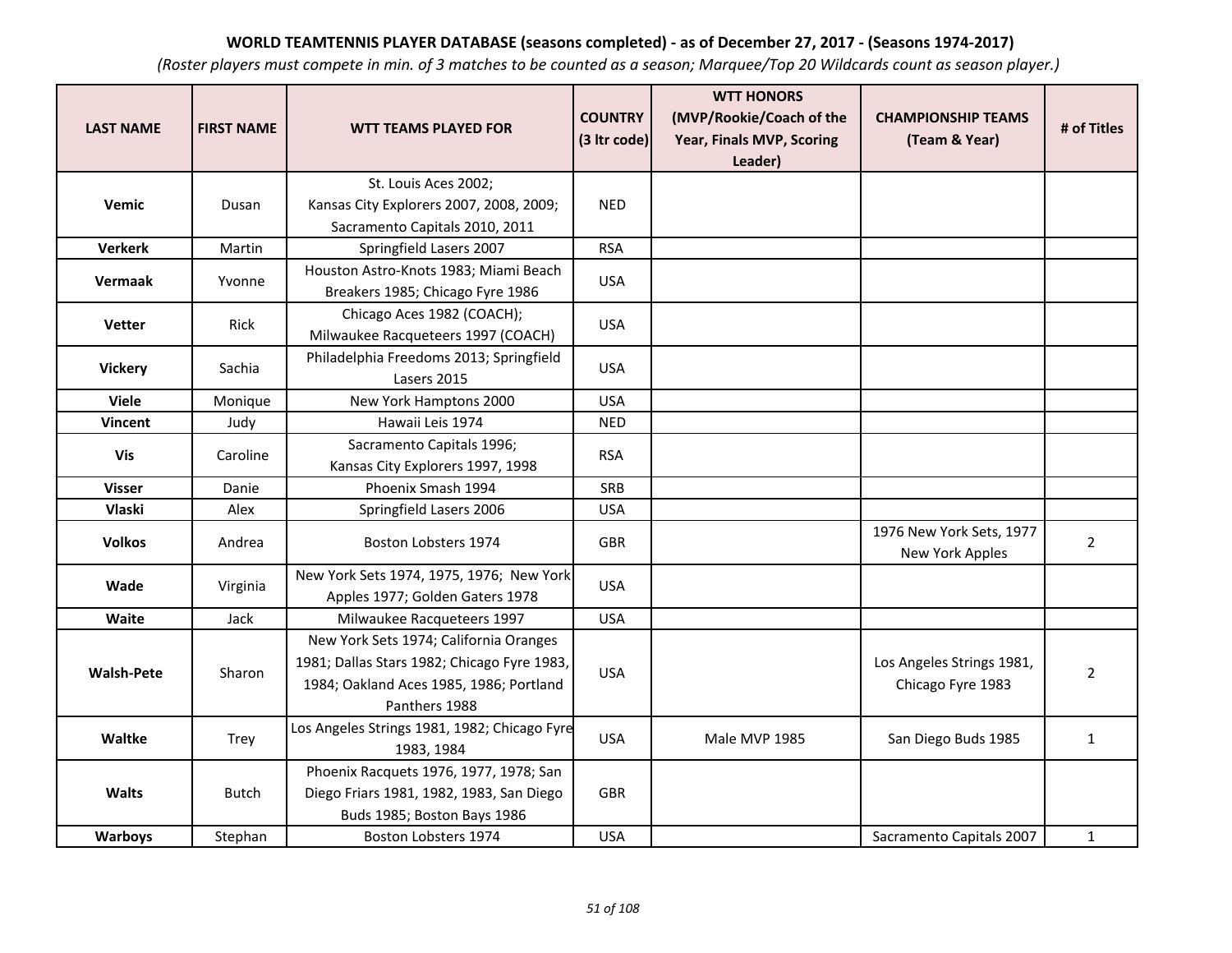| <b>LAST NAME</b>       | <b>FIRST NAME</b> | <b>WTT TEAMS PLAYED FOR</b>                                                                                           | <b>COUNTRY</b><br>(3 Itr code) | <b>WTT HONORS</b><br>(MVP/Rookie/Coach of the<br>Year, Finals MVP, Scoring<br>Leader) | <b>CHAMPIONSHIP TEAMS</b><br>(Team & Year)              | # of Titles    |
|------------------------|-------------------|-----------------------------------------------------------------------------------------------------------------------|--------------------------------|---------------------------------------------------------------------------------------|---------------------------------------------------------|----------------|
| <b>Warburg</b>         | Sam               | Sacramento Capitals 2005, 2006, 2007, 2008<br>2009                                                                    | <b>USA</b>                     |                                                                                       |                                                         |                |
| Ward                   | James             | San Diego Aviators 2019                                                                                               |                                |                                                                                       |                                                         |                |
| Warner                 | Scott             | Wellington Aces 1990                                                                                                  | AUS                            | Male MVP 1986                                                                         | Pittsburgh Triangles 1975,<br>San Antonio Racquets 1986 | $\overline{2}$ |
| Warwick                | Kim               | Chicago Aces 1974; Pittsburgh Triangles<br>1975; Houston Astro-Knots 1983; San<br>Antonio Racquets 1986, 1987         | <b>USA</b>                     |                                                                                       |                                                         |                |
| Washington             | Mashona           | Houston Wranglers 2007; Washington<br>Kastles 2008, Boston Lobsters 2011                                              | <b>USA</b>                     |                                                                                       |                                                         |                |
| Watanabe               | Jolene            | Schenectady County Electrics 2000;<br>Delaware Smash 2002, New York Buzz 2003,<br>2004; New York Buzz 2005-07 (COACH) | <b>GBR</b>                     |                                                                                       |                                                         |                |
| Wayman                 | Michael           | Golden Gaters 1978                                                                                                    | <b>USA</b>                     |                                                                                       |                                                         |                |
| Weant                  | Dan               | Raleigh Edge 1991 (COACH)                                                                                             | <b>RSA</b>                     |                                                                                       | Wichita Advantage 1993                                  | $\mathbf{1}$   |
| Webster                | Mervyn            | Wichita Advantage 1991, 1992, 1993, 1994,<br>1995 (COACH); Springfield Lasers 1996, 1997<br>(COACH)                   | <b>USA</b>                     |                                                                                       |                                                         |                |
| Weiner                 | Glenn             | Springfield Lasers 2003, 2007, 2008; Hartford<br>FoxForce 2006                                                        | <b>USA</b>                     |                                                                                       |                                                         |                |
| Weinhold               | Ashley            | St Louis Aces 2009                                                                                                    | <b>ISR</b>                     |                                                                                       |                                                         |                |
| Weintraub              | Amir              | Springfield Lasers 2012; Boston Lobsters<br>2013                                                                      | <b>USA</b>                     |                                                                                       |                                                         |                |
| <b>Werdel Witmeyer</b> | Marianne          | Kansas City Explorers 1993; Springfield Laser<br>1996                                                                 | <b>USA</b>                     |                                                                                       |                                                         |                |
| <b>Wheaton</b>         | David             | Springfield Lasers 2001, 2002; Kansas City<br>Explorers 2003; Delaware Smash 2004                                     | <b>USA</b>                     |                                                                                       | Los Angeles Strings 1990                                | $\mathbf{1}$   |
| White                  | Anne              | Los Angeles Strings 1983, 1985, 1987, 1990;<br>Long Beach Breakers 1984                                               | <b>USA</b>                     | Female Rookie of the Year 1985<br>Female MVP 1990                                     | San Diego Buds 1985, Los<br>Angeles Strings 1990        | $\overline{2}$ |
| White                  | Robin             | San Diego Buds 1985; Los Angeles Strings<br>1990, 1991, 1993; St. Louis Aces 1995                                     | <b>USA</b>                     |                                                                                       |                                                         |                |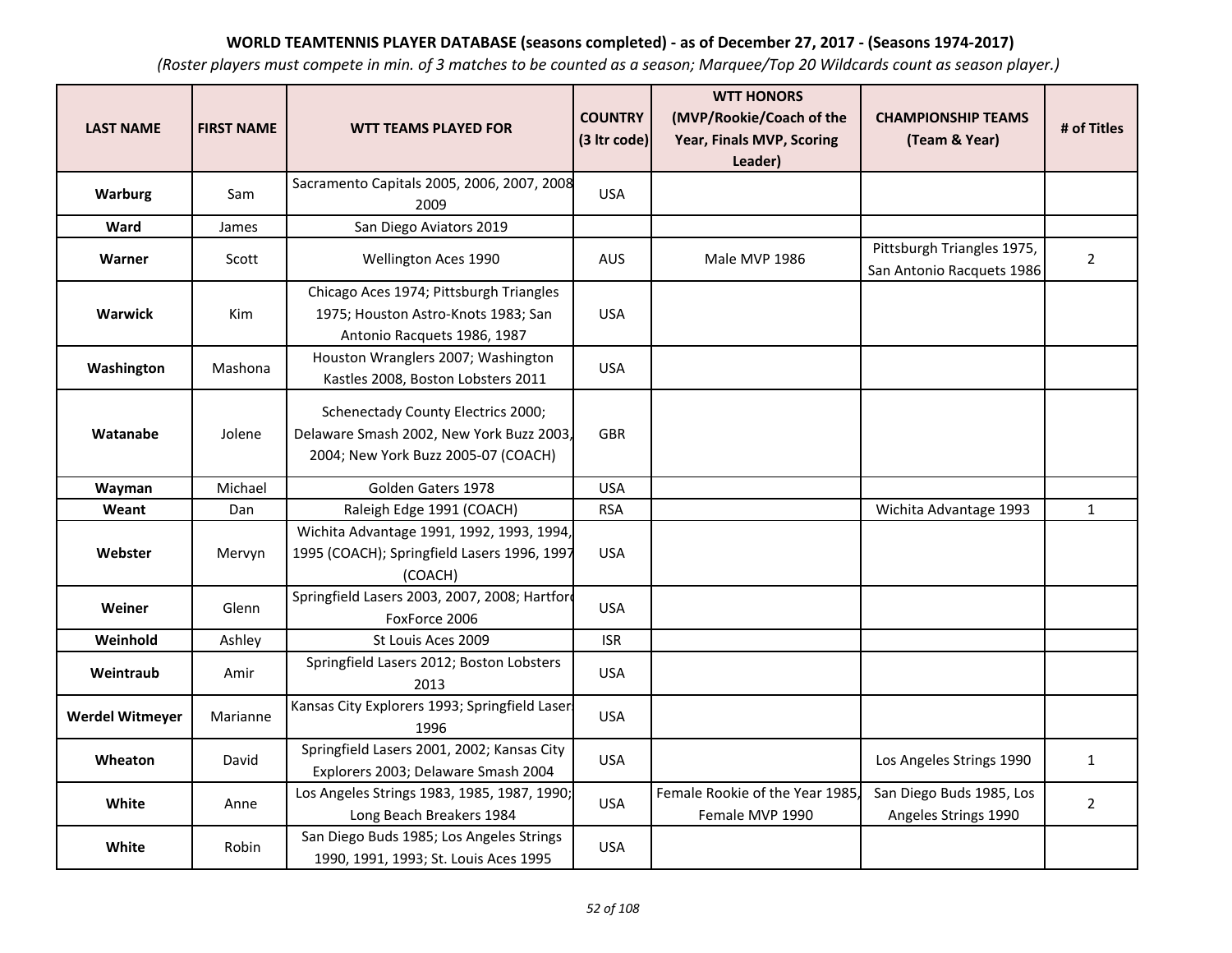| <b>LAST NAME</b>        | <b>FIRST NAME</b> | <b>WTT TEAMS PLAYED FOR</b>                                                                                                                                        | <b>COUNTRY</b><br>(3 Itr code) | <b>WTT HONORS</b><br>(MVP/Rookie/Coach of the<br>Year, Finals MVP, Scoring | <b>CHAMPIONSHIP TEAMS</b><br>(Team & Year)                                  | # of Titles    |
|-------------------------|-------------------|--------------------------------------------------------------------------------------------------------------------------------------------------------------------|--------------------------------|----------------------------------------------------------------------------|-----------------------------------------------------------------------------|----------------|
|                         |                   |                                                                                                                                                                    |                                | Leader)                                                                    |                                                                             |                |
| White                   | Wendy             | Houston Astro-Knots 1982; Dallas Stars 1983                                                                                                                        | <b>RSA</b>                     |                                                                            |                                                                             |                |
| Whitehouse              | Wesley            | Kansas City Explorers 1997; Idaho Sneakers<br>1998; Hartford FoxForce 2004, 2005                                                                                   | <b>USA</b>                     |                                                                            |                                                                             |                |
| Whitlinger              | John              | Indiana Loves 1978                                                                                                                                                 | <b>USA</b>                     |                                                                            |                                                                             |                |
| Whitlinger              | Teri              | Sacramento Capitals 1991                                                                                                                                           | <b>USA</b>                     |                                                                            |                                                                             |                |
| <b>Whitlinger-Jones</b> | Tami              | Sacramento Capitals 1990, 1991; Charlotte<br>Heat 1991; Delaware Smash 1996;<br>Milwaukee Racqueteers 1997                                                         | <b>USA</b>                     |                                                                            |                                                                             |                |
| Whoriskey               | Caitlin           | Boston Lobsters 2014                                                                                                                                               | <b>BEL</b>                     | Female Rookie of the Year 2017                                             | <b>Orange County Breakers</b><br>2017                                       | $\mathbf{1}$   |
| Wickmayer               | Yanina            | Orange County Breakers 2017; Orange<br>County Breakers 2018                                                                                                        | <b>SWE</b>                     | Male Rookie of the Year 1993                                               |                                                                             |                |
| Wilander                | Mats              | New Jersey Stars 1993                                                                                                                                              | <b>USA</b>                     |                                                                            |                                                                             |                |
| Wild                    | Linda             | Milwaukee Racqueteers 1997                                                                                                                                         | <b>USA</b>                     |                                                                            | Charlotte Heat 1988                                                         | $\mathbf{1}$   |
| Wilkison                | Tim               | Charlotte Heat 1988, Raleigh Edge 1990,<br>1991, 1992, 1993; Raleigh Edge 1992, 1993<br>(COACH)                                                                    | <b>USA</b>                     |                                                                            |                                                                             |                |
| Will                    | Allie             | New York Buzz 2009                                                                                                                                                 | <b>USA</b>                     | Male Rookie of the Year 1988,<br>Male MVP 1988                             |                                                                             |                |
| Willenborg              | Blaine            | South Florida Breakers 1988; Wellington<br><b>Aces 1989</b>                                                                                                        | <b>USA</b>                     |                                                                            | San Diego Buds 1985                                                         | $\mathbf{1}$   |
| <b>Willens</b>          | Larry             | San Diego Friars 1982, San Diego Buds 1985<br>(COACH); Sacramento Capitals 1986, 1987,<br>1988, 1989 (COACH)                                                       | <b>USA</b>                     |                                                                            | Washington Kastles 2009,<br>2011                                            | $\overline{2}$ |
| <b>Williams</b>         | Serena            | Delaware Smash 2000; St. Louis Aces 2007<br>(injured); Washington Kastles 2008, 2009,<br>2010 (injured), 2011                                                      | <b>USA</b>                     | 2012 Finals MVP                                                            | Philadelphia Freedoms<br>2006; Washington Kastles<br>2011, 2012, 2014, 2015 | 5              |
| <b>Williams</b>         | Venus             | St. Louis Aces 2000; Delaware Smash 2005;<br>Philadelphia Freedoms 2006, 2007, 2008,<br>2009; Washington Kastles 2010, 2011, 2012,<br>2014, 2015, 2017, 2018, 2019 | <b>GBR</b>                     |                                                                            |                                                                             |                |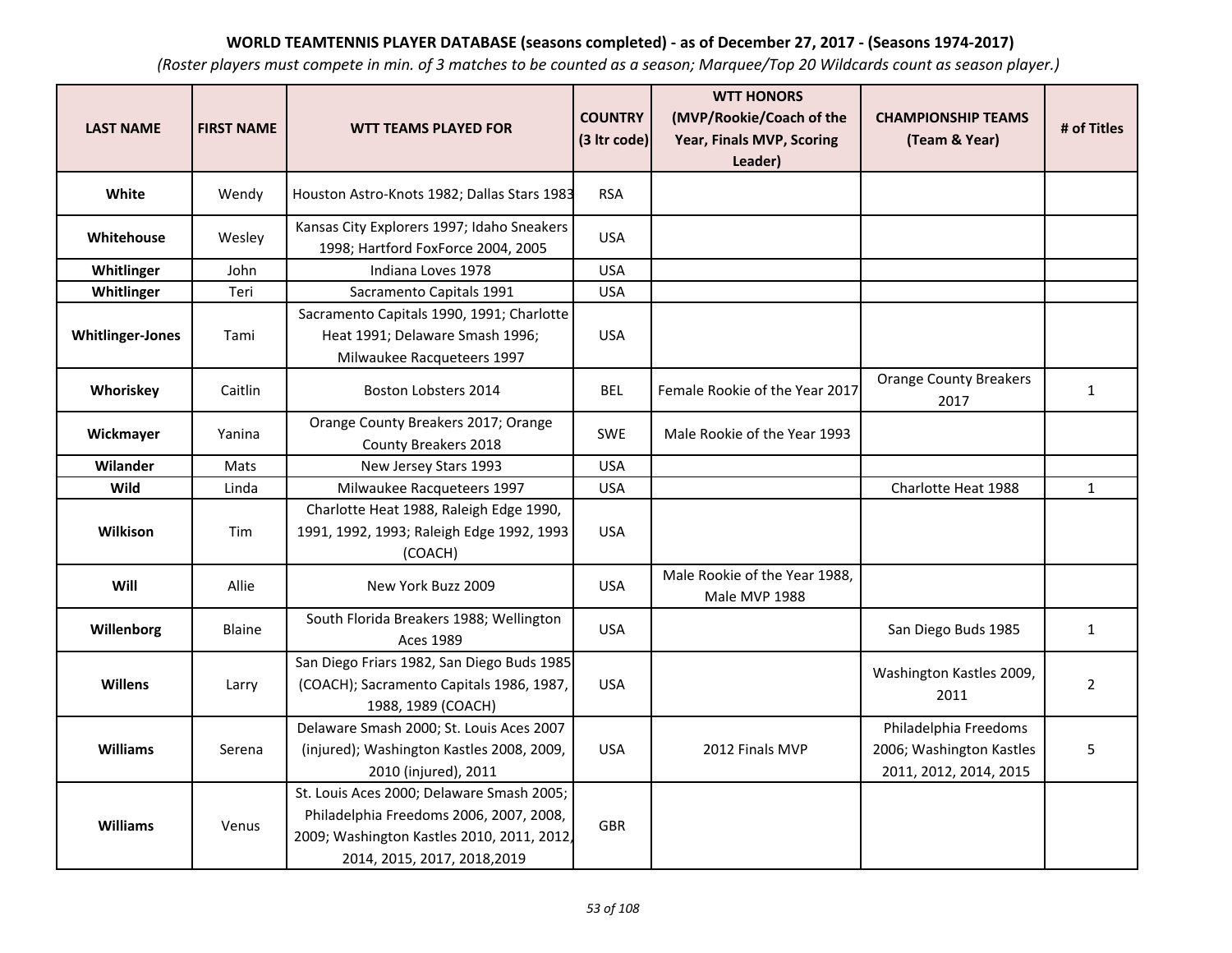| <b>LAST NAME</b>  | <b>FIRST NAME</b> | <b>WTT TEAMS PLAYED FOR</b>                                                | <b>COUNTRY</b><br>$(3$ ltr code) | <b>WTT HONORS</b><br>(MVP/Rookie/Coach of the<br>Year, Finals MVP, Scoring<br>Leader) | <b>CHAMPIONSHIP TEAMS</b><br>(Team & Year) | # of Titles |
|-------------------|-------------------|----------------------------------------------------------------------------|----------------------------------|---------------------------------------------------------------------------------------|--------------------------------------------|-------------|
| <b>Willis</b>     | Marcus            | New York Empire 2016, 2017, San Diego<br>Aviators 2018                     | <b>USA</b>                       |                                                                                       |                                            |             |
| Wilson            | <b>Brian</b>      | St. Louis Aces 2004, 2006; St. Louis Aces<br>2007; New York Sportimes 2008 | <b>USA</b>                       |                                                                                       |                                            |             |
| Winitsky          | Van               | Miami Beach Breakers 1985                                                  | <b>USA</b>                       | Male Rookie of the Year 2007                                                          |                                            |             |
| Witten            | Jesse             | New York Sportimes 2007, 2008, 2009, 2010<br>2011, 2012, 2013              | <b>GER</b>                       |                                                                                       |                                            |             |
| Woehr             | Jasmin            | St. Louis Aces 2007, 2008                                                  | <b>GBR</b>                       |                                                                                       |                                            |             |
| Wood              | Clare             | Sacramento Capitals 1995                                                   | SCO                              |                                                                                       |                                            |             |
| Wooldridge        | Winnie            | Cleveland Nets 1974                                                        | <b>DEN</b>                       |                                                                                       |                                            |             |
| Wozniacki         | Caroline          | Kansas City Explorers 2006; Philadelphia<br>Freedoms 2016                  | <b>USA</b>                       |                                                                                       |                                            |             |
| Yeargin           | Nancy             | <b>Houston Astro-Knots 1983</b>                                            | <b>AUS</b>                       |                                                                                       |                                            |             |
| Young             | Janet             | Chicago Aces 1974; San Diego Friars 1975,<br>1976, 1978                    | <b>USA</b>                       |                                                                                       |                                            |             |
| Young             | Donald            | Philadelphia Freedoms 2016, 2017;2019                                      | <b>USA</b>                       |                                                                                       |                                            |             |
| Zalameda          | Riza              | Sacramento Capitals 2010                                                   | <b>USA</b>                       |                                                                                       |                                            |             |
| <b>Ziegenfuss</b> | Val               | Hawaii Leis 1974; Boston Lobsters 1975 /<br>Cleveland Nets 1975            | <b>RUS</b>                       |                                                                                       |                                            |             |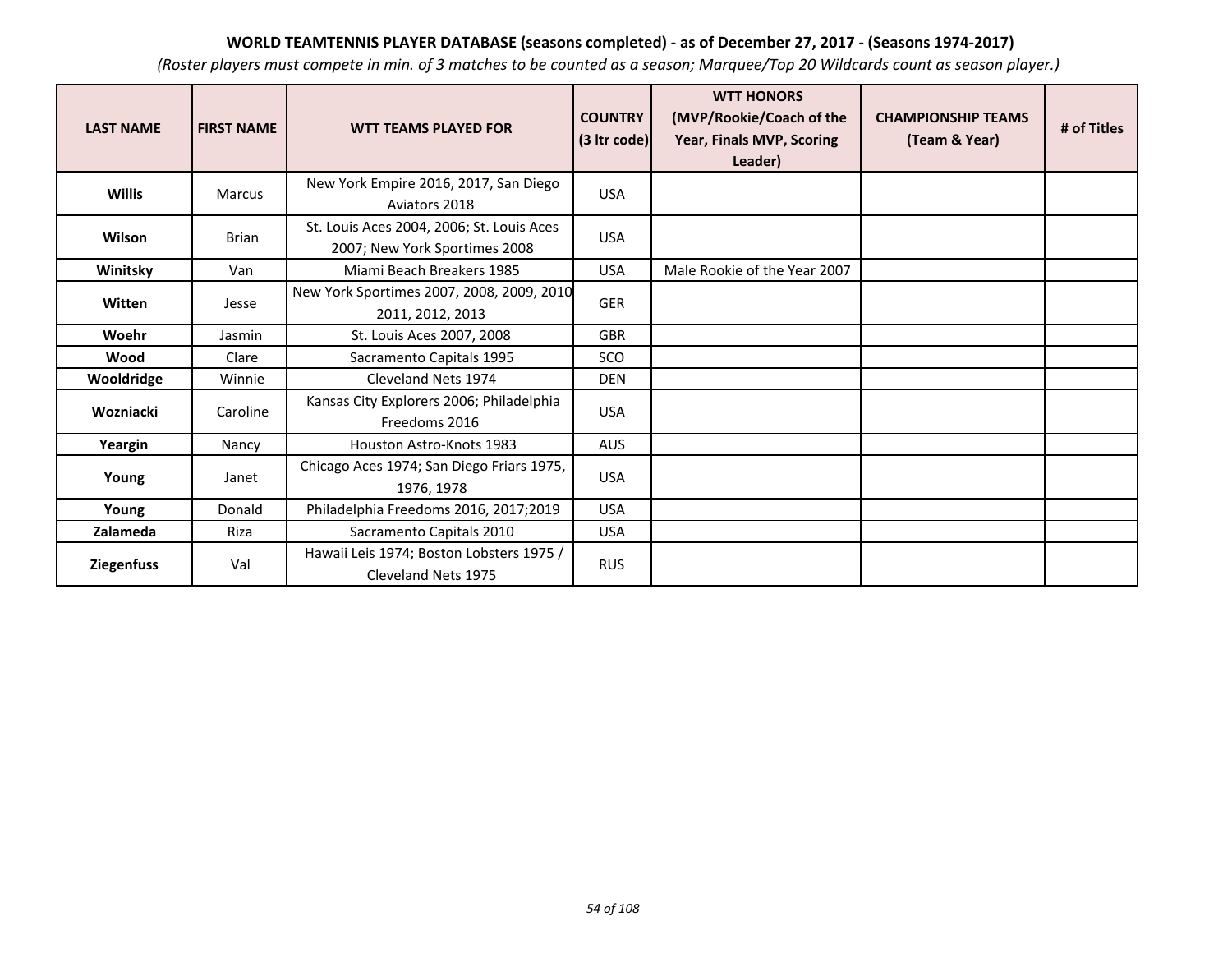*(Roster players must compete in min. of 3 matches to be counted as a season; Marquee/Top 20 Wildcards count as season player.)*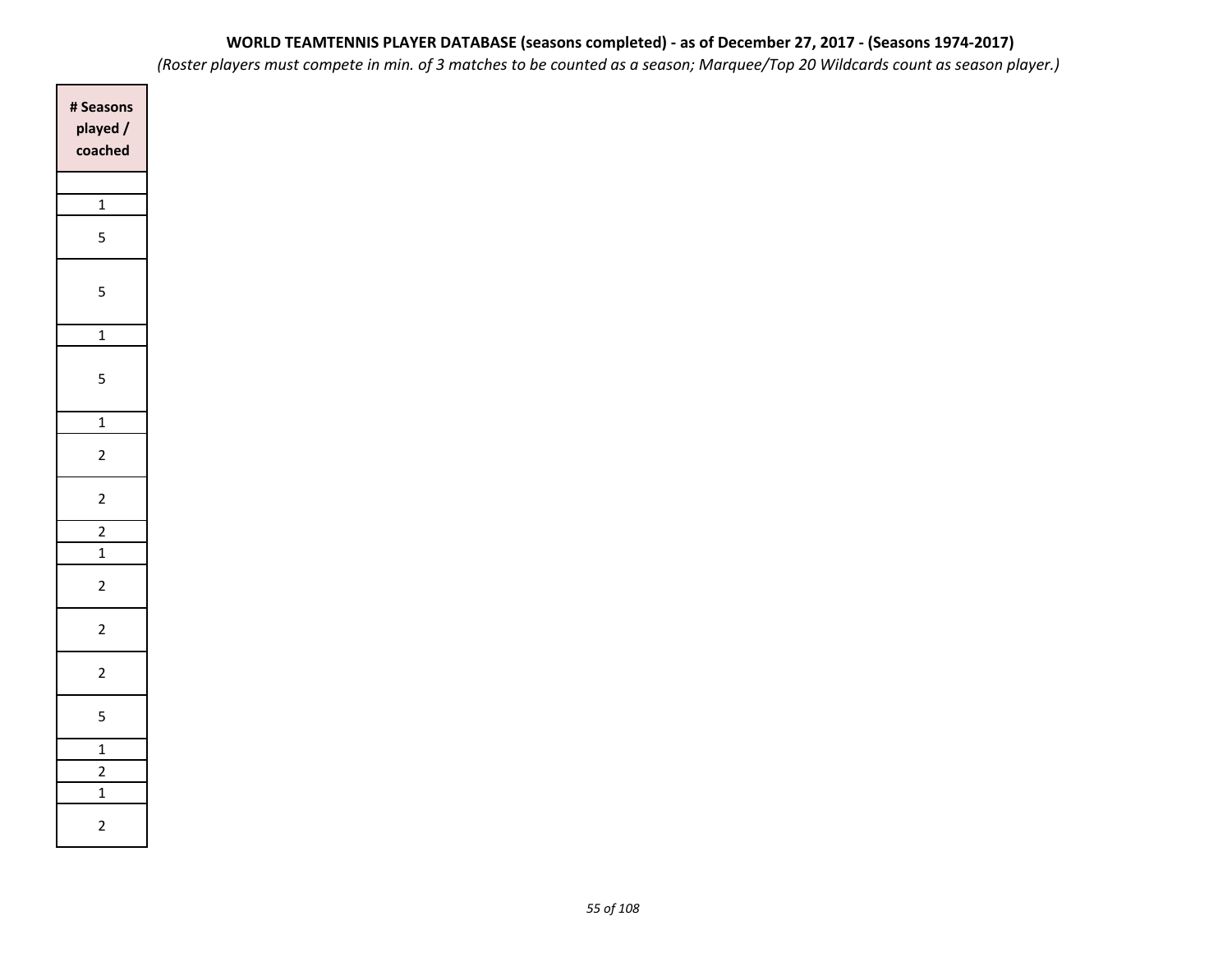| # Seasons<br>played /<br>coached |
|----------------------------------|
| $\overline{c}$                   |
|                                  |
| $\mathbf{1}$                     |
| $\overline{1}$                   |
| $\overline{c}$                   |
| 6                                |
| $\overline{1}$                   |
| $\overline{1}$                   |
| 4                                |
| $\overline{\mathbf{c}}$          |
| $\frac{1}{2}$                    |
| $\overline{c}$                   |
| $\overline{2}$                   |
| 4                                |
| $\overline{2}$                   |
| $\overline{2}$                   |
| 3                                |
| $\overline{1}$                   |
| $\overline{1}$                   |
| $\overline{1}$                   |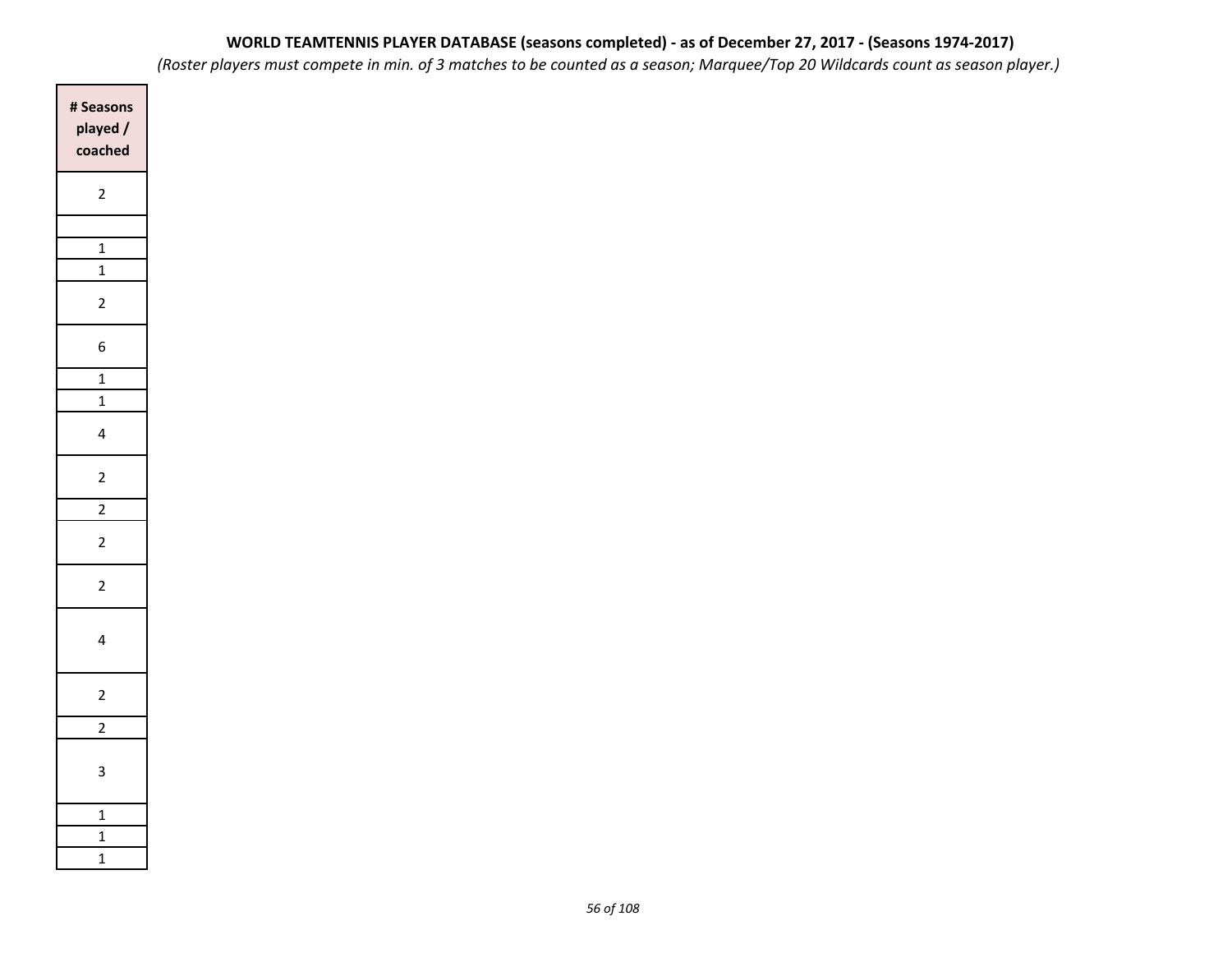*(Roster players must compete in min. of 3 matches to be counted as a season; Marquee/Top 20 Wildcards count as season player.)*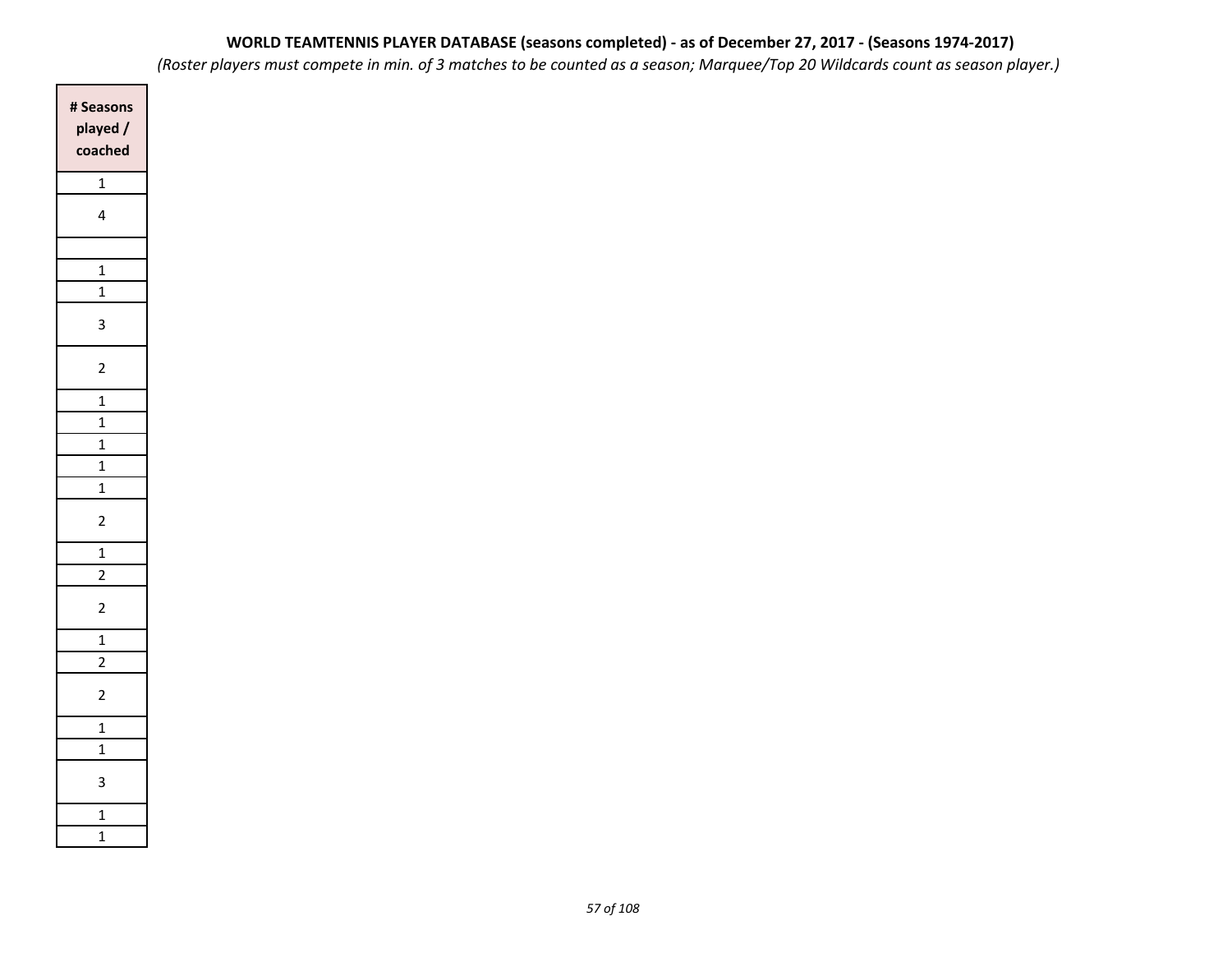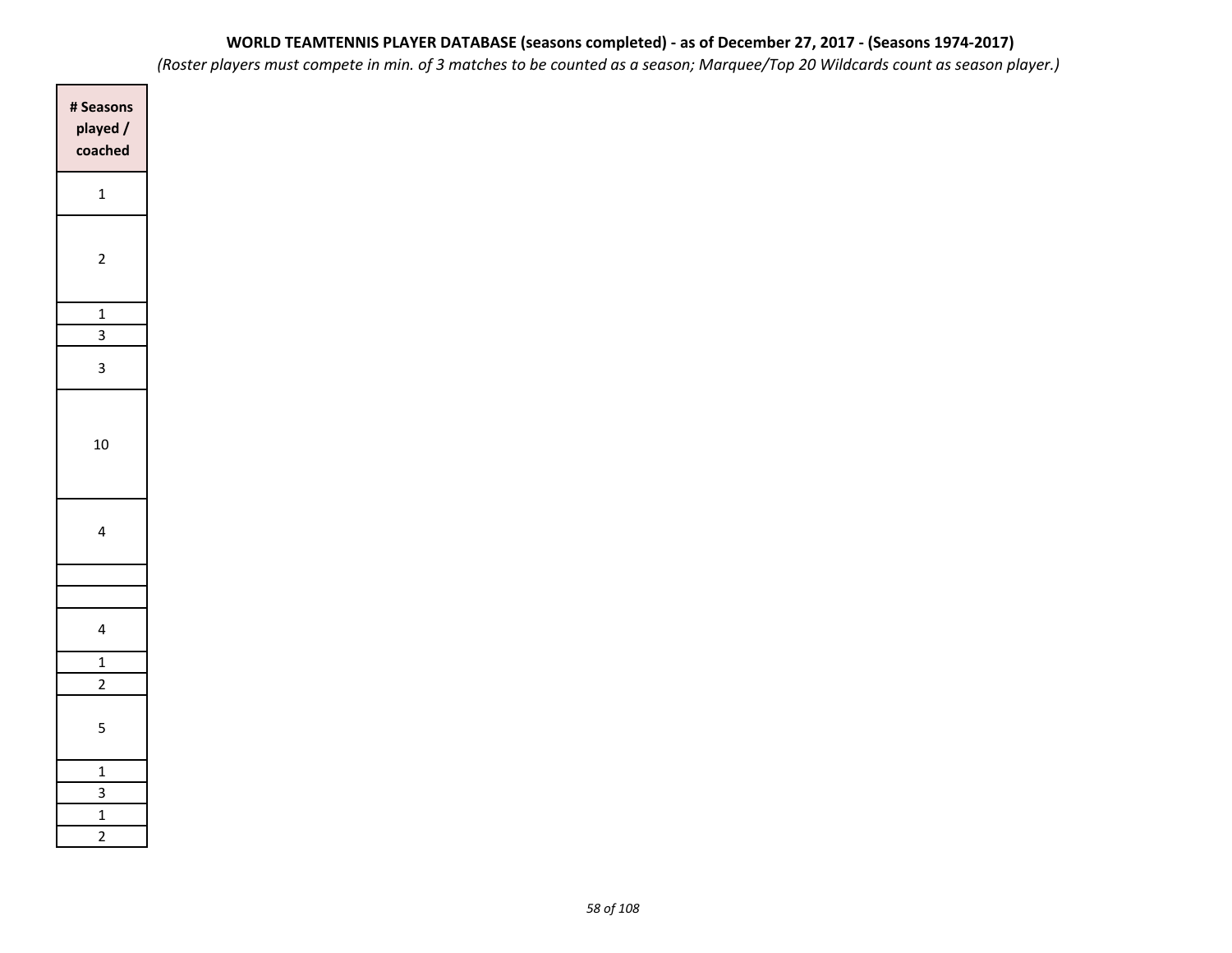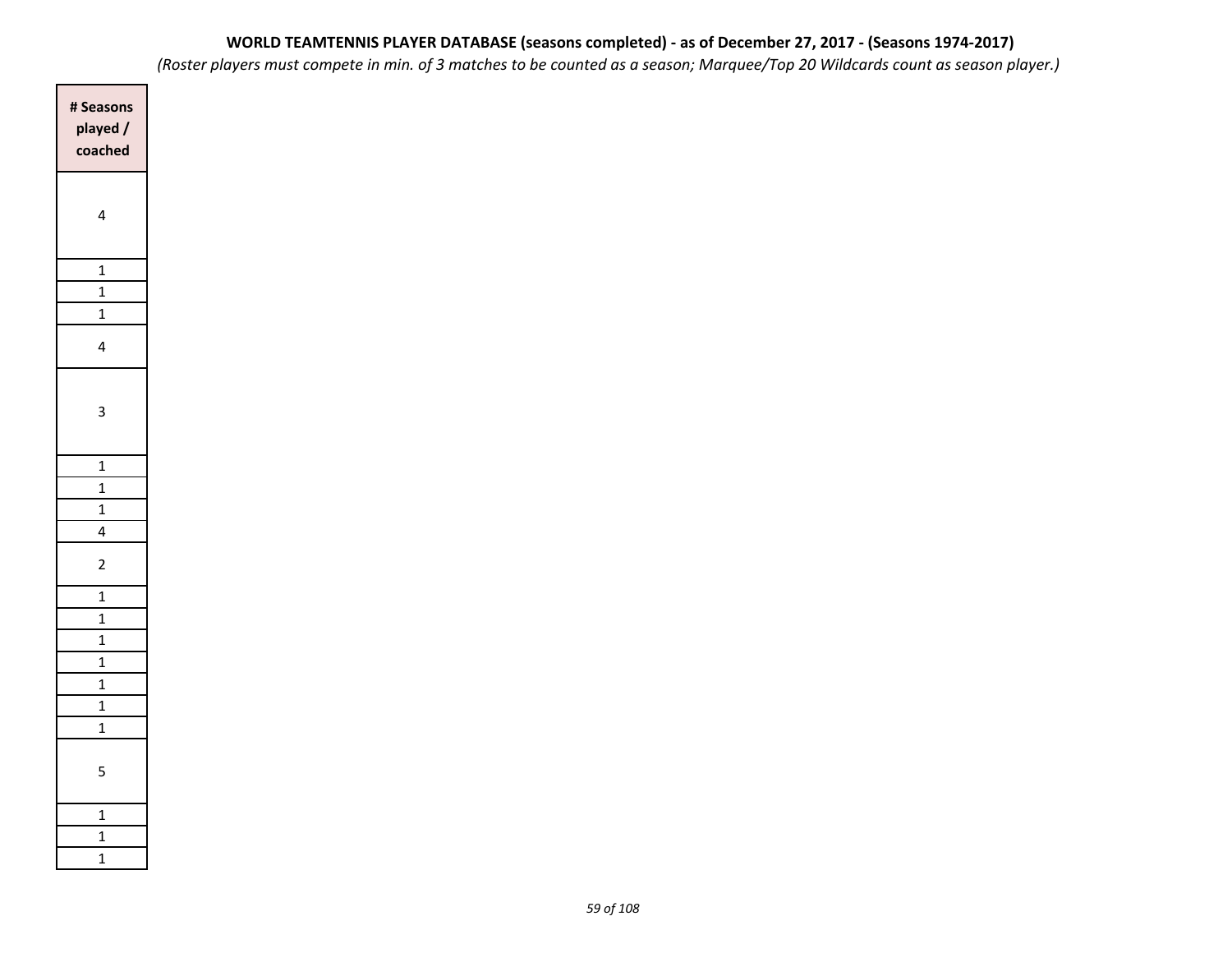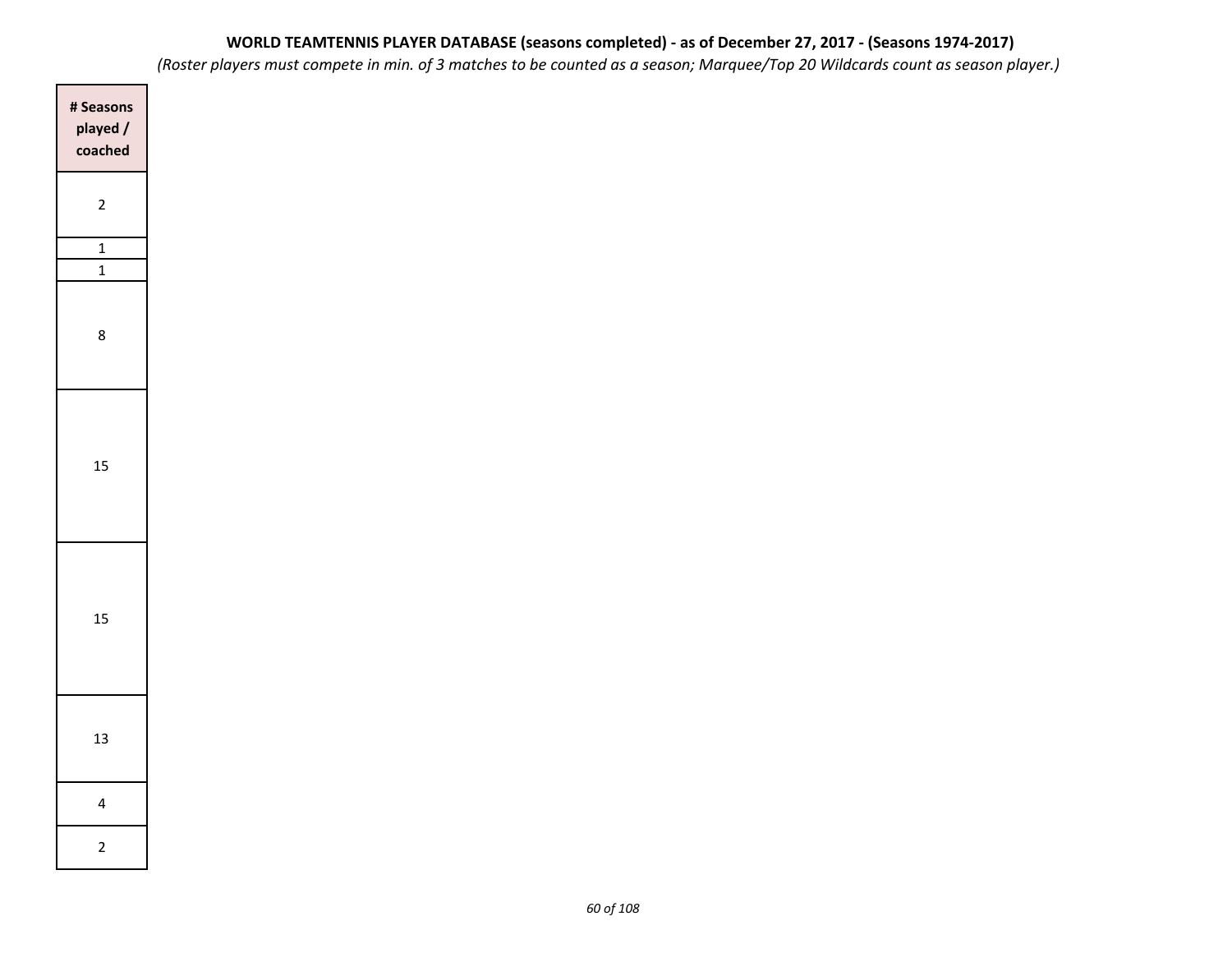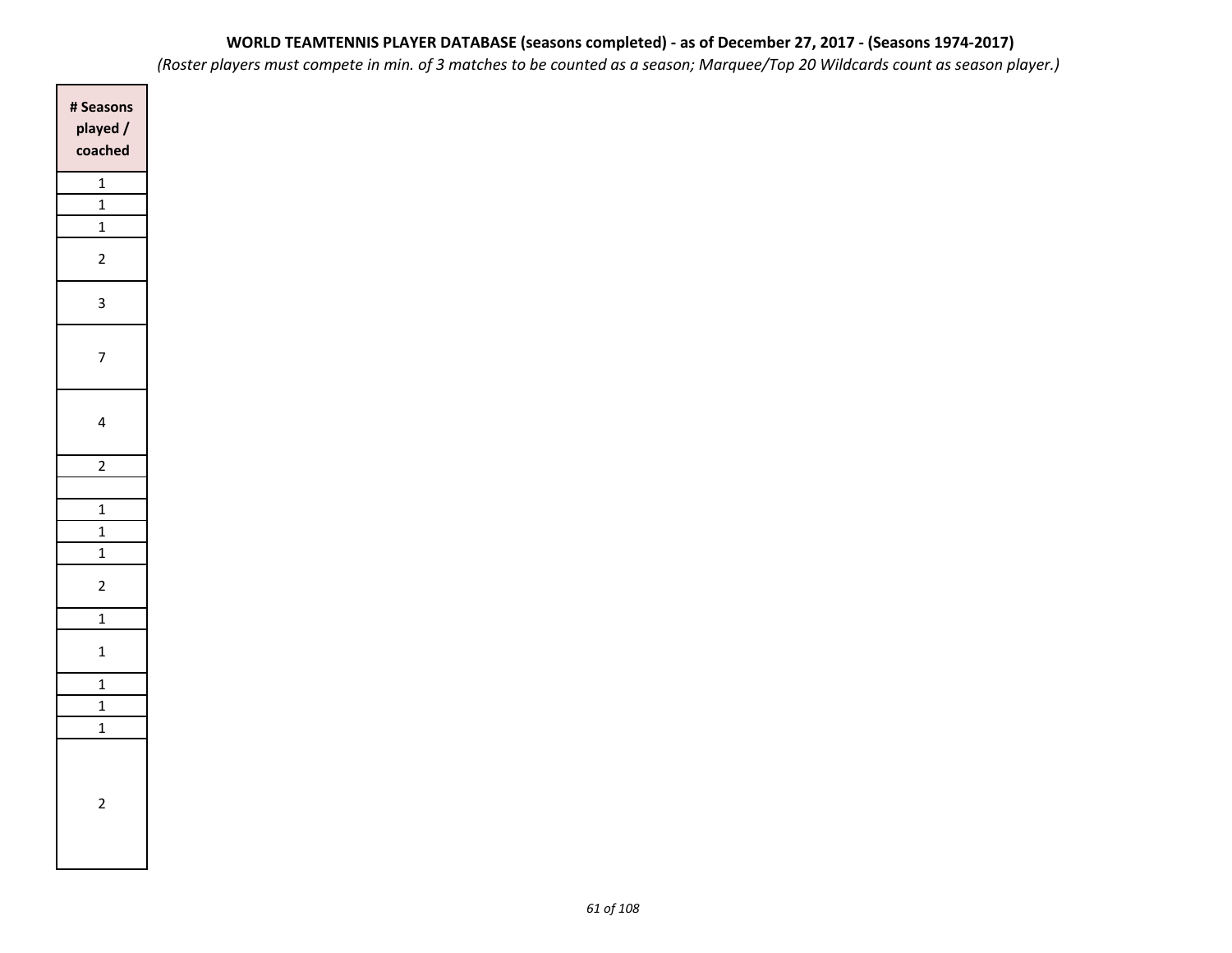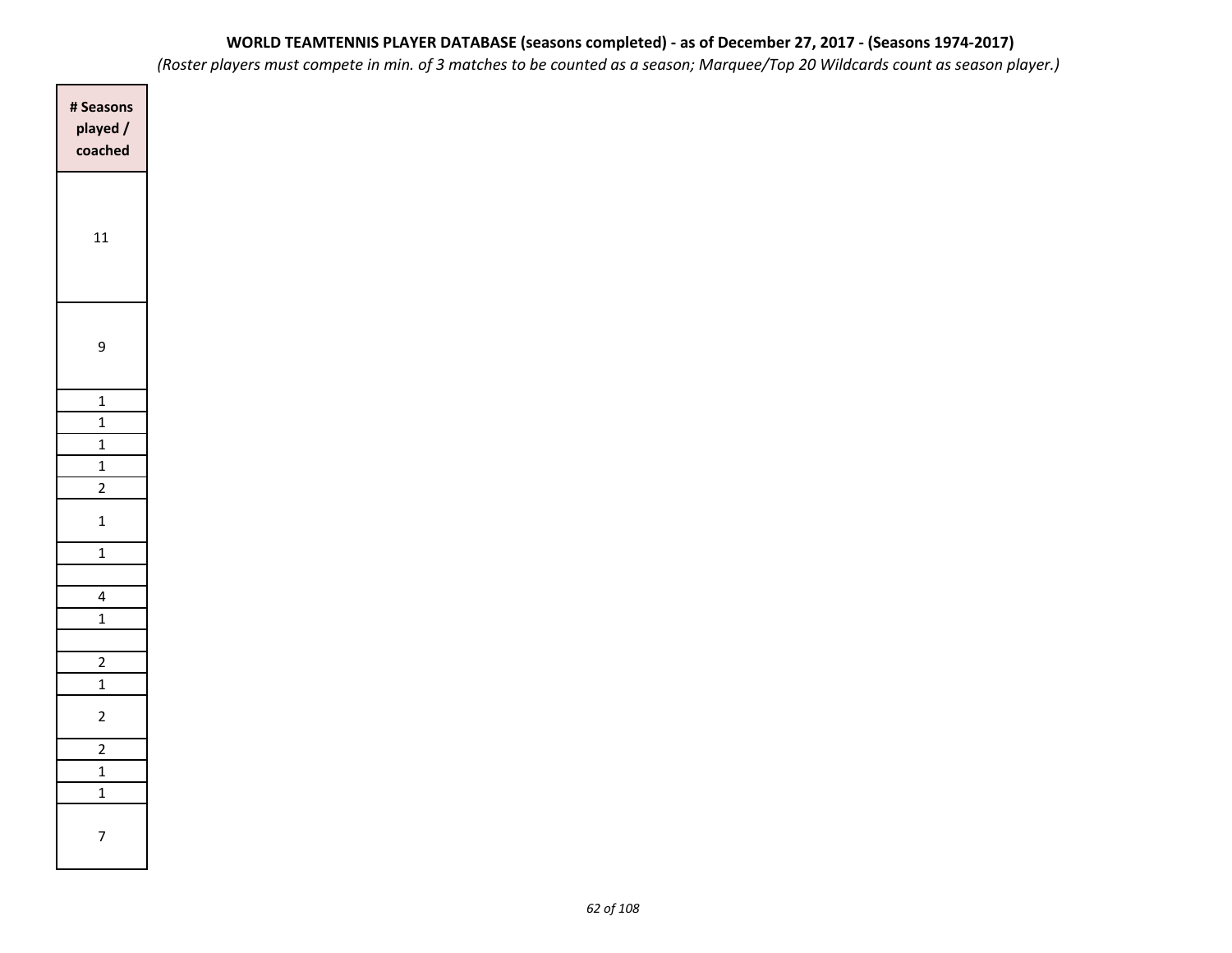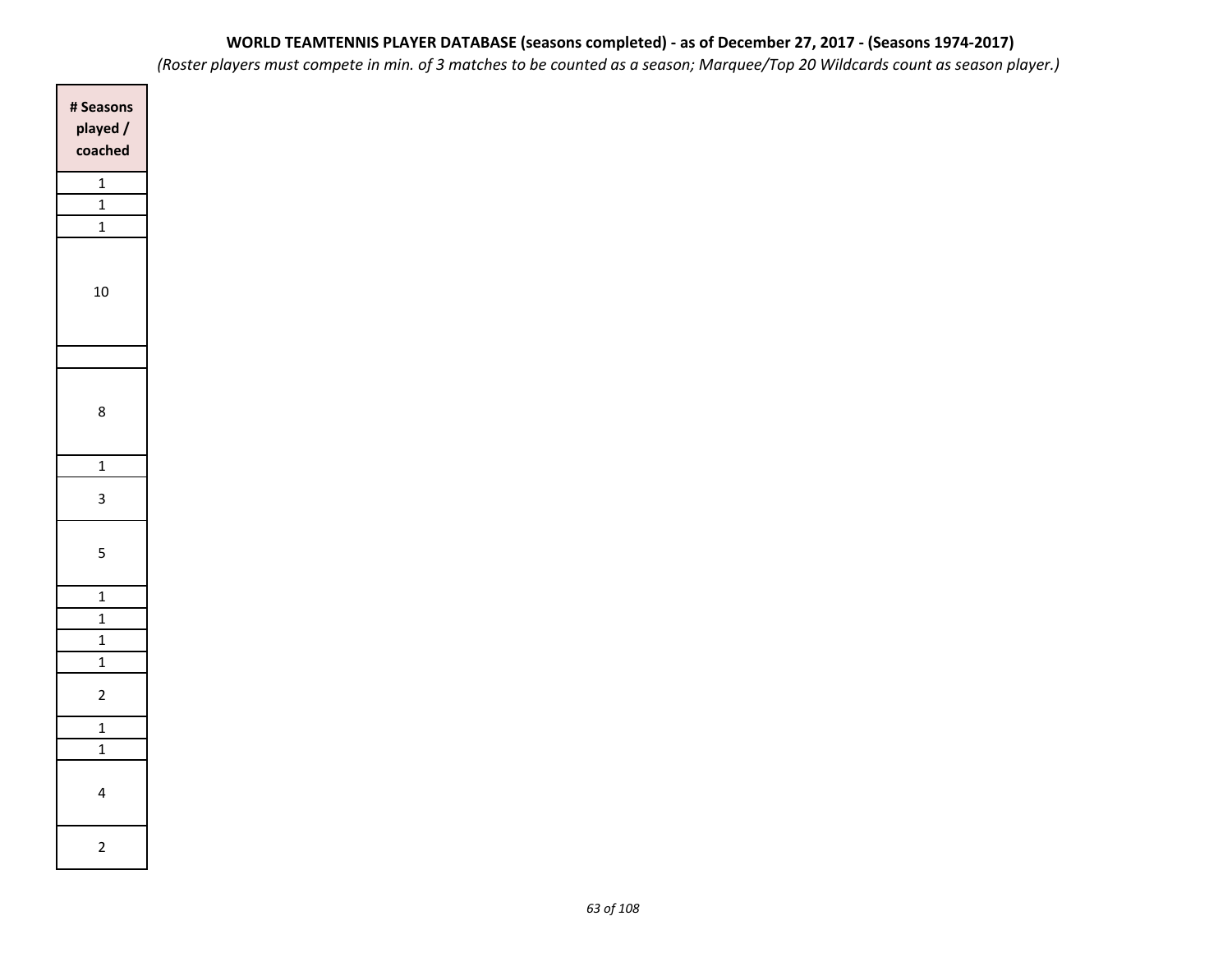*(Roster players must compete in min. of 3 matches to be counted as a season; Marquee/Top 20 Wildcards count as season player.)*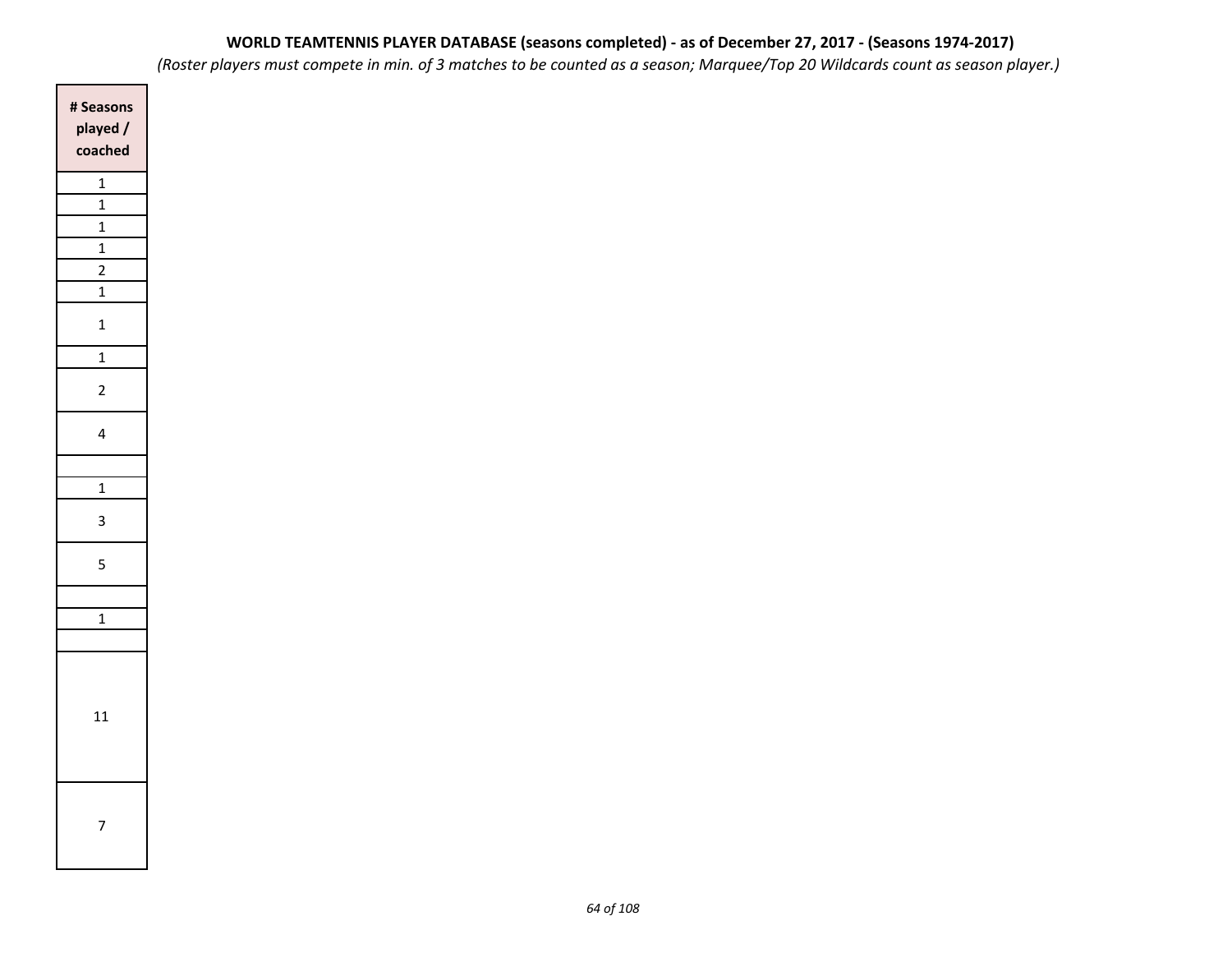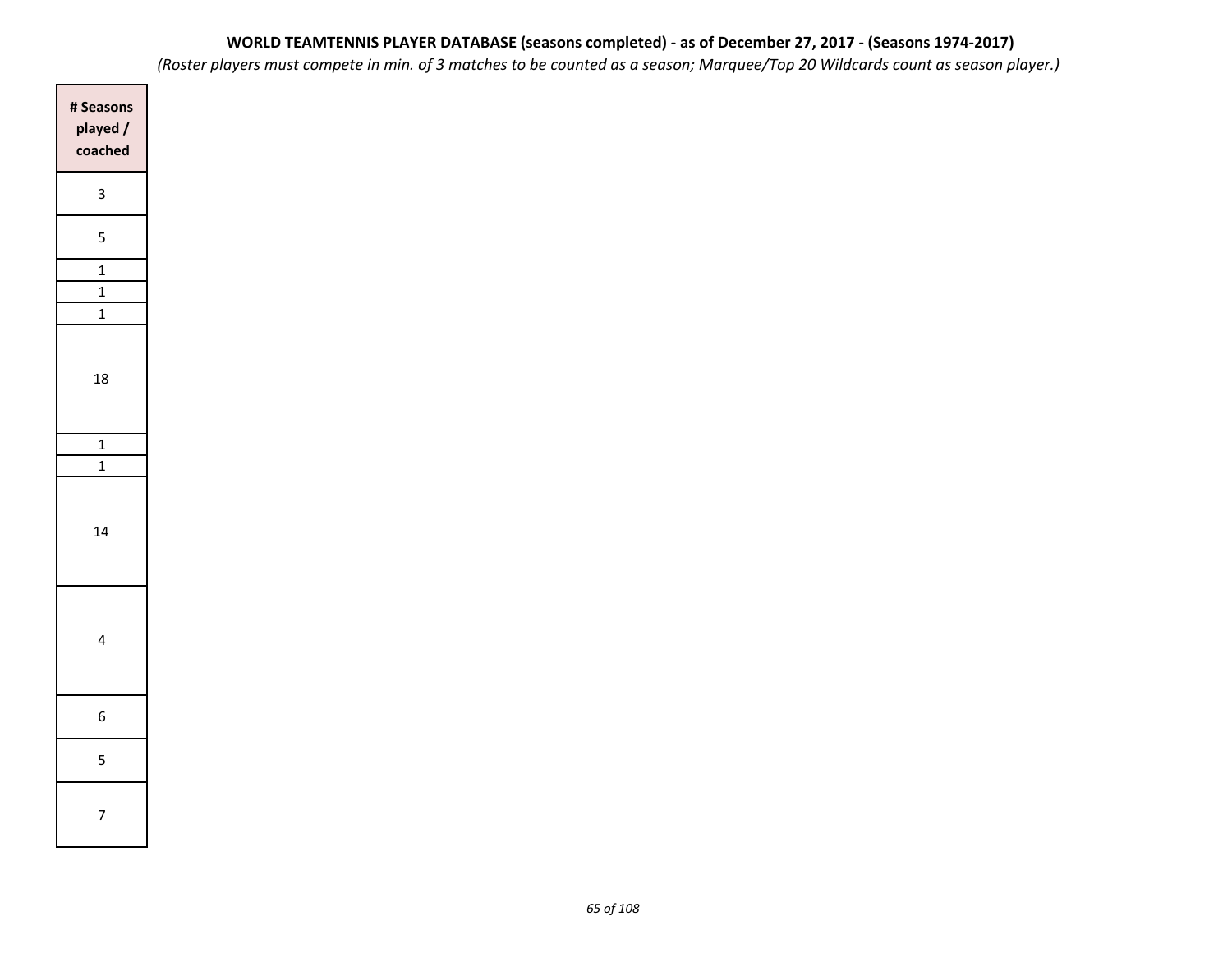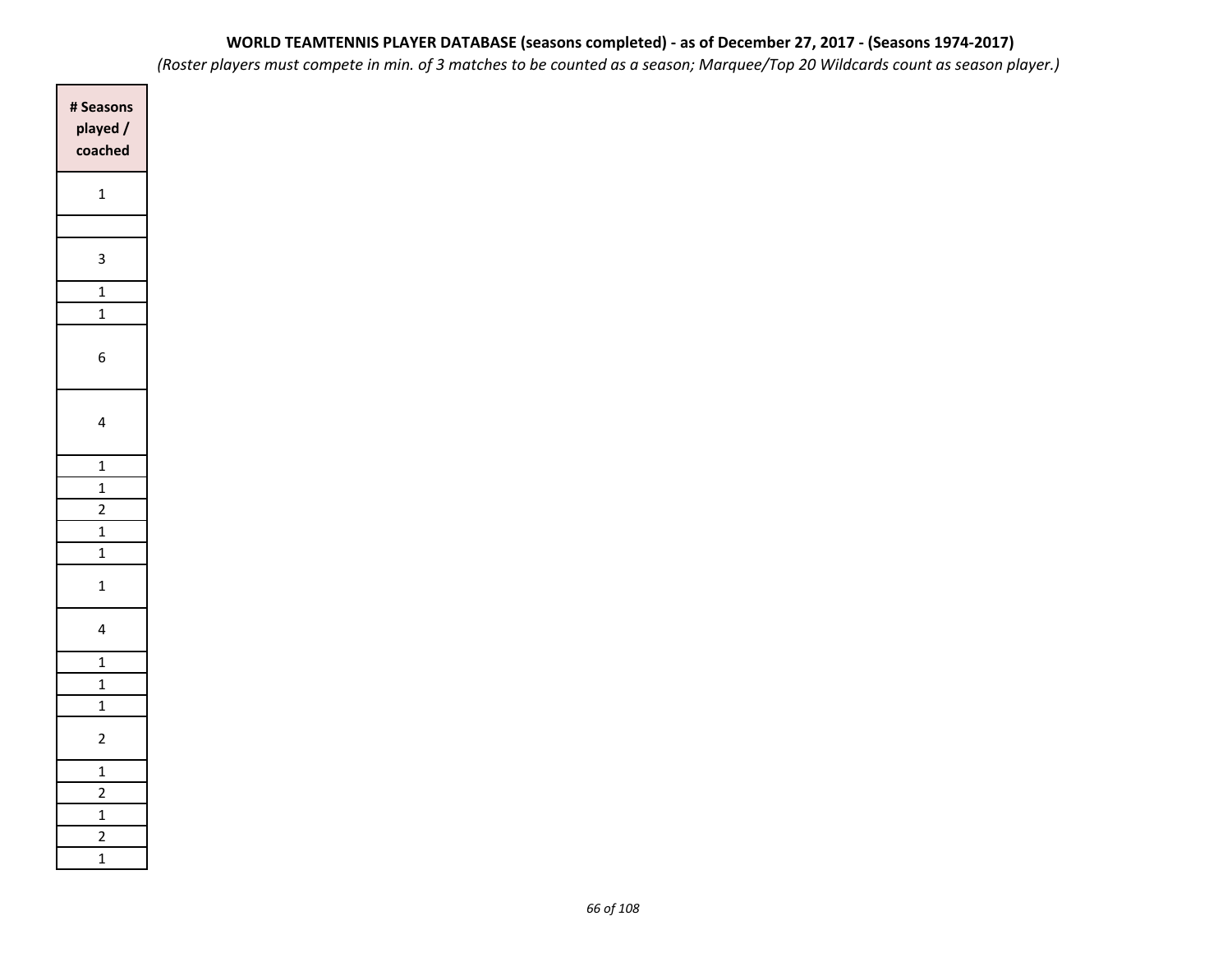| # Seasons<br>played /<br>coached |
|----------------------------------|
| $\overline{1}$                   |
| $\overline{2}$                   |
| $\overline{2}$                   |
| $\overline{\mathbf{1}}$          |
| $\overline{\mathbf{1}}$          |
| $\overline{1}$                   |
| 4                                |
| $\overline{2}$                   |
| 3                                |
| $\overline{1}$                   |
| 5                                |
| $\mathbf{1}$                     |
| $\mathbf{1}$                     |
| 3                                |
| 3                                |
| $\overline{1}$                   |
|                                  |
| $\overline{\mathbf{1}}$          |
| 2                                |
| 3                                |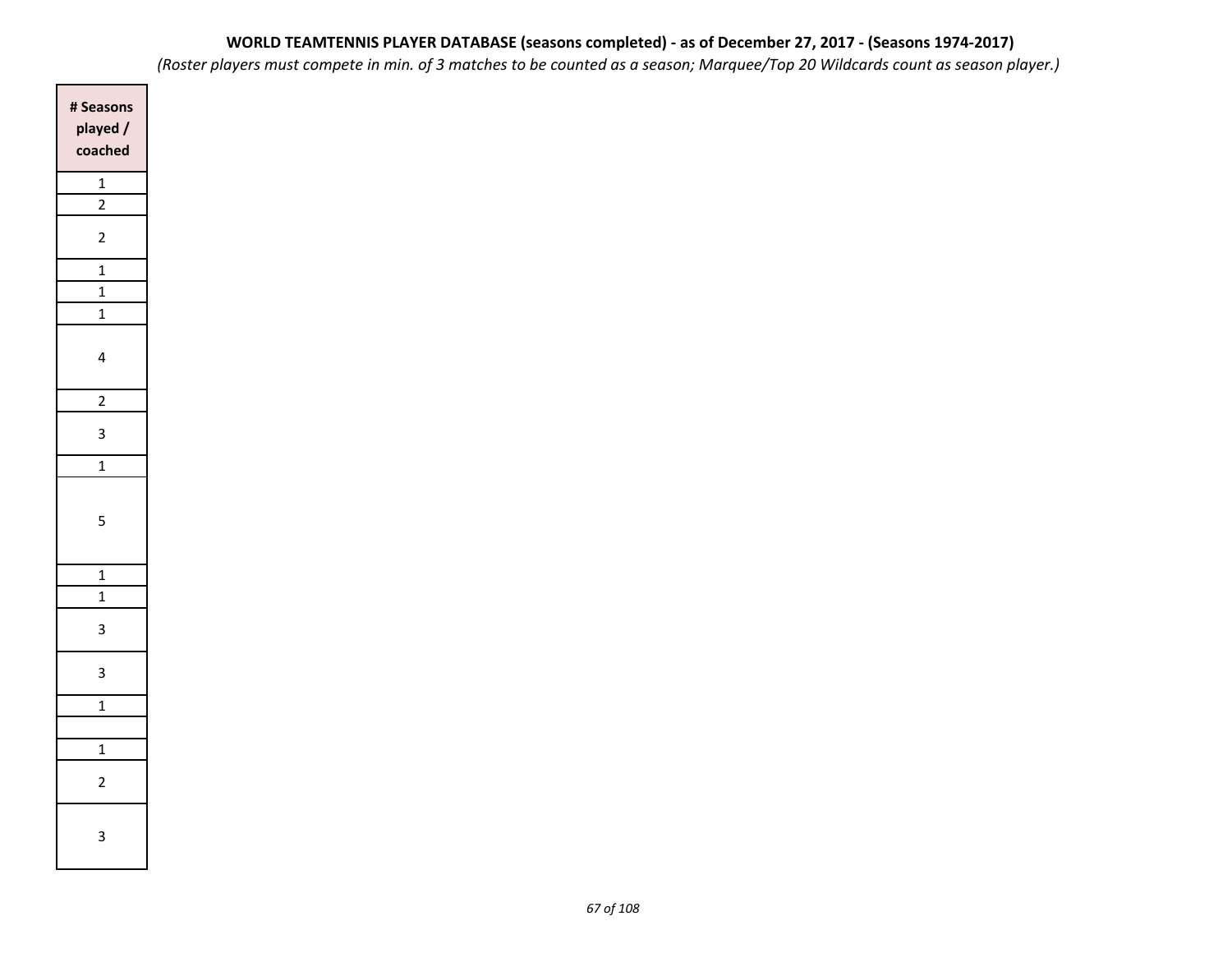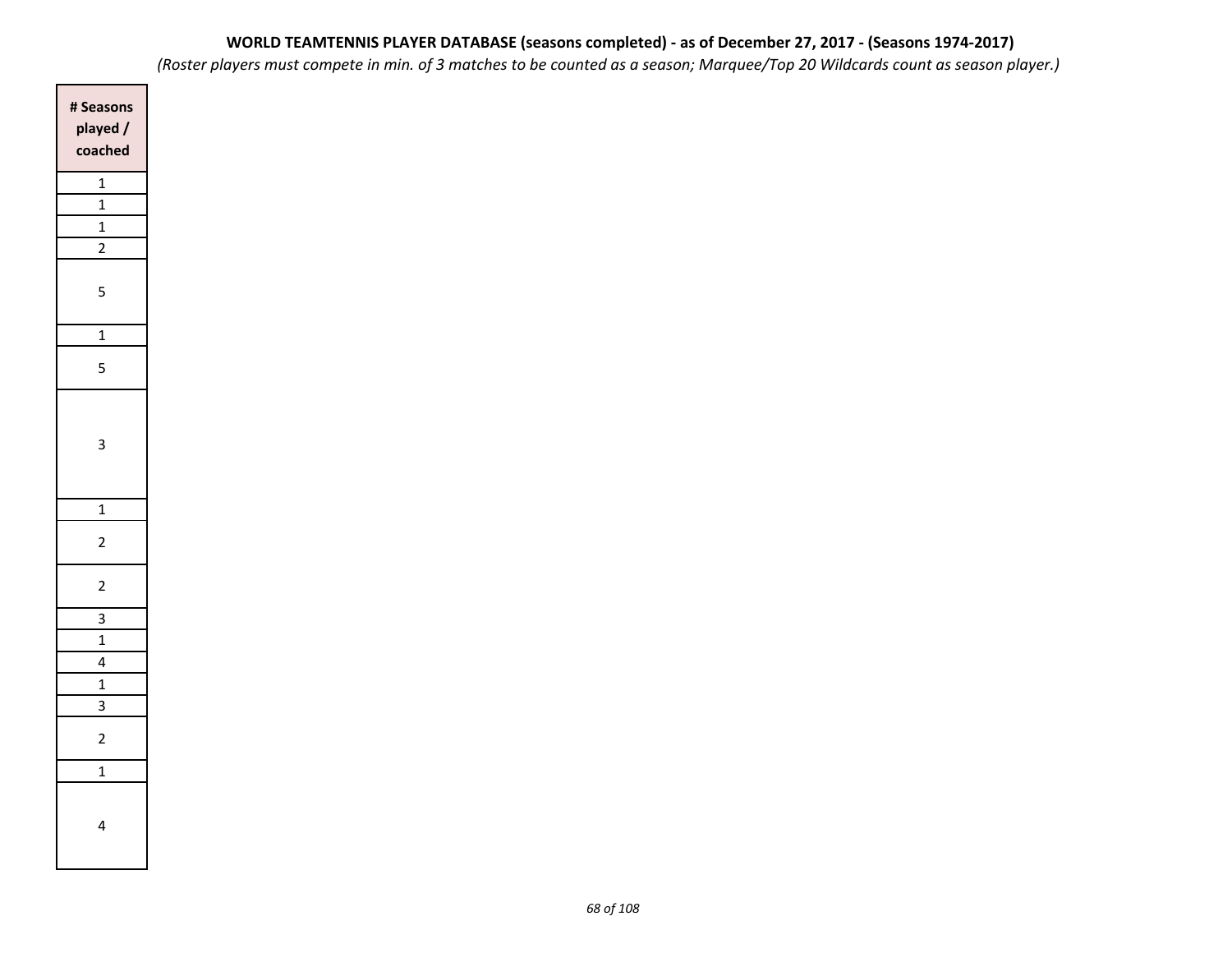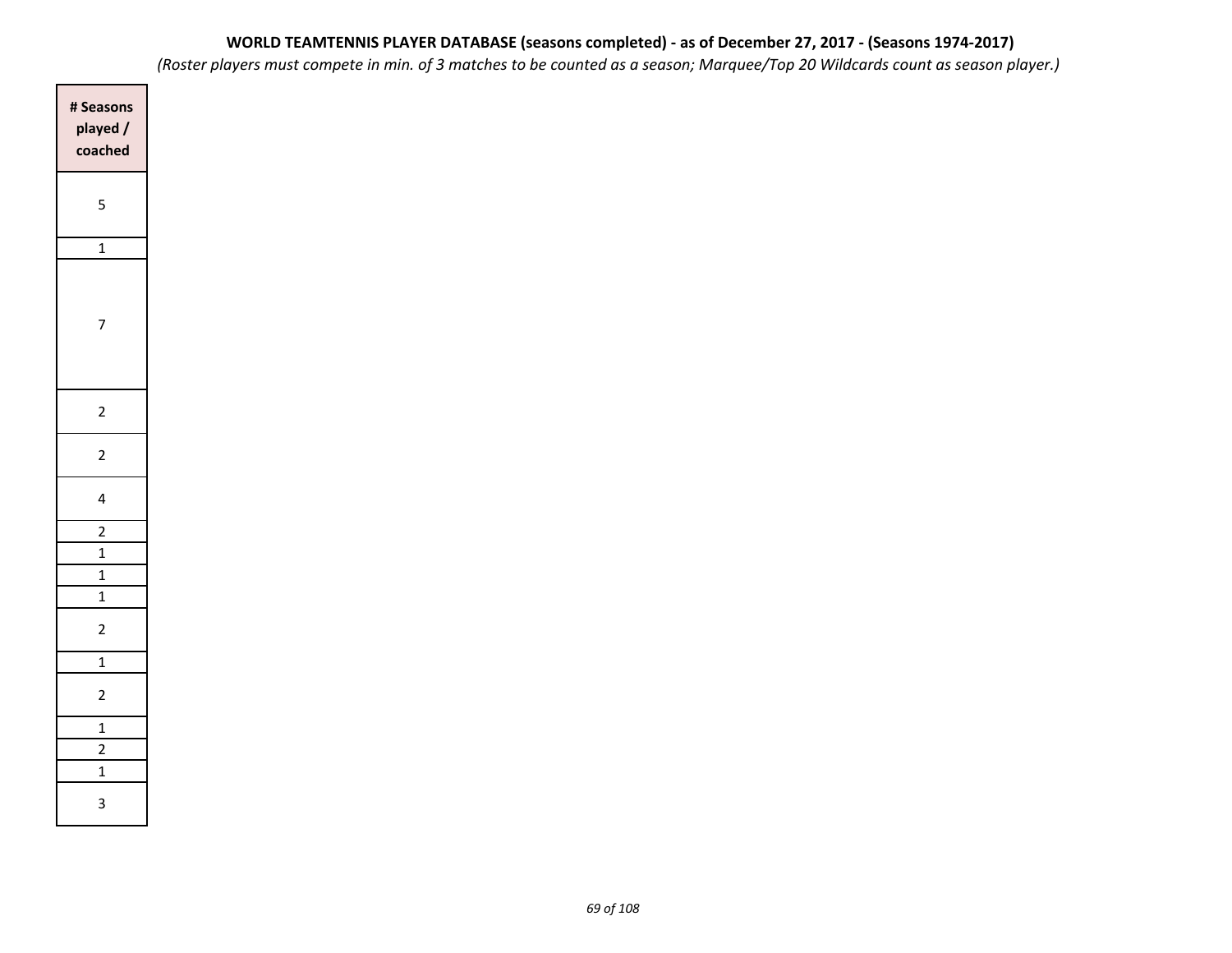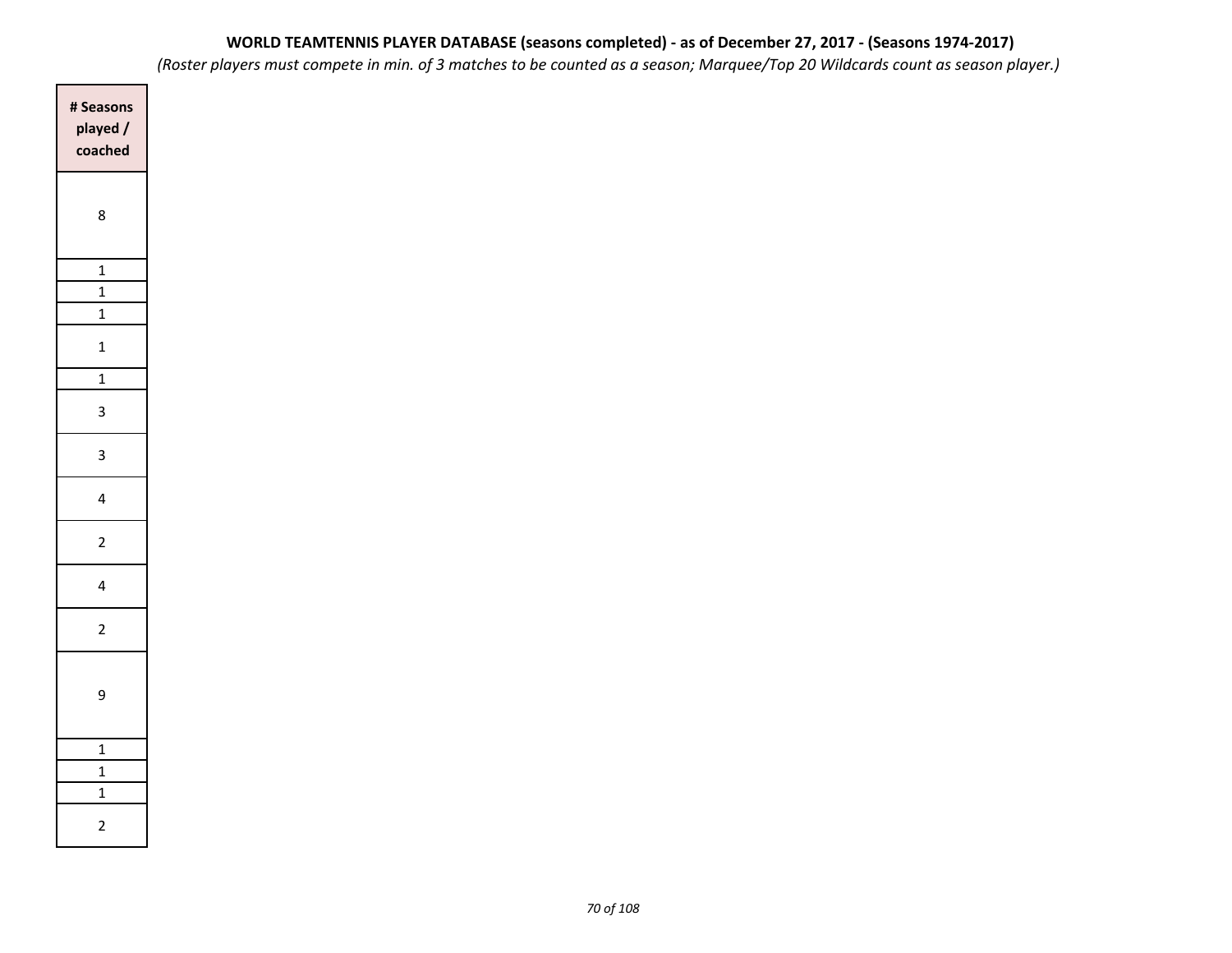| # Seasons<br>played /<br>coached         |
|------------------------------------------|
| 5                                        |
| $\mathbf{1}$                             |
| $\mathbf{1}$                             |
| $\mathbf{1}$                             |
| $\mathbf{1}$                             |
| 5                                        |
| $\overline{2}$                           |
| $\overline{2}$                           |
| $\overline{c}$                           |
| $\overline{1}$                           |
| $\mathbf{1}$                             |
| 3                                        |
| $\mathbf{1}$                             |
| $\overline{c}$                           |
| $\overline{1}$                           |
| $\overline{2}$                           |
| $\overline{2}$                           |
| $\overline{1}$                           |
| $\overline{3}$                           |
| $\mathbf{1}$                             |
| $\overline{\mathbf{1}}$<br>$\frac{1}{2}$ |
|                                          |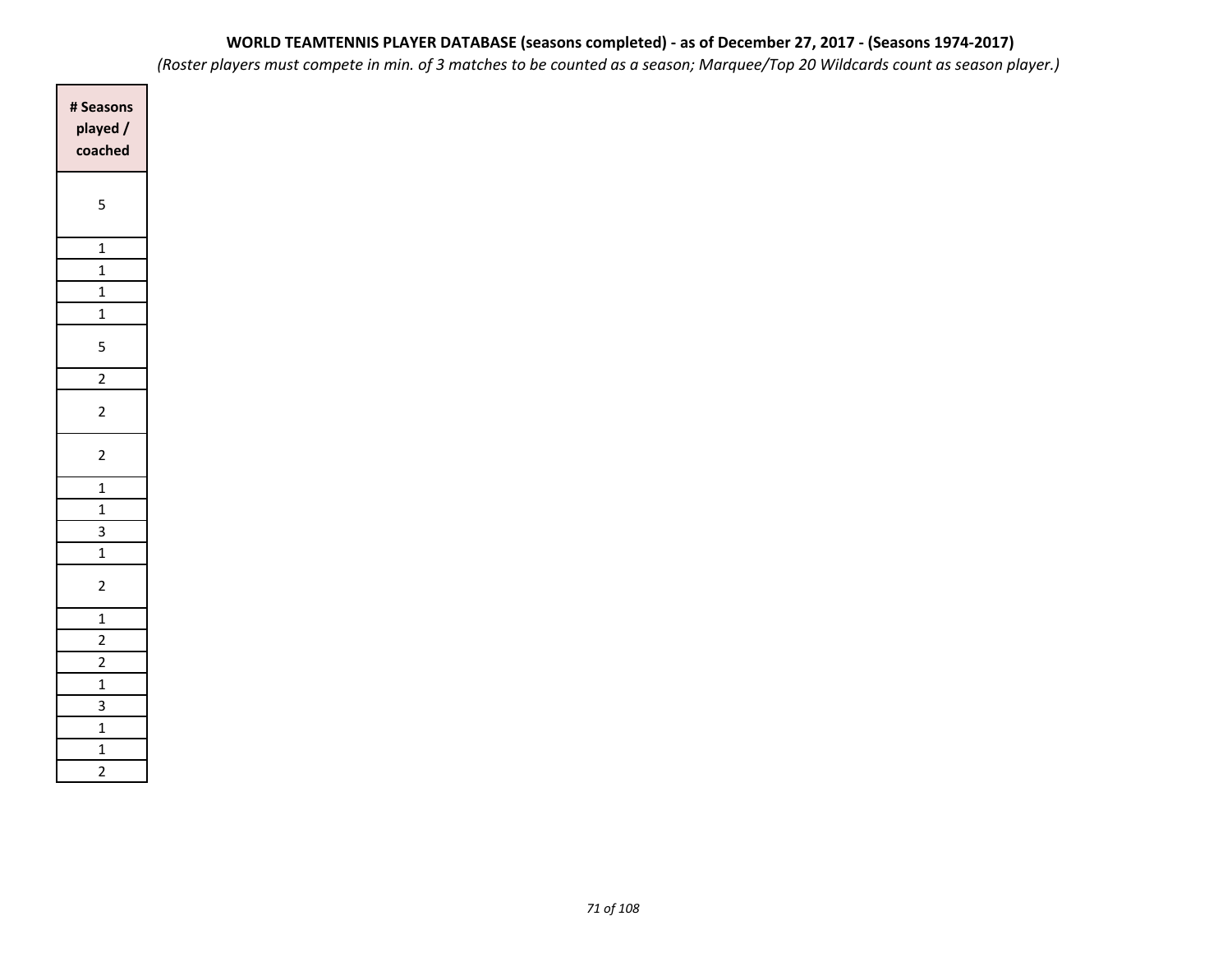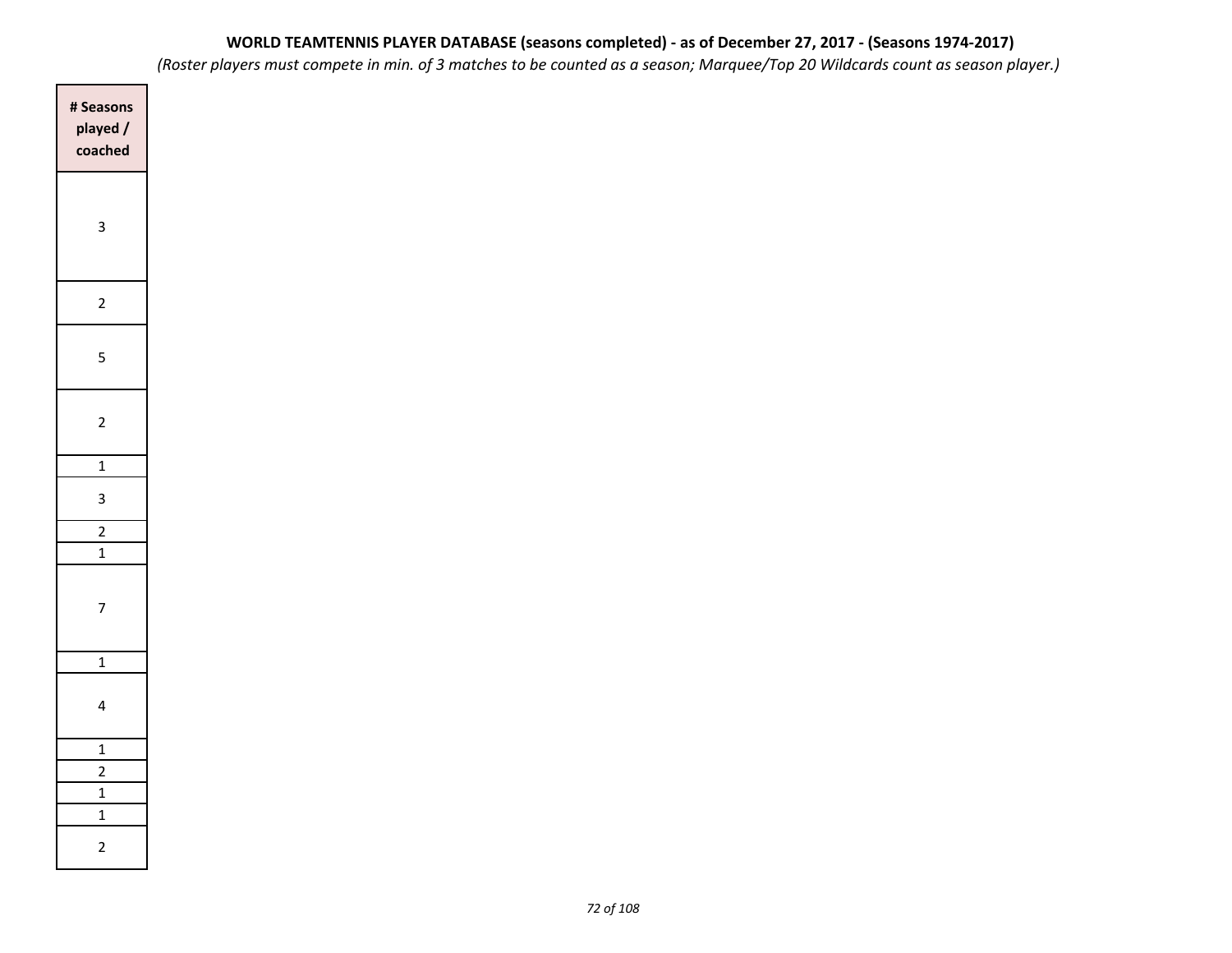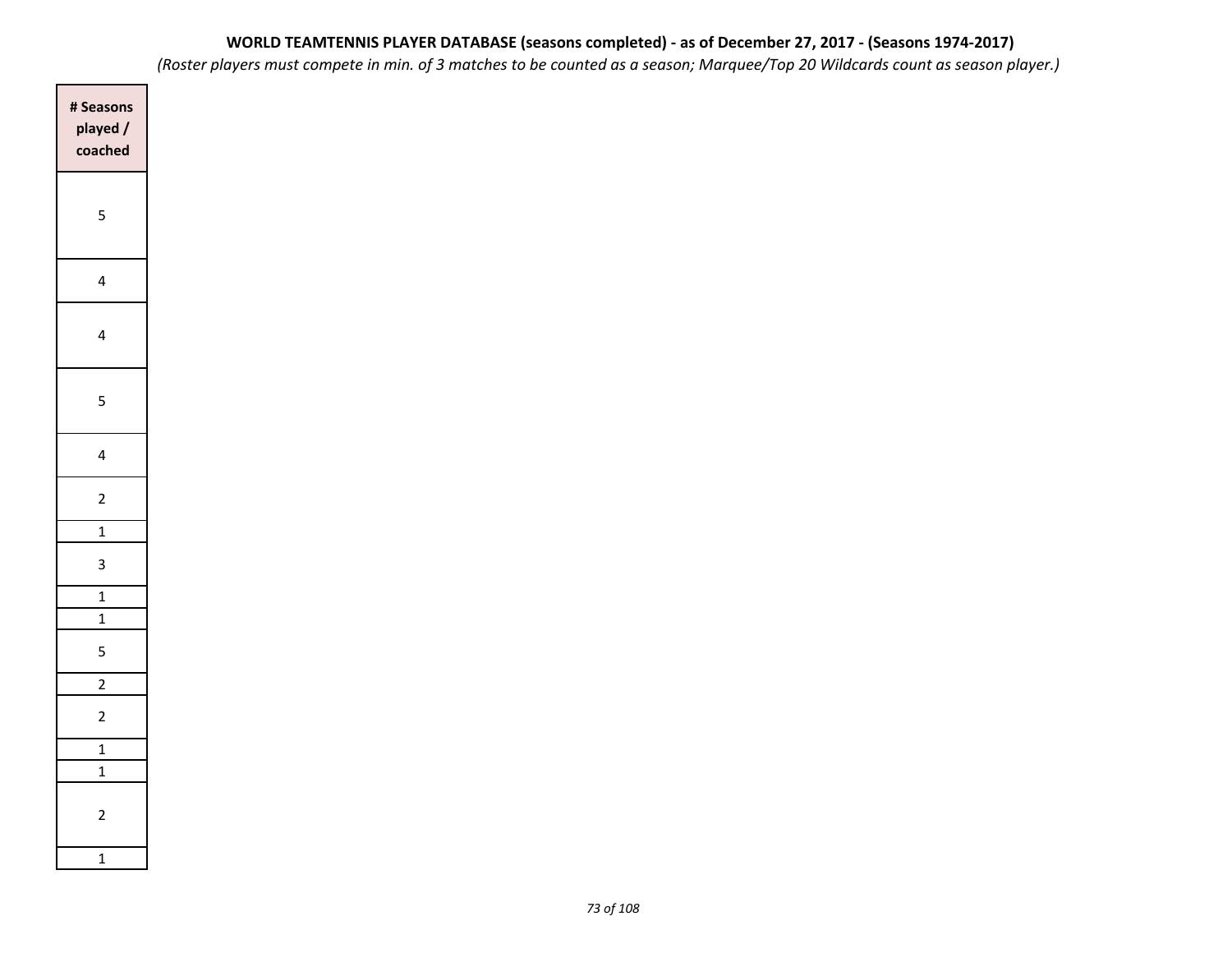| # Seasons<br>played /<br>coached |
|----------------------------------|
| $\overline{1}$                   |
| 5                                |
| $\overline{c}$                   |
| $\overline{1}$                   |
| $\overline{2}$                   |
| $\overline{c}$                   |
| $\overline{c}$                   |
| 3                                |
| 15                               |
| 4                                |
| 5                                |
| 5                                |
| $\overline{1}$                   |
| $\overline{\mathbf{c}}$          |
| $\frac{1}{2}$                    |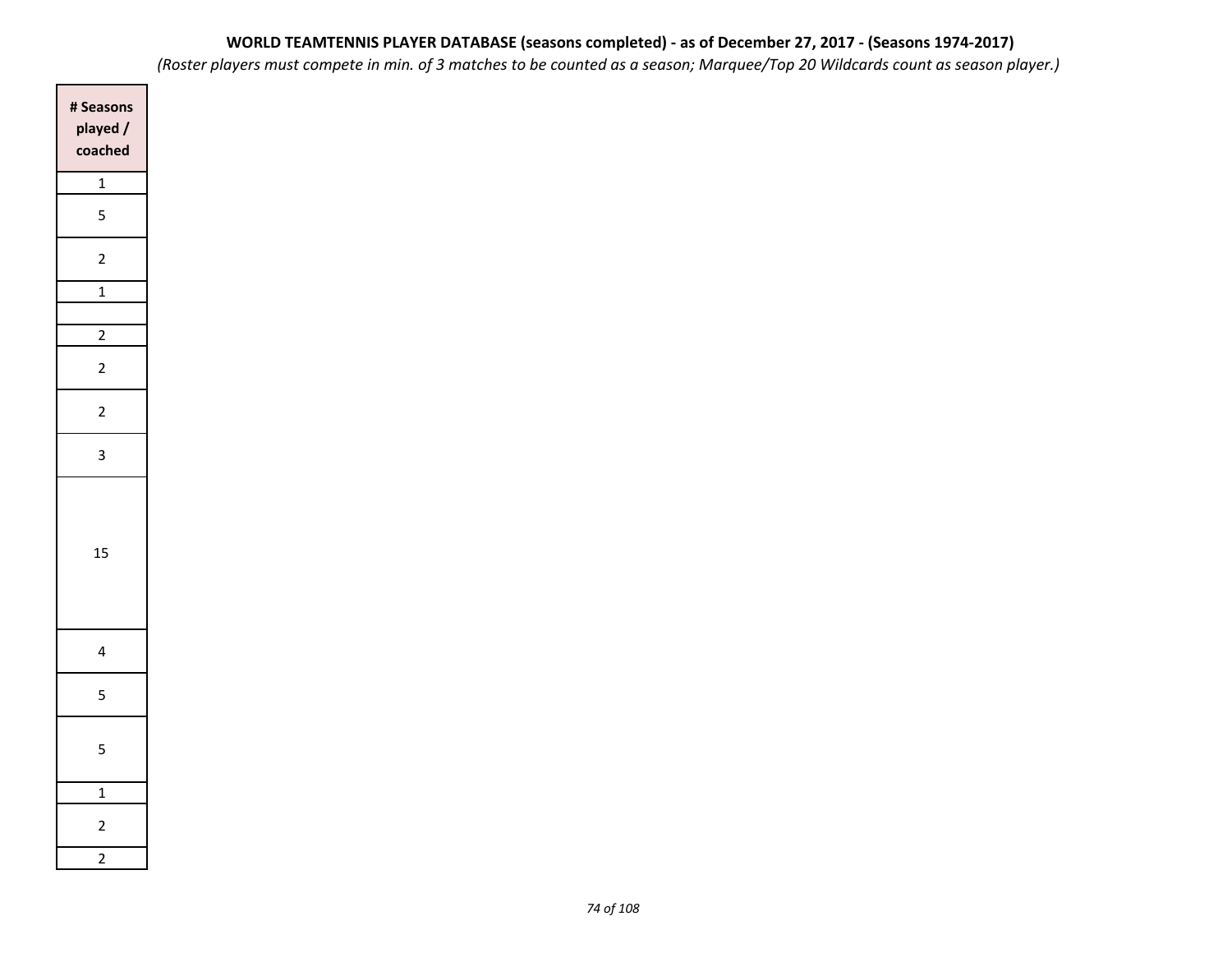*(Roster players must compete in min. of 3 matches to be counted as a season; Marquee/Top 20 Wildcards count as season player.)*

| # Seasons<br>played/<br>coached |
|---------------------------------|
| $\overline{a}$                  |
| $\overline{a}$                  |
| 3                               |
| 3                               |
| 10                              |
|                                 |
| $\overline{1}$                  |
| 5                               |
| 3                               |
| $\mathbf{1}$                    |
| $\overline{2}$                  |
| $\overline{\mathbf{1}}$         |

 $\Box$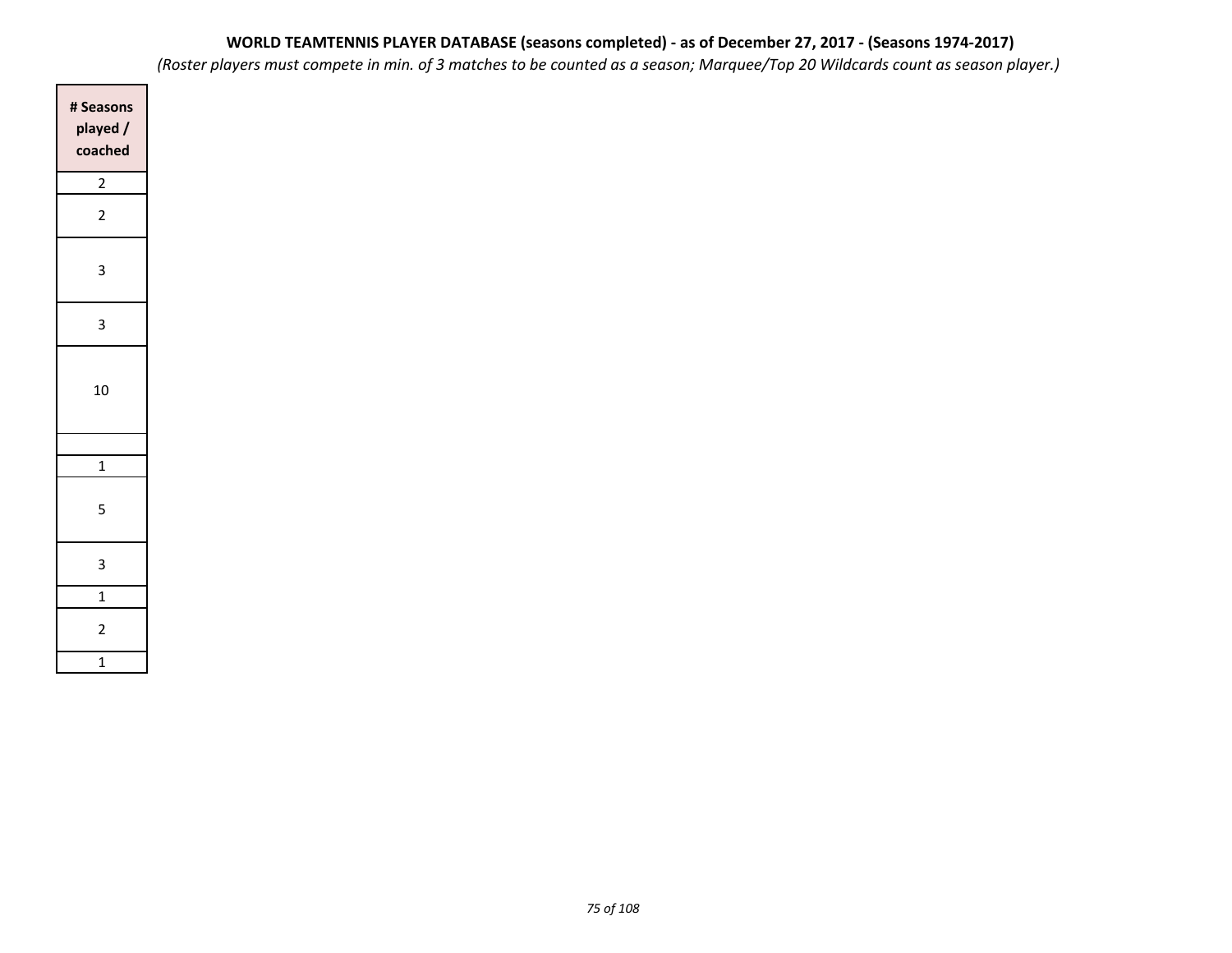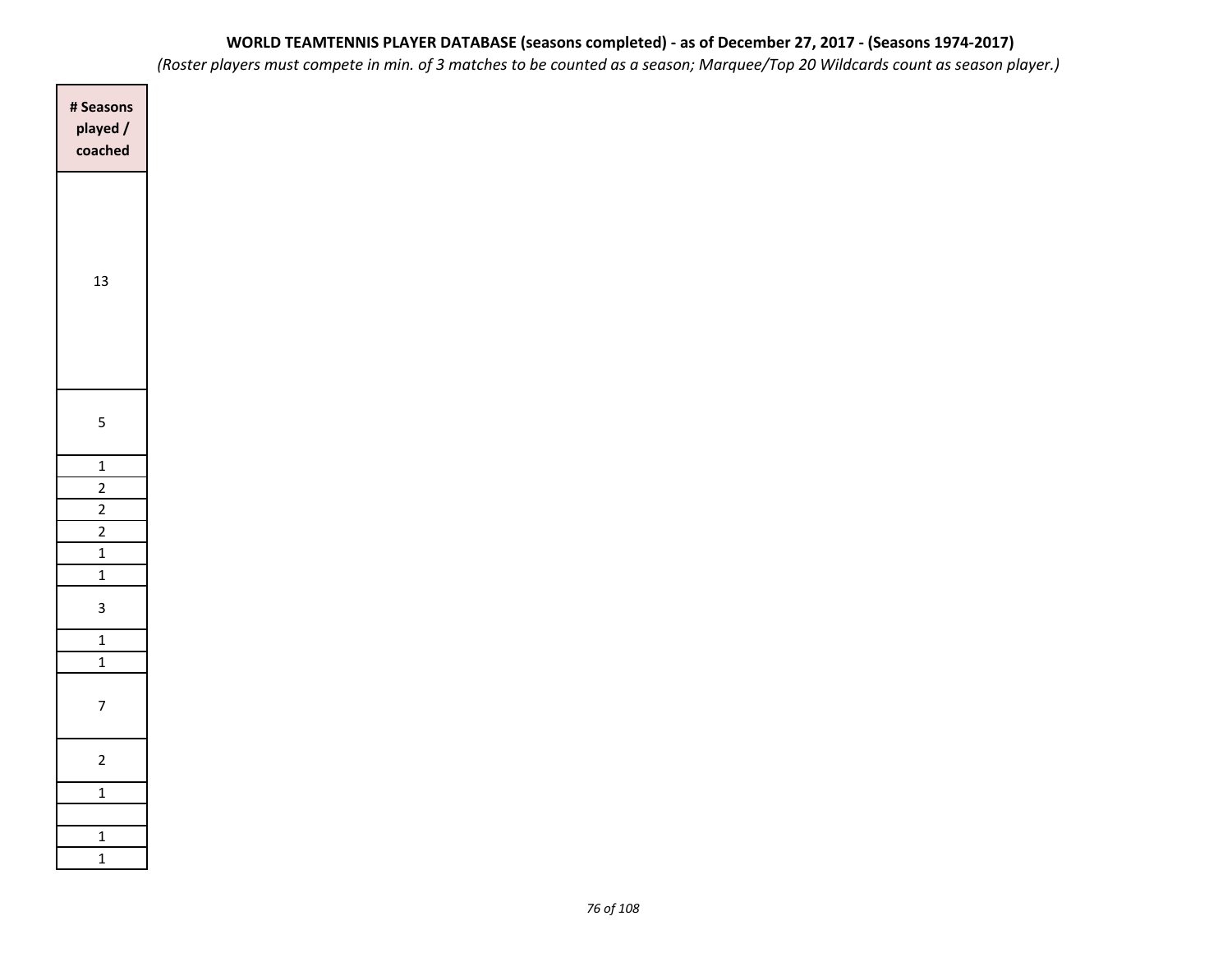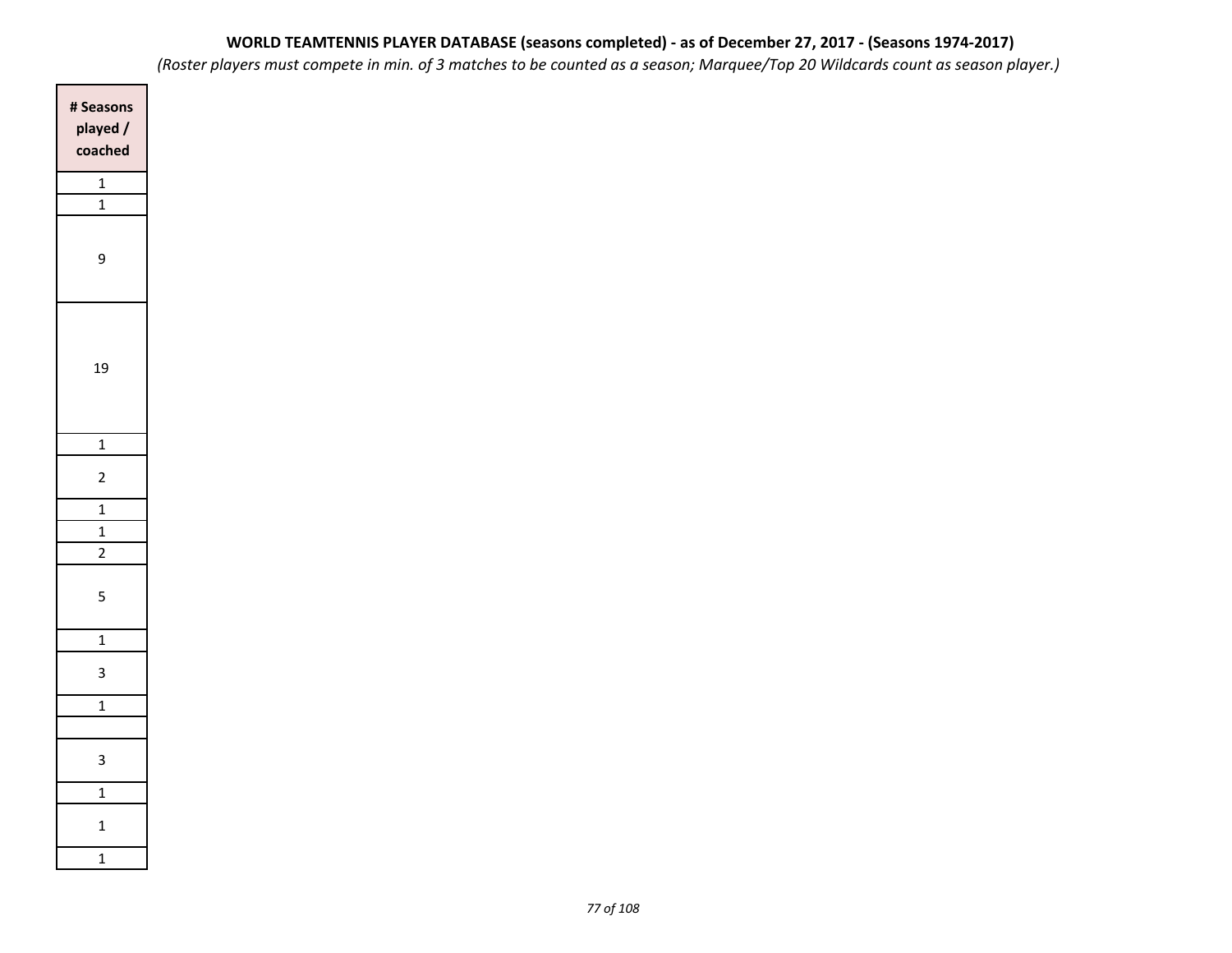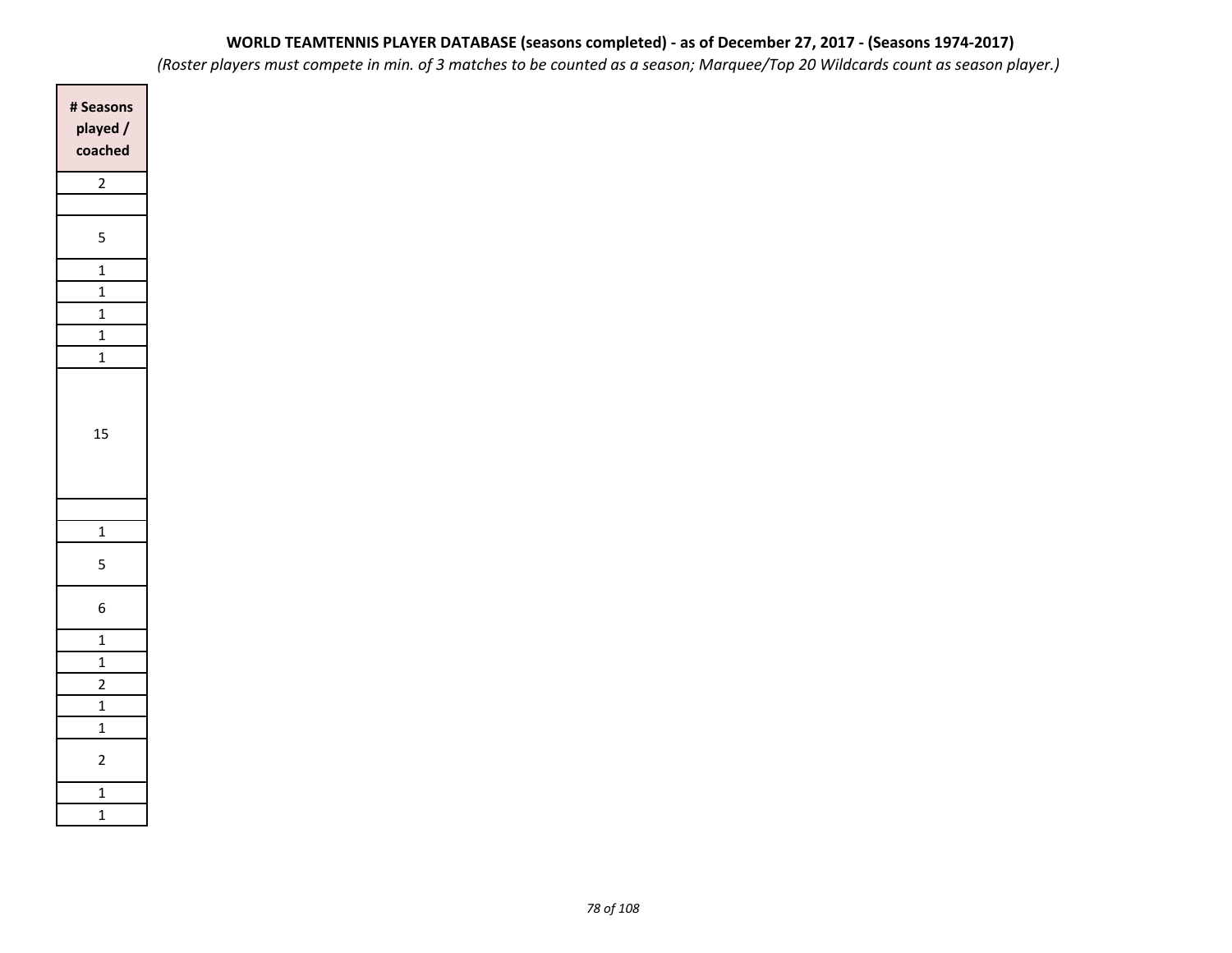| # Seasons<br>played /<br>coached |
|----------------------------------|
|                                  |
| $10\,$                           |
|                                  |
| $\overline{\mathbf{4}}$          |
|                                  |
| $\mathbf 1$                      |
| $\mathsf g$                      |
| $\boldsymbol{6}$                 |
| $\mathbf 2$                      |
| $\mathbf 1$                      |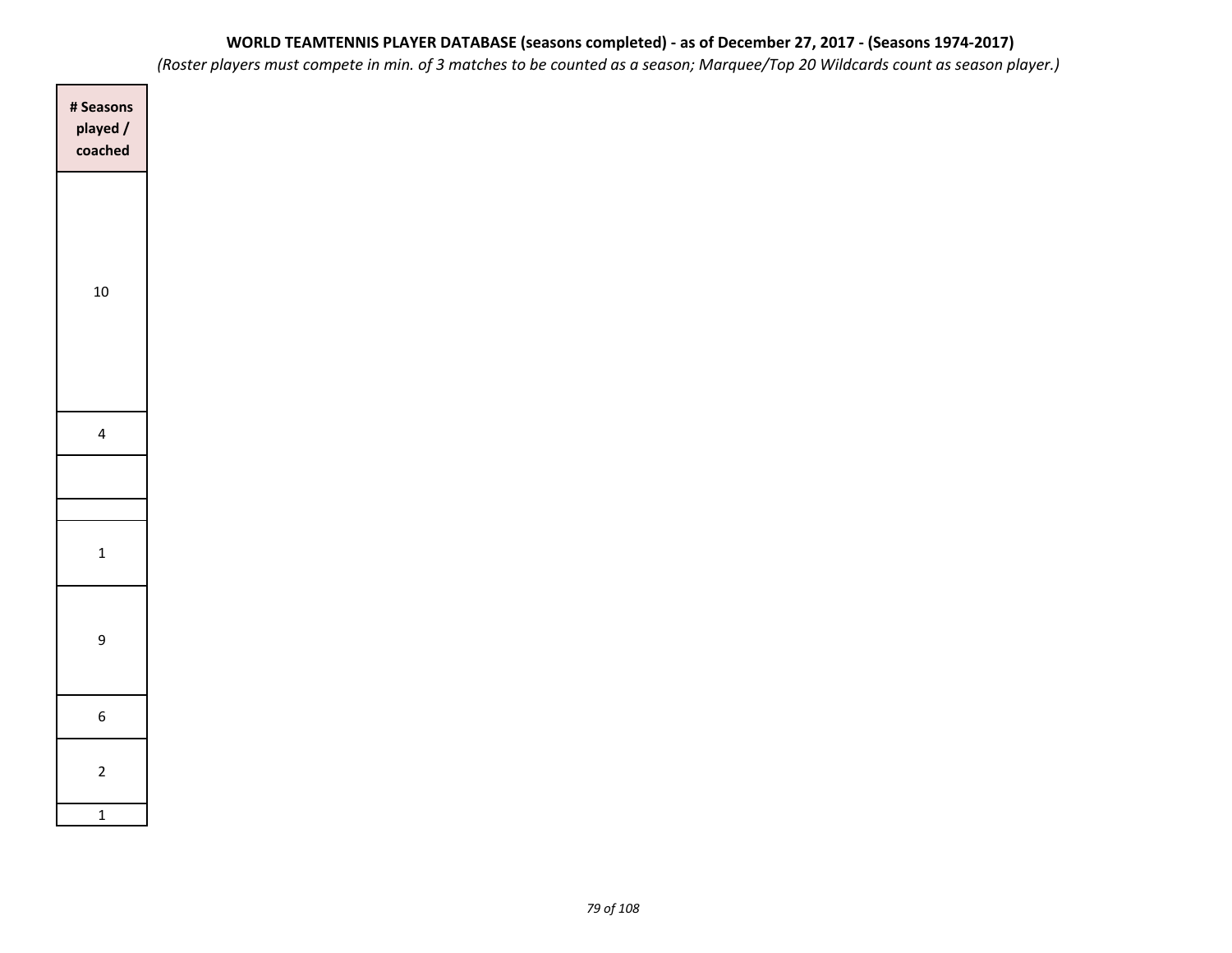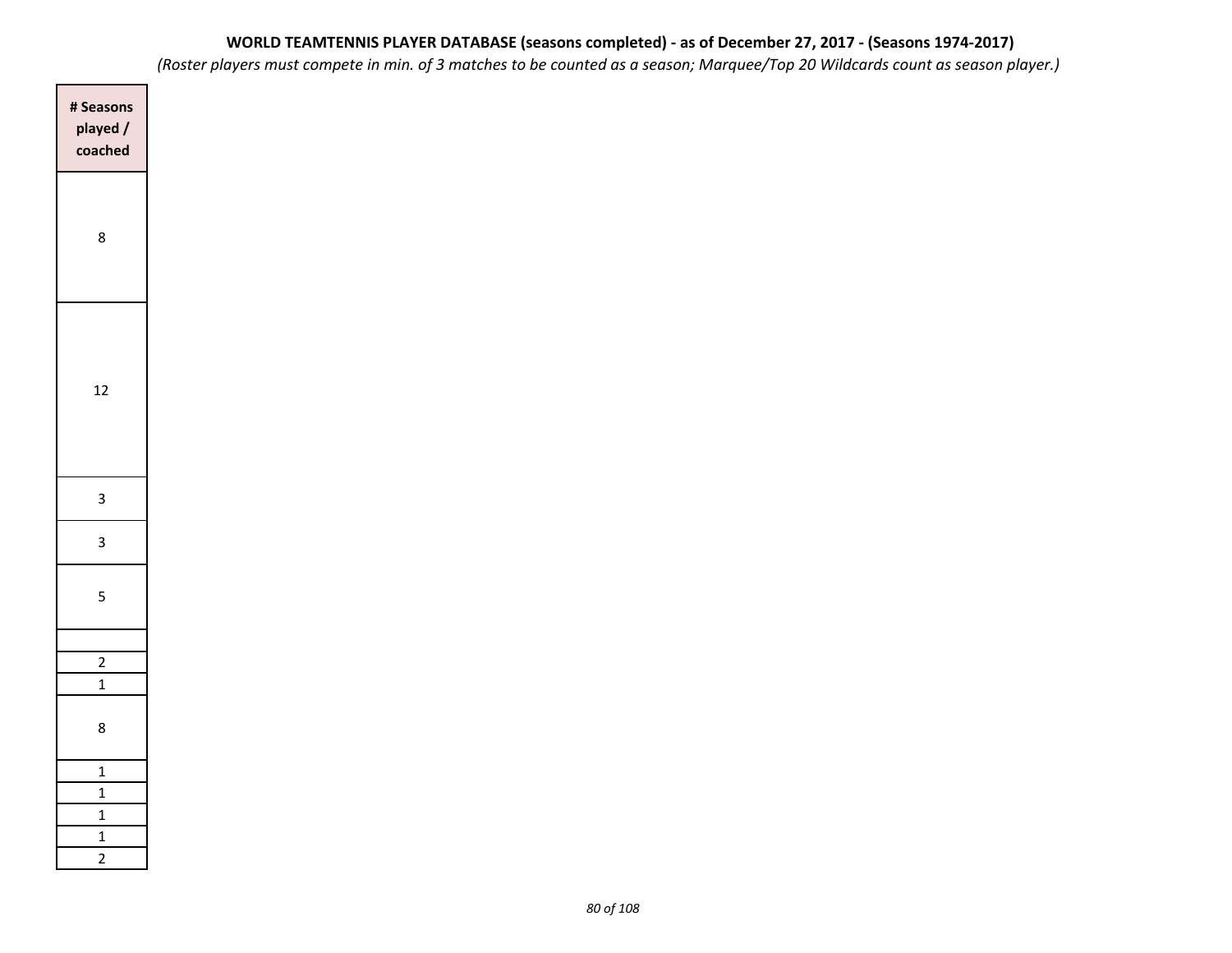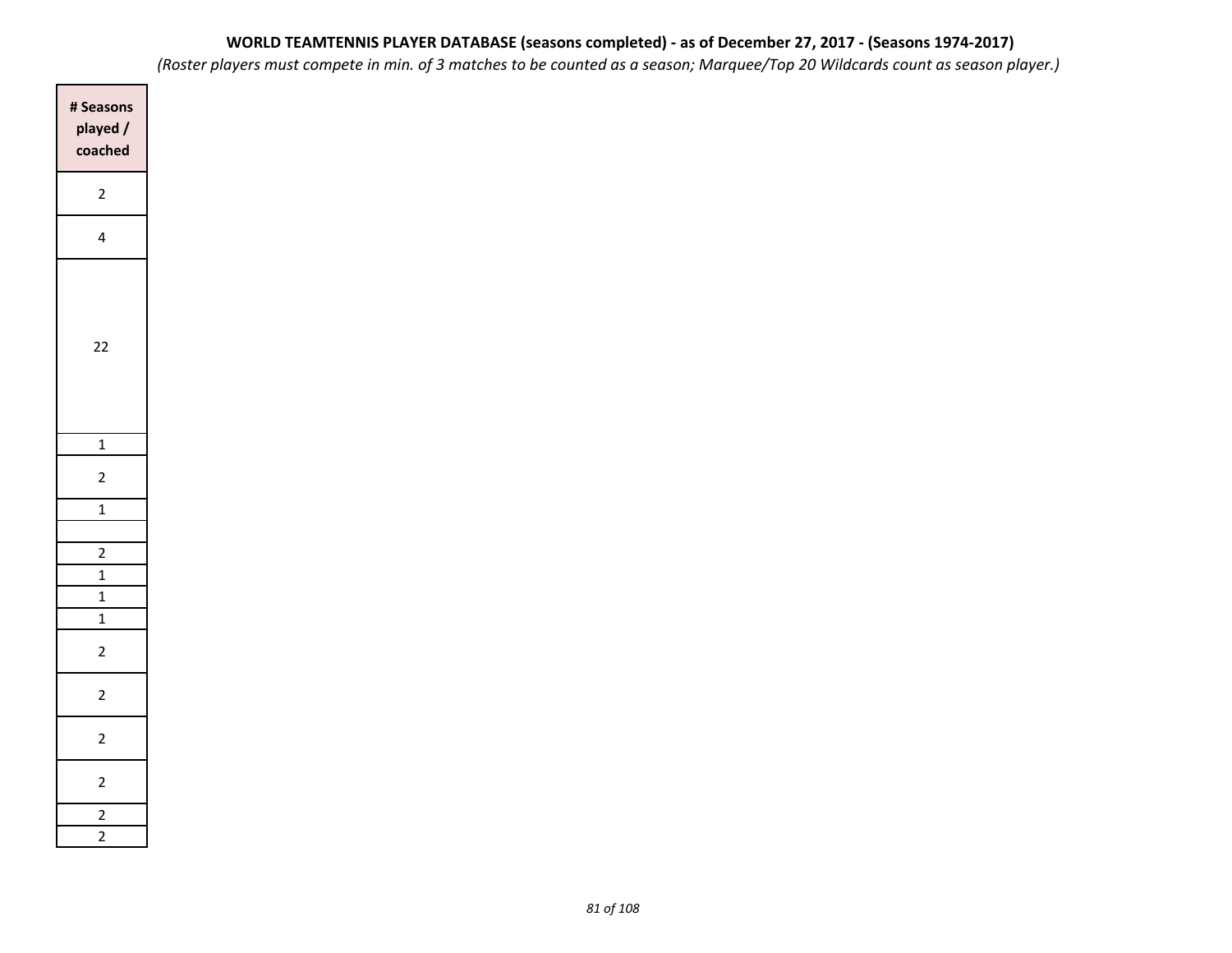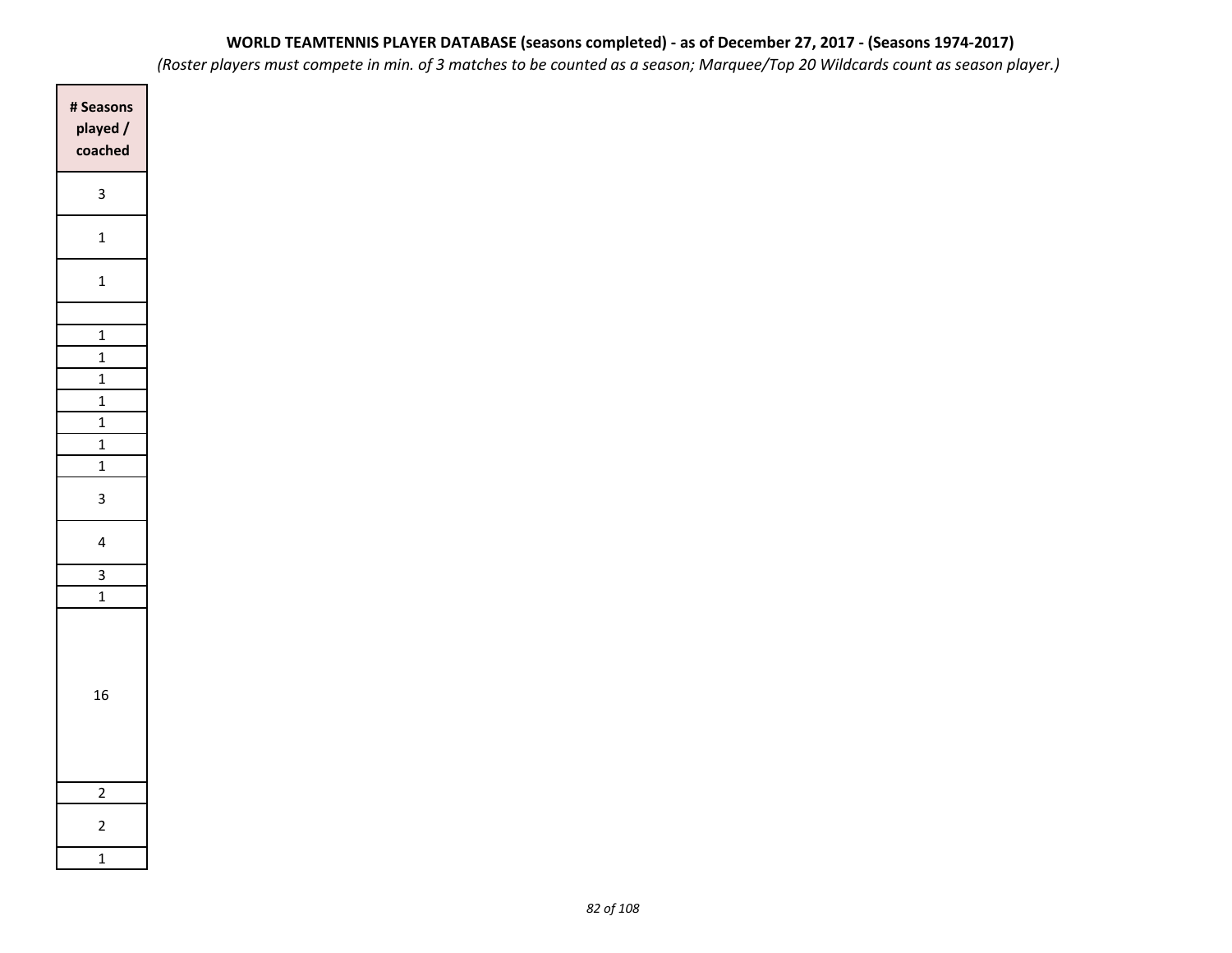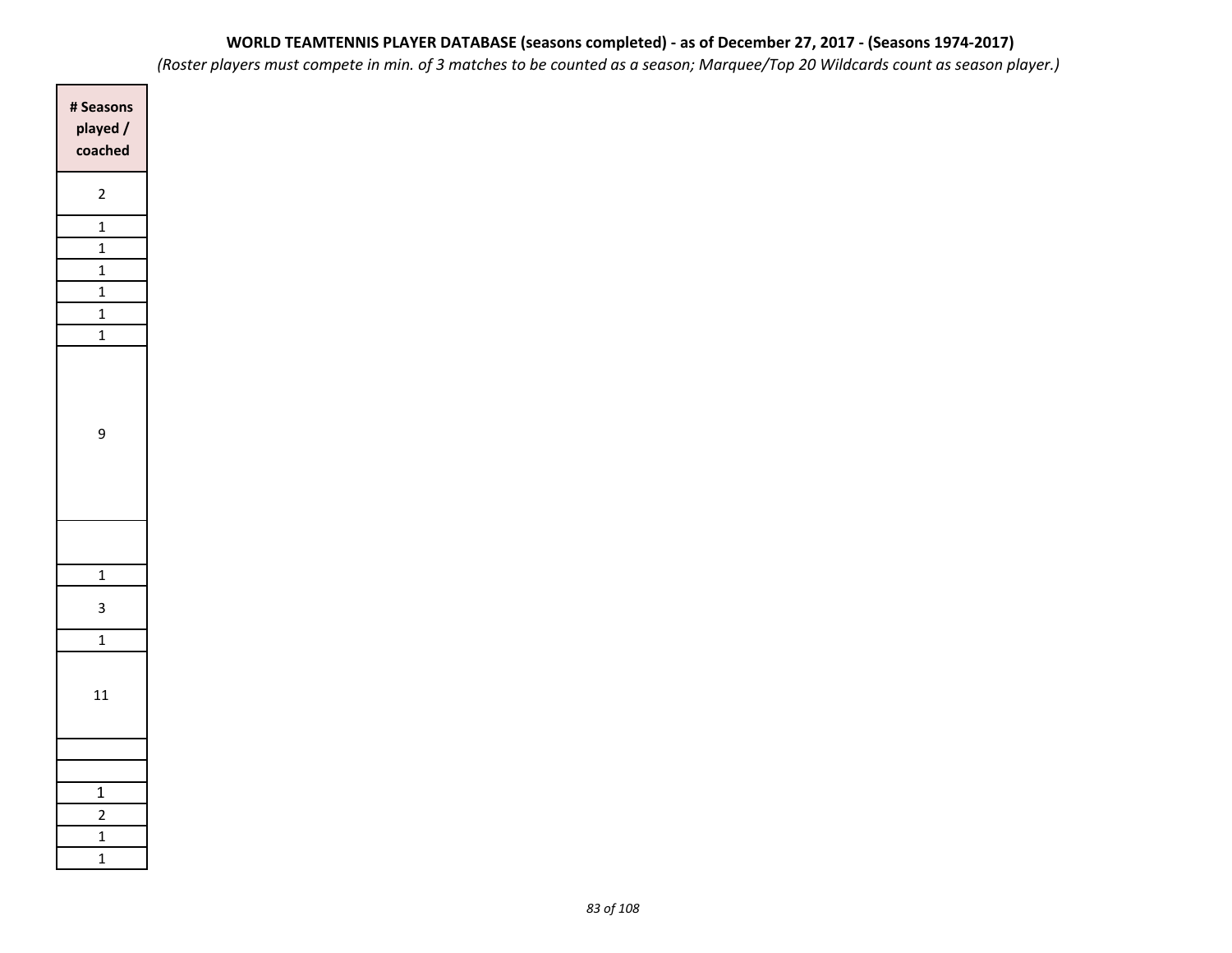*(Roster players must compete in min. of 3 matches to be counted as a season; Marquee/Top 20 Wildcards count as season player.)*

| # Seasons<br>played /<br>coached |
|----------------------------------|
| 4                                |
| $\mathbf{1}$                     |
| $\overline{2}$                   |
| 6                                |
| $\frac{1}{2}$                    |
|                                  |
| 4                                |
| 5                                |
| $\mathbf{1}$                     |
| 3                                |
| $\overline{2}$                   |
| 17                               |

 $\Box$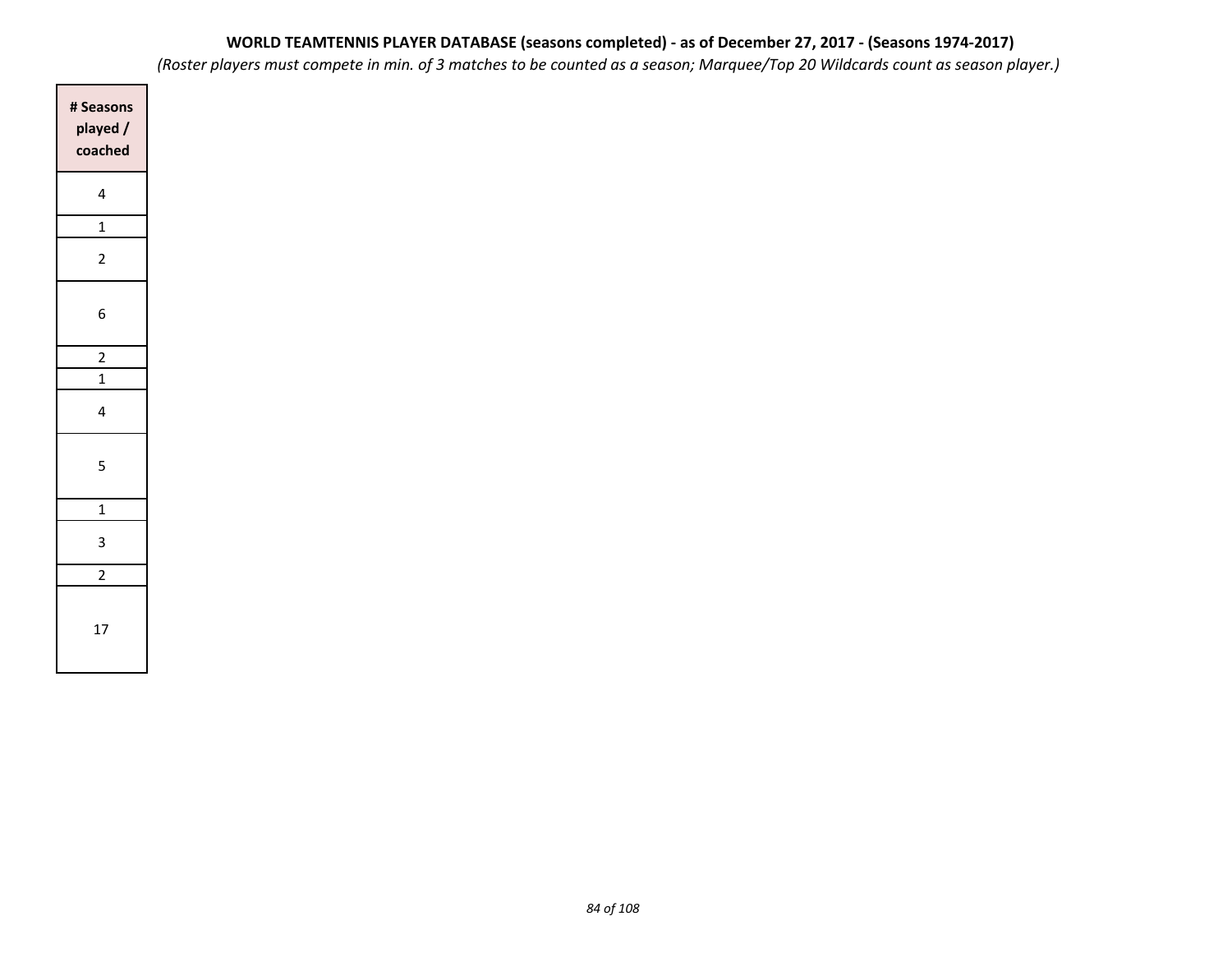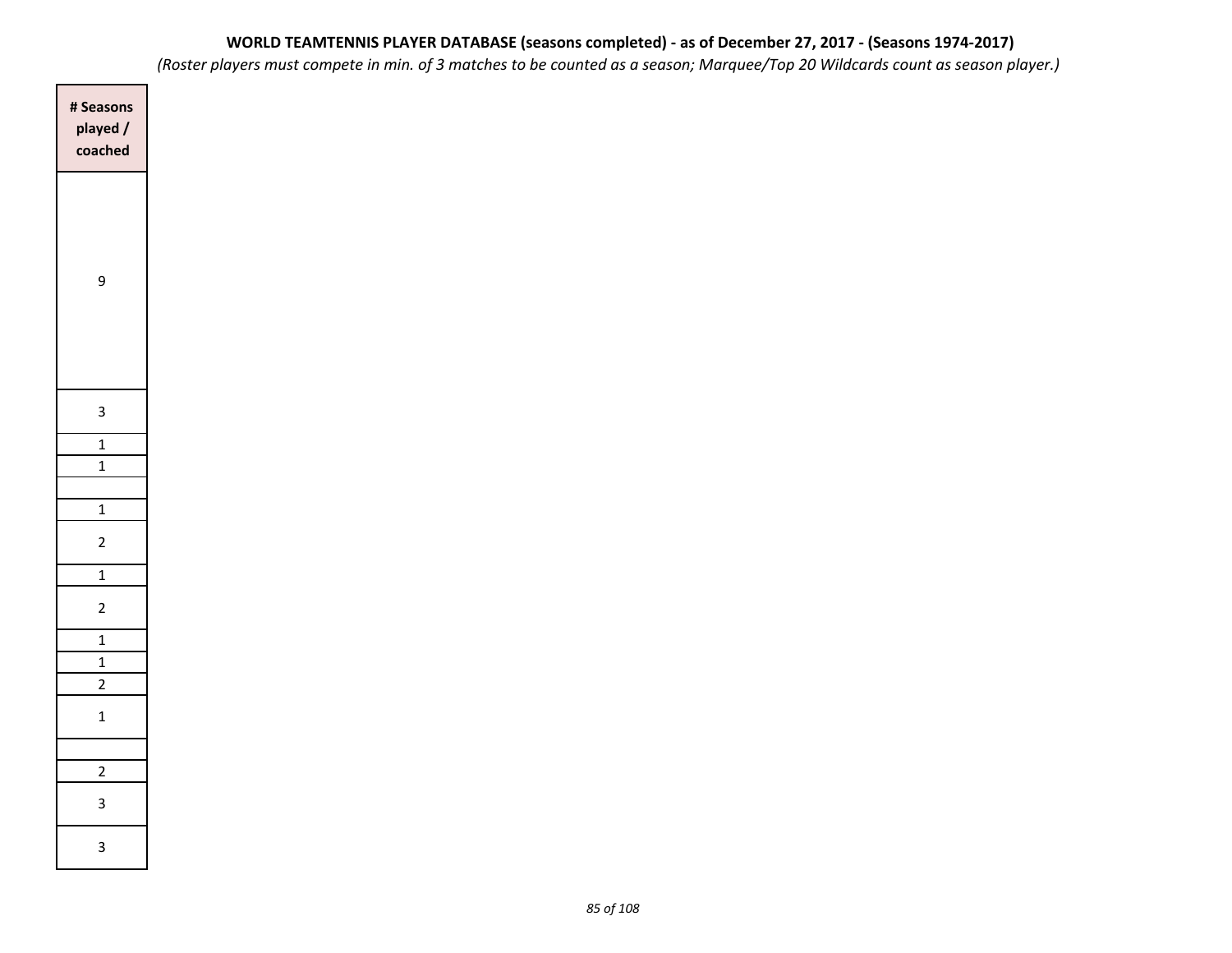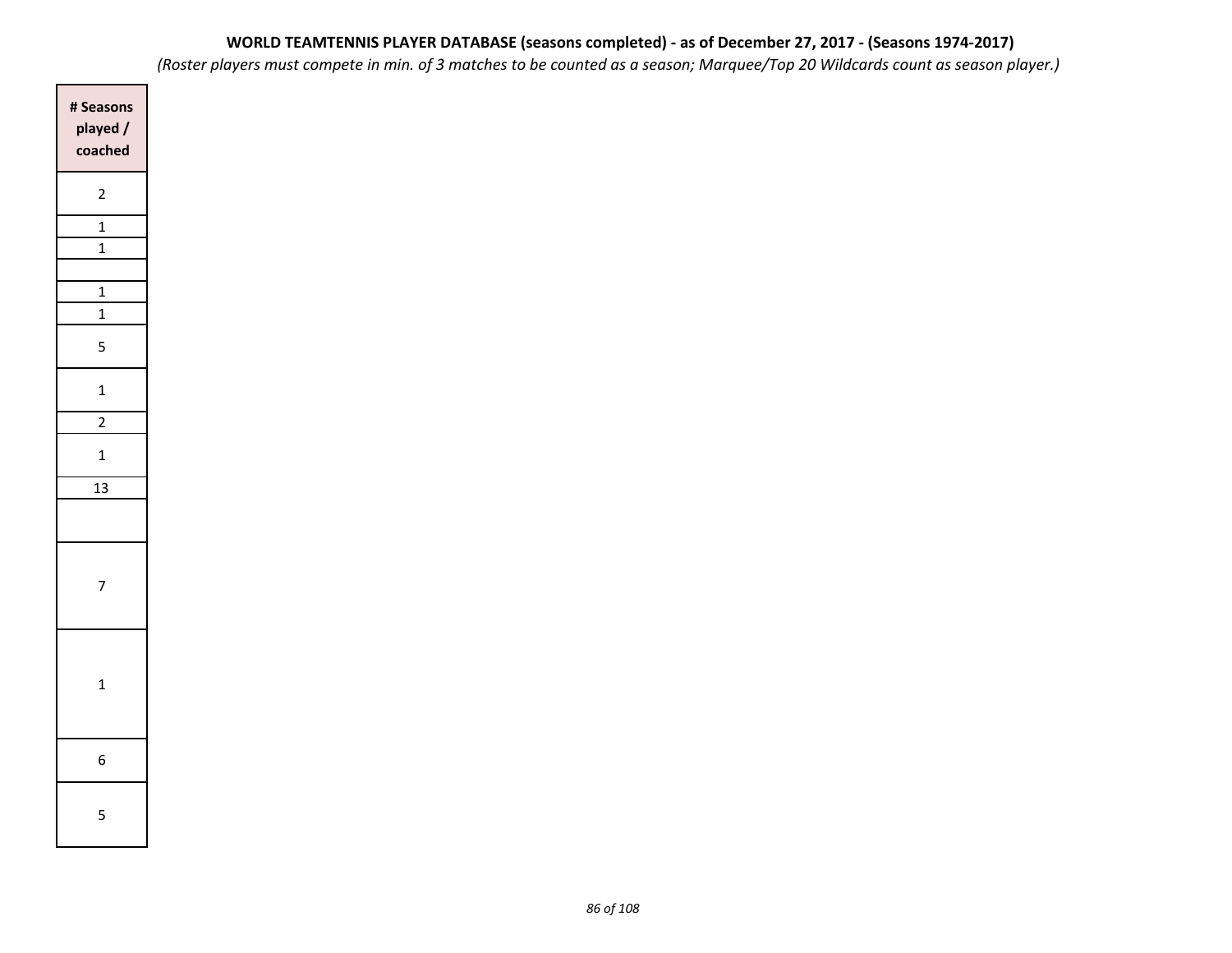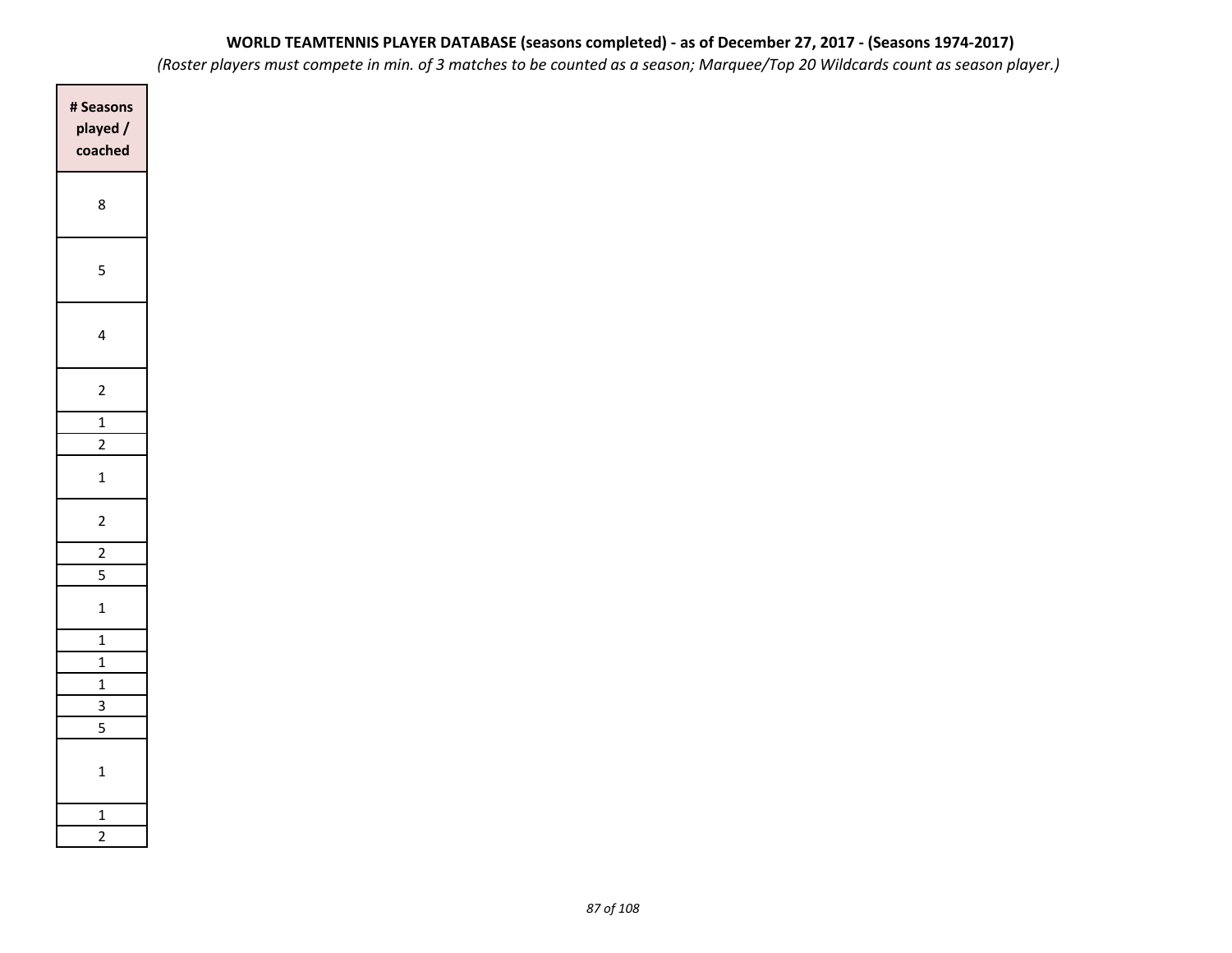| # Seasons<br>played/<br>coached |
|---------------------------------|
| $\overline{c}$                  |
| 5                               |
| $\overline{c}$                  |
| $\mathbf{1}$                    |
| $\overline{3}$                  |
| $\overline{1}$                  |
| $\overline{1}$                  |
| 5                               |
| $\overline{1}$                  |
| $\overline{1}$                  |
| $\mathbf{1}$                    |
| $\mathbf{1}$                    |
| $\mathbf{1}$                    |
| $\frac{2}{1}$                   |
| $\overline{c}$                  |
| $\mathbf{1}$                    |
| $\overline{1}$                  |
| $\overline{1}$                  |
| 4                               |
| $\overline{2}$                  |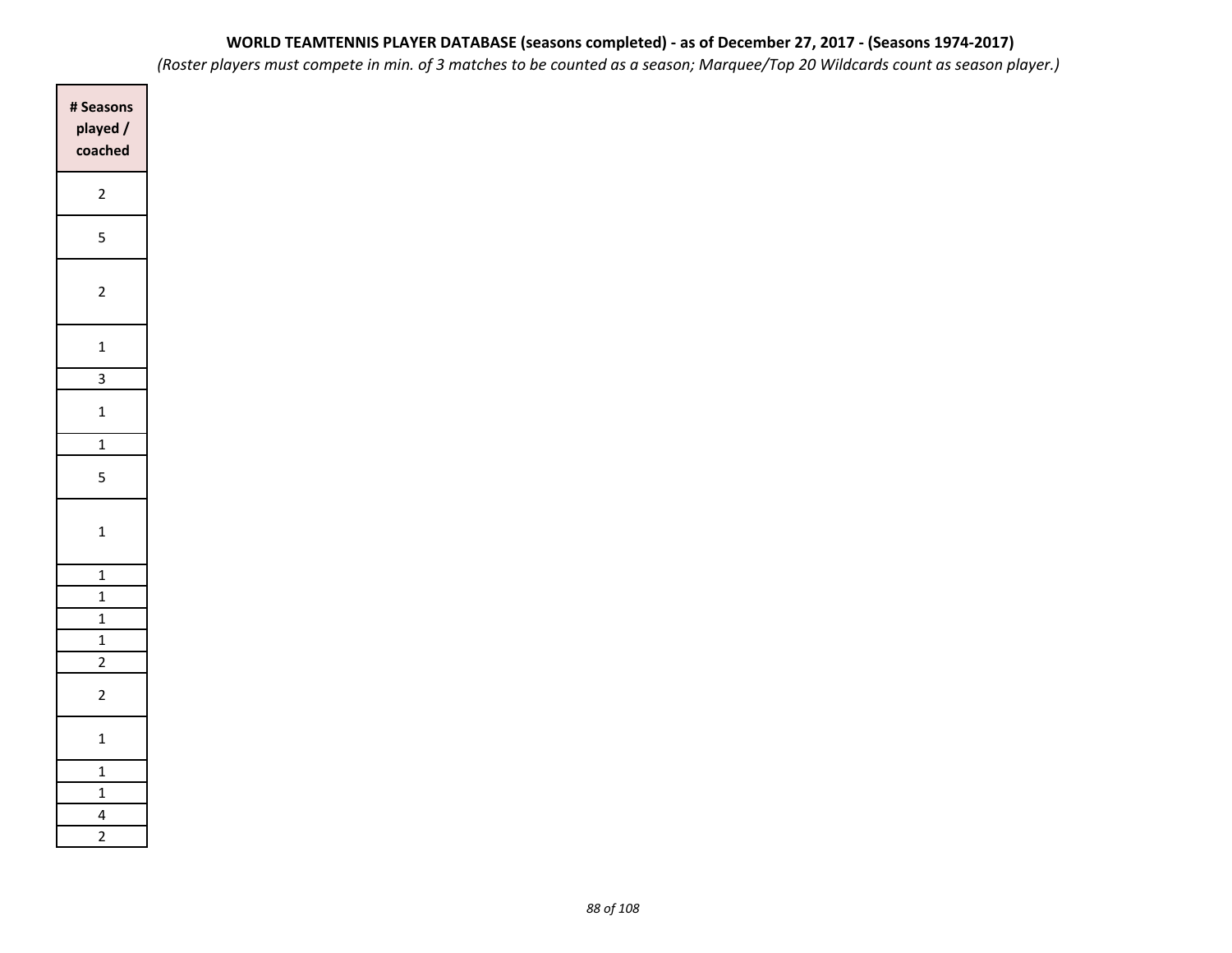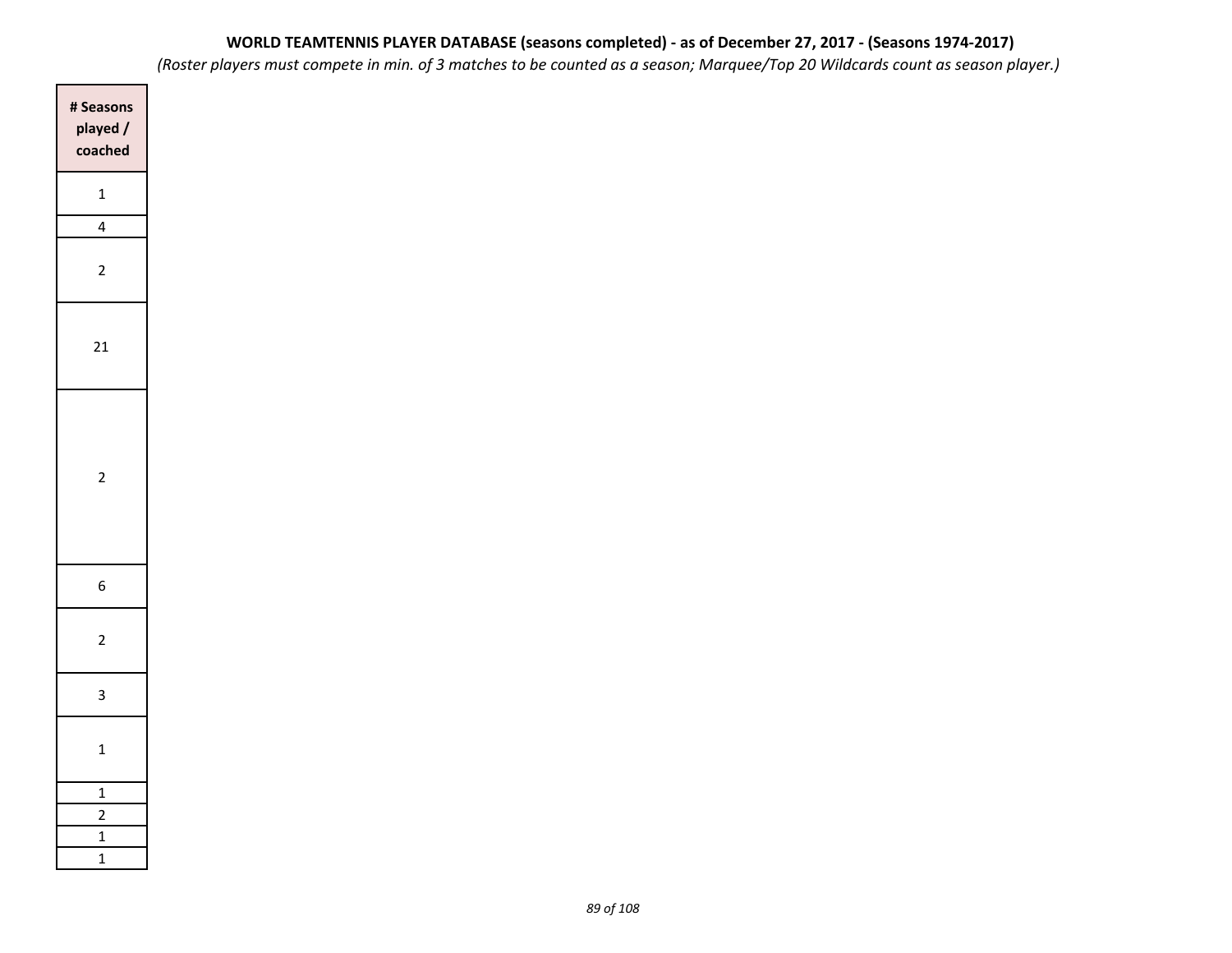*(Roster players must compete in min. of 3 matches to be counted as a season; Marquee/Top 20 Wildcards count as season player.)*

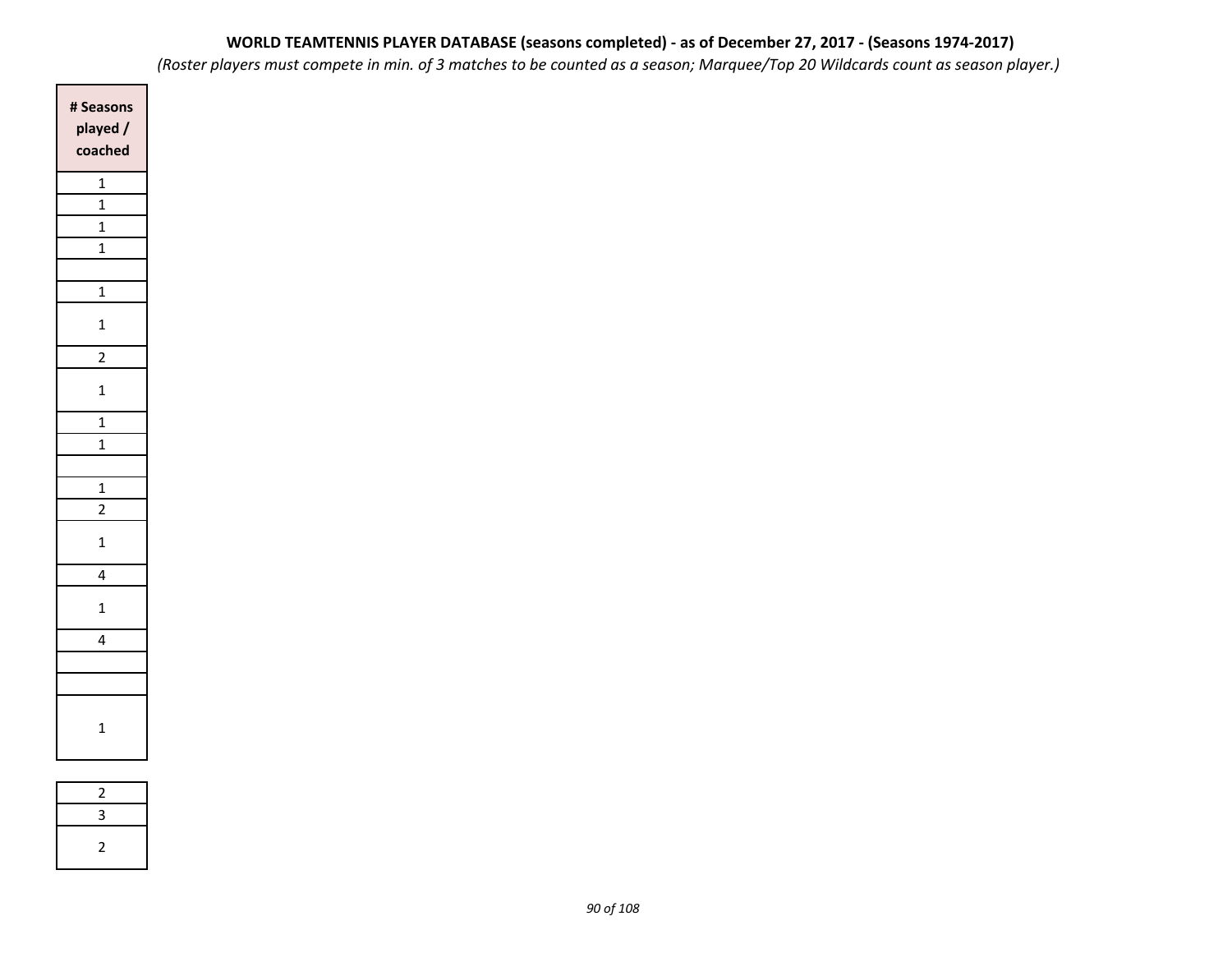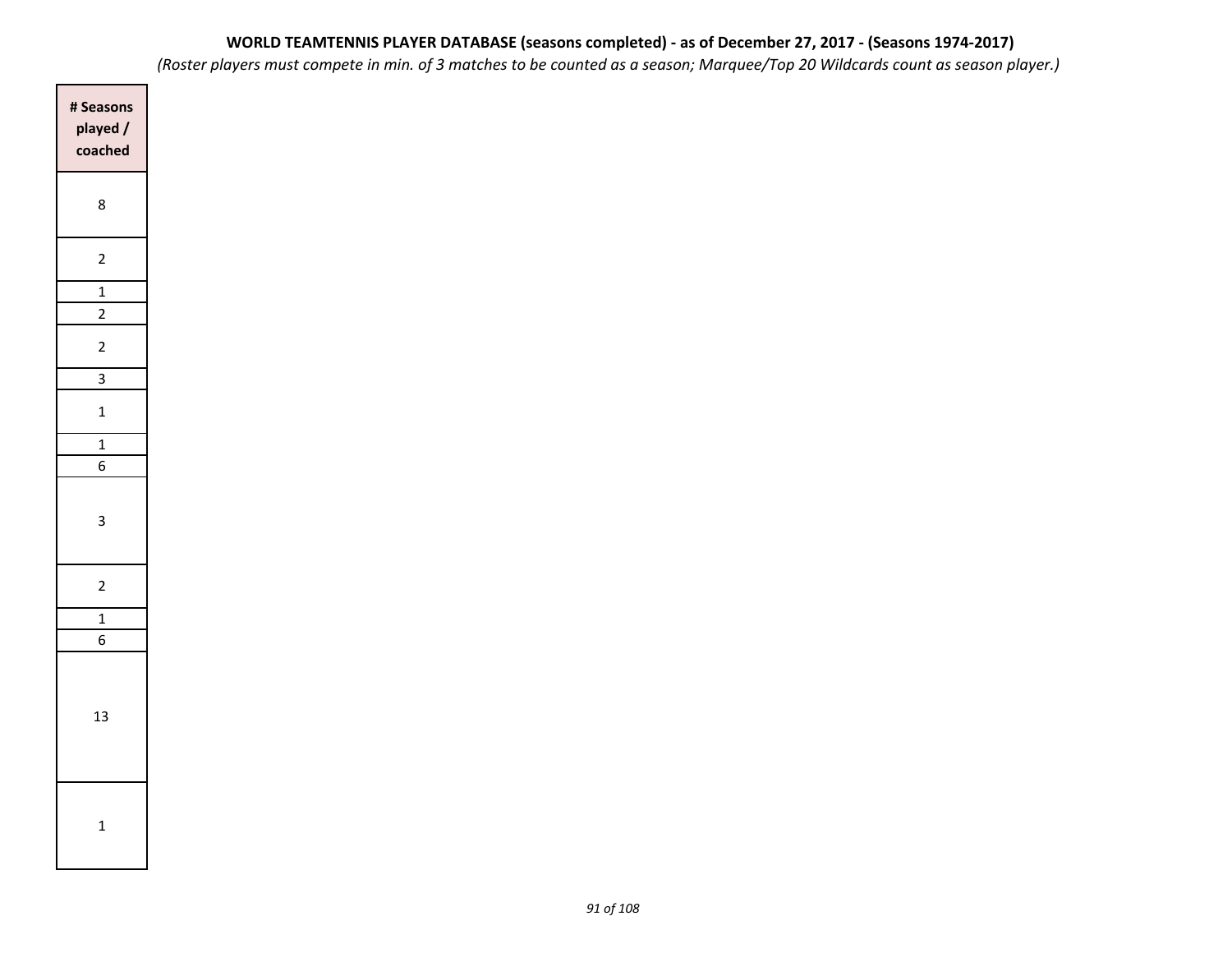| # Seasons<br>played /<br>coached |
|----------------------------------|
| $\overline{1}$<br>$\overline{2}$ |
| $\overline{1}$                   |
| $\overline{2}$                   |
| $\mathbf{1}$                     |
| $\frac{1}{1}$                    |
| $\mathbf{1}$                     |
| 4                                |
| $\mathbf{1}$                     |
| $\frac{1}{1}$                    |
| $\mathbf{1}$                     |
| $\overline{2}$                   |
| $\overline{c}$                   |
| $\frac{1}{7}$                    |
| $\overline{2}$                   |
| 6                                |
| $\overline{2}$                   |
| 13                               |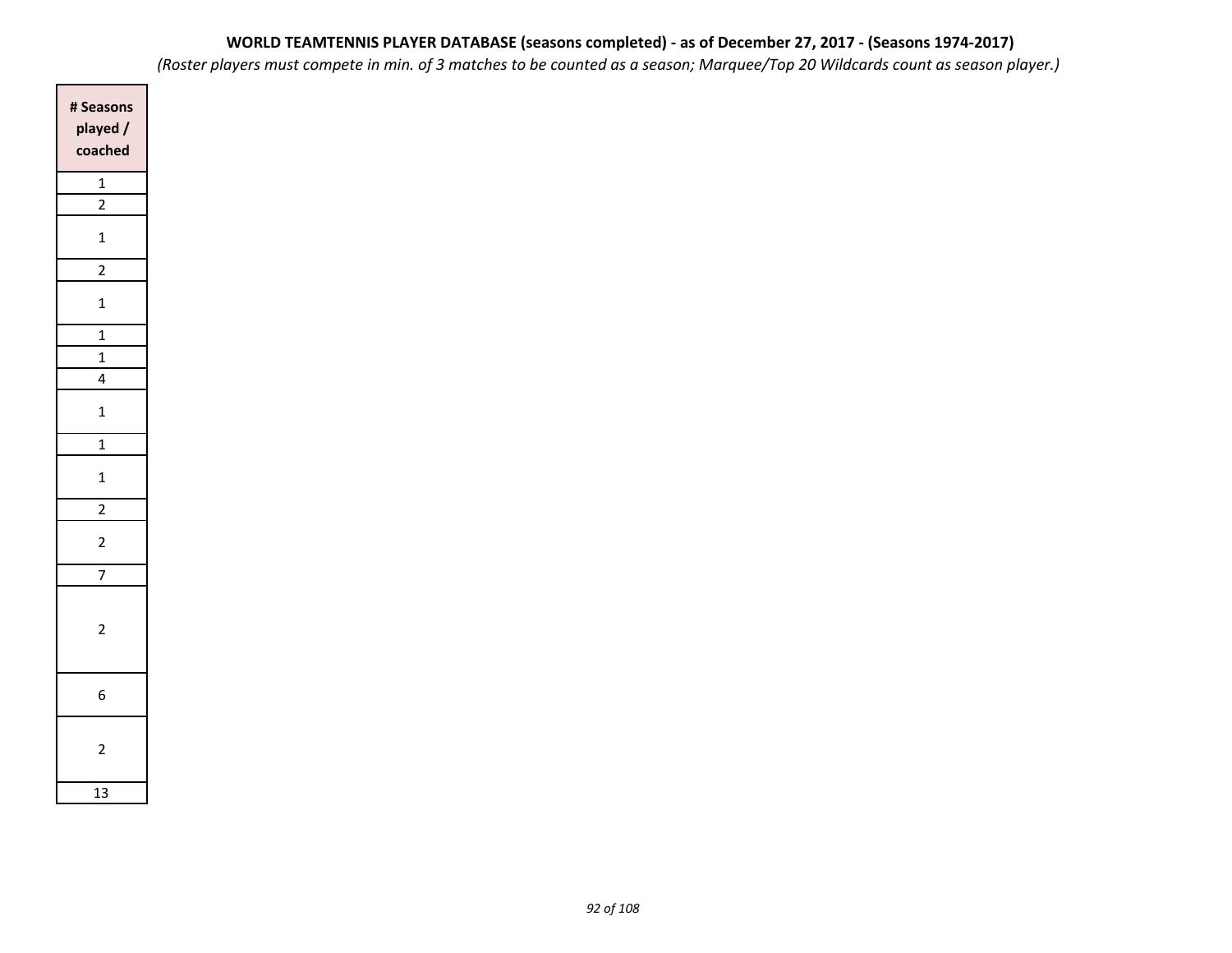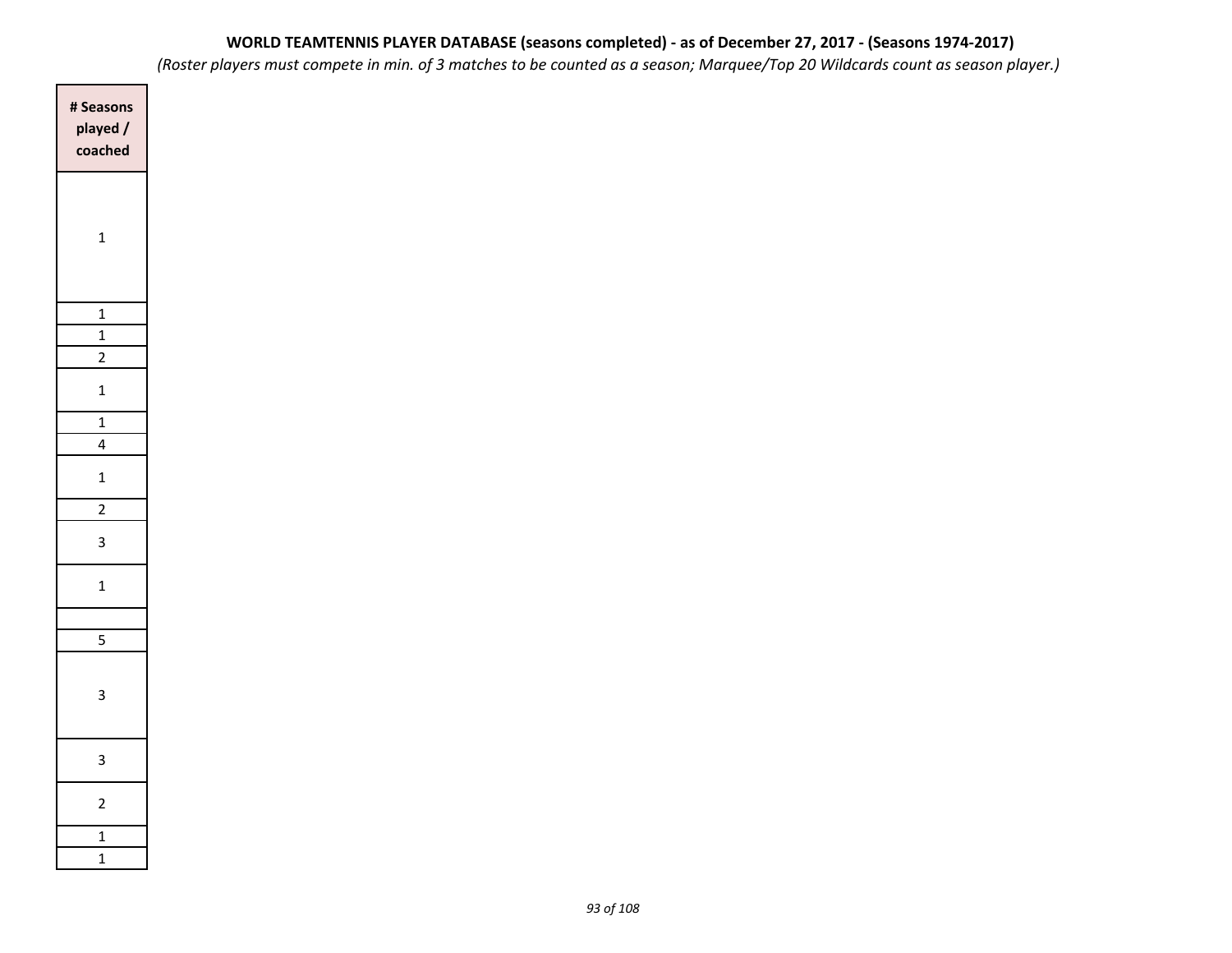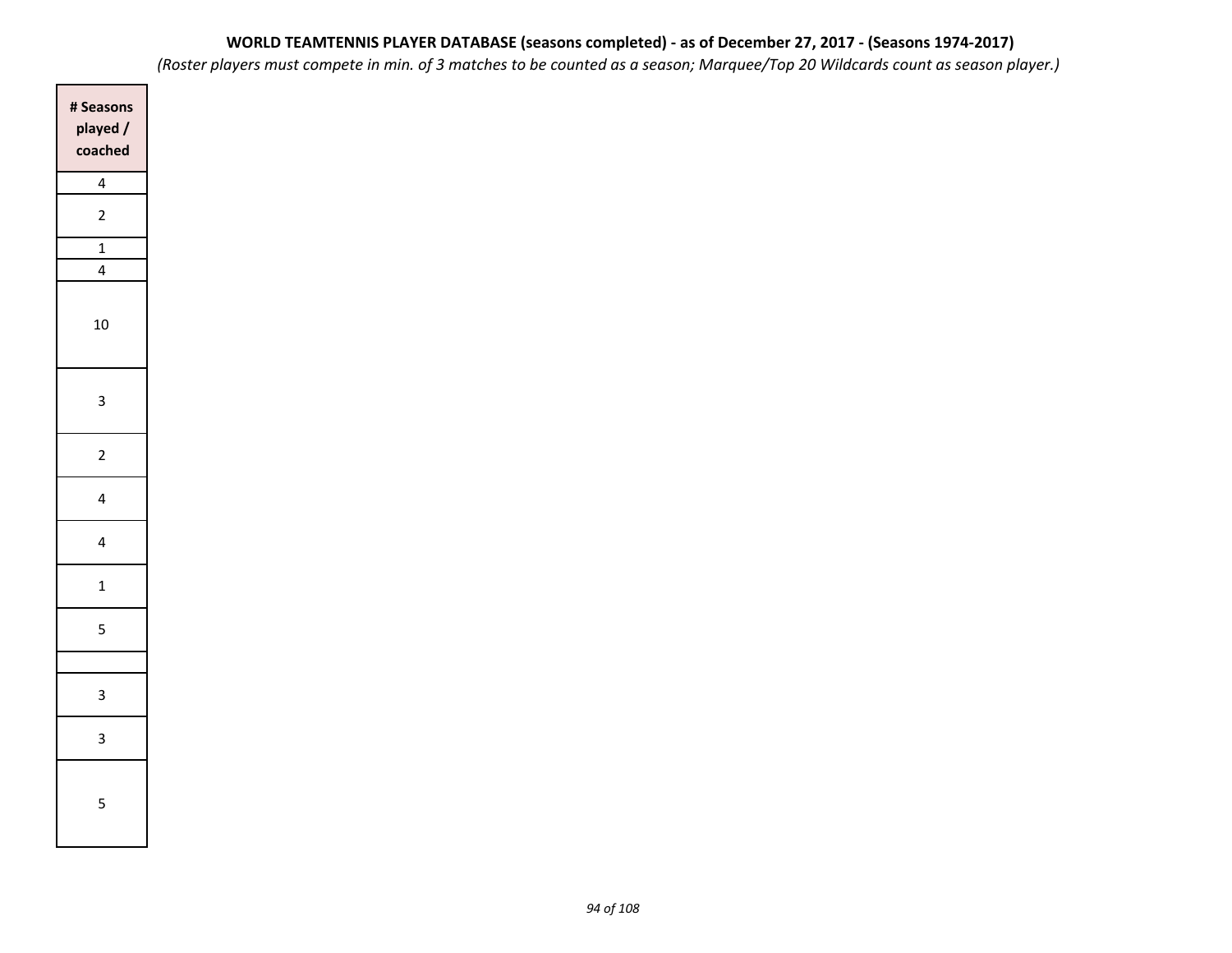| # Seasons<br>played/<br>coached |
|---------------------------------|
| $\overline{\mathbf{c}}$         |
| $\overline{2}$                  |
| 5                               |
| 5                               |
| $\mathbf{1}$                    |
| $\frac{1}{2}$                   |
| $\overline{2}$                  |
| $\mathbf{1}$                    |
| 4                               |
| 3                               |
| 5                               |
| $\mathbf{1}$                    |
| $\mathbf{1}$                    |
| $\frac{1}{1}$                   |
| $\overline{1}$                  |
| 5                               |
| 10                              |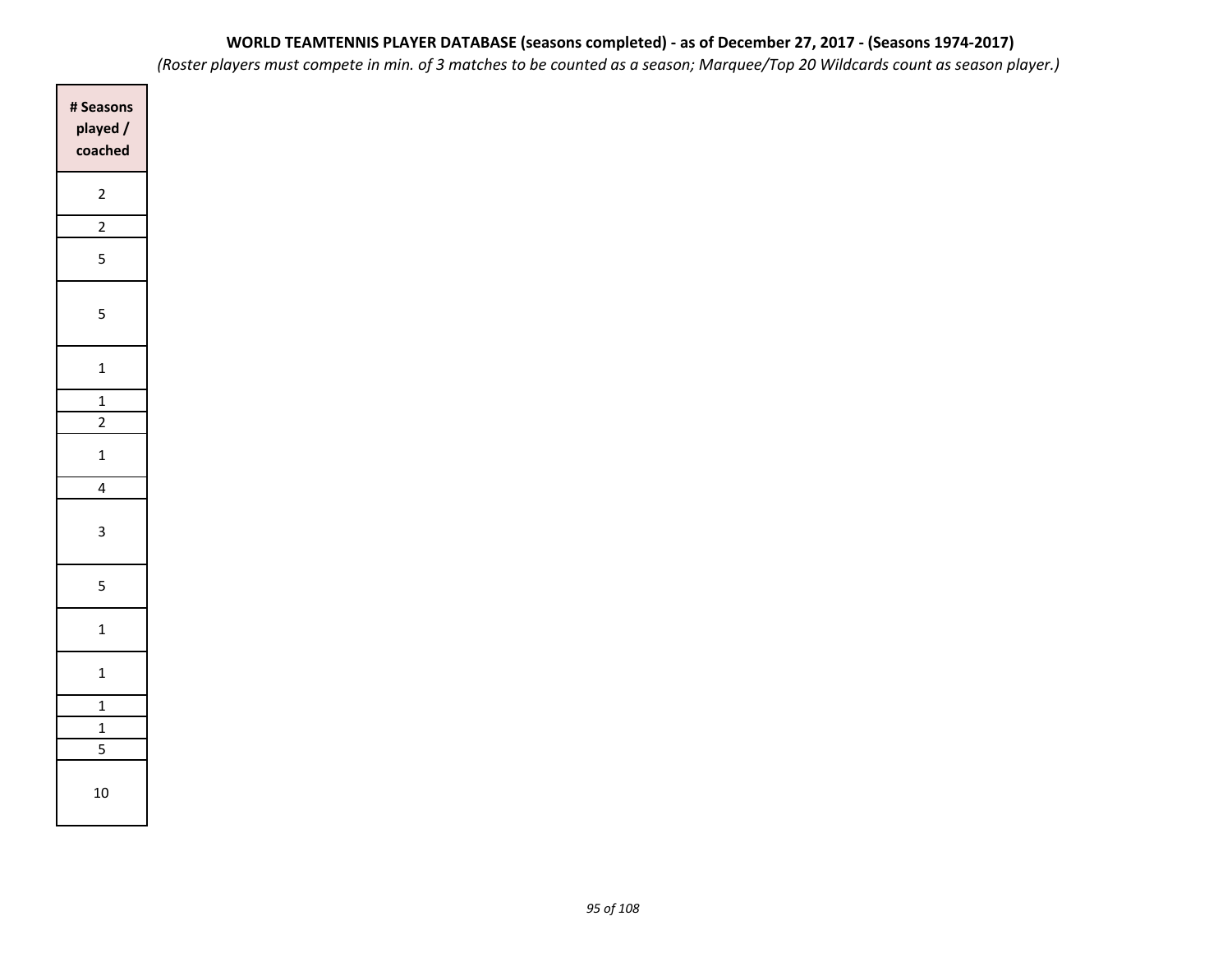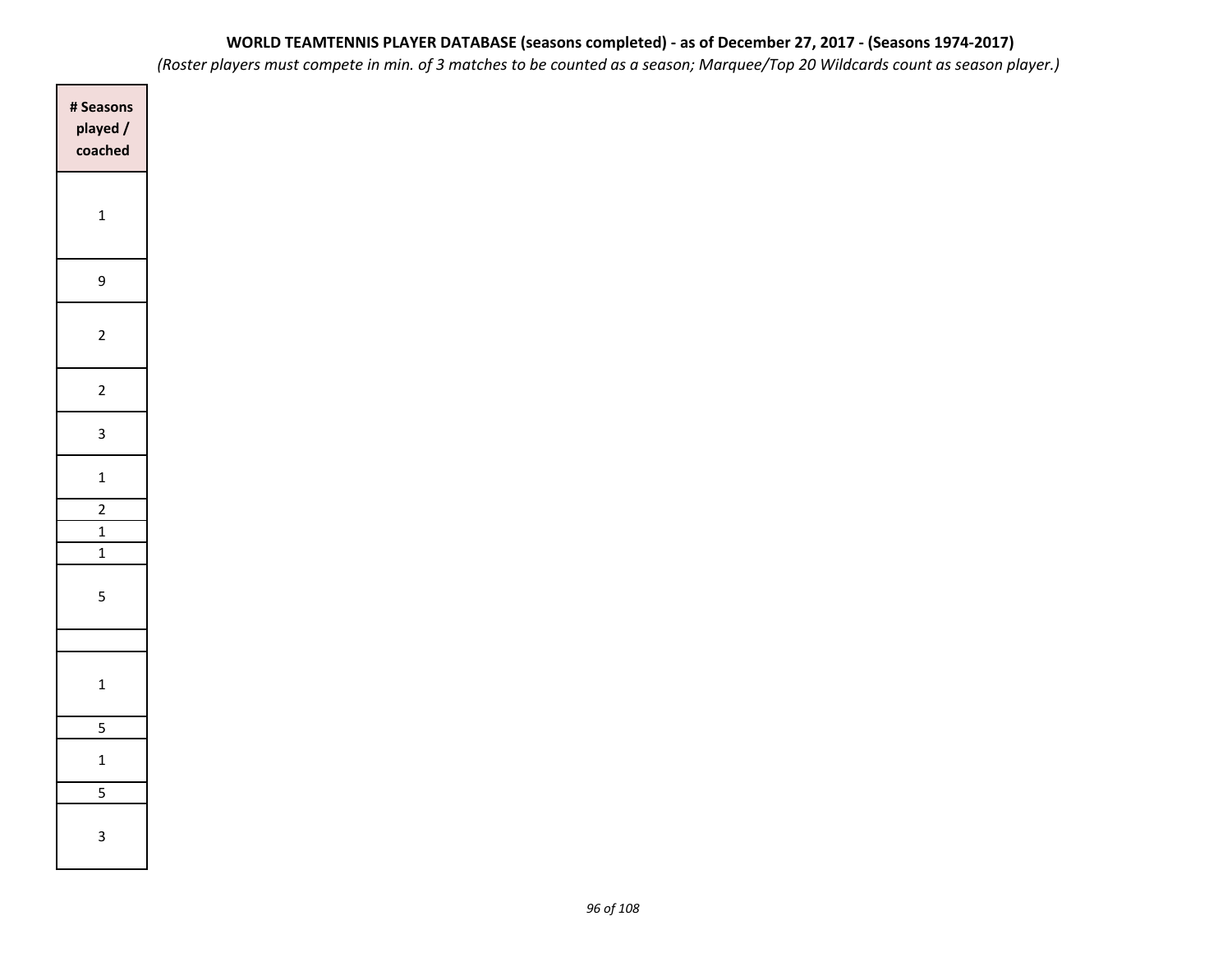*(Roster players must compete in min. of 3 matches to be counted as a season; Marquee/Top 20 Wildcards count as season player.)*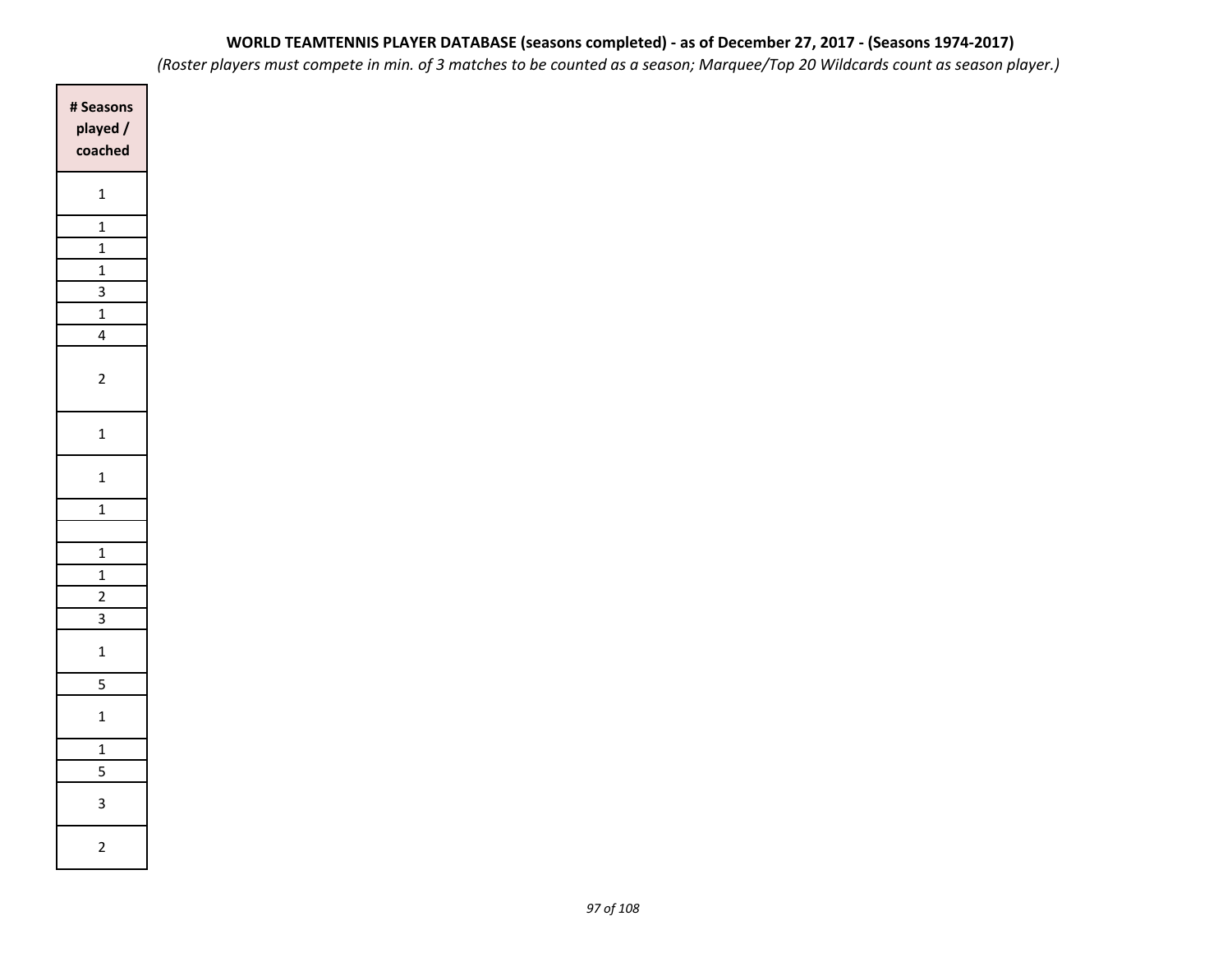| # Seasons<br>played /<br>coached |
|----------------------------------|
| $\overline{c}$                   |
| $\overline{1}$                   |
| $\mathbf{1}$                     |
| $\overline{5}$                   |
| $\overline{2}$                   |
| $\overline{1}$                   |
|                                  |
| $\overline{1}$                   |
| 4                                |
| 3                                |
| $\overline{1}$                   |
| 4                                |
| $\overline{1}$                   |
| 8                                |
| 5                                |
| $\overline{c}$                   |
| $\overline{\overline{3}}$        |
| $\overline{c}$                   |
| $\overline{1}$                   |
| $\overline{c}$                   |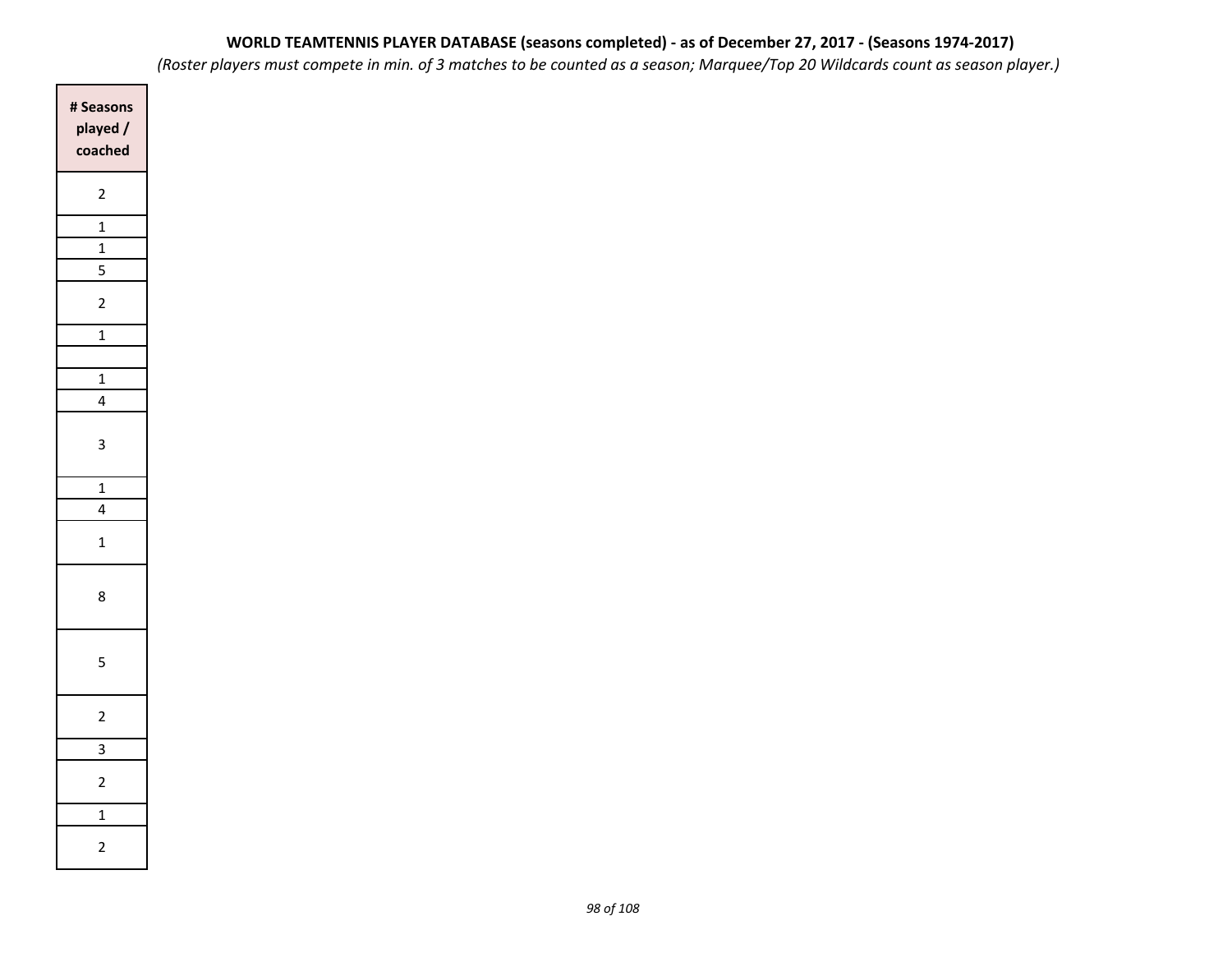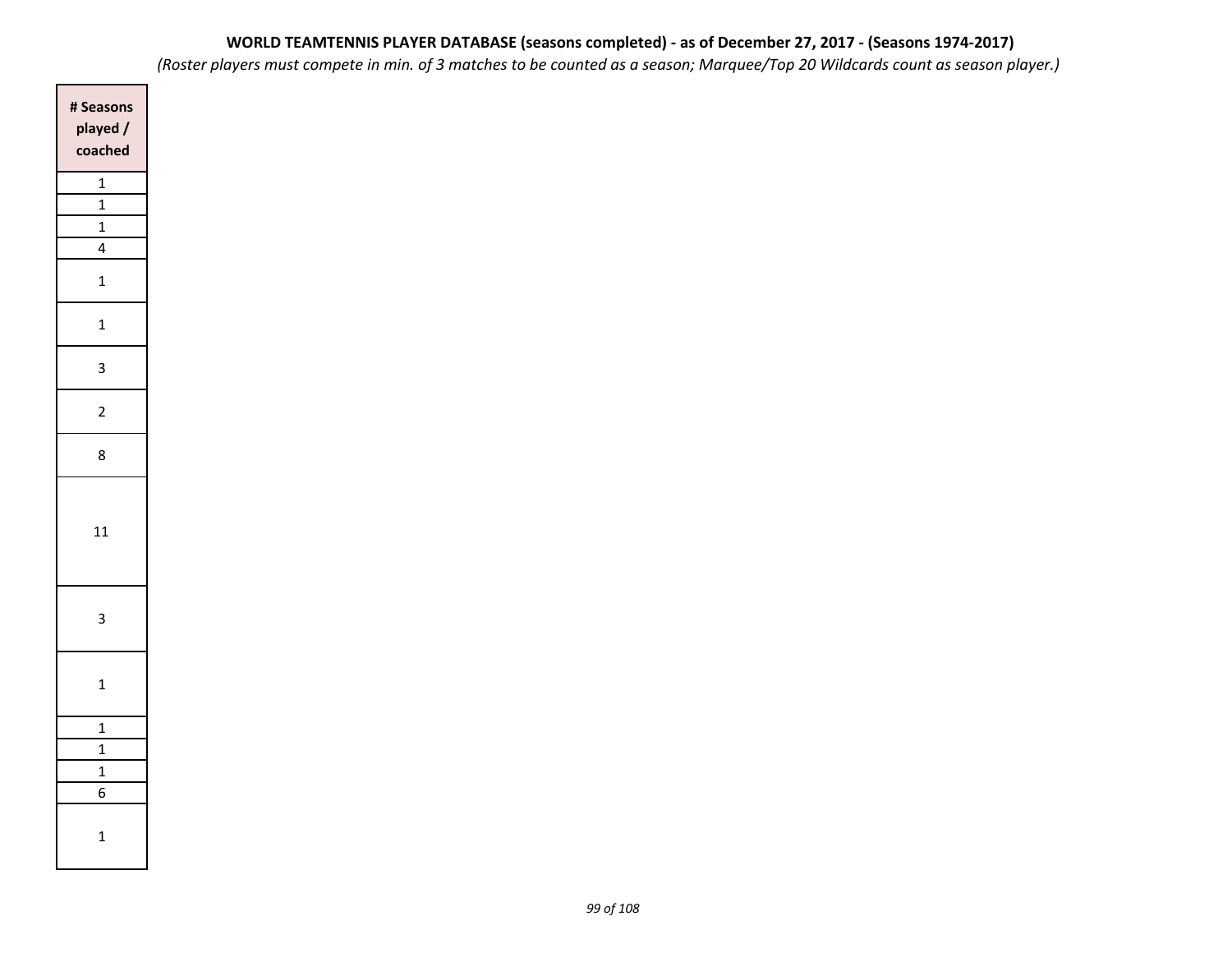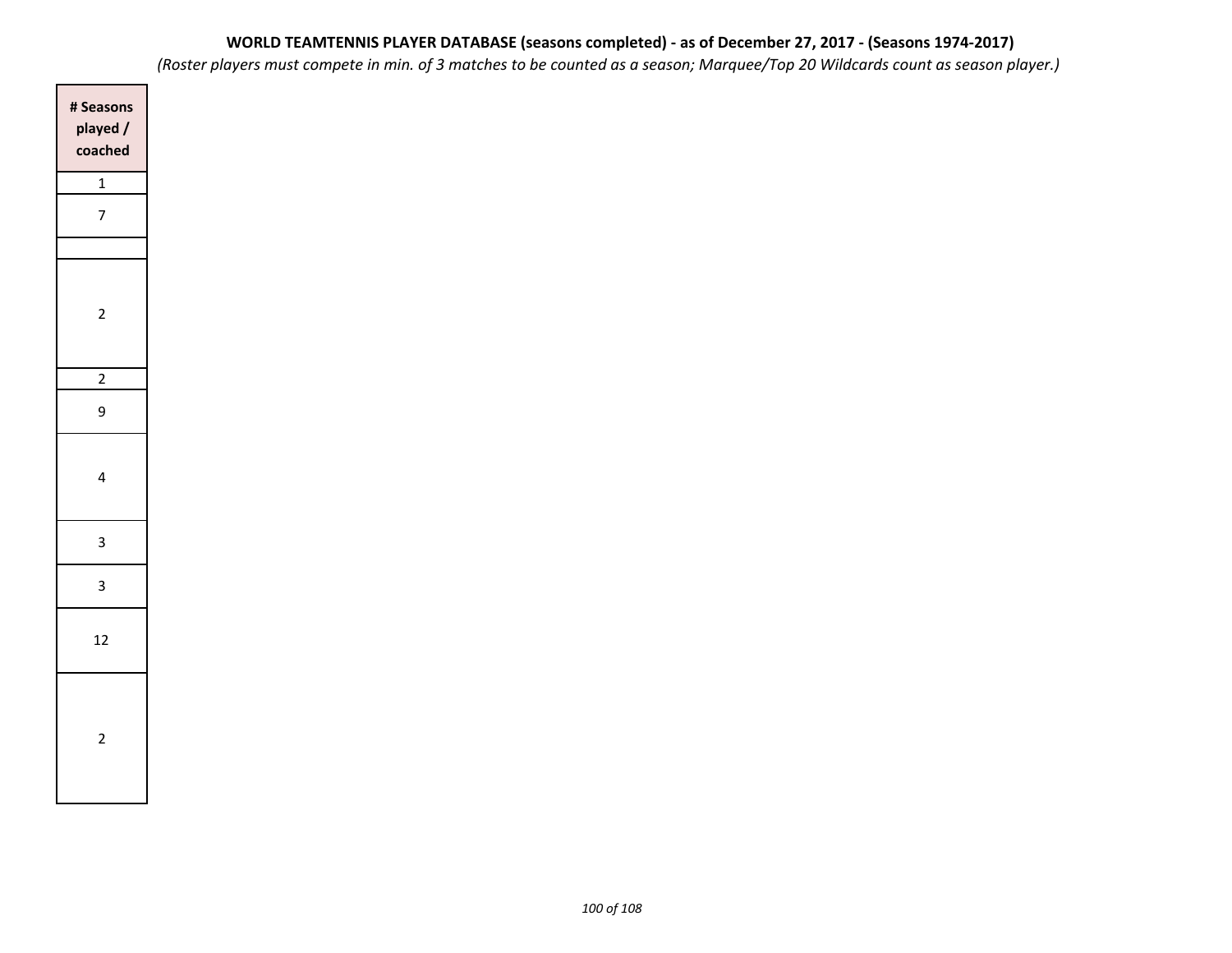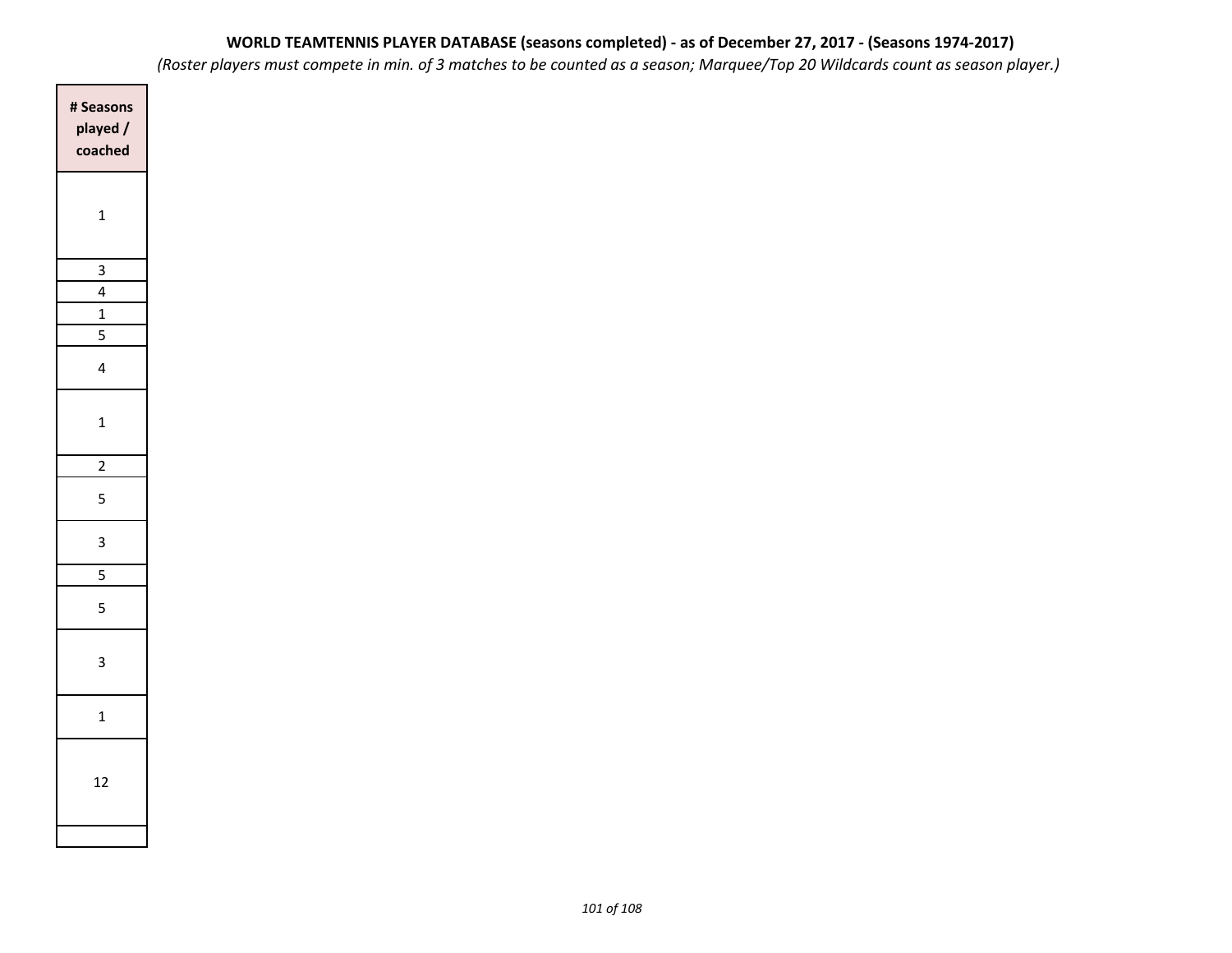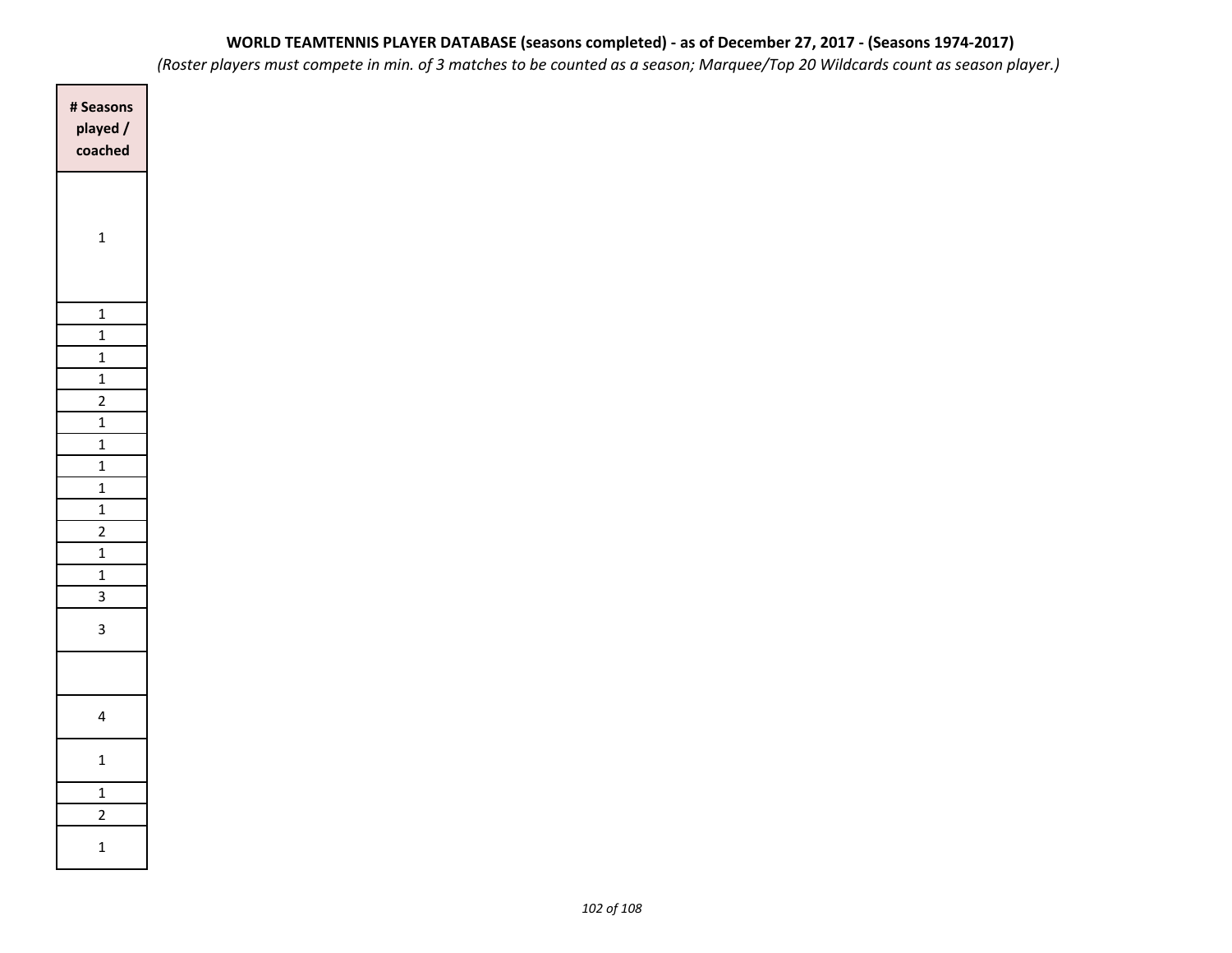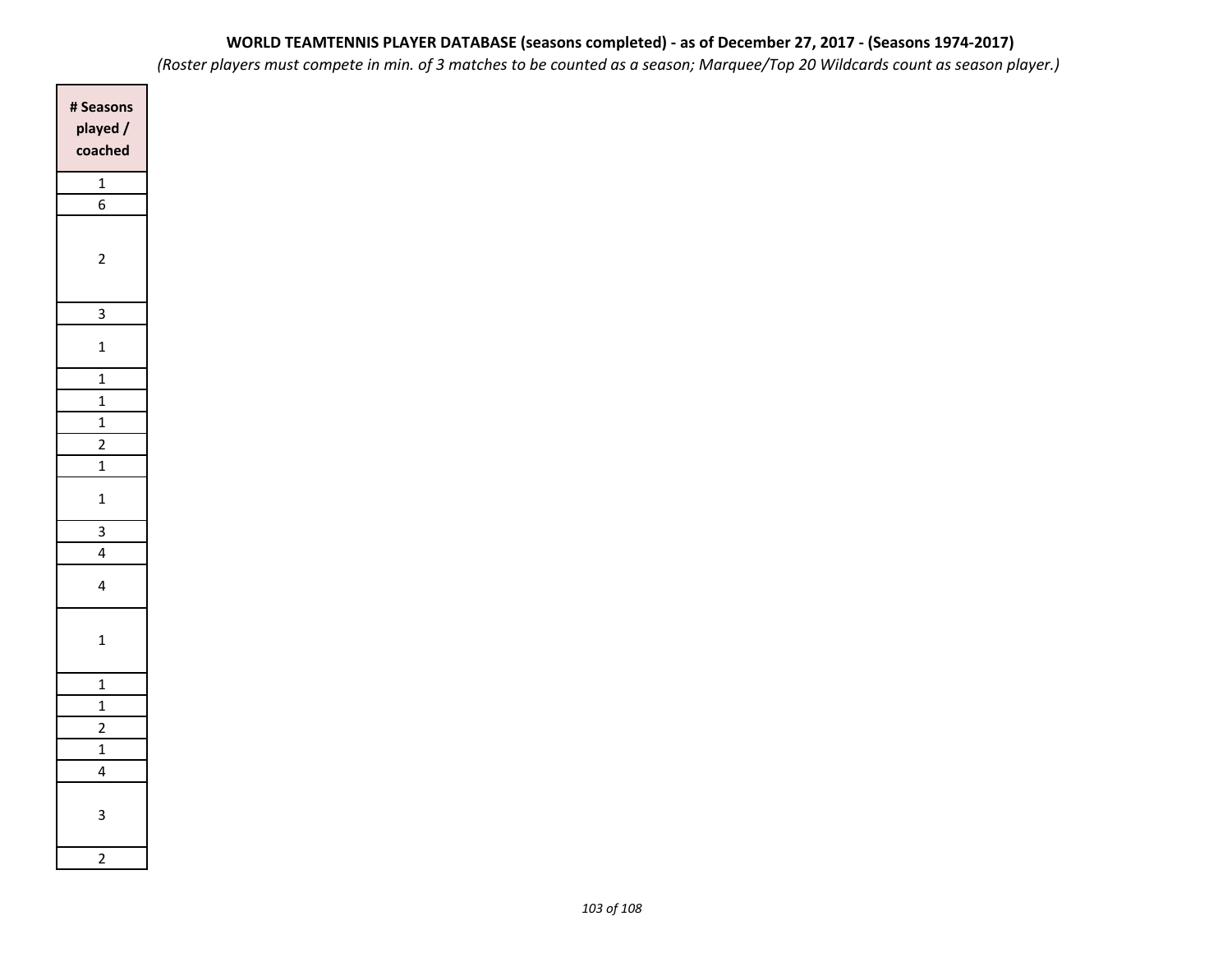| # Seasons<br>played /<br>coached |
|----------------------------------|
| $\mathbf{1}$<br>$\mathbf 1$      |
|                                  |
| 3                                |
| $\frac{1}{1}$                    |
| $\overline{1}$                   |
| $\mathbf{1}$                     |
| $\mathbf{1}$                     |
| $\mathbf{1}$                     |
| 3                                |
| 3                                |
| $\mathbf{1}$                     |
| 3                                |
| 12                               |
| $\overline{c}$                   |
| 8                                |
| $\overline{1}$                   |
| 6                                |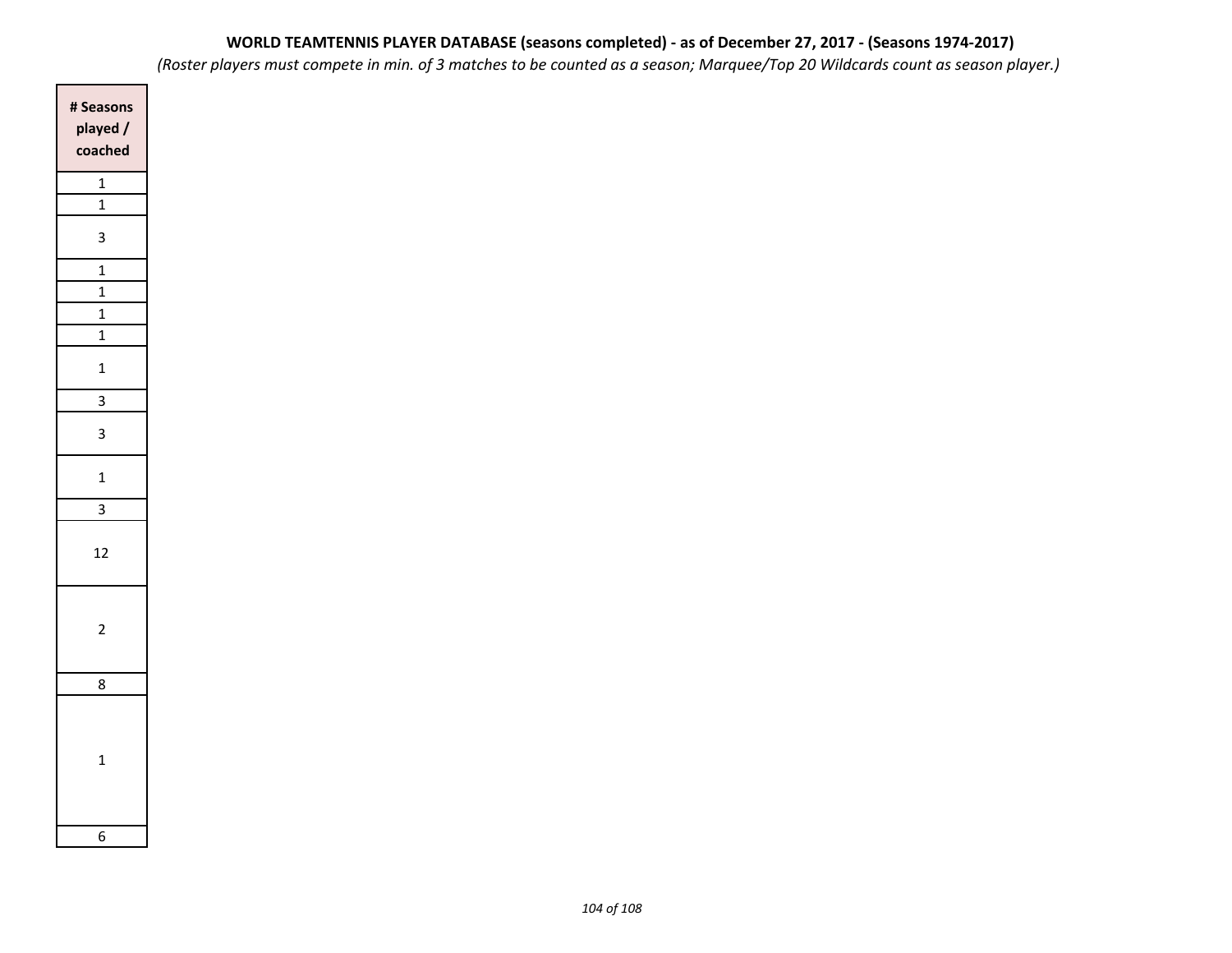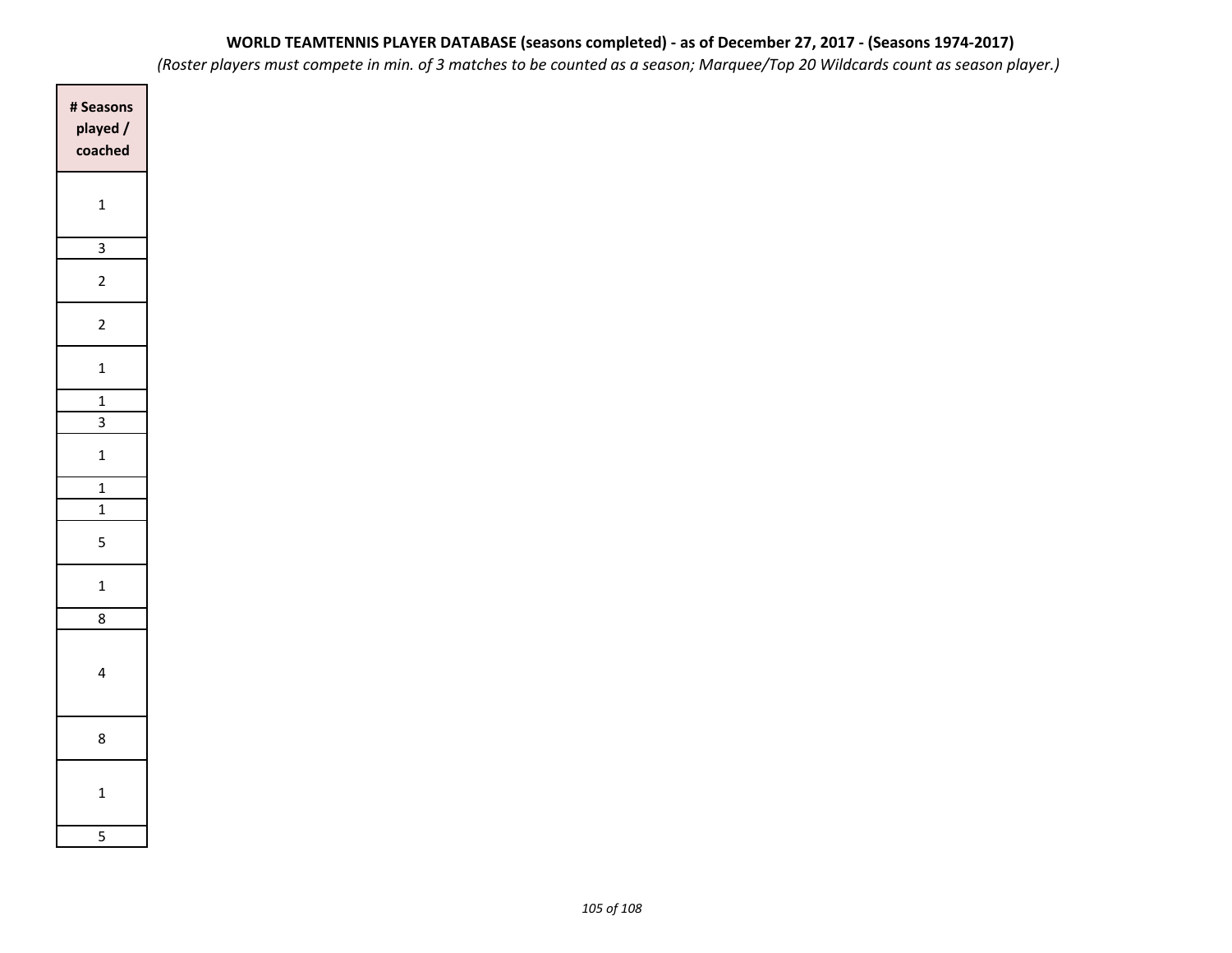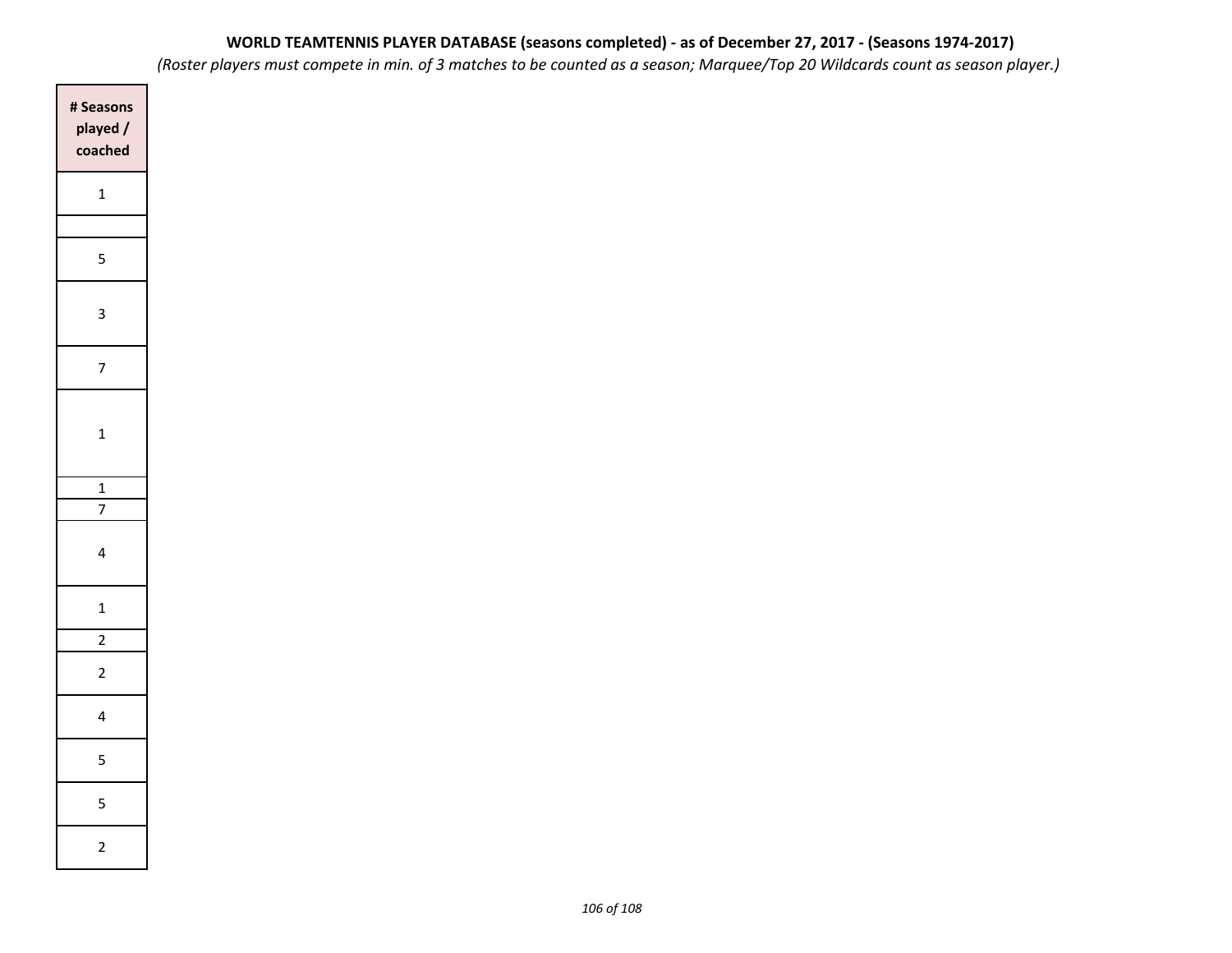